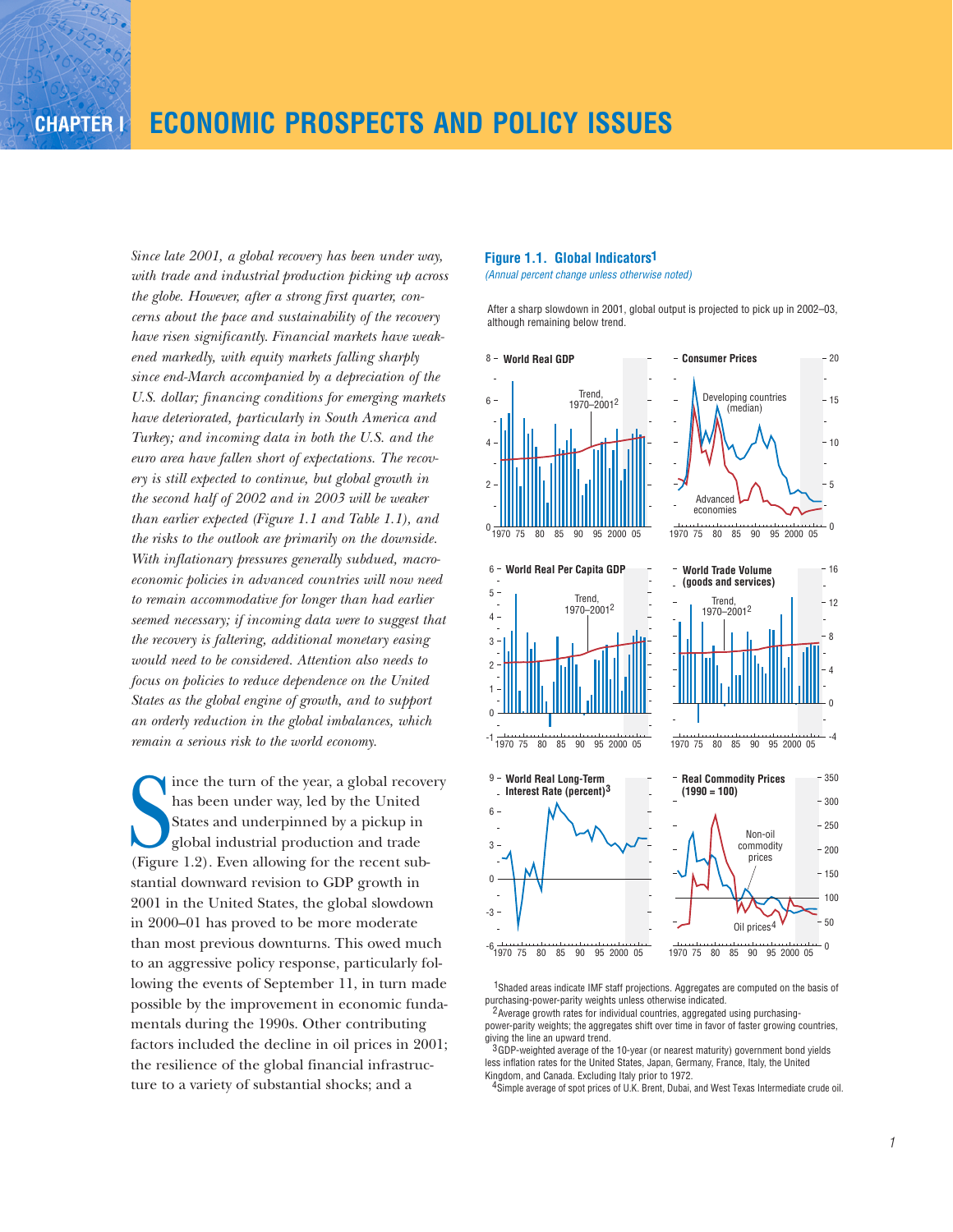|  |  |  |  |  | Table 1.1. Overview of the World Economic Outlook Projections |  |
|--|--|--|--|--|---------------------------------------------------------------|--|
|--|--|--|--|--|---------------------------------------------------------------|--|

*(Annual percent change unless otherwise noted)*

|                                                                                                                                                                                       |                                                                           |                                                                              |                                                                              | <b>Current Projections</b>                                                | Difference from April<br>2002 Projections <sup>1</sup>                        |                                                                                                         |  |
|---------------------------------------------------------------------------------------------------------------------------------------------------------------------------------------|---------------------------------------------------------------------------|------------------------------------------------------------------------------|------------------------------------------------------------------------------|---------------------------------------------------------------------------|-------------------------------------------------------------------------------|---------------------------------------------------------------------------------------------------------|--|
|                                                                                                                                                                                       | 2000                                                                      | 2001                                                                         | 2002                                                                         | 2003                                                                      | 2002                                                                          | 2003                                                                                                    |  |
| World output<br>Advanced economies<br>Major advanced economies<br><b>United States</b><br>Japan<br>Germany<br>France<br>Italy<br>United Kingdom<br>Canada<br>Other advanced economies | 4.7<br>3.8<br>3.4<br>3.8<br>2.4<br>2.9<br>4.2<br>2.9<br>3.1<br>4.5<br>5.3 | 2.2<br>0.8<br>0.6<br>0.3<br>$-0.3$<br>0.6<br>1.8<br>1.8<br>1.9<br>1.5<br>1.6 | 2.8<br>1.7<br>1.4<br>2.2<br>$-0.5$<br>0.5<br>1.2<br>0.7<br>1.7<br>3.4<br>2.6 | 3.7<br>2.5<br>2.3<br>2.6<br>1.1<br>2.0<br>2.3<br>2.3<br>2.4<br>3.4<br>3.3 | $-0.1$<br>$-0.1$<br>0.5<br>$-0.4$<br>$-0.2$<br>$-0.7$<br>$-0.3$<br>0.9<br>0.1 | $-0.3$<br>$-0.5$<br>$-0.5$<br>$-0.8$<br>0.3<br>$-0.7$<br>$-0.7$<br>$-0.6$<br>$-0.4$<br>$-0.2$<br>$-0.4$ |  |
| Memorandum<br>European Union<br>Euro area<br>Newly industrialized Asian economies                                                                                                     | 3.5<br>3.5<br>8.5                                                         | 1.6<br>1.5<br>0.8                                                            | 1.1<br>0.9<br>4.7                                                            | 2.3<br>2.3<br>4.9                                                         | $-0.4$<br>$-0.5$<br>1.1                                                       | $-0.6$<br>$-0.6$<br>$-0.2$                                                                              |  |
| Developing countries<br>Africa<br>Developing Asia<br>China<br>India<br>ASEAN-42<br>Middle East and Turkey <sup>3</sup><br>Western Hemisphere<br><b>Brazil</b>                         | 5.7<br>3.0<br>6.7<br>8.0<br>5.4<br>5.1<br>6.1<br>4.0<br>4.4               | 3.9<br>3.5<br>5.6<br>7.3<br>4.1<br>2.6<br>1.5<br>0.6<br>1.5                  | 4.2<br>3.1<br>6.1<br>7.5<br>5.0<br>3.6<br>3.6<br>$-0.6$<br>1.5               | 5.2<br>4.2<br>6.3<br>7.2<br>5.7<br>4.2<br>4.7<br>3.0<br>3.0               | $-0.1$<br>$-0.3$<br>0.2<br>0.5<br>$-0.5$<br>0.3<br>0.3<br>$-1.3$<br>$-1.0$    | $-0.3$<br>$-0.1$<br>$-0.2$<br>$-0.1$<br>0.1<br>0.2<br>$-0.7$<br>$-0.5$                                  |  |
| Countries in transition<br>Central and eastern Europe<br>Commonwealth of Independent<br><b>States and Mongolia</b><br>Russia<br><b>Excluding Russia</b>                               | 6.6<br>3.8<br>8.4<br>9.0<br>6.9                                           | 5.0<br>3.0<br>6.3<br>5.0<br>8.9                                              | 3.9<br>2.7<br>4.6<br>4.4<br>5.2                                              | 4.5<br>3.8<br>4.9<br>4.9<br>4.9                                           | $-0.3$<br>0.1<br>0.5                                                          | 0.1<br>$-0.2$<br>0.3<br>0.8                                                                             |  |
| Memorandum<br>World growth based on market exchange rates                                                                                                                             | 3.9                                                                       | 1.1                                                                          | 1.7                                                                          | 2.8                                                                       | $-0.1$                                                                        | $-0.4$                                                                                                  |  |
| World trade volume (goods and services)                                                                                                                                               | 12.6                                                                      | $-0.1$                                                                       | 2.1                                                                          | 6.1                                                                       | $-0.4$                                                                        | $-0.5$                                                                                                  |  |
| Imports<br>Advanced economies<br>Developing countries<br>Countries in transition<br>Exports                                                                                           | 11.8<br>15.9<br>13.4                                                      | $-1.3$<br>1.6<br>11.7                                                        | 1.7<br>3.8<br>6.9                                                            | 6.2<br>7.1<br>8.0                                                         | $-0.4$<br>$-2.6$<br>$-1.1$                                                    | $-0.4$<br>$-0.6$<br>0.3                                                                                 |  |
| Advanced economies<br>Developing countries<br>Countries in transition                                                                                                                 | 12.0<br>15.0<br>14.7                                                      | $-1.1$<br>2.6<br>5.9                                                         | 1.2<br>3.2<br>5.3                                                            | 5.4<br>6.5<br>6.2                                                         | 0.3<br>$-1.6$<br>0.1                                                          | $-0.9$<br>$-0.5$<br>0.1                                                                                 |  |
| <b>Commodity prices (U.S. dollars)</b><br>O <sub>14</sub>                                                                                                                             | 57.0                                                                      | $-14.0$                                                                      | 0.5                                                                          | $-0.8$                                                                    | 5.8                                                                           | 3.5                                                                                                     |  |
| Nonfuel (average based on world<br>commodity export weights)                                                                                                                          | 1.8                                                                       | $-5.4$                                                                       | 4.2                                                                          | 5.7                                                                       | 4.3                                                                           | $-1.5$                                                                                                  |  |
| <b>Consumer prices</b><br>Advanced economies<br>Developing countries<br>Countries in transition                                                                                       | 2.3<br>6.1<br>20.2                                                        | 2.2<br>5.7<br>15.9                                                           | 1.4<br>5.6<br>11.3                                                           | 1.7<br>6.0<br>8.8                                                         | 0.1<br>$-0.2$<br>0.5                                                          | $-0.1$<br>0.9<br>0.1                                                                                    |  |
| Six-month London interbank offered rate<br>(LIBOR, percent)<br>On U.S. dollar deposits<br>On Japanese yen deposits<br>On euro deposits                                                | 6.6<br>0.3<br>4.6                                                         | 3.7<br>0.2<br>4.1                                                            | 2.1<br>0.1<br>3.4                                                            | 3.2<br>0.1<br>3.8                                                         | $-0.8$<br>$-0.3$                                                              | $-1.3$<br>$-0.8$                                                                                        |  |

Note: Real effective exchange rates are assumed to remain constant at the levels prevailing during July 19–August 16, 2002.<br>1Using updated purchasing-power-parity (PPP) weights, summarized in the Statistical Appendix, Tabl

2Includes Indonesia, Malaysia, the Philippines, and Thailand.

3Includes Malta.

4Simple average of spot prices of U.K. Brent, Dubai, and West Texas Intermediate crude oil. The average price of oil in U.S. dollars a barrel was \$24.28 in 2001; the assumed price is \$24.40 in 2002, and \$24.20 in 2003.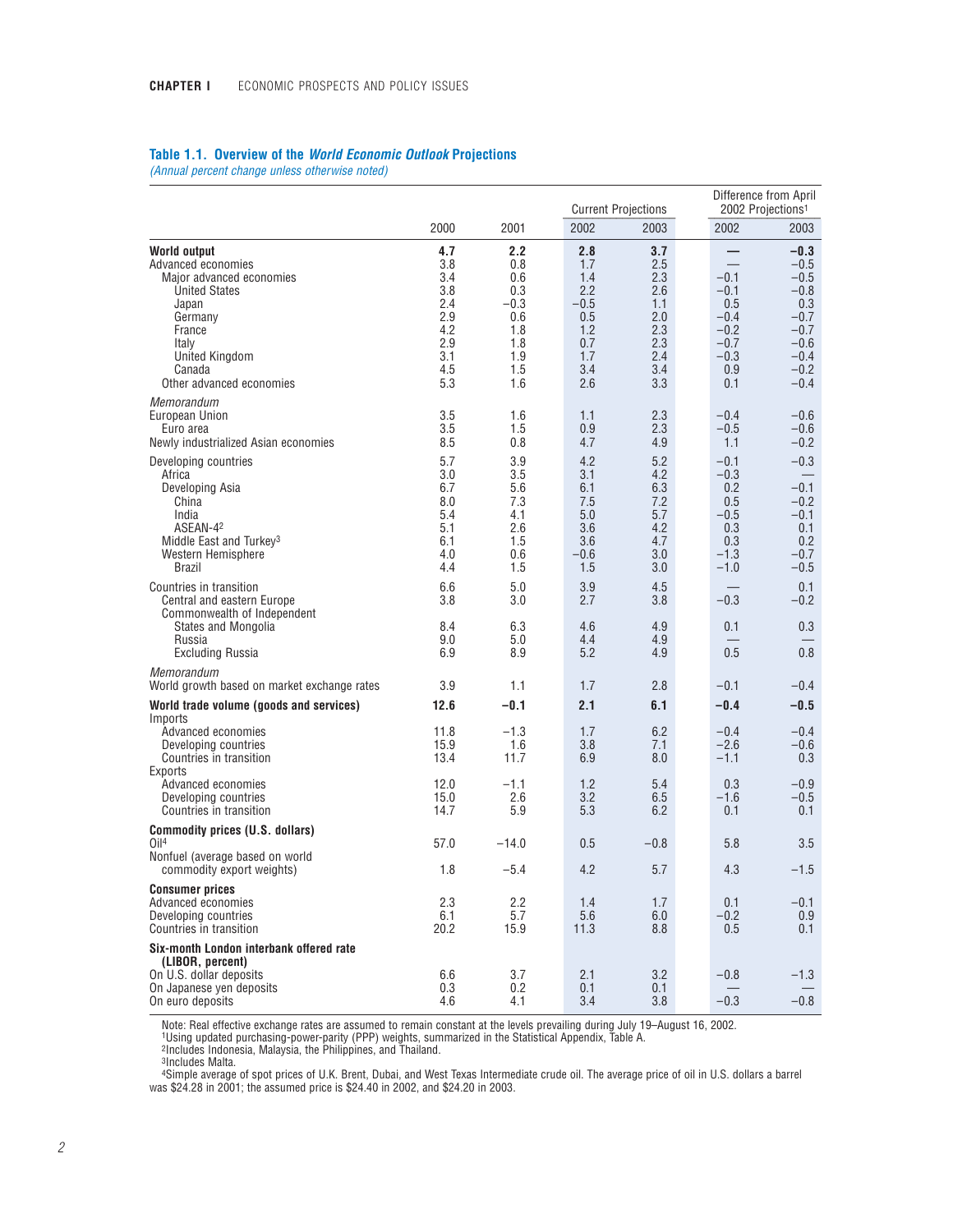degree of good luck, in that the impact of the terrorist attacks on confidence proved surprisingly short lived.

During the first quarter of 2002, activity was surprisingly strong, with GDP growth in a number of regions—particularly North America and emerging markets in Asia—exceeding expectations. Since that time the pace of recovery has slowed, except in emerging markets in Asia, and incoming data have generally been weaker than expected. Forward-looking indicators—while still stronger than at end-2001—have also fallen back markedly (Figure 1.2). Domestic demand growth so far has been relatively weak outside North America and the United Kingdom, the cyclically most advanced of the major industrial countries, making the upturn elsewhere heavily dependent on external demand. Moreover, there is as yet limited evidence of a pickup in global investment, which will be critical to maintain the momentum of the projected upturn in the second half of the year.

Notwithstanding the upturn, global financial markets have weakened significantly.1 Industrial country equity markets have fallen sharply—and with surprising synchronicity—since end-March (Figure 1.3). This has reflected a combination of factors, including downward revisions of earlier—and always optimistic—profit forecasts; concerns about the sustainability of the recovery; and widespread concerns about accounting and auditing practices, particularly in the United States. While a portion of those losses have been recouped since late July, markets remain volatile. In the face of increased risk and uncertainty, demand for government bonds and high-quality corporate paper has risen, which—together with expectations that monetary tightening will be postponed—has driven long-run interest rates down significantly. Spreads for riskier borrowers have risen, and risk appetite has also declined, although not to the point of outright risk aversion. In currency markets, the U.S. dollar has

#### **Figure 1.2. Current and Forward-Looking Indicators** *(Percent change from a year earlier unless otherwise indicated)*

Current and forward-looking indicators have generally strengthened since late 2001, although there is as yet little evidence of a pickup in investment.



Sources: Haver Analytics. Business confidence for the United States, the National Association of Purchasing Managers; for the euro area, the European Commission; and for Japan, Bank of Japan. Consumer confidence for the United States, the Conference Board; for the euro area, the European Commission; and for Japan, the Economic Planning Agency. Leading indicators produced by OECD, *Main Economic Indicators.* 1 Australia, Canada, Denmark, euro area, Japan, New Zealand, Norway, Sweden, Switzerland, the United Kingdom, and the United States.

<sup>2</sup> Argentina, Brazil, Chile, China, Colombia, Czech Republic, Hong Kong SAR, Hungary, India, Indonesia, Israel, Korea, Malaysia, Mexico, Peru, the Philippines, Poland, Russia, Singapore, South Africa, Taiwan Province of China, Thailand, Turkey, and Venezuela. 32002:01-02 data for China, India, and Russia are interpolated.

<sup>1</sup>See the September 2002 *Global Financial Stability Report* for a detailed discussion of financial market developments and risks.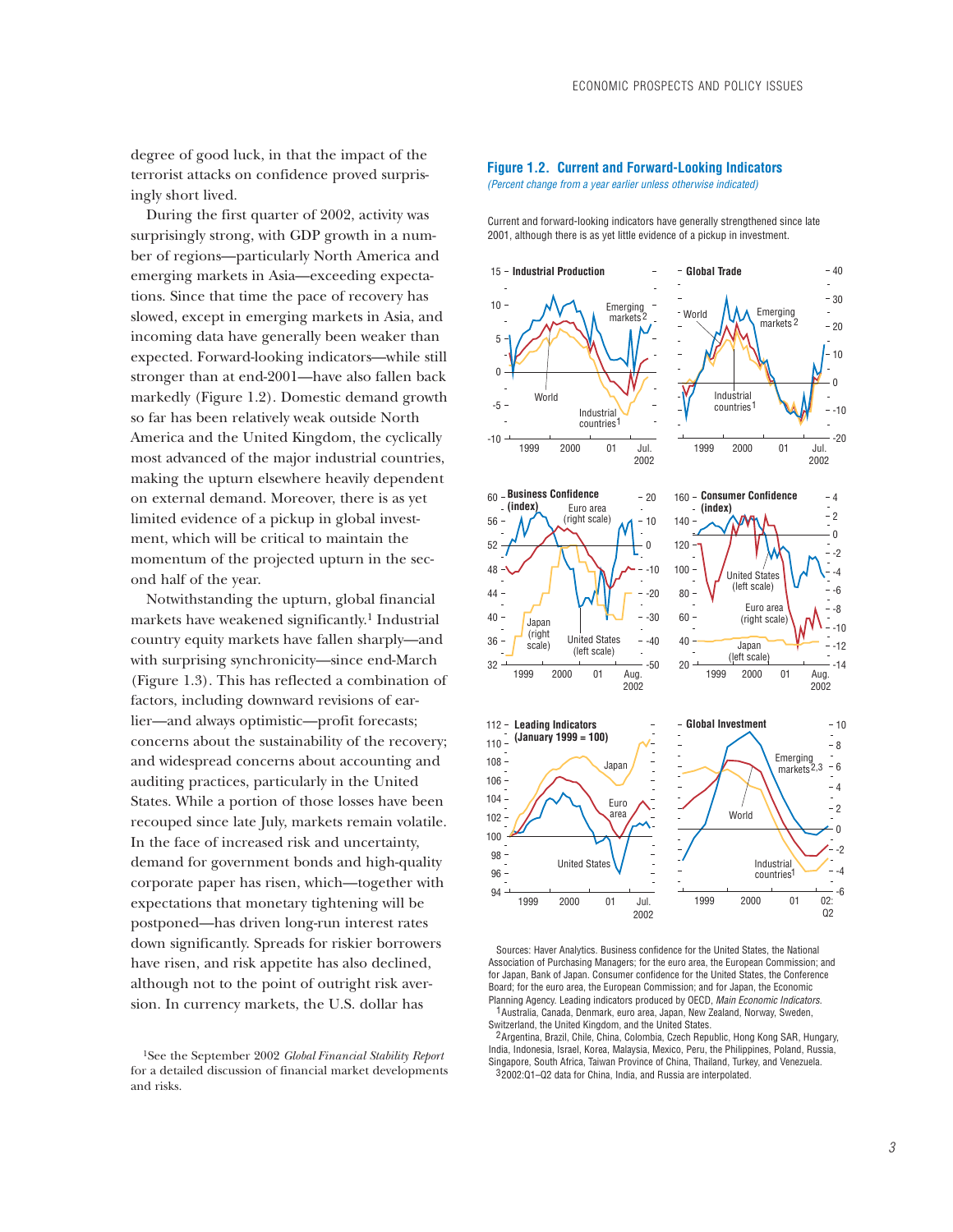### **Figure 1.3. Developments in Mature Financial Markets**

Equity markets have fallen sharply since end-March, accompanied by a depreciation of the U.S. dollar, and some increase in risk aversion.



 Sources: Bloomberg Financial Markets, LP; State Street Bank; and IMF staff estimates. <sup>1</sup>IMF/State Street risk appetite indicators.

depreciated markedly against the euro and yen, although more moderately in trade-weighted terms. In part, this appears to have reflected a diminution in the attractiveness of U.S. assets, a slowdown in euro area institutions' diversification away from euro-denominated assets,2 and growing concerns about the large U.S. current account deficit.

While the timing of market adjustments is always difficult to predict, these developments should not be particularly surprising. Recent issues of the *World Economic Outlook* and the *Global Financial Stability Report* have explicitly warned about the risk of a further decline in equity markets, and the overvaluation of the U.S. dollar has also been a long-standing concern in these pages. From a medium-term perspective, recent developments in equity and currency markets may help reduce global imbalances, but—as discussed in detail in Box 1.1—they make the short-term outlook more difficult. The fall in equity markets, if sustained, will significantly affect U.S. consumption and investment, although the impact will be partly offset by lower long-run interest rates as well as the weaker dollar. In the euro area and Japan, the effect of equity market declines is smaller, but not negligible; however, long-term interest rates have fallen less than in the United States and stronger currencies will weaken exports, so far the mainstay of recovery. This is of particular concern in Japan, where the upturn is likely to be weakest, and which has least room for offsetting policy maneuver.

There has also been substantial turbulence in many emerging markets, partly reflecting higher risk aversion and global uncertainties but also, more fundamentally, country-specific factors. From mid-April, sentiment toward Latin America and Brazil in particular has deteriorated, prompted by rising political uncertainties and concerns about debt dynamics. As spreads rose, these concerns became increasingly self-reinforcing, culminating in mid-June with a full-scale

2See "What is Driving the Weakness of the Euro and Strength of the Dollar," in Chapter II of the May 2001 *World Economic Outlook*.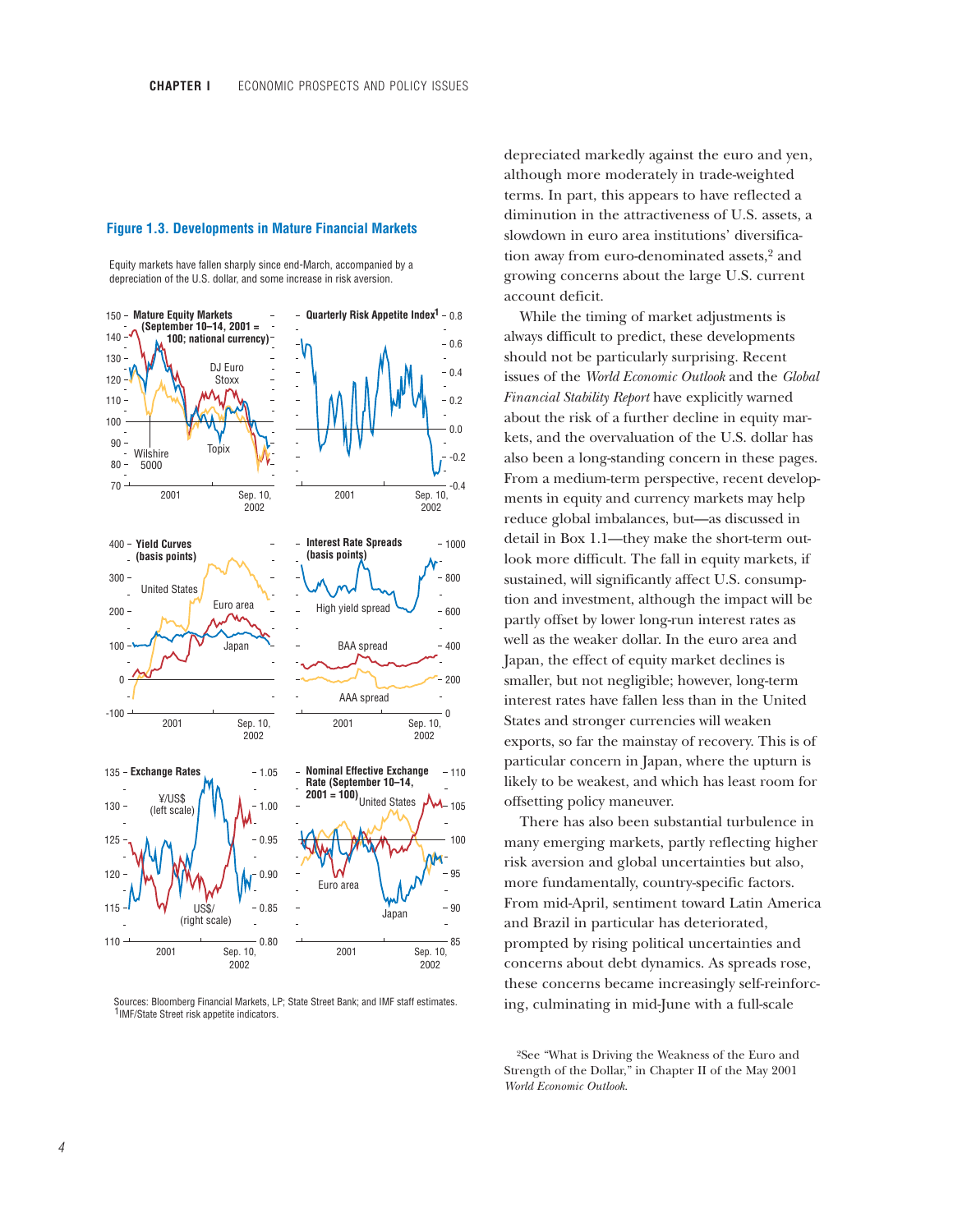## **Box 1.1. How Will Recent Falls in Equity Markets Affect Activity?**

Industrial country equity markets have fallen precipitately between late March and early September of this year, with prices down by onefifth or so in all major industrial countries. Indeed, over these five months the fall in prices is of a comparable magnitude to that between the bursting of the technology bubble in early 2000 and late March this year, with the exception of Japan (first table). While any fall in equity values of this size and speed is notable, this one is of particular interest for several reasons. First, it has been accompanied by additional significant shifts in asset prices, including a depreciation of the dollar against other major currencies as well as a generalized decline in long-term interest rates as fears of inflation and expectations of monetary tightening recede. Second, the recent fall has been widespread, while over the previous two years it was focused on the technology sector. Third, the timing is unusual as activity is recovering from the downturn in 2001, and partly reflects concerns over accounting scandals.

This box examines the likely impact of these equity price falls on activity, and how they may be mitigated or exacerbated by changes in other asset market prices. A fall in equity markets affects the real economy through three main channels: it increases borrowing costs for households and corporations as collateral is eroded; it raises the cost of equity capital for firms, lowering investment; and it reduces household wealth and hence consumption.<sup>1</sup> The size and nature of these effects differ considerably across countries, depending on the size of the equity market, the proportion of equities held by households, and the extent to which corporations rely on equity markets for funding. In general, it is found to be largest in countries with market-based financial systems, including North America and the United Kingdom, characterized by high equity market capitalization,

Note: The main authors of this box are Tamim Bayoumi and David J. Robinson.

#### **Changes in Equity Prices** *(Percent)*

|                                                                                           | United<br><b>States</b> | Furo                    | Area Japan              | United<br>Kingdom       |
|-------------------------------------------------------------------------------------------|-------------------------|-------------------------|-------------------------|-------------------------|
| End-March 2002 to<br>early September <sup>1</sup><br>Total<br>Technology<br>Nontechnology | $-21$<br>$-34$<br>$-17$ | $-27$<br>$-40$<br>$-24$ | $-16$<br>$-25$<br>$-13$ | $-22$<br>$-32$<br>$-20$ |
| Fnd-March 2000 to<br>end-March 2002<br>Total<br>Technology<br>Nontechnology               | $-28$<br>$-63$<br>4     | $-28$<br>$-64$<br>$-7$  | $-39$<br>$-63$<br>$-26$ | $-18$<br>-69<br>$-24$   |

Source: Datastream.

1Average March 25–29, 2002 to September 2–6, 2002. 2Average March 27–31, 2000 to March 25–29, 2002.

broader ownership of equities by households, and significant financing of firms through equity issues. In contrast, the impact in bankbased economies—such as continental Europe and Japan—is generally found to be smaller, although not negligible (and because banks in these countries have large equity holdings, there can be substantial effects on their balance sheets, particularly in Japan given the precarious state of the banking system and negative impact of falling equity prices on bank capital). In both cases, the impact of equity markets on activity appears to have been increasing over time, as financial systems get deeper and more flexible, a trend that is likely to continue in the future.

It should be emphasized at the outset that any calculation of the impact on activity is highly speculative as asset prices can move rapidly (particularly in volatile trading conditions of the type experienced lately) and estimated impacts on activity are imprecise, and in any case can vary with circumstances. With these caveats in mind, the second table reports rough estimates of the impact on consumer spending assuming that the equity price falls as of the first full week in September are sustained. The calculations are based on IMF staff estimates of the marginal propensities to consume, after two years, out of equity wealth of 4!/4 cents per dollar in the United States and the United Kingdom and 1 cent in the euro

<sup>1</sup>See "Asset Prices and the Business Cycle," in the May 2000 *World Economic Outlook,* for a detailed description of the channels through which asset price movements affect activity.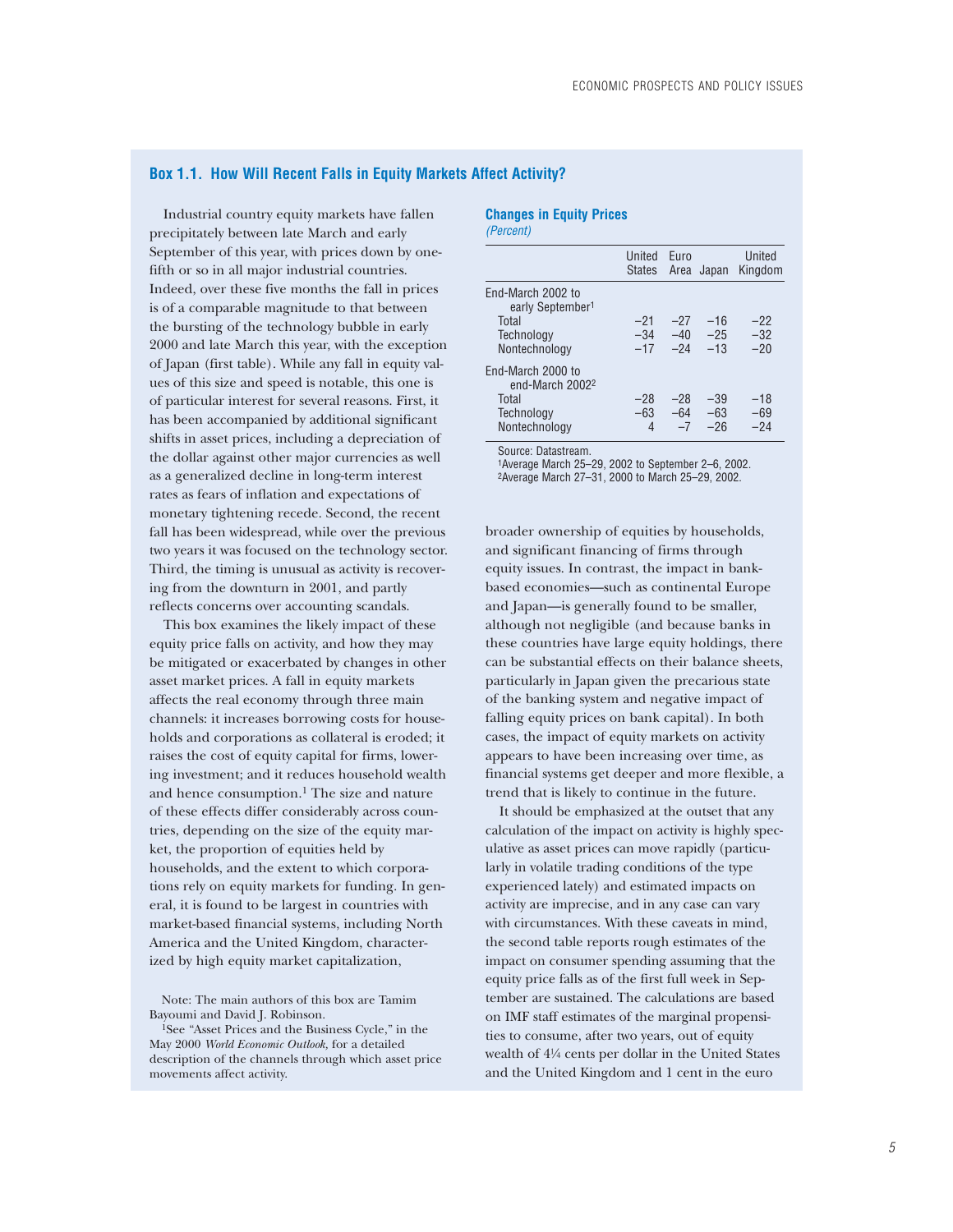## **Box 1.1** *(concluded)*

### **Impact on Activity of Asset Price Changes, Late March to Early September 20021**

*(Percent of GDP unless otherwise stated)*

|                                                                 | <b>United States</b> | Euro Area      | Japan         | <b>United Kingdom</b> |
|-----------------------------------------------------------------|----------------------|----------------|---------------|-----------------------|
| <b>Equity markets</b>                                           |                      |                |               |                       |
| Stock market capitalization                                     | $-23$                | $-20$          | $-12$         | $-23$                 |
| Marginal propensity to consume out of wealth                    |                      |                |               |                       |
| (cents per dollar)<br>Impact on spending                        | $4\frac{1}{4}$<br>-1 | $-\frac{1}{4}$ | ¼             | $4\frac{1}{4}$<br>-1  |
|                                                                 |                      |                |               |                       |
| <b>Monetary conditions</b><br>Effective exchange rate (percent) | -9                   |                |               | —                     |
| Real 10-year bond yield <sup>2</sup> (percentage points)        | $-1\frac{1}{4}$      |                | $\frac{1}{4}$ | $-3/4$                |
| Impact on spending <sup>3</sup>                                 |                      | $-\frac{1}{4}$ | $-1/4$        | $\frac{1}{2}$         |

Source: IMF staff calculations.

1Average March 25–29 versus September 2–6, 2002.

2Government bond yield, except in the case of the United States where AAA corporate bonds were used, adjusted for the change in projected inflation between the April 2002 *World Economic Outlook* and this one.

3Coefficients on the bond yield are –0.55 for the United States, –0.35 for the United Kingdom, and –0.27 for the euro area and Japan; on the real effective exchange rate –0.05 for Japan and the United States, –0.07 for the euro area, and –0.18 for the United Kingdom. The coefficients are derived from the Goldman-Sachs financial conditions index for the United States and United Kingdom (although in the United States, Goldman Sachs uses A bonds rather than AAA bonds), and IMF staff estimates of a similar index for the euro area and for Japan (where the coefficient on bond yields was made equal to that in the euro area).

area and Japan. (See "Is Wealth Increasingly Driving Consumption?" Chapter II in the April 2002 *World Economic Outlook.*)2 Such numbers are broadly consistent with other academic work and with macroeconomic models such as MULTIMOD or Oxford Analytics.

Taken in isolation, the estimated fall in consumer spending from equity prices is about 1 percentage point of GDP in the United States and the United Kingdom and a  $\frac{1}{4}$  percentage point in the euro area and Japan over the next two years, reflecting different propensities to consume out of wealth. That said, other sources of private wealth can provide an offset. In particular, buoyant housing markets can provide some support to demand (especially as the stock of housing wealth is estimated to be larger than that of equities, and an increase in housing wealth has a larger impact on consumption than a similar increase in equity wealth). Over recent years, real house prices have risen significantly in the United Kingdom and some smaller European countries, and to a lesser extent the United States and France, but have declined in Japan and Germany (see the figure).

2Estimates of the impact on investment are less precise, but could raise the impact by one-half or more.

The second table also reports the likely firstyear impact of associated changes in monetary conditions over the past five months, comprising changes in effective exchange rates and lower long-term interest rates (short-term policy interest rates have remained unchanged in the major economies except Canada). Lower long-term rates and exchange rate depreciation boost activity in the United States and, to a lesser extent, the United Kingdom, while in Japan, and the euro area to a lesser extent, the erosion in activity due to the appreciation in the exchange rate is estimated to be somewhat larger than the benefit from lower real longterm interest rates.3

The net result of all of these asset price changes is likely to be a broad-based slowdown in activity in industrial countries. Aggregating the impact is complicated by the fact that wealth effects are generally thought to have a longerlasting effect than interest and exchange rates,

3It should, however, be noted that futures markets also imply a greater change in the expected monetary stance in the euro area than elsewhere, which is not reflected in changes in bond yields. In addition, the appreciation in the euro may help support activity in the short term by reducing inflation and boosting real incomes.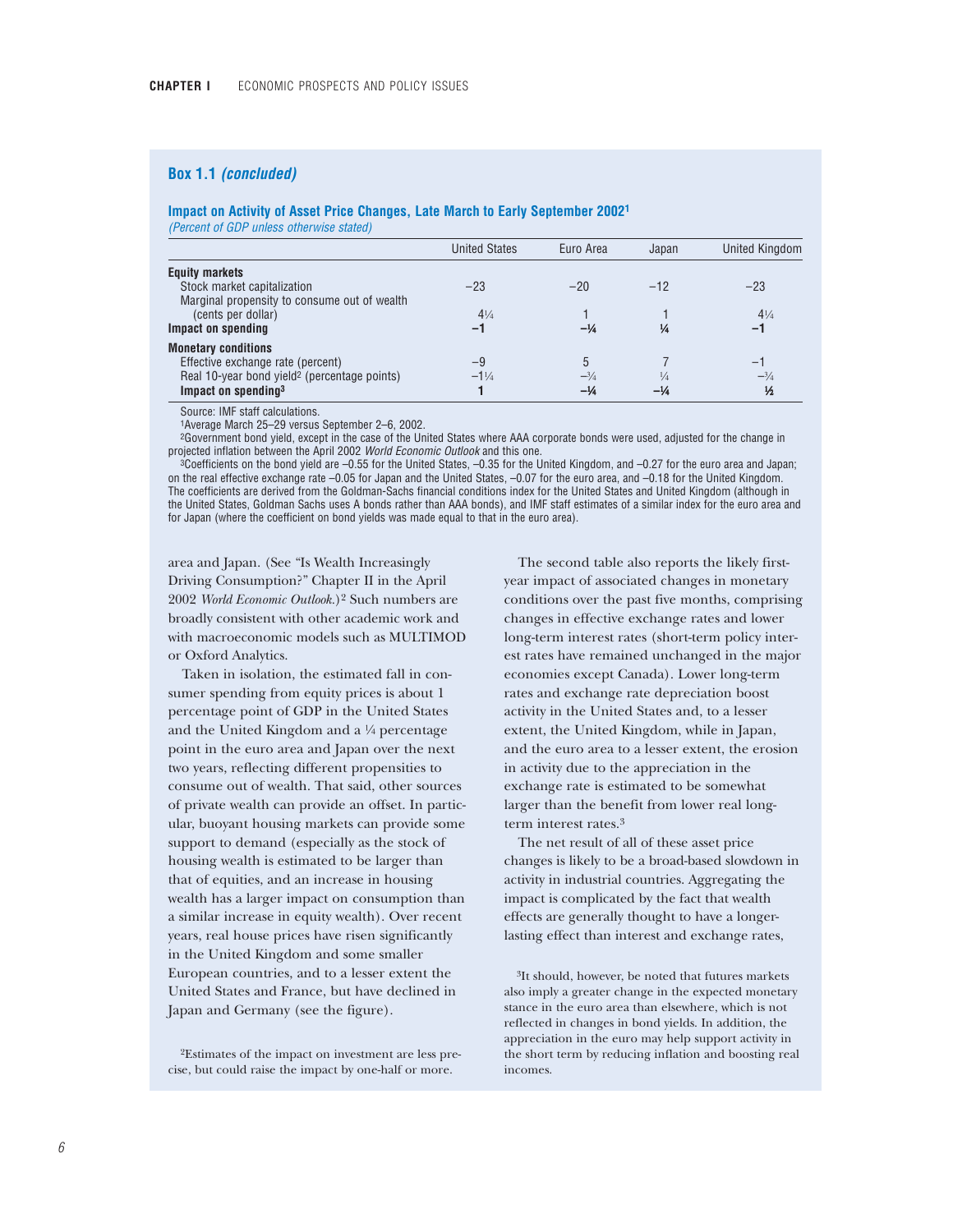## **Real Residential Price Indices**





Source: Bank for International Settlements.

peaking after about two years rather than one, and because aggregation compounds the uncertainties inherent in each individual calculation. That said, it appears reasonable to assume that the effects of lower wealth will outweigh looser monetary conditions in the United States (taking into account the potential impact on investment), although—as in France—this may be partly offset by continuing strength in the housing market. In the United Kingdom, buoyant household consumption suggests that the effect of housing prices may have more than offset the adverse effects of equity market declines. In other major economies, the appreciation in the effective exchange rate will be a more important factor,

sell-off of emerging market debt and a decline in emerging market financing (Figure 1.4). Since early August, financing conditions have improved, led by Brazil where spreads have tightened significantly since the announcement of a new IMF

exacerbating the decline in the value of equities and, in the case of Japan and Germany, housing.

Developments in equity markets in industrial countries also feed through to emerging market countries. Given the increasing correlation between equity markets across the world, declines in industrial country equity markets have been mirrored in most emerging markets (although country-specific factors continue to play an important and in some cases offsetting role). With financial systems in most developing countries still largely bank-based, and equity markets often small, the direct impact on activity in general will be moderate (although most countries will be affected by weaker activity in industrial countries).

In practice, the indirect impact through financial markets is often more important. On the positive side, as discussed above, lower equity prices have been accompanied by lower interest rates in industrial countries, which benefits emerging market countries. However, the general shift out of risky assets has raised spreads for emerging markets. Since late March, the rise in the emerging market bond index plus spread has been on the order of 2 percentage points (with a similar increase in spreads in U.S. junk bonds, generally regarded as being in the same asset class), significantly larger than the fall in bond rates, implying some tightening of financing conditions for the average borrower.

In sum, recent movements in asset prices appear to be providing a downward impetus to global activity, although the main sources vary across regions, with equity declines dominating in North America and the United Kingdom, exchange rate appreciation mattering more in the euro area and Japan, and increasing bond spreads being the main conduit to emerging markets.

package, accompanied by a commitment by the major presidential candidates to pursue sound economic policies. However, spreads still remain at high levels, and unsecured access remains difficult to subinvestment-grade borrowers in Latin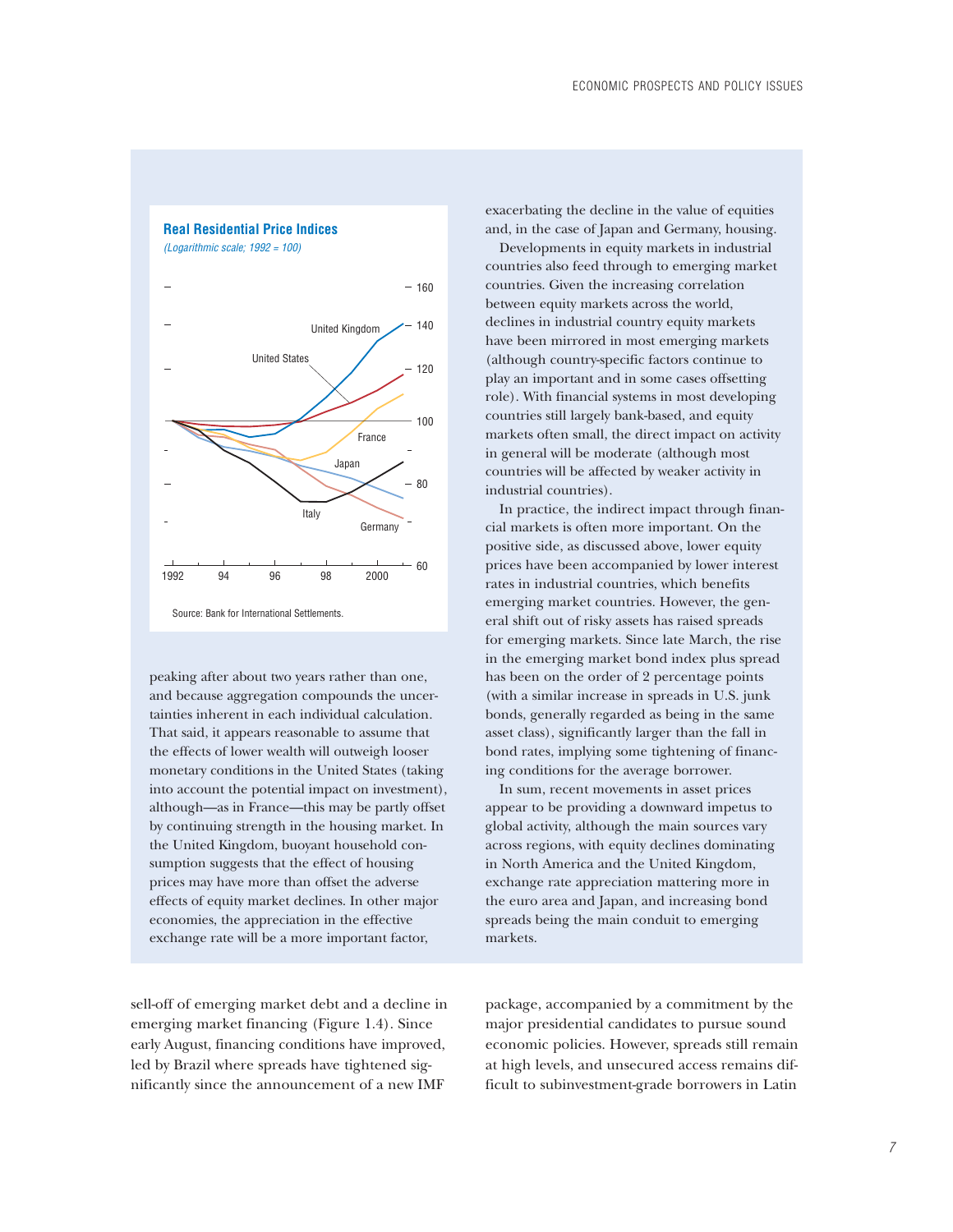### **Figure 1.4. Emerging Market Financial Conditions**

Emerging market spreads have risen markedly, particularly in Argentina and Brazil, accompanied by signs of increased contagion.



Sources: Bloomberg Financial Markets, LP; and IMF staff estimates. <sup>1</sup> Average of 60-day rolling cross-correlation of emerging debt markets.

America. Equity markets in most emerging markets have fallen back over recent months, although developments in foreign exchange markets have been mixed. In some Latin American countries and Turkey, currencies have fallen sharply against the dollar, and by even more in trade-weighted terms. Elsewhere, currencies have generally risen against the dollar, but weakened against the euro and yen. With some exceptions, this has generally resulted in a modest depreciation in trade-weighted exchange rates.

While the global recovery is expected to continue, it will be weaker than earlier expected. Global growth is projected at 2.8 percent in 2002, rising to 3.7 percent in 2003, underpinned by the turn in the inventory cycle and continued accommodative policies, with interest rate increases in the United States and the euro area now expected to be deferred to 2003. While global growth in 2002 is the same as that projected in the April 2002 *World Economic Outlook*, this reflects the stronger-than-expected outturn in the first quarter of 2002, as well as upward revisions for Asia, partly offset by much lower growth in Latin America. From the second quarter onward, the pace of recovery has generally been marked down to reflect the impact of recent financial market developments (Figure 1.5); correspondingly, GDP growth in 2003 is somewhat lower than earlier projected. Looking across individual countries and regions, we find the following:

• Among the industrial countries, the recovery in the United States is now expected to be considerably weaker than earlier thought with GDP growth in 2002—and more so 2003 marked down significantly (Table 1.2). In the euro area, projections have also been reduced; in the short run GDP growth will be boosted by a turn in the inventory cycle, but final domestic demand growth is likely to pick up more slowly than previously expected. In Japan, where the economy appears to have bottomed out, GDP growth has been revised upward in both 2002 and 2003. However, with final domestic demand still weak, there are downside risks to the outlook given the appre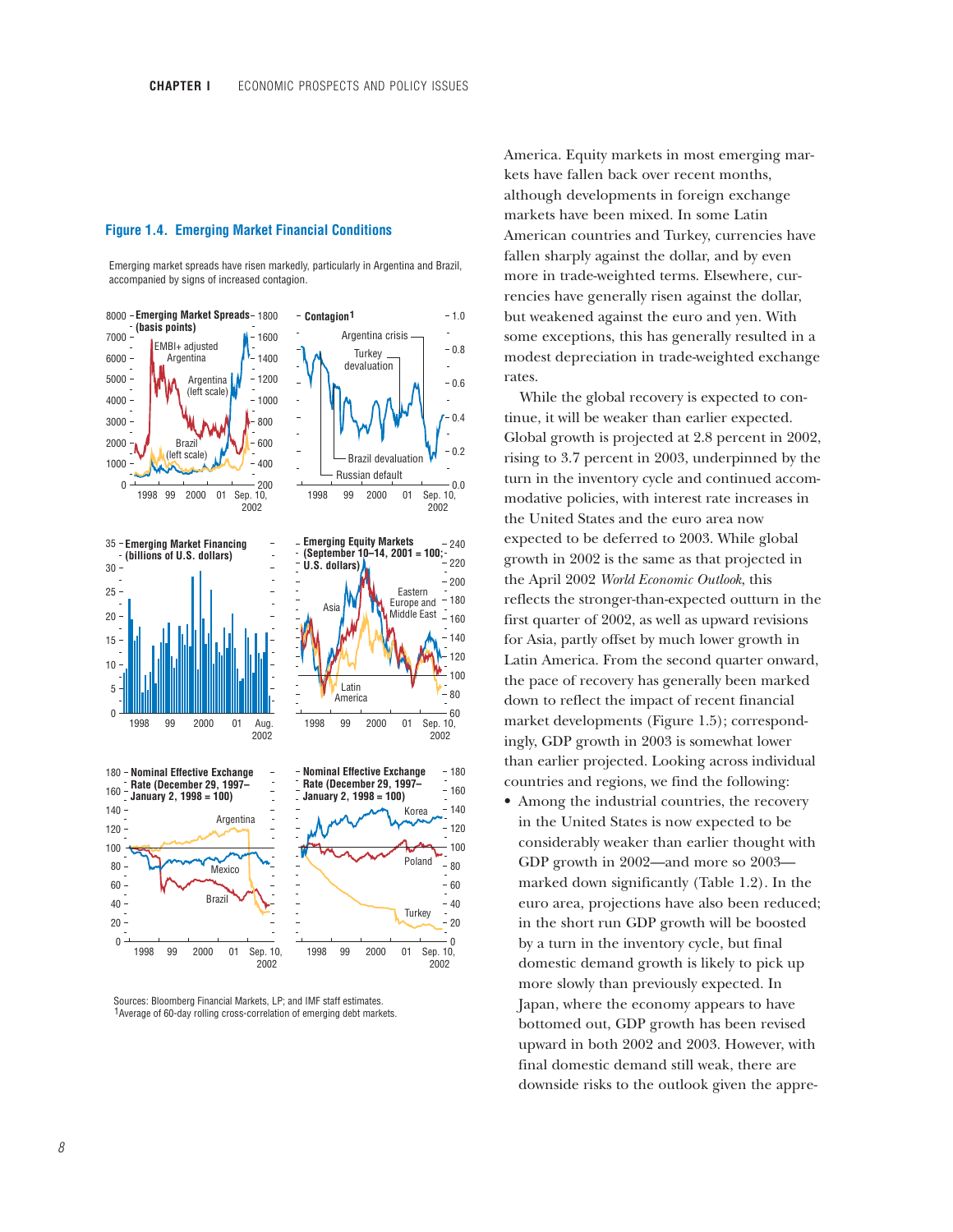ciation of the yen and the more subdued recovery elsewhere.

- The outlook for the major emerging market countries has become increasingly diverse. In Latin America, the outlook has seriously deteriorated, and output is expected to decline in 2002. Growth is picking up in Mexico and is expected to in Chile; both countries are relatively open and have strong credit ratings. However, Argentina is experiencing an almost unprecedented collapse in economic activity (outside transition and conflict countries), Uruguay is facing serious difficulties, and the outlook for Brazil, Venezuela, and a number of smaller countries has deteriorated markedly. In emerging markets in Asia, in contrast, the recovery has so far proved stronger than expected, driven by the rebound in global trade and a nascent recovery in information technology (see Appendix 1.1), and in some countries—notably China, India, and Korea domestic demand. While there are signs that final domestic demand growth is becoming more broadly based, the recovery remains dependent on external demand, and the prospect of a weaker global recovery has added to downside risks. In the Middle East, while the outlook for oil prices is somewhat stronger, the forecast has remained broadly unchanged; however, the difficult security situation has affected growth in Israel and its neighbors. GDP growth in Turkey has somewhat exceeded expectations, although political turmoil and a sharp deterioration in financial indicators, combined with its large financing needs, have increased risks looking forward. The outlook for the countries in transition remains solid, underpinned by strong growth in Russia and Ukraine, and in central and eastern Europe, by buoyant foreign direct investment.
- Among the poorest countries, GDP growth in Africa has held up surprisingly well, supported by improved macroeconomic policies, fewer conflicts, and debt relief under the HIPC (heavily indebted poor countries) Initiative. Serious problems exist in certain parts of the continent, however—most importantly, a

## **Figure 1.5. Global Outlook**

*(Percent change from four quarters earlier)*

While GDP growth is expected to continue to pick up during 2002 and 2003, the recovery will be slower than earlier anticipated.



Sources: Haver Analytics; and IMF staff estimates.

<sup>1</sup> Australia, Canada, Denmark, euro area, Japan, New Zealand, Norway, Sweden, Switzerland, the United Kingdom, and the United States.

<sup>2</sup> Hong Kong SAR, Korea, Singapore, and Taiwan Province of China.

3 Indonesia, Malaysia, the Philippines, and Thailand.

- Czech Republic, Hungary, Israel, Poland, Russia, South Africa, and Turkey. 4
- 5 Argentina, Brazil, Chile, Colombia, Mexico, Peru, and Venezuela.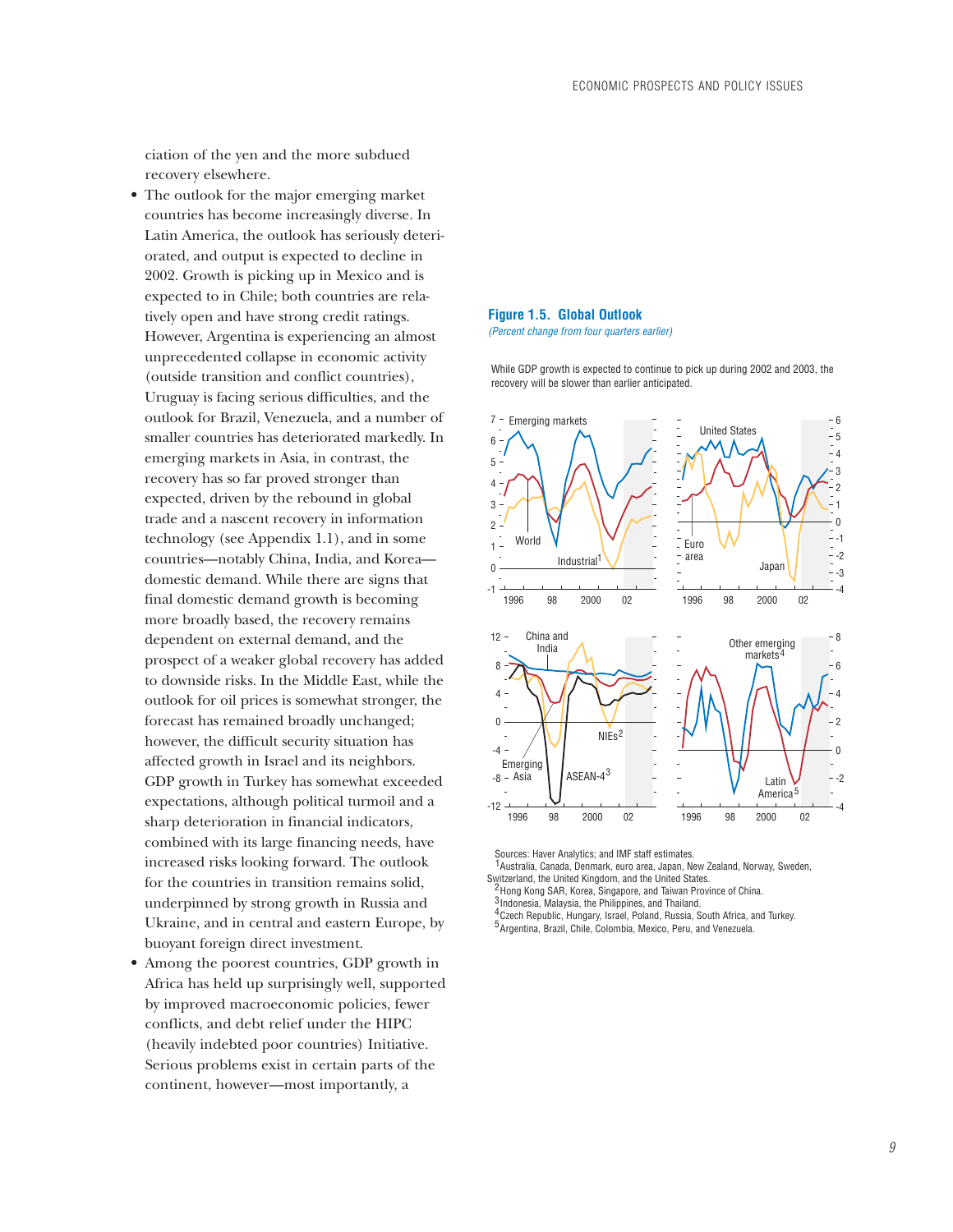|                                                                                                                                                                         |                                                                                   |                                                                                    | Real GDP                                                                                      |                                                                                  |                                                                                  | <b>Consumer Prices</b>                                                           |                                                                                  |                                                                                  | Unemployment                                                                       |                                                                                    |                                                                                    |                                                                                   |
|-------------------------------------------------------------------------------------------------------------------------------------------------------------------------|-----------------------------------------------------------------------------------|------------------------------------------------------------------------------------|-----------------------------------------------------------------------------------------------|----------------------------------------------------------------------------------|----------------------------------------------------------------------------------|----------------------------------------------------------------------------------|----------------------------------------------------------------------------------|----------------------------------------------------------------------------------|------------------------------------------------------------------------------------|------------------------------------------------------------------------------------|------------------------------------------------------------------------------------|-----------------------------------------------------------------------------------|
|                                                                                                                                                                         | 2000                                                                              | 2001                                                                               | 2002                                                                                          | 2003                                                                             | 2000                                                                             | 2001                                                                             | 2002                                                                             | 2003                                                                             | 2000                                                                               | 2001                                                                               | 2002                                                                               | 2003                                                                              |
| <b>Advanced economies</b>                                                                                                                                               | 3.8                                                                               | 0.8                                                                                | 1.7                                                                                           | 2.5                                                                              | 2.3                                                                              | 2.2                                                                              | 1.4                                                                              | 1.7                                                                              | 5.9                                                                                | 5.9                                                                                | 6.4                                                                                | 6.5                                                                               |
| Major advanced economies<br><b>United States</b><br>Japan<br>Germany<br>France<br>Italy<br>United Kingdom <sup>1</sup><br>Canada                                        | 3.4<br>3.8<br>2.4<br>2.9<br>4.2<br>2.9<br>3.1<br>4.5                              | 0.6<br>0.3<br>$-0.3$<br>0.6<br>1.8<br>1.8<br>1.9<br>1.5                            | 1.4<br>2.2<br>$-0.5$<br>0.5<br>1.2<br>0.7<br>1.7<br>3.4                                       | 2.3<br>2.6<br>1.1<br>2.0<br>2.3<br>2.3<br>2.4<br>3.4                             | 2.3<br>3.4<br>$-0.8$<br>2.1<br>1.8<br>2.6<br>2.1<br>2.7                          | 2.1<br>2.8<br>$-0.7$<br>2.4<br>1.8<br>2.7<br>2.1<br>2.5                          | 1.2<br>1.5<br>$-1.0$<br>1.4<br>1.8<br>2.4<br>1.9<br>1.8                          | 1.6<br>2.3<br>$-0.6$<br>1.1<br>1.4<br>1.8<br>2.1<br>2.1                          | 5.7<br>4.0<br>4.7<br>7.8<br>9.5<br>10.6<br>5.5<br>6.8                              | 6.0<br>4.8<br>5.0<br>7.8<br>8.6<br>9.5<br>5.1<br>7.2                               | 6.6<br>5.9<br>5.5<br>8.3<br>9.0<br>9.3<br>5.2<br>7.6                               | 6.7<br>6.3<br>5.6<br>8.3<br>8.9<br>8.9<br>5.3<br>6.7                              |
| Other advanced economies<br>Spain<br>Netherlands<br><b>Belgium</b><br>Sweden<br>Austria<br>Denmark<br>Finland<br>Greece<br>Portugal<br>Ireland<br>Luxembourg            | 5.3<br>4.2<br>3.4<br>4.0<br>3.6<br>3.0<br>3.0<br>5.6<br>4.1<br>3.2<br>11.5<br>7.5 | 1.6<br>2.7<br>1.2<br>1.0<br>1.2<br>1.0<br>1.0<br>0.7<br>4.1<br>1.7<br>5.9<br>3.5   | 2.6<br>2.0<br>0.4<br>0.6<br>1.6<br>0.9<br>1.5<br>1.1<br>3.7<br>0.4<br>3.8<br>2.7              | 3.3<br>2.7<br>2.0<br>2.2<br>2.5<br>2.3<br>2.2<br>3.0<br>3.2<br>1.5<br>5.3<br>5.1 | 2.4<br>3.5<br>2.3<br>2.7<br>1.0<br>2.0<br>2.9<br>3.0<br>2.9<br>2.8<br>5.3<br>3.2 | 2.9<br>3.2<br>5.1<br>2.4<br>2.6<br>2.3<br>2.2<br>2.7<br>3.7<br>4.4<br>4.0<br>2.7 | 2.3<br>2.8<br>3.8<br>1.6<br>2.3<br>1.8<br>2.2<br>2.2<br>3.8<br>3.7<br>4.4<br>2.0 | 2.2<br>2.4<br>2.4<br>1.2<br>2.2<br>1.6<br>2.1<br>1.9<br>3.3<br>2.7<br>3.0<br>1.8 | 6.2<br>13.9<br>2.6<br>6.9<br>4.7<br>3.7<br>5.2<br>9.8<br>11.2<br>4.0<br>4.3<br>2.6 | 5.7<br>10.5<br>2.0<br>6.6<br>4.0<br>3.6<br>5.0<br>9.1<br>10.4<br>4.1<br>3.9<br>2.6 | 5.8<br>10.7<br>2.9<br>6.9<br>4.2<br>4.3<br>5.1<br>9.4<br>10.2<br>4.7<br>4.5<br>2.9 | 5.7<br>9.9<br>3.2<br>7.1<br>4.2<br>3.8<br>5.1<br>9.3<br>10.3<br>5.1<br>4.7<br>2.8 |
| Switzerland<br>Norway<br><b>Israel</b><br>Iceland<br>Cyprus<br>Korea<br>Australia<br>Taiwan Province of China<br>Hong Kong SAR<br>Singapore<br>New Zealand <sup>2</sup> | 3.0<br>2.4<br>7.4<br>5.5<br>5.1<br>9.3<br>3.1<br>5.9<br>10.4<br>10.3<br>3.8       | 0.9<br>1.4<br>$-0.9$<br>3.1<br>4.0<br>3.0<br>2.6<br>$-1.9$<br>0.2<br>$-2.0$<br>2.5 | $\qquad \qquad -$<br>1.7<br>$-1.5$<br>$-0.5$<br>2.5<br>6.3<br>4.0<br>3.3<br>1.5<br>3.6<br>3.0 | 1.9<br>1.9<br>1.8<br>1.7<br>4.0<br>5.9<br>3.8<br>4.0<br>3.4<br>4.2<br>2.9        | 1.6<br>3.1<br>1.1<br>5.0<br>4.1<br>2.3<br>4.5<br>1.3<br>$-3.7$<br>1.1<br>2.7     | 1.0<br>3.0<br>1.1<br>6.7<br>2.0<br>4.1<br>4.4<br>$-1.6$<br>1.0<br>2.7            | 0.7<br>1.5<br>6.2<br>5.2<br>2.5<br>2.7<br>2.8<br>0.4<br>$-3.0$<br>2.6            | 1.0<br>2.5<br>3.0<br>2.2<br>2.2<br>3.3<br>2.5<br>1.6<br>$-0.5$<br>1.0<br>1.9     | 2.0<br>3.4<br>8.8<br>1.3<br>3.4<br>4.1<br>6.3<br>3.0<br>4.9<br>3.1<br>6.0          | 1.9<br>3.6<br>9.3<br>1.7<br>3.6<br>3.7<br>6.7<br>4.6<br>5.0<br>3.3<br>5.3          | 2.7<br>3.6<br>10.7<br>2.3<br>3.8<br>3.0<br>6.3<br>5.0<br>7.5<br>3.0<br>5.4         | 2.7<br>3.6<br>10.9<br>2.6<br>4.0<br>3.0<br>6.0<br>4.9<br>7.1<br>2.3<br>5.6        |
| Memorandum<br>European Union<br>Euro area                                                                                                                               | 3.5<br>3.5                                                                        | 1.6<br>1.5                                                                         | 1.1<br>0.9                                                                                    | 2.3<br>2.3                                                                       | 2.3<br>2.4                                                                       | 2.6<br>2.6                                                                       | 2.1<br>2.1                                                                       | 1.8<br>1.6                                                                       | 8.2<br>8.8                                                                         | 7.4<br>8.0                                                                         | 7.7<br>8.4                                                                         | 7.6<br>8.2                                                                        |

### **Table 1.2. Advanced Economies: Real GDP, Consumer Prices, and Unemployment** *(Annual percent change and percent of labor force)*

1Consumer prices are based on the retail price index excluding mortgage interest.

2Consumer prices excluding interest rate components.

deepening famine in southern Africa. Growth in 2003 is projected to pick up to 4.2 percent, aided by stronger commodity prices. However, it should be noted that—in part due to unanticipated natural disasters and conflicts—WEO forecasts have consistently overestimated African growth in the past.3

Inflationary pressures across the globe remain relatively subdued and—despite some concerns in the euro area—wage increases have generally been moderate. Partly reflecting the pickup in

global activity, commodity prices have turned upward. Since early August, spot oil prices have risen markedly owing to concerns about a further deterioration in the security situation in the Middle East (at the time the *World Economic Outlook* went to press, oil price futures for 2003 were about 5 percent higher than assumed in the WEO baseline). Nonetheless, inflation is expected to remain moderate in 2003, a testament to the increased effectiveness and credibility of anti-inflationary policies in both industrial and emerging markets in recent years. However, deflation remains a serious issue in Japan, and will be exacerbated by the recent appreciation of

<sup>3</sup>See Box 3.1 in the December 2001 Interim *World Economic Outlook*.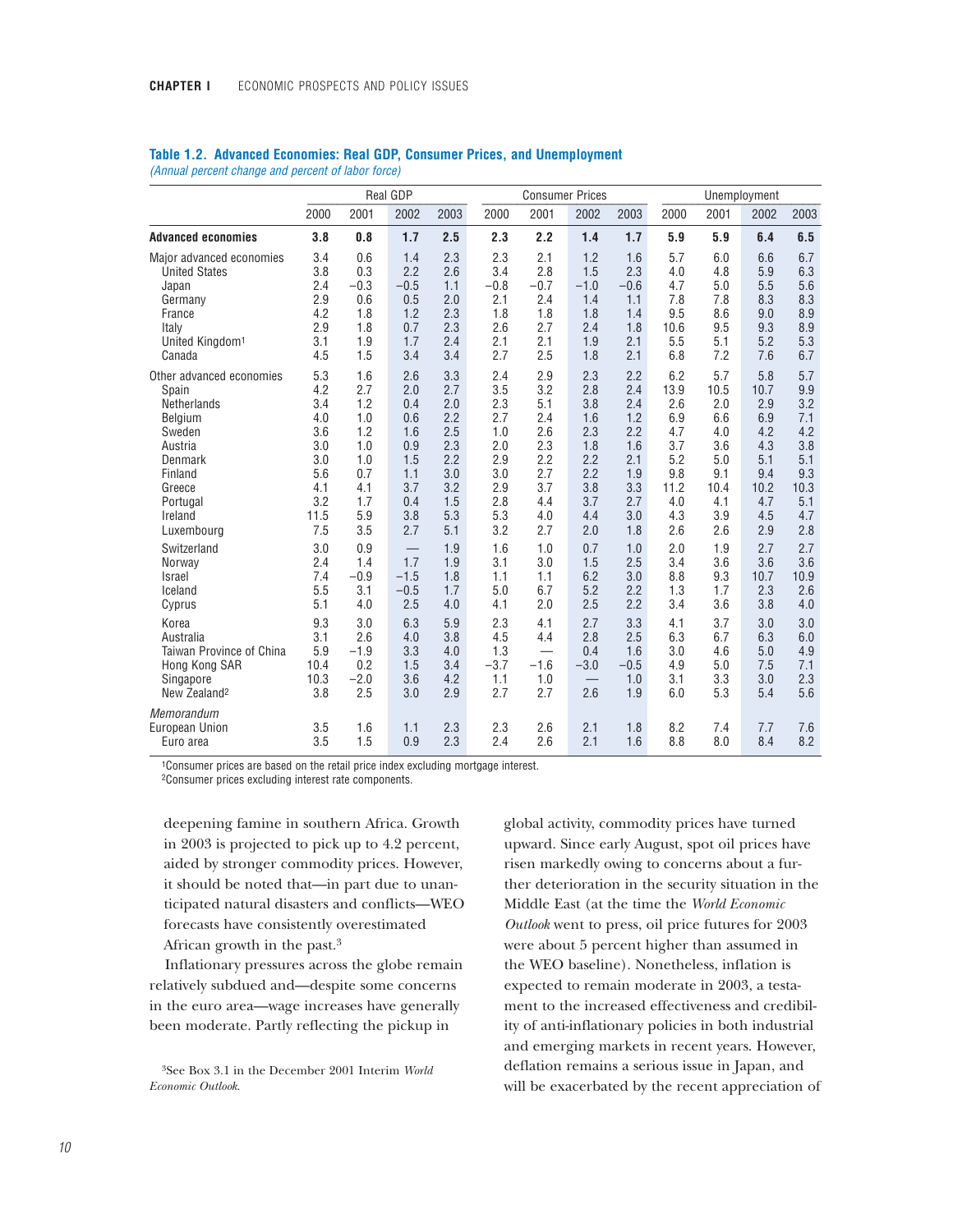the yen; it is also a concern in China and Hong Kong SAR, although in these cases the recent depreciation of the U.S. dollar will be helpful. In contrast, inflationary risks have sharply increased in a number of countries in Latin America, especially Argentina, where, despite some recent progress, a sustainable monetary framework is not yet in place.

Developments since the first quarter have intensified concerns about the durability and sustainability of the recovery. While it is possible that the outlook could be better than projected, for example if productivity growth in the United States were to surprise on the upside, the risks to the forecast—judged in April to be relatively balanced—are primarily to the downside.

- *The recovery continues to depend heavily on the outlook for the United States,* especially with the pickup in western Europe not yet self sustaining and domestic demand growth in Japan likely to remain constrained by banking and corporate sector difficulties for some time. There is a significant risk of a more subdued recovery, especially if the impact of recent equity market declines in both the United States and Europe proves greater than presently expected; if housing markets, which have been providing significant support to demand in the United Kingdom and some smaller European countries, and to a lesser extent the United States (Box 1.1), were to weaken; if final domestic demand in Germany, which has a strong influence on the rest of the euro area, remains weak; or if the tentative recovery in Japan is derailed by adverse shocks—such as an appreciation of the yen—as on previous occasions in the 1990s. Such an outcome would clearly also have an important impact on emerging market economies.
- *Oil prices could spike sharply if the security situation in the Middle East were to deteriorate further.* Depending on its extent and duration, this increase could have a significant negative effect on global growth both directly and indirectly through its effects on confidence (see Appendix 1.1). It would also increase the like-

lihood of other risks to the outlook occurring, and exacerbate their impact.

- *Equity markets remain very volatile, and could fall further.* While a considerable portion of the irrational exuberance that characterized stock valuations in the late 1990s may now have been eliminated, recent accounting and auditing scandals have seriously weakened confidence. The U.S. authorities have moved quickly to strengthen corporate governance and auditing, and other initiatives are also under consideration. It is encouraging that the deadline for certification of financial statements by major U.S. corporations in mid-August passed without significant disruption. Nonetheless, there remains a risk that markets could overshoot on the downside—particularly if new accounting scandals were to emerge or if productivity growth and profitability disappointed—with the impact aggravated by relatively high levels of corporate and household debt in some countries. The fall in equity markets could also pose risks for some financial institutions, particularly in Europe and Japan.
- *Risks in emerging markets, in particular South America and Turkey, have increased.* As described above, the tightening in emerging market financing conditions has resulted in a serious deterioration in the outlook for a number of countries in South America, and has begun to affect a number of those elsewhere. To date, most countries outside South America retain access to global capital markets, and—with some exceptions—flexible exchange rate regimes have facilitated a relatively smooth adjustment to the movements in major currencies. The prospect of more widespread contagion is also reduced by the relatively low level of capital flows, as well as less extensive leverage in global financial markets (Table 1.3). Nonetheless, were problems in South America to intensify—especially if accompanied by weaker growth in industrial countries—the potential for a more widespread impact on the emerging market asset class, including through cross-border bank lending, would increase significantly.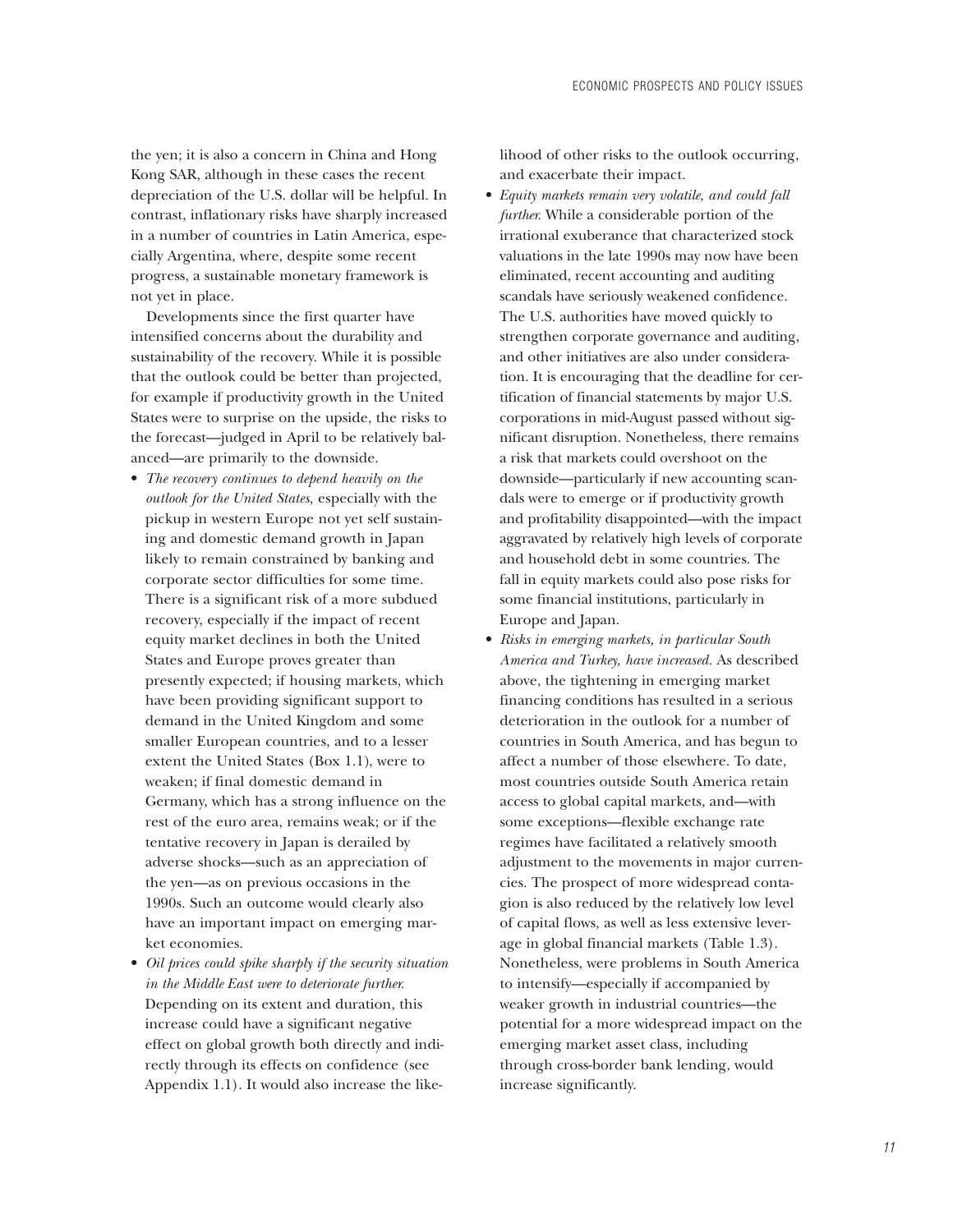## **Table 1.3. Emerging Market Economies: Net Capital Flows1**

*(Billions of U.S. dollars)*

|                                                                                                                                                                                                                                                     | 1994                                               | 1995                                              | 1996                                                | 1997                                               | 1998                                                     | 1999                                             | 2000                                                   | 2001                                                    | 2002                                                  | 2003                                                  |
|-----------------------------------------------------------------------------------------------------------------------------------------------------------------------------------------------------------------------------------------------------|----------------------------------------------------|---------------------------------------------------|-----------------------------------------------------|----------------------------------------------------|----------------------------------------------------------|--------------------------------------------------|--------------------------------------------------------|---------------------------------------------------------|-------------------------------------------------------|-------------------------------------------------------|
| Total <sup>2</sup><br>Private capital flows, net <sup>3</sup>                                                                                                                                                                                       | 151.7                                              | 211.5                                             | 228.8                                               | 102.2                                              | 62.1                                                     | 84.8                                             | 29.4                                                   | 24.9                                                    | 62.4                                                  | 64.9                                                  |
| Private direct investment, net<br>Private portfolio investment, net<br>Other private capital flows, net<br>Official flows, net<br>Change in reserves <sup>4</sup>                                                                                   | 80.6<br>113.0<br>$-41.9$<br>3.5<br>$-68.9$         | 98.2<br>42.7<br>70.5<br>26.5<br>$-118.2$          | 114.4<br>90.2<br>24.1<br>$-2.3$<br>$-108.1$         | 141.7<br>46.7<br>$-86.2$<br>68.3<br>$-68.8$        | 153.6<br>$-0.1$<br>$-91.5$<br>69.9<br>$-48.2$            | 164.0<br>34.3<br>$-113.4$<br>12.2<br>$-87.9$     | 158.0<br>$-4.3$<br>$-124.3$<br>0.2<br>$-113.2$         | 172.1<br>$-42.6$<br>$-104.6$<br>15.4<br>$-119.9$        | 151.3<br>$-3.0$<br>$-85.9$<br>20.6<br>$-146.6$        | 160.9<br>$-4.0$<br>$-91.9$<br>18.2<br>$-129.7$        |
| Memorandum<br>Current account <sup>5</sup>                                                                                                                                                                                                          | $-71.6$                                            | $-91.1$                                           | $-96.5$                                             | $-69.1$                                            | $-52.3$                                                  | 34.1                                             | 128.4                                                  | 94.7                                                    | 61.3                                                  | 41.7                                                  |
| Africa                                                                                                                                                                                                                                              |                                                    |                                                   |                                                     |                                                    |                                                          |                                                  |                                                        |                                                         |                                                       |                                                       |
| Private capital flows, net <sup>3</sup><br>Private direct investment, net<br>Private portfolio investment, net<br>Other private capital flows, net<br>Official flows, net<br>Change in reserves <sup>4</sup>                                        | 14.3<br>3.0<br>3.6<br>7.8<br>3.2<br>$-5.3$         | 12.7<br>1.9<br>2.5<br>8.3<br>4.1<br>$-2.5$        | 11.9<br>3.6<br>2.8<br>5.5<br>$-3.6$<br>$-7.9$       | 9.4<br>7.8<br>7.0<br>$-5.4$<br>2.0<br>$-11.1$      | 11.6<br>6.4<br>3.7<br>1.5<br>3.3<br>2.5                  | 15.1<br>9.3<br>8.2<br>$-2.5$<br>0.7<br>$-3.5$    | 6.1<br>7.7<br>$-2.2$<br>0.6<br>1.7<br>$-13.3$          | 6.9<br>22.3<br>$-9.0$<br>$-6.4$<br>1.3<br>$-12.7$       | 8.8<br>11.8<br>$-1.0$<br>$-2.0$<br>1.0<br>$-4.7$      | 8.9<br>10.1<br>$-1.3$<br>0.1<br>0.4<br>$-8.4$         |
| Developing Asia <sup>6</sup><br>Private capital flows, net <sup>3</sup><br>Private direct investment, net<br>Private portfolio investment, net<br>Other private capital flows, net<br>Official flows, net<br>Change in reserves <sup>4</sup>        | 70.3<br>44.7<br>20.8<br>4.7<br>3.2<br>$-57.8$      | 96.9<br>52.6<br>22.7<br>21.6<br>4.5<br>$-43.3$    | 122.1<br>53.4<br>32.8<br>35.9<br>$-12.4$<br>$-46.9$ | 7.1<br>56.8<br>7.3<br>$-56.9$<br>16.9<br>$-15.4$   | $-45.9$<br>59.7<br>$-17.9$<br>$-87.7$<br>26.1<br>$-67.4$ | 6.8<br>61.2<br>14.4<br>$-68.8$<br>4.4<br>$-78.9$ | $-12.9$<br>54.2<br>4.3<br>$-71.4$<br>5.1<br>$-48.7$    | 16.7<br>47.1<br>$-13.5$<br>$-16.8$<br>$-5.7$<br>$-84.7$ | 31.6<br>58.7<br>0.7<br>$-27.8$<br>$-1.4$<br>$-97.4$   | 7.9<br>59.0<br>$-9.7$<br>$-41.3$<br>3.3<br>$-67.8$    |
| Memorandum<br><b>Hong Kong SAR</b><br>Private capital flows, net <sup>3</sup>                                                                                                                                                                       | $-4.1$                                             | $-3.5$                                            | $-7.1$                                              | 11.7                                               | $-8.5$                                                   | 1.0                                              | 4.2                                                    | $-5.1$                                                  | $-10.4$                                               | $-10.9$                                               |
| Middle East and Turkey <sup>7</sup><br>Private capital flows, net <sup>3</sup><br>Private direct investment, net<br>Private portfolio investment, net<br>Other private capital flows, net<br>Official flows, net<br>Change in reserves <sup>4</sup> | 15.7<br>4.8<br>7.6<br>3.3<br>3.5<br>$-4.7$         | 9.9<br>6.5<br>2.0<br>1.4<br>4.5<br>$-11.6$        | 7.2<br>4.8<br>1.8<br>0.6<br>6.6<br>$-22.2$          | 15.0<br>5.5<br>$-0.9$<br>10.4<br>9.3<br>$-19.4$    | 9.1<br>6.5<br>$-13.2$<br>15.8<br>3.0<br>9.7              | 0.2<br>5.5<br>$-3.2$<br>$-2.1$<br>2.1<br>$-6.3$  | $-22.4$<br>7.9<br>$-13.7$<br>$-16.7$<br>0.4<br>$-27.0$ | $-48.4$<br>10.8<br>$-22.0$<br>$-37.1$<br>6.6<br>$-6.7$  | $-19.6$<br>8.8<br>$-9.8$<br>$-18.6$<br>8.8<br>$-10.8$ | $-9.4$<br>11.5<br>$-6.6$<br>$-14.4$<br>4.7<br>$-10.4$ |
| <b>Western Hemisphere</b><br>Private capital flows, net <sup>3</sup><br>Private direct investment, net<br>Private portfolio investment, net<br>Other private capital flows, net<br>Official flows, net<br>Change in reserves <sup>4</sup>           | 47.1<br>22.8<br>65.0<br>$-40.7$<br>4.7<br>4.0      | 43.5<br>24.2<br>0.8<br>18.5<br>19.2<br>$-23.3$    | 64.9<br>40.3<br>39.5<br>$-14.9$<br>4.7<br>$-28.9$   | 69.3<br>56.1<br>25.9<br>$-12.7$<br>14.9<br>$-13.5$ | 72.7<br>60.1<br>22.3<br>$-9.8$<br>16.0<br>8.4            | 49.7<br>64.1<br>11.9<br>$-26.3$<br>1.5<br>7.9    | 48.6<br>64.7<br>4.7<br>$-20.8$<br>$-3.5$<br>$-2.5$     | 22.8<br>66.9<br>$-2.2$<br>$-41.9$<br>21.1<br>1.2        | 10.3<br>40.4<br>1.0<br>$-31.1$<br>15.8<br>$-3.3$      | 26.5<br>45.6<br>7.6<br>$-26.7$<br>14.6<br>$-16.5$     |
| <b>Countries in transition</b><br>Private capital flows, net <sup>3</sup><br>Private direct investment, net<br>Private portfolio investment, net<br>Other private capital flows, net<br>Official flows, net<br>Change in reserves <sup>4</sup>      | 4.3<br>5.3<br>16.1<br>$-17.1$<br>$-11.2$<br>$-5.1$ | 48.4<br>13.1<br>14.6<br>20.7<br>$-5.8$<br>$-37.5$ | 22.6<br>12.3<br>13.3<br>$-3.0$<br>2.3<br>$-2.2$     | 1.3<br>15.5<br>7.5<br>$-21.6$<br>25.3<br>$-9.5$    | 14.6<br>20.9<br>5.0<br>$-11.3$<br>21.4<br>$-1.4$         | 13.0<br>23.9<br>2.9<br>$-13.8$<br>3.6<br>$-7.1$  | 10.0<br>23.4<br>2.6<br>$-16.0$<br>$-3.6$<br>$-21.7$    | 26.8<br>25.1<br>4.2<br>$-2.5$<br>$-7.9$<br>$-17.1$      | 31.2<br>31.5<br>6.1<br>$-6.4$<br>$-3.6$<br>$-30.5$    | 31.1<br>34.7<br>6.0<br>$-9.6$<br>$-4.8$<br>$-26.7$    |
| Memorandum<br><b>Fuel exporters</b><br>Private capital flows, net <sup>3</sup>                                                                                                                                                                      | 18.6                                               | 23.4                                              | $-4.8$                                              | $-9.6$                                             | $-5.4$                                                   | $-28.5$                                          | $-53.3$                                                | $-43.6$                                                 | $-31.4$                                               | $-24.8$                                               |
| <b>Nonfuel exporters</b><br>Private capital flows, net <sup>3</sup>                                                                                                                                                                                 | 133.2                                              | 188.0                                             | 233.6                                               | 111.8                                              | 67.4                                                     | 113.4                                            | 82.7                                                   | 68.6                                                    | 93.8                                                  | 89.8                                                  |

1Net capital flows comprise net direct investment, net portfolio investment, and other long- and short-term net investment flows, including official and private borrowing. Emerging markets include developing countries, countries in transition, Korea, Singapore, Taiwan Province of China, and Israel.

2Excludes Hong Kong SAR.

3Because of data limitations, "other private capital flows, net" may include some official flows.

4A minus sign indicates an increase. 5The sum of the current account balance, net private capital flows, net official flows, and the change in reserves equals, with the opposite sign, the sum of the capital and financial account and errors and omissions. For regional current account balances, see Table 27 of the Statistical Appendix.<br><sup>6</sup>Includes Korea, Singapore, and Taiwan Province of China in this table.

7Includes Israel and Malta.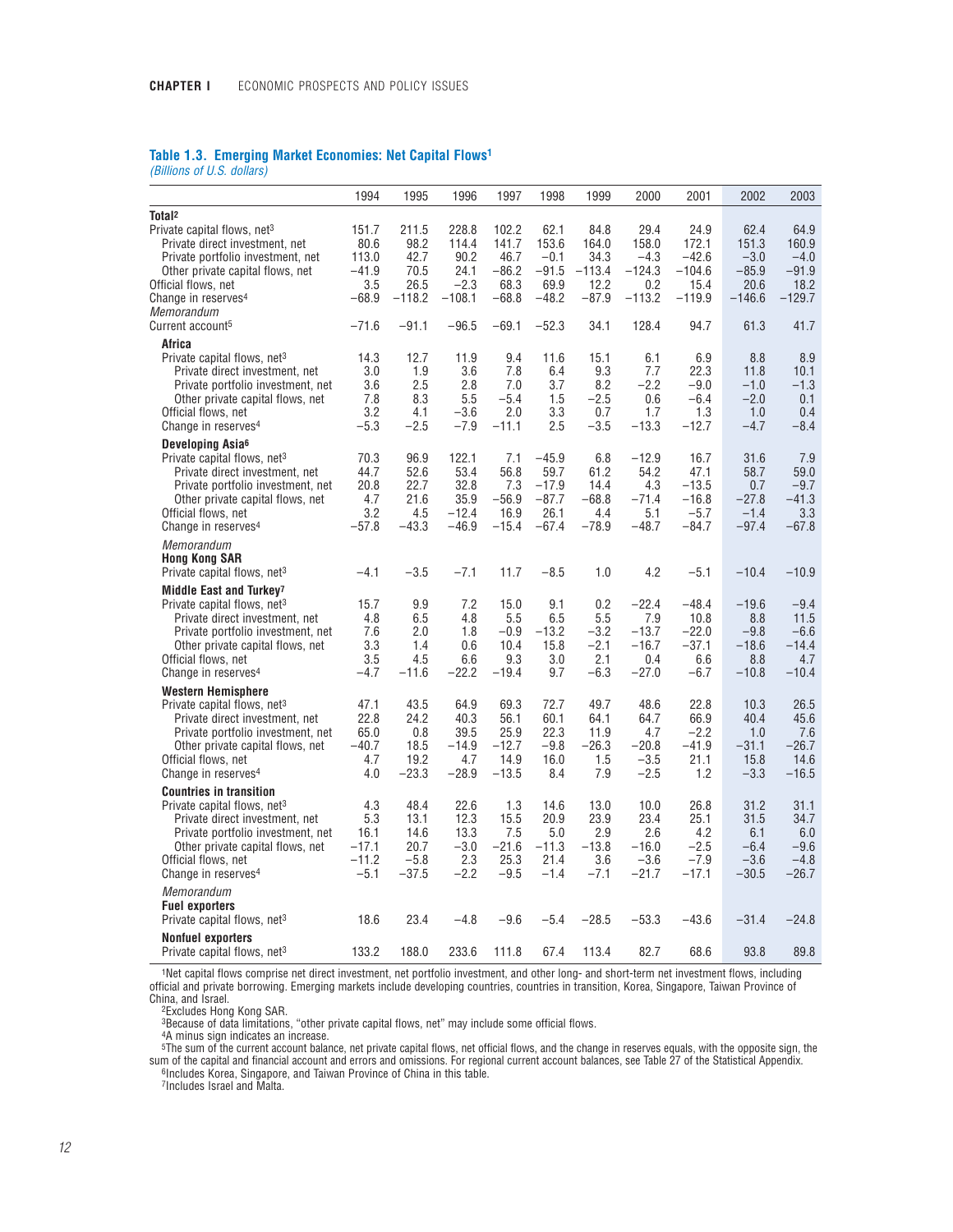• *While the fall in the dollar has so far been orderly, the U.S. current account deficit remains very high, and—as discussed in Chapter II—a more abrupt and disruptive adjustment cannot be ruled out.* Given the synchronicity of the global slowdown, the U.S. current account deficit has improved very little since 2000, and in the short run appears likely to widen (Table 1.4). The question is not whether the U.S. deficit will be sustained at present levels forever—it will not—but more when and how the eventual adjustment takes place. While history is modestly reassuring, the overvaluation of the dollar has not yet been corrected and an abrupt and disruptive adjustment remains a significant risk. A particular concern is that medium-term growth in countries with surpluses—including Japan, emerging markets in Asia, and to a lesser extent Europe—is constrained to differing degrees by structural problems. This makes it more difficult to achieve an orderly rebalancing of domestic demand from deficit to surplus countries, increasing the prospect that the adjustment in the U.S. current account will be accompanied by weaker global growth. Moreover, if in some countries current account surpluses do not decline, the adjustment that will fall on other countries—and therefore the potential appreciation in their exchange rates—will be correspondingly greater.

With macroeconomic policies in most industrial countries still accommodative, a shift to a more neutral stance will eventually be needed. At the same time, however, the short-term outlook has deteriorated, and the risks appear to be primarily on the downside; inflation remains relatively subdued; and anti-inflationary credibility is high. The situation varies somewhat across countries, reflecting their relative cyclical positions, as well as the relative risks associated with greater equity market and exchange rate uncertainty (Box 1.2). However, in most cases the balance of risks appears to favor maintaining relatively accommodative policies for longer than earlier seemed necessary, and in Japan further easing is warranted. If incoming data were to suggest that

### **Table 1.4. Selected Economies: Current Account Positions** *(Percent of GDP)*

|                                                                                                                                                    | 2000                                                                                      | 2001                                                                                     | 2002                                                                                     | 2003                                                                                     |
|----------------------------------------------------------------------------------------------------------------------------------------------------|-------------------------------------------------------------------------------------------|------------------------------------------------------------------------------------------|------------------------------------------------------------------------------------------|------------------------------------------------------------------------------------------|
| <b>Advanced economies</b>                                                                                                                          | $-0.9$                                                                                    | $-0.8$                                                                                   | $-0.8$                                                                                   | $-0.9$                                                                                   |
| Major advanced economies<br><b>United States</b><br>Japan<br>Germany<br>France<br>Italy<br><b>United Kingdom</b><br>Canada                         | $-1.5$<br>$-4.2$<br>2.5<br>$-1.1$<br>1.5<br>$-0.5$<br>$-2.0$<br>2.6                       | $-1.4$<br>$-3.9$<br>2.1<br>0.1<br>1.8<br>0.1<br>$-2.1$<br>2.8                            | $-1.5$<br>$-4.6$<br>3.0<br>1.9<br>1.9<br>0.2<br>$-2.1$<br>1.7                            | $-1.5$<br>$-4.7$<br>2.9<br>2.1<br>1.4<br>0.2<br>$-2.3$<br>1.9                            |
| Other advanced economies<br>Spain<br>Netherlands<br>Belgium-Luxembourg<br>Sweden<br>Austria<br>Denmark<br>Finland<br>Greece<br>Portugal<br>Ireland | 1.9<br>$-3.4$<br>3.8<br>4.5<br>3.3<br>$-2.5$<br>1.6<br>7.4<br>$-6.8$<br>$-10.4$<br>$-0.6$ | 2.4<br>$-2.6$<br>2.8<br>5.2<br>3.2<br>$-2.2$<br>2.6<br>6.5<br>$-6.2$<br>$-9.2$<br>$-1.0$ | 2.3<br>$-1.7$<br>3.2<br>4.7<br>3.2<br>$-2.3$<br>2.8<br>7.3<br>$-5.1$<br>$-8.0$<br>$-0.7$ | 2.1<br>$-1.8$<br>3.0<br>4.5<br>3.2<br>$-2.3$<br>3.4<br>7.6<br>$-5.4$<br>$-7.5$<br>$-0.9$ |
| Switzerland<br>Norway<br><b>Israel</b><br>Iceland<br>Cyprus                                                                                        | 12.9<br>15.0<br>$-1.7$<br>$-10.1$<br>$-5.2$                                               | 10.0<br>15.4<br>$-1.7$<br>$-4.4$<br>$-4.4$                                               | 10.5<br>11.4<br>$-1.9$<br>$-2.0$<br>$-5.5$                                               | 11.0<br>9.5<br>$-1.8$<br>0.1<br>$-3.6$                                                   |
| Korea<br>Australia<br>Taiwan Province of China<br>Hong Kong SAR<br>Singapore<br>New Zealand                                                        | 2.7<br>$-4.0$<br>2.9<br>5.4<br>16.7<br>$-5.5$                                             | 2.0<br>$-2.6$<br>6.7<br>7.3<br>20.4<br>$-2.9$                                            | 1.5<br>$-3.6$<br>5.8<br>9.2<br>21.7<br>$-3.5$                                            | 0.9<br>$-3.9$<br>5.9<br>9.7<br>22.3<br>$-4.1$                                            |
| Memorandum<br><b>European Union</b><br>Euro area <sup>1</sup>                                                                                      | $-0.4$<br>$-0.3$                                                                          | 0.4                                                                                      | 0.6<br>1.1                                                                               | 0.5<br>1.0                                                                               |
|                                                                                                                                                    |                                                                                           |                                                                                          |                                                                                          |                                                                                          |

1Calculated as the sum of the balances of individual euro area countries.

the recovery is faltering, additional monetary easing would also need to be considered elsewhere. Against this background, the main policy priorities appear to be the following.

• *Macroeconomic policies in industrial countries should continue to be supportive of activity.* In the United States, the Federal Reserve has held interest rates steady, and a continued accommodative stance remains appropriate; if the outlook weakens further, additional interest rate cuts should be considered. With the budget deficit (excluding social security) projected to remain in deficit in coming years, medium-term fiscal consolidation is a priority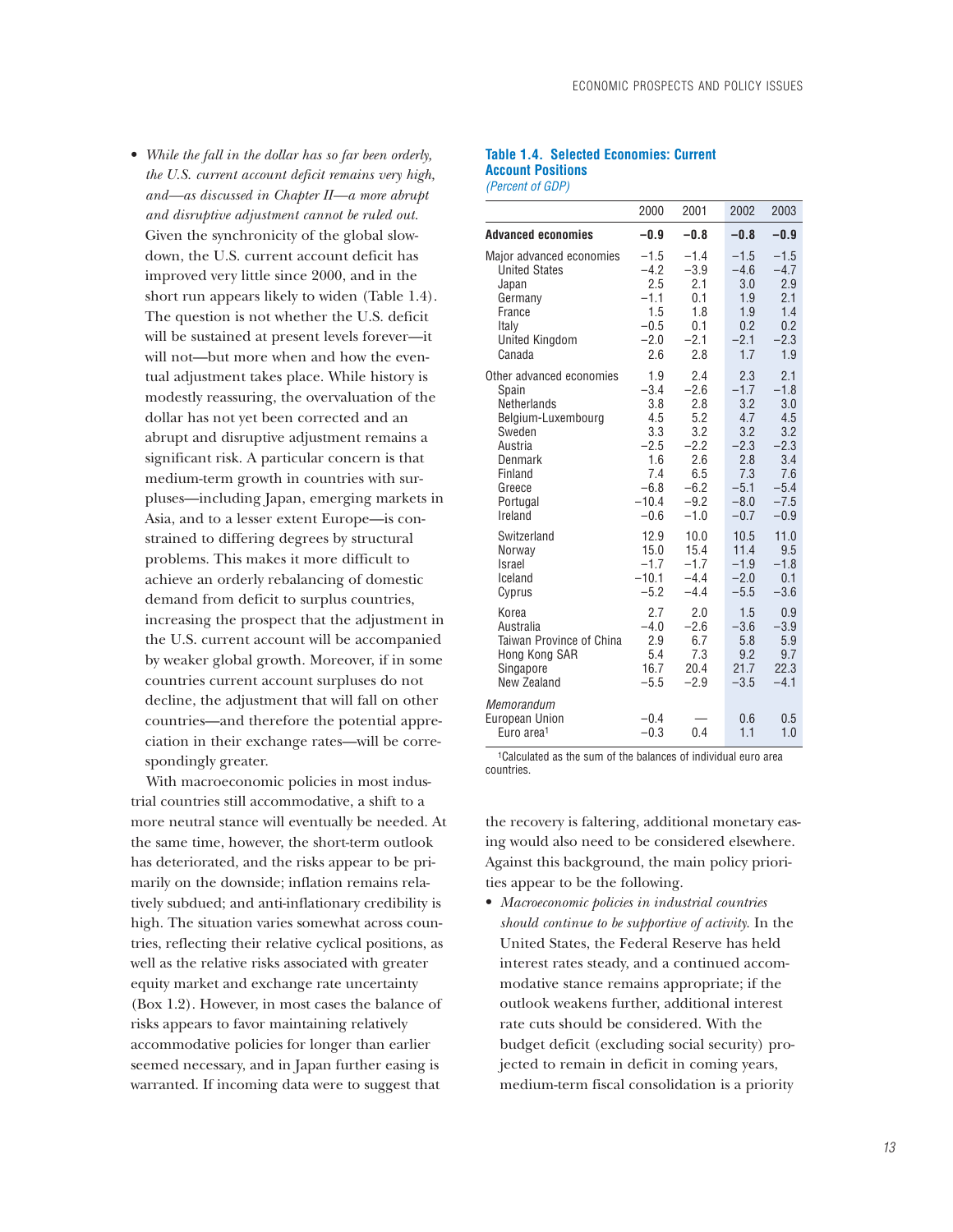## **Box 1.2. Market Expectations of Exchange Rate Movements**

After continuing to strengthen in the face of last year's global downturn, the U.S. dollar has fallen sharply against other major currencies since mid-April. Yet it remains well above longerterm historical values, while the U.S. current account deficit has swelled to a record level. These developments raise the question of whether a much larger, and possibly disorderly, adjustment in major exchange rates presents a risk to the global outlook.

In assessing this issue, it is interesting to consider how market participants view the outlook for exchange rates, both in terms of direction and volatility. Futures and options prices can be used to shed light on market perceptions, specifically by constructing implied "probability density functions" (PDFs) for future exchange rate values. Under the assumption that market participants are risk neutral, PDFs indicate the perceived likelihood of the exchange rate reaching different levels at a future date.<sup>1</sup>

Such implied PDFs for the yen-dollar rate are shown in the figure (top panel). They reflect expectations for the 3-month-ahead level of the exchange rate at three different dates: January 2, 2002, June 27, 2002, and August 16, 2002. The mean of the yen-dollar PDF shifted down over this period, in line with the appreciation in the yen against the dollar. Indeed, covered interest arbitrage ensures that the mean of the PDF (i.e., the forward rate in markets) equals the spot rate plus an adjustment for the interest differential on short-term assets in the two currencies. As interest rates have been stable in recent months, so has the gap between spot and forward exchange rates. The forward yen-dollar rate implies further yen appreciation, as the short-term interest rate on yen assets is below that on U.S. dollar assets; conversely, the for-

Note: The main authors of this box are Peter Breuer and Guy Meredith.

1The risk-neutrality assumption implies that changes in options prices reflect changes in expected volatility ("riskiness"), as opposed to investor attitudes toward risk. See Breuer (2002) for an approach to accounting for risk aversion in constructing PDFs.



Sources: Bloomberg Financial Markets, LP; and IMF staff estimates.

ward euro-dollar rate implies euro depreciation given the higher yield on euro assets.

Because of the mechanical link between spot rates, forward rates, and the interest differential, "higher moments" of the PDF often reveal more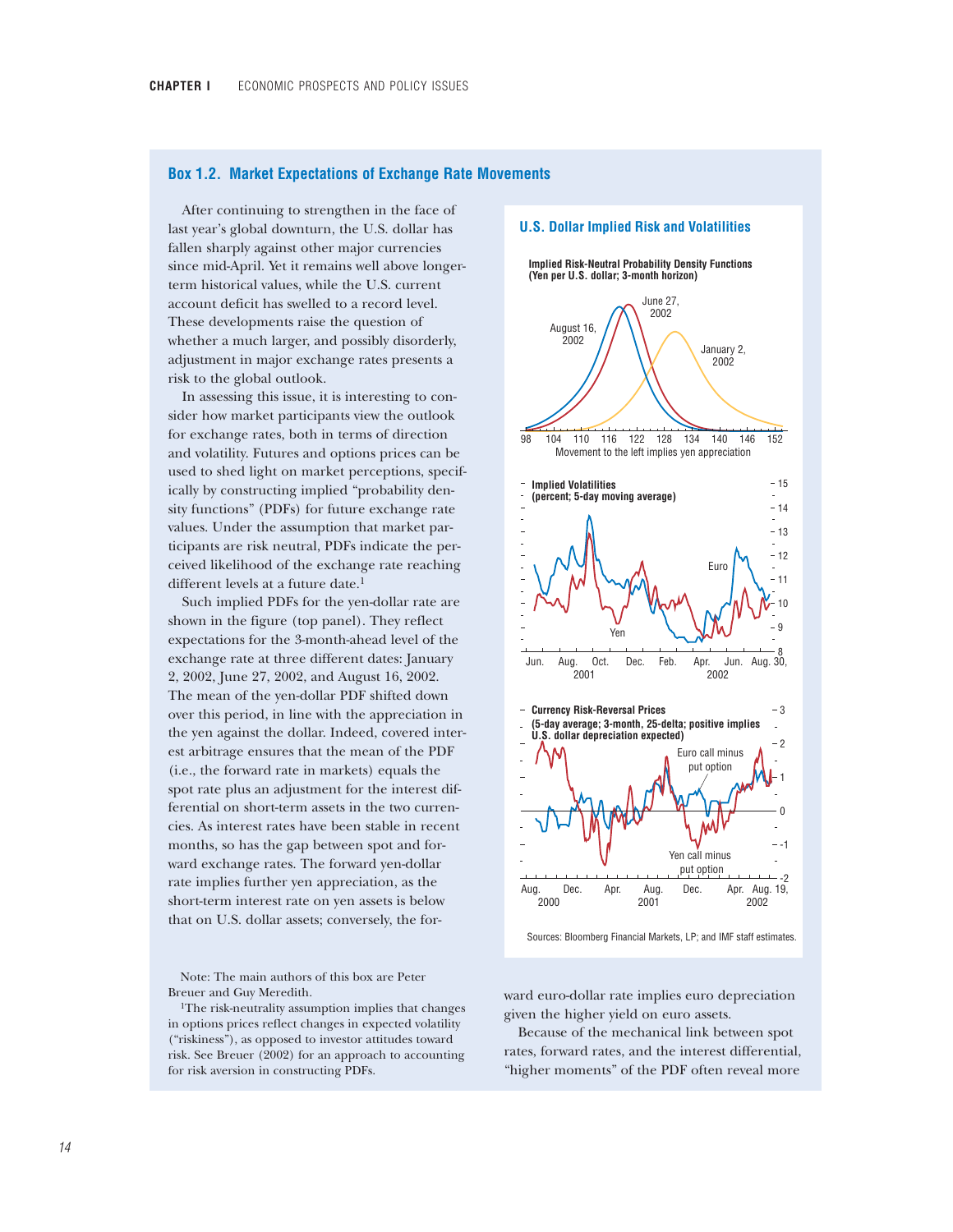interesting information about market expectations. For instance, the expected *volatility* of the future exchange rate is reflected in the variance of the implied PDF. The path of expected volatility for the yen-dollar and euro-dollar rates since mid-2001 is shown in the figure (middle panel). Expected volatility rose following the onset of dollar weakness in April. The rise in euro-dollar volatility was particularly sharp during June, but most of this increase was retraced over the summer. Yen-dollar volatility has been more stable, showing only a modest increase from the trough in the spring. On balance, these data do not suggest that markets perceive an abnormally high risk of abrupt currency movements relative to recent history.

Another interesting feature of implied PDFs is their "skew." Skew reflects asymmetries in the shape of the two sides of the PDF, which arise when markets perceive the risk of equal-sized currency movements in opposite directions as differing. In practice, skew is measured by the cost of insuring against a dollar depreciation relative to a dollar appreciation of the same degree—the risk-reversal price.2 Recent data on risk-reversal prices are shown in the figure (bottom panel). The relative cost of insuring against dollar depreciation versus both the euro and yen has risen significantly since the begining of the year. This suggests that markets place greater weight on the possibility of a sharp dollar depreciation relative to the forward rate than was the case earlier, even as the

<sup>2</sup>A risk reversal is the price of an out-of-the-money market sensitivity. foreign currency call option relative to the price of an equally out-of-the-money short foreign currency put option. <sup>3</sup>See Meredith and Ma (2002).

spread between the forward and spot rate has remained roughly constant.

It must be emphasized that the assumption of risk neutrality is needed to interpret PDFs as measures of market expectations. Furthermore, the value of market expectations as predictors of future exchange rates depends on whether markets efficiently use all available information. Many studies have indicated that the forward rate is a biased predictor of the future spot rate, indicating that at least one, and possibly both, of these assumptions do not hold.3 There has been less conclusive analysis of the relationship between higher moments of implied PDFs and future exchange rates, so it is more difficult to gauge their usefulness as predictors of exchange rate movements or volatility.

Independent of the forecasting power of market expectations, however, implied PDFs provide information that is potentially useful in assessing the interaction between market developments and policy actions. For instance, an environment of high uncertainty about future exchange rates could raise concerns about excessive market reactions to policy initiatives, while a significant skew in expectations implies the risk of large one-way movements in rates. Either situation might create a rationale for taking a cautious approach to policy actions to avoid destabilizing currency markets. Recent market information does not suggest that perceptions of volatility or asymmetric outcomes have become abnormal from a historical perspective, suggesting that policies would not be constrained by concerns about exceptional

(Table 1.5), especially in view of impending demographic pressures. In the euro area, concerns about inflationary pressures have been mitigated by the appreciation of the euro as well as the weaker-than-expected recovery. Correspondingly, the scope for easing has increased, and should be used if activity

remains weak and inflationary pressures ease as expected. In Japan, aggressive monetary easing remains essential to address deflationary pressures. If structural reforms—which could adversely affect activity in the short run—are significantly accelerated, further steps to contain the withdrawal of stimulus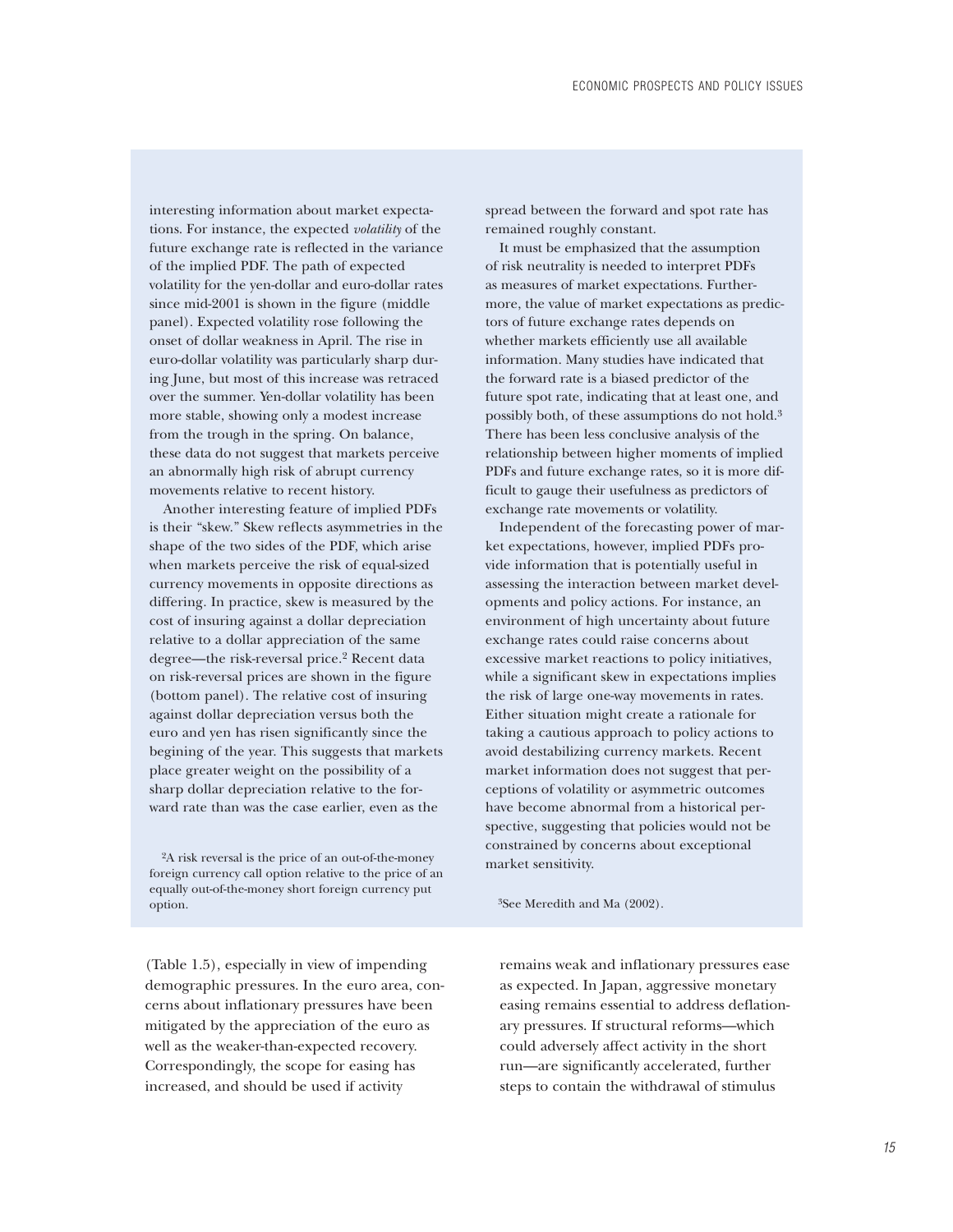# **Table 1.5. Major Advanced Economies: General Government Fiscal Balances and Debt1**

*(Percent of GDP)*

|                                                                                                                                                              | 1986-95                                                     | 1996                                                        | 1997                                                        | 1998                                                            | 1999                                                            | 2000                                                            | 2001                                                            | 2002                                                            | 2003                                                            | 2007                                                         |
|--------------------------------------------------------------------------------------------------------------------------------------------------------------|-------------------------------------------------------------|-------------------------------------------------------------|-------------------------------------------------------------|-----------------------------------------------------------------|-----------------------------------------------------------------|-----------------------------------------------------------------|-----------------------------------------------------------------|-----------------------------------------------------------------|-----------------------------------------------------------------|--------------------------------------------------------------|
| <b>Major advanced economies</b><br>Actual balance<br>Output gap <sup>2</sup><br>Structural balance                                                           | $-3.9$<br>$-0.5$<br>$-3.6$                                  | $-3.6$<br>$-1.1$<br>$-3.0$                                  | $-2.1$<br>$-0.5$<br>$-1.7$                                  | $-1.6$<br>$-0.5$<br>$-1.3$                                      | $-1.1$<br>$-0.1$<br>$-1.0$                                      | $-0.1$<br>0.7<br>$-0.8$                                         | $-1.7$<br>$-1.1$<br>$-1.3$                                      | $-3.0$<br>$-2.2$<br>$-2.2$                                      | $-2.8$<br>$-2.4$<br>$-1.9$                                      | $-0.9$<br>$-0.9$                                             |
| <b>United States</b><br>Actual balance<br>Output gap <sup>2</sup><br>Structural balance<br>Net debt<br>Gross debt                                            | $-4.5$<br>$-1.3$<br>$-4.0$<br>53.2<br>67.3                  | $-2.4$<br>$-1.6$<br>$-1.9$<br>59.2<br>72.8                  | $-1.3$<br>$-0.5$<br>$-1.1$<br>57.0<br>70.3                  | $-0.1$<br>0.3<br>$-0.2$<br>53.4<br>66.6                         | 0.6<br>1.1<br>0.3<br>48.9<br>63.4                               | 1.5<br>1.6<br>0.9<br>43.9<br>57.7                               | $-0.2$<br>$-1.2$<br>0.1<br>43.0<br>56.4                         | $-2.6$<br>$-2.0$<br>$-1.9$<br>44.1<br>57.0                      | $-2.8$<br>$-2.6$<br>$-1.9$<br>45.0<br>57.4                      | $-1.0$<br>$-1.0$<br>41.7<br>51.5                             |
| Japan<br>Actual balance<br>Excluding social security<br>Output gap <sup>2</sup><br>Structural balance<br>Excluding social security<br>Net debt<br>Gross debt | $-0.4$<br>$-3.2$<br>0.7<br>$-0.6$<br>$-3.4$<br>13.8<br>71.8 | $-4.9$<br>$-7.0$<br>0.9<br>$-5.2$<br>$-7.2$<br>21.6<br>91.7 | $-3.7$<br>$-5.8$<br>1.0<br>$-4.1$<br>$-6.0$<br>27.9<br>97.4 | $-5.5$<br>$-7.1$<br>$-1.7$<br>$-4.9$<br>$-6.8$<br>38.1<br>108.6 | $-7.0$<br>$-8.5$<br>$-2.2$<br>$-6.1$<br>$-8.0$<br>45.2<br>120.9 | $-7.3$<br>$-8.4$<br>$-1.1$<br>$-6.8$<br>$-8.1$<br>57.5<br>135.6 | $-7.1$<br>$-7.4$<br>$-2.4$<br>$-6.1$<br>$-6.8$<br>65.5<br>145.1 | $-7.2$<br>$-7.1$<br>$-3.8$<br>$-5.7$<br>$-6.2$<br>74.0<br>155.1 | $-6.1$<br>$-5.9$<br>$-3.8$<br>$-4.6$<br>$-5.0$<br>80.2<br>161.2 | $-1.0$<br>$-1.5$<br>0.2<br>$-1.0$<br>$-1.5$<br>80.3<br>152.3 |
| Euro area<br>Actual balance<br>Output gap <sup>2</sup><br>Structural balance <sup>4</sup><br>Net debt<br>Gross debt                                          | $-4.6$<br>$-0.2$<br>$\ldots$<br>46.1<br>60.9                | $-4.2$<br>$-1.8$<br>$-3.1$<br>58.4<br>76.1                  | $-2.6$<br>$-1.6$<br>$-1.5$<br>62.9<br>75.4                  | $-2.3$<br>$-1.0$<br>$-1.5$<br>61.4<br>73.7                      | $-1.3$<br>$-0.6$<br>$-0.8$<br>60.8<br>72.6                      | 0.1<br>0.5<br>$-1.1$<br>58.7<br>70.2                            | $-1.6$<br>$-0.4$<br>$-1.4$<br>57.9<br>69.2                      | $-1.9$<br>$-1.7$<br>$-1.1$<br>58.1<br>69.4                      | $-1.5$<br>$-1.8$<br>$-0.6$<br>57.3<br>68.2                      | $-0.5$<br>$-0.4$<br>53.3<br>60.2                             |
| Germany <sup>3</sup><br><b>Actual balance</b><br>Output gap <sup>2</sup><br>Structural balance <sup>4</sup><br>Net debt<br>Gross debt                        | $-2.2$<br>0.2<br>$-1.8$<br>27.6<br>45.1                     | $-3.4$<br>$-0.5$<br>$-2.8$<br>51.1<br>59.8                  | $-2.7$<br>$-1.0$<br>$-1.7$<br>52.3<br>61.0                  | $-2.2$<br>$-0.9$<br>$-1.4$<br>52.2<br>60.9                      | $-1.5$<br>$-0.7$<br>$-1.0$<br>52.5<br>61.2                      | 1.1<br>0.3<br>$-1.5$<br>51.5<br>60.2                            | $-2.8$<br>$-1.0$<br>$-2.2$<br>50.8<br>59.5                      | $-2.9$<br>$-2.3$<br>$-1.6$<br>52.5<br>61.2                      | $-2.2$<br>$-2.3$<br>$-0.9$<br>53.1<br>61.8                      | $-0.6$<br>$-0.6$<br>49.2<br>57.9                             |
| <b>France</b><br>Actual balance<br>Output gap <sup>2</sup><br>Structural balance <sup>4</sup><br>Net debt<br>Gross debt                                      | $-3.5$<br>$-0.5$<br>$-3.0$<br>30.3<br>39.0                  | $-4.1$<br>$-3.3$<br>$-1.9$<br>48.1<br>57.0                  | $-3.0$<br>$-3.1$<br>$-1.0$<br>49.6<br>59.3                  | $-2.7$<br>$-1.8$<br>$-1.5$<br>49.8<br>59.5                      | $-1.6$<br>$-1.1$<br>$-0.9$<br>48.8<br>58.5                      | $-1.3$<br>0.6<br>$-1.6$<br>47.6<br>57.3                         | $-1.4$<br>$\overline{\phantom{0}}$<br>$-1.6$<br>48.2<br>56.9    | $-2.5$<br>$-1.1$<br>$-1.9$<br>47.6<br>57.2                      | $-2.1$<br>$-1.2$<br>$-1.4$<br>47.3<br>57.0                      | $-1.4$<br>$-1.3$<br>53.3<br>53.3                             |
| <b>Italy</b><br>Actual balance<br>Output gap <sup>2</sup><br>Structural balance <sup>4</sup><br>Net debt<br>Gross debt                                       | $-10.4$<br>$-0.1$<br>$-10.4$<br>97.8<br>103.7               | $-7.1$<br>$-1.7$<br>$-6.2$<br>116.1<br>122.7                | $-2.7$<br>$-1.6$<br>$-1.9$<br>113.8<br>120.2                | $-2.8$<br>$-1.7$<br>$-2.0$<br>110.1<br>116.4                    | $-1.8$<br>$-2.0$<br>$-0.9$<br>108.4<br>114.5                    | $-0.5$<br>$-1.0$<br>$-1.3$<br>104.6<br>110.6                    | $-2.2$<br>$-1.0$<br>$-1.8$<br>103.9<br>109.8                    | $-2.0$<br>$-2.3$<br>$-1.7$<br>104.0<br>109.8                    | $-1.5$<br>$-2.0$<br>$-1.2$<br>100.9<br>106.6                    | $-0.8$<br>$-0.8$<br>89.7<br>94.8                             |
| <b>United Kingdom</b><br><b>Actual balance</b><br>Output gap <sup>2</sup><br>Structural balance <sup>4</sup><br>Net debt<br>Gross debt                       | $-3.4$<br>$-0.2$<br>$-3.3$<br>24.2<br>42.6                  | $-4.2$<br>$-1.3$<br>$-3.4$<br>46.2<br>51.8                  | $-1.6$<br>$-0.4$<br>$-1.0$<br>44.6<br>49.6                  | 0.2<br>0.5<br>0.3<br>41.9<br>46.6                               | 1.4<br>0.2<br>1.2<br>39.0<br>43.8                               | 4.0<br>1.1<br>1.3<br>34.0<br>40.4                               | 0.2<br>0.4<br>$-0.1$<br>30.8<br>37.9                            | $-0.8$<br>$-0.9$<br>$-0.6$<br>29.5<br>36.3                      | $-1.1$<br>$-1.1$<br>$-0.5$<br>29.0<br>35.7                      | $-1.4$<br>$-1.4$<br>28.5<br>35.1                             |
| Canada<br>Actual balance<br>Output gap <sup>2</sup><br>Structural balance<br>Net debt<br>Gross debt                                                          | $-6.6$<br>0.3<br>$-6.6$<br>70.1<br>101.9                    | $-2.8$<br>$-1.4$<br>$-2.0$<br>88.1<br>120.7                 | 0.2<br>$-0.9$<br>0.8<br>85.6<br>118.8                       | 0.1<br>$-0.8$<br>0.5<br>81.8<br>115.3                           | 1.7<br>0.5<br>1.6<br>75.6<br>112.6                              | 3.1<br>1.2<br>2.5<br>65.4<br>102.1                              | 1.8<br>$-0.8$<br>2.2<br>61.2<br>100.9                           | 1.1<br>$-0.6$<br>1.6<br>57.4<br>95.4                            | 1.2<br>$-0.1$<br>1.2<br>53.1<br>89.0                            | 1.2<br>1.1<br>39.7<br>69.5                                   |

Note: The methodology and specific assumptions for each country are discussed in Box A1. 1Debt data refer to end of year; for the United Kingdom they refer to end of March.

2Percent of potential GDP.

3Data before 1990 refer to west Germany. For net debt, the first column refers to 1988–94. Beginning in 1995, the debt and debt-service obligations of the Treuhandanstalt (and of various other agencies) were taken over by general government. This debt is equivalent to 8 percent of<br>GDP, and the associated debt service to ½ to 1 percent of GDP.<br>Excludes one-off

of GDP in 2001 and 2002 for France, 1.2 percent of GDP in 2000 for Italy, and 2.4 percent of GDP in 2000 for the United Kingdom). Also excludes one-off receipts from sizable asset transactions.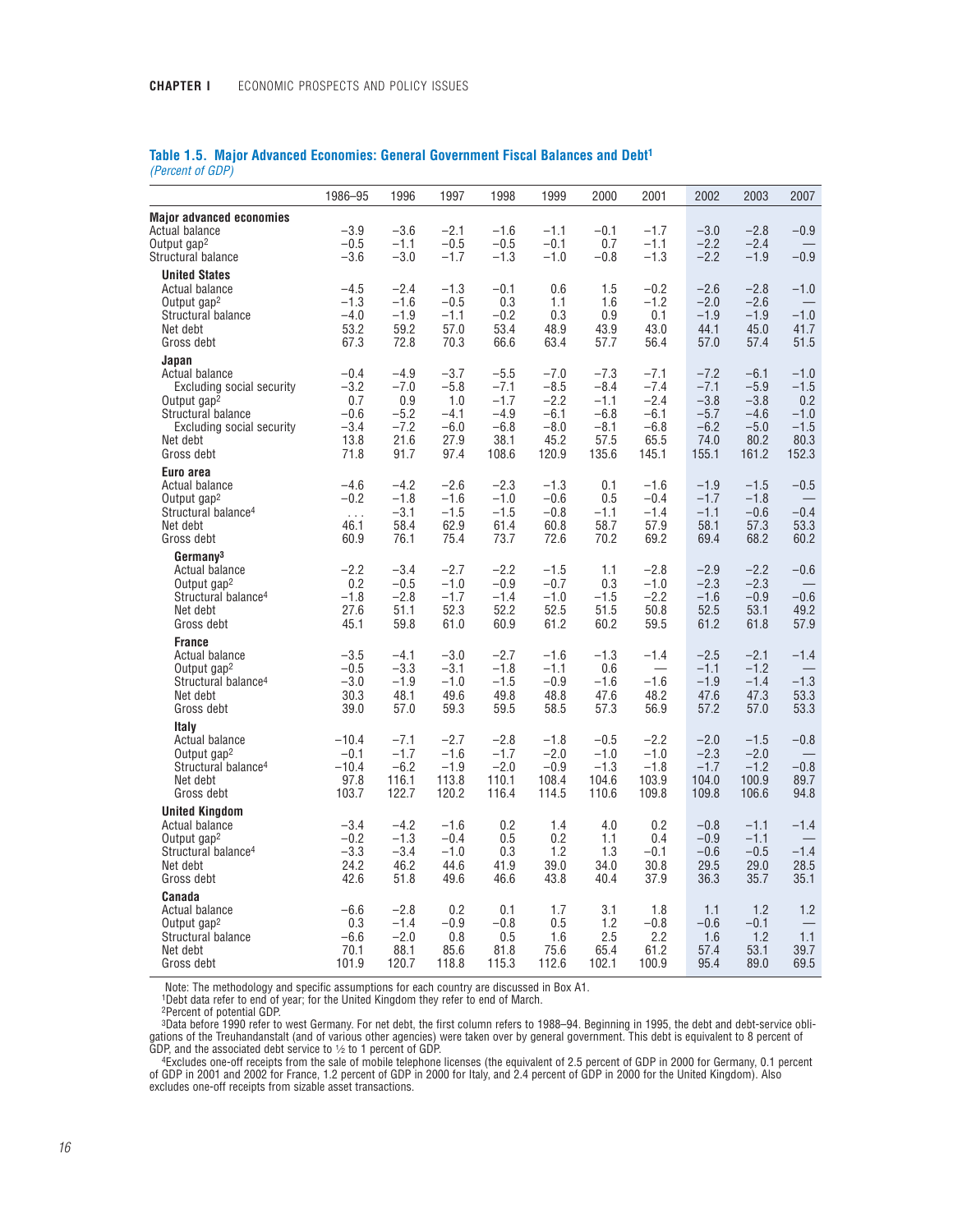that is in prospect from the latter part of FY2002 may be desirable.

- In *emerging markets*, the deterioration in the outlook has partly reflected lower risk appetite and contagion, but country-specific factors including political uncertainties and concerns about debt dynamics—have played a more important role. Particularly in Latin America and Turkey, a restoration of financial market confidence will require that these issues be comprehensively addressed. Elsewhere, policy priorities vary widely, as described in detail below. However, given the more difficult global economic outlook, macroeconomic policies in countries with room for policy maneuver—as in industrial countries—will likely have to remain accommodative longer than earlier expected.
- *Medium-term policies should continue to foster sustained and broad-based economic growth and an orderly reduction in global imbalances.* Since the mid-1990s, much attention has been given to the pickup in productivity growth in the United States, particularly in relation to other major industrial countries. This pickup appears due in part to the greater flexibility of the U.S. economy (Box 1.3). In the euro area, flexibility can be boosted by reform of labor and product markets—measures that would also help raise employment rates, which remain well below U.S. levels. In Japan, reform of banking and corporate sectors takes center stage; despite different circumstances, that is also a priority for emerging markets in Asia. Higher potential growth in the rest of the world is desirable in its own right, but would also help reduce dependence on the United States as the global engine of growth, and promote an orderly correction of the global imbalances. Beyond that, as discussed in the *Global Financial Stability Report,* there is a clear need to strengthen corporate governance and transparency in the United States and elsewhere. While corporate malpractice has been a common feature of past technological revolutions, the weaknesses

4Hall and Jones (1999).

in accounting and auditing practices likely exacerbated the information technology (IT) bubble and contributed to the global imbalances. The recent reform package in the United States provides a welcome improvement in the framework for regulating corporate governance and accounting; the challenge going forward will be to ensure its effective implementation and enforcement.

• *Continued efforts are required to strengthen resilience to future economic shocks.* In industrial countries, aging populations pose a serious threat to future fiscal and economic stability, particularly in Japan, many countries in Europe, and to a lesser degree the United States. While the solutions are multidimensional—raising potential growth would help substantially—accelerated reforms of pension and health systems, supported by medium-term fiscal consolidation, are now urgent. Fiscal issues are also a key concern in Latin America, where high levels of public debt constitute a continuing and major source of vulnerability and constrain the scope for countercyclical policies, and increasingly in Asia, where public debt has risen sharply recently. With Asia facing a period of substantial structural change, particularly as it adapts to the challenges and opportunities posed by China's rapid development, completion of remaining corporate and financial sector reforms is also a priority.

Since the mid-1990s, most countries in Africa have made substantial progress in achieving macroeconomic stability, but GDP growth remains well below what is needed to achieve sustained poverty reduction. In part, this reflects low investment and savings, but it also reflects the low efficiency with which existing resources are used.4 Low efficiency, in turn, stems from a host of problems, including the impact of conflicts and disease, weak institutions and infrastructure, poor governance, and low life expectancy, the last much exacerbated by the HIV/AIDS pandemic. The New Partnership for Africa's Development, put forward by African leaders in late 2001, sets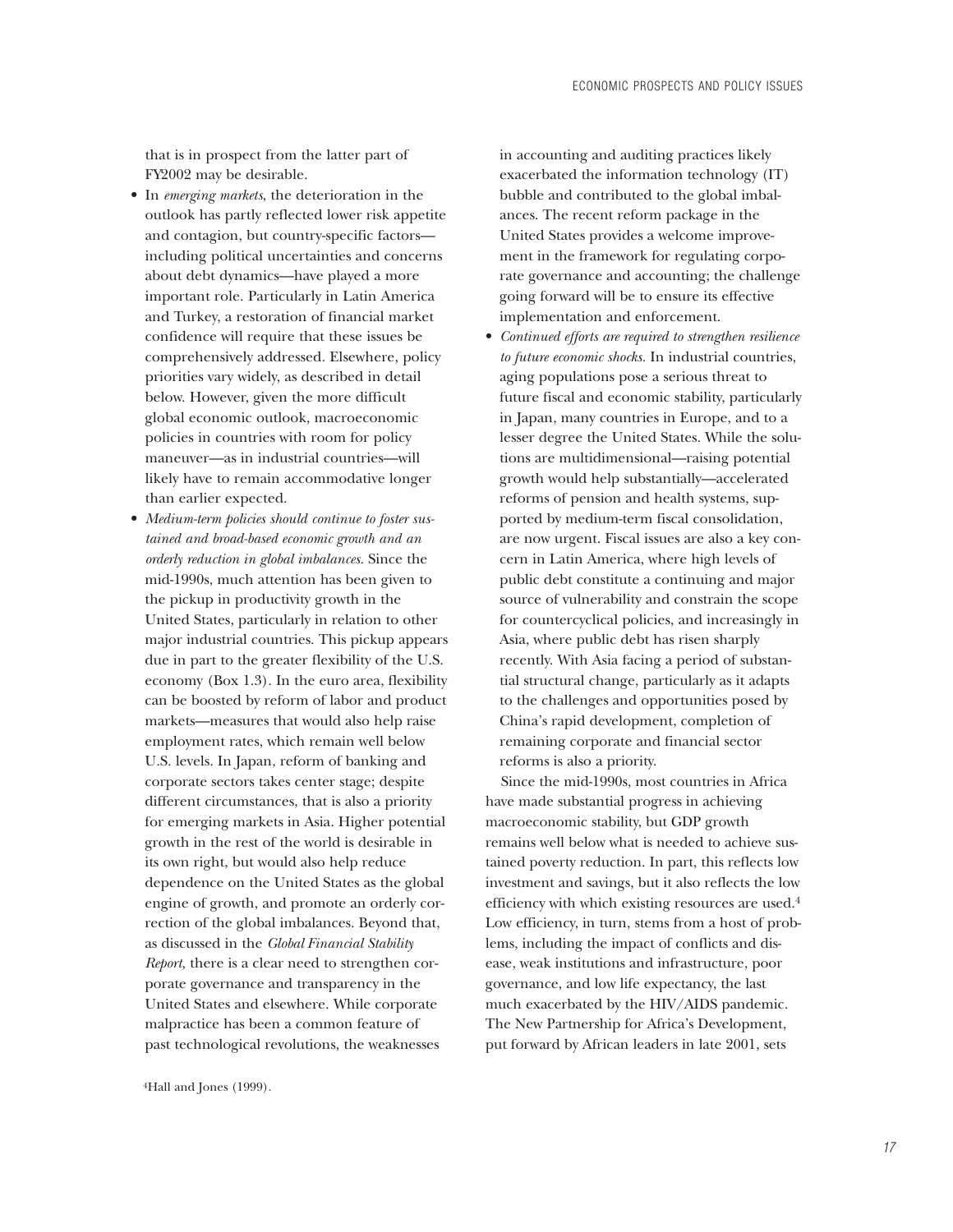## **Box 1.3. Reversal of Fortune: Productivity Growth in Europe and the United States**

The surge in labor productivity growth in the United States since the mid-1990s has attracted significant attention—not just for its beneficial effects on output performance, earnings, and inflation, but also because it has not been matched elsewhere, particularly in Europe. This box assesses the level and growth rate of productivity in the United States and four major European countries in recent years and shows the following: (1) the persistent differences in GDP per capita between the United States and Europe are due much more to differences in labor utilization than those in labor productivity (as measured by output per hour); (2) productivity growth in Europe exceeded that in the United States up to the mid-1990s, but since then European performance has slackened while the United States has picked up and taken a lead; and (3) there is a consensus that high tech sectors have played an important role in the acceleration of productivity growth in the United States; these benefits are yet to be fully realized in Europe.

Following rapid catch-up in the three decades after World War II, GDP per capita in Europe since the late 1970s has generally settled at about 65–70 percent of the U.S. level (see the table). This persistent gap does not appear to be due to differences in productivity (output per hour); rather it reflects marked differences in the operations of labor markets and in labor utilization. Three elements stand out: labor force

Note: The main authors of this box are Manmohan S. Kumar and Maitland MacFarlan.

participation rates, especially of females and of individuals aged 55 and above, are substantially lower in continental Europe; unemployment rates are much higher in Europe; and average annual hours worked per employee are about 20 to 30 percent lower than in the United States. These three elements more than account for the gap in GDP per capita between the United States and the major continental economies; output per hour in France, Germany, and Italy is similar to, or exceeds, the U.S. level. The United Kingdom has similar high rates of participation and employment to the United States but, as on the continent, hours worked are lower; overall, output per hour appears to be lower than in the United States.

The past decade reveals some striking differences in the factors driving growth in output per capita across the two regions. For much of the 1990s, U.S. GDP growth per capita exceeded that in Europe. In the first half of the decade, however, growth in output per hour in the United States lagged substantially behind that in Europe. This continued the trends that had been evident since as far back as the 1960s, with the average annual growth in U.S. productivity per hour less than half that in Europe (as well as in Japan). (See the figure.) Indeed, it was this persistent shortfall in U.S. productivity growth that led to pessimistic assessments of U.S. productivity and growth prospects in the 1980s and even as late as the mid-1990s (see, for instance, Gordon, 1996). Over this period, however, the United States was able to maintain its lead in terms of GDP per capita through higher utilization of labor, as

|                      |                   |                 | 2001                    | 1990–95                      | 1995-2001 | 1990-95                     | 1995-2001                 |     |  |
|----------------------|-------------------|-----------------|-------------------------|------------------------------|-----------|-----------------------------|---------------------------|-----|--|
|                      | GDP<br>per capita | GDP<br>per hour | Average<br>hours worked | Labor force<br>participation |           | Growth in GDP<br>per capita | Growth in GDP<br>per hour |     |  |
| <b>United States</b> | 100.0             | 100.0           | 100.0                   | 100.0                        | 1.2       | 2.4                         | 1.0                       | 2.4 |  |
| Germany <sup>1</sup> | 71.8              | 106.2           | 69.7                    | 93.2                         | 0.8       | 1.5                         | 2.3                       | 1.8 |  |
| France               | 72.3              | 115.0           | 73.8                    | 88.5                         | 0.9       | 2.0                         | 1.7                       | 1.7 |  |
| Italy                | 69.0              | 117.0           | 77.2                    | 79.0                         | 1.5       | 1.8                         | 2.5                       | 1.1 |  |
| United Kingdom       | 66.3              | 85.1            | 80.6                    | 97.5                         | 1.2       | 2.4                         | 2.5                       | 1.8 |  |

#### **Growth and Productivity in the United States and Europe**

Sources: IMF staff estimates and Organization for Economic Cooperation and Development (2002). 1Growth data for Germany—average from 1992–95 only.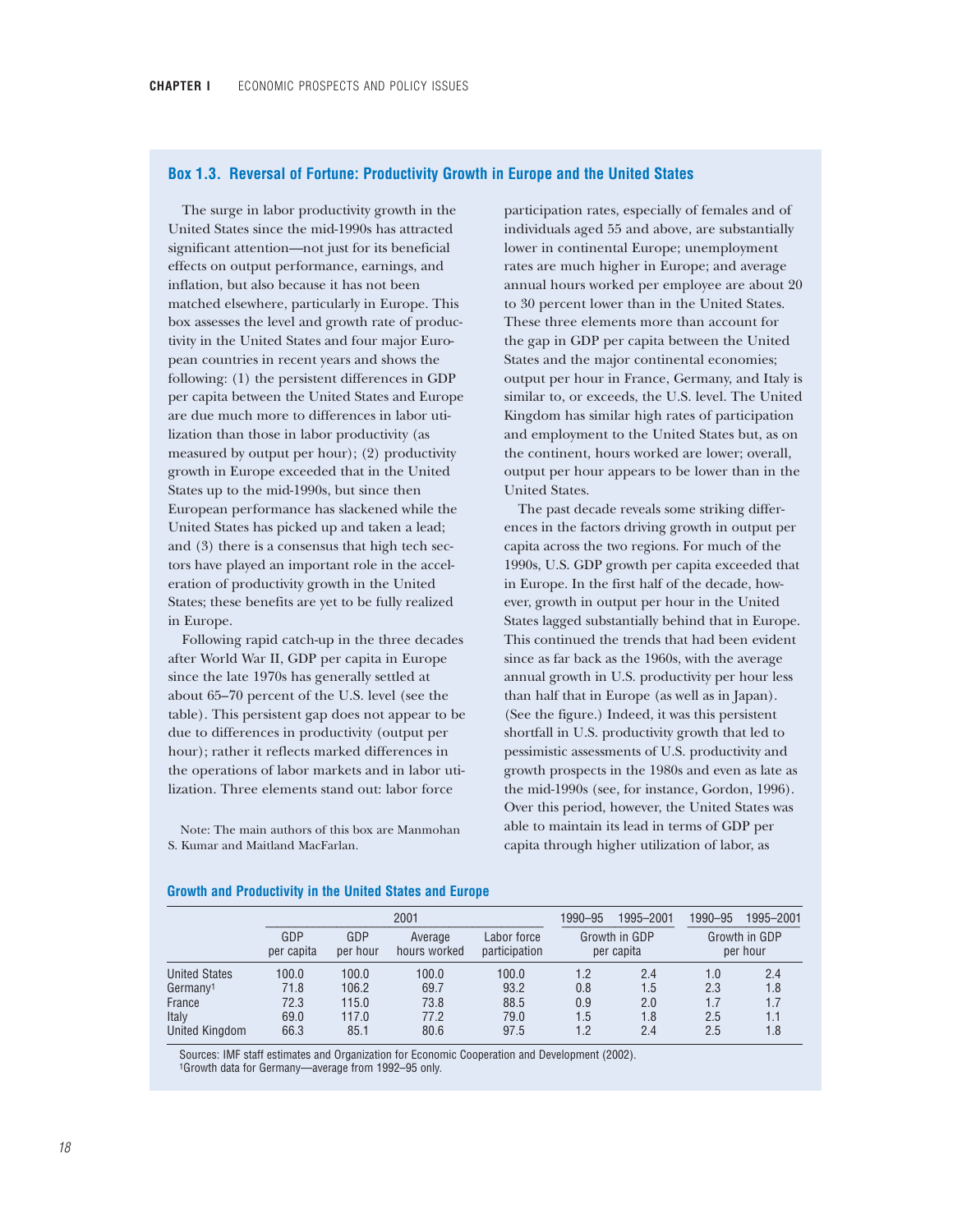# *(Percent; 5-year moving average; output per hour)*  $-6$ 5 Germany, France, and Italy 4 United Kingdom  $-3$ 2 United States 1 فسلط 0 خىلىد 1970 75 80 85 90 95 2000 Source: Organization for Economic Cooperation and Development (2002).

**Labor Productivity**

noted above. Moreover, during the first half of the 1990s, the relative weakness in hourly productivity growth in the United States was more than offset by stronger employment growth and total hours worked, leading to a widening differential with Europe in terms of GDP per capita.

In the second half of the decade, there was a marked and surprising acceleration in U.S. productivity growth. In sharp contrast, productivity growth slowed substantially in Germany, Italy, and the United Kingdom and showed no change in France—in all cases falling well behind that in the United States. Rising productivity growth in the U.S. was accompanied by an acceleration in employment growth: even though European employment growth also picked up strongly over this period, it still lagged behind that in the United States. As a result of higher growth in both productivity and employment, growth in GDP per capita in the U.S. exceeded that in Europe even more than in the first half of the 1990s.

What accounts for these divergences in relative productivity performance in the second half of the decade? In the United States, the bulk of the acceleration in productivity growth reflects the production and use of information technology.1 The take-up of new technologies has been slower in Europe, which meant that—at least until very recently—Europe did not benefit to the same degree from the productivity boost that came for the technology revolution.2 But in addition, there were a number of other developments—particularly in labor markets—that may have contributed to the pickup in employment growth in Europe, but that also probably contributed to the slowing in productivity growth.

In particular, the relatively rapid employment growth in the euro area in the second half of the 1990s resulted in part from strong wage moderation as well as from steps taken to liberalize labor markets. These entailed reductions in tax wedges (especially in France and Italy), and provision for more flexible employment contracts, which opened up employment opportunities, especially for temporary and part-time workers.3 Over this period, the long-standing trends of falling participation and rising rates of unemployment were reversed. It is striking that for much of this period part-time employment, especially of females, accounted for the bulk of the employment gains. For some countries such as France, this employment growth may have been concentrated primarily among lower skill workers; in general, though, much of the gains occurred among higher skilled nonmanual workers. (See, for example, European Commission, 2000.) But even there, growth was concentrated in sectors typically associated with low productivity—

1See Nordhaus (2001), Baily (2002), Gust and Marquez (2002), Oliner and Sichel (2002), and the October 2001 *World Economic Outlook*.

2A large number of factors, including cross-country regulatory differences, may affect the reallocation of labor and capital and the rate of adoption of information technologies. See, for example, Gust and Marquez (2002).

3The steps also included employment subsidies for private employers and public employment schemes.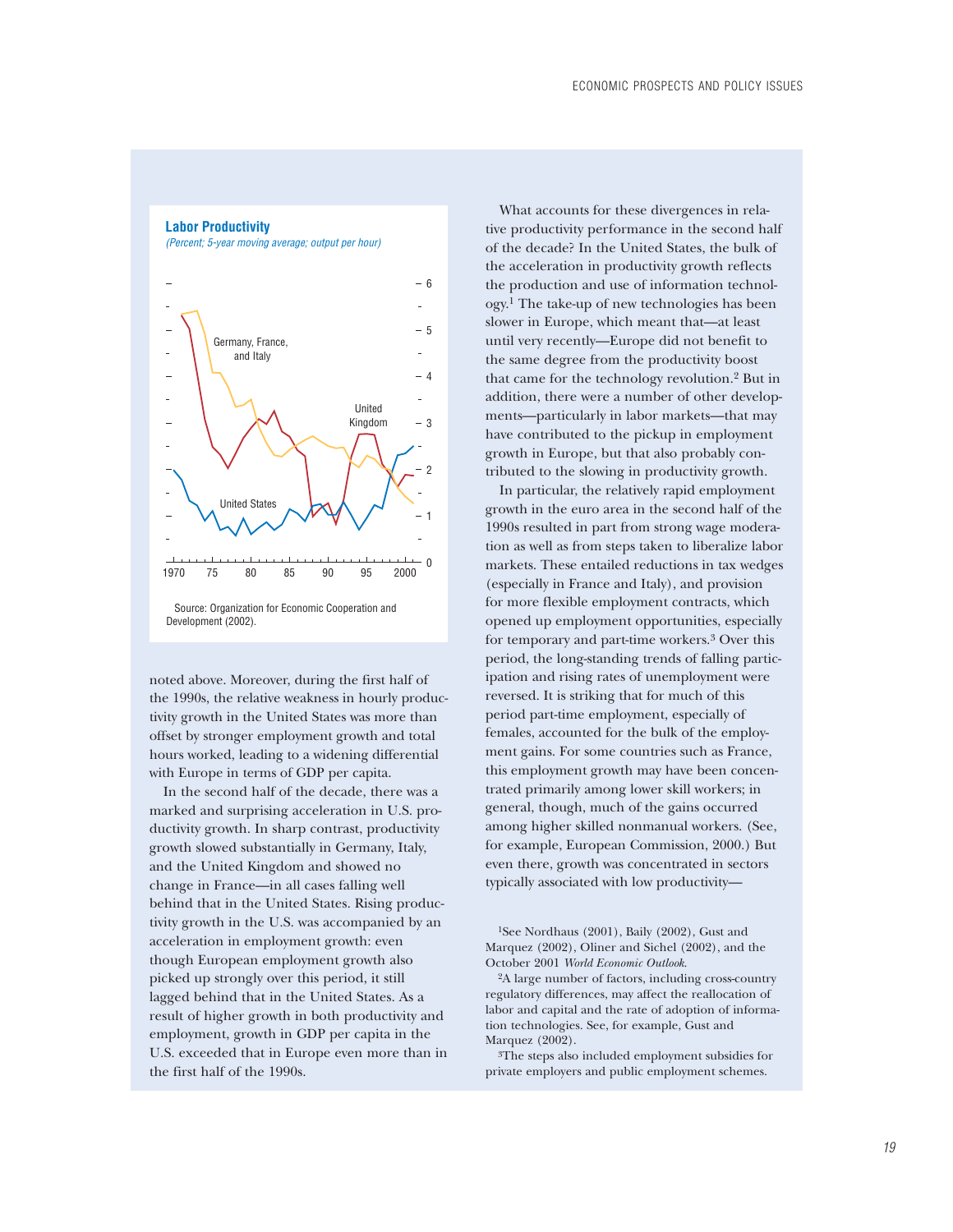## **Box 1.3** *(concluded)*

notably the service sectors, including health and social services. In addition, the increase in youth employment, likely to reflect relatively lowerskilled workers, may also have contributed to the weaker productivity growth. (See Kumar and MacFarlan, forthcoming.)

The downturn in labor productivity growth in Europe may have been just a temporary side effect of the labor market adjustments noted above: there is some indication that productivity growth picked up in 2000, before the current cyclical downturn. More broadly, however, the weakness of labor productivity growth may also reflect slower growth in capital-labor ratios in Europe, which had been unusually high. This slowdown in the growth of labor productivity in itself need not be a cause for concern, as it would normally be associated with some concomitant increase in capital productivity, which may leave total factor productivity broadly unchanged. Recent data suggest, however, that total factor productivity growth in Europe may also have declined somewhat, while in the United States it may have increased.

There is a great deal of uncertainty about the future evolution of productivity growth, not least

out a bold and consistent strategy to address these issues. But while the first responsibility lies with Africa's governments and people, external support is also essential. The G-8 Africa Action Plan announced at the Kananaskis Summit in June—along with the commitment to double aid flows at the Monterrey Summit three months earlier—is therefore particularly welcome. Higher aid flows will, over time, result in a large increase in public expenditures in recipient countries. Correspondingly, receiving countries will need to press ahead with efforts to improve their absorptive capacity, including strengthening public expenditure management systems and addressing governance issues. This would be facilitated if, on

reflecting the recent turmoil in the high tech sector and its longer-term implications. However, the fact that, in the United States, high rates of productivity growth have been maintained even during the recent period of weak activity—when productivity would normally have been expected to decline as employment reductions lagged behind the fall in output augurs well for the sustainability of the robust performance of recent years. For Europe, there is some evidence that the information technology diffusion is following similar patterns to that experienced in the United States, but at a somewhat slower pace.<sup>4</sup> This, together with a cyclical pickup, should support a rebound in productivity growth, but, to take full advantage of the benefits of new technologies, it is essential to broaden structural reforms in labor, product, and financial markets. Such reforms would also help accelerate participation and employment growth more broadly in these economies, setting up a virtuous cycle of higher productivity, higher domestic demand growth, and higher GDP per capita.

4See, for instance, Ark, Inklaar, and McGuckin (2002).

the donors' side, new aid commitments were as concrete and predictable as possible.

As the IMF's Managing Director has repeatedly stressed, while increased aid flows are essential, trade—the theme of this issue of the *World Economic Outlook—*is even more important.5 Industrial country barriers impose significant costs on the developing world, by some estimates not that much smaller than annual aid flows (Chapter II). Moreover, as discussed in Chapter III, openness to trade is an essential underpinning of financial liberalization. As has been seen in Latin America, if countries have open financial markets but are relatively closed to trade, this can substantially increase the risk of crisis.

5"Building a Better Future in Africa," address by Horst Köhler, Ghana, May 2002 (available via the Internet: www.imf.org/external/np/speeches/2002/050302.htm).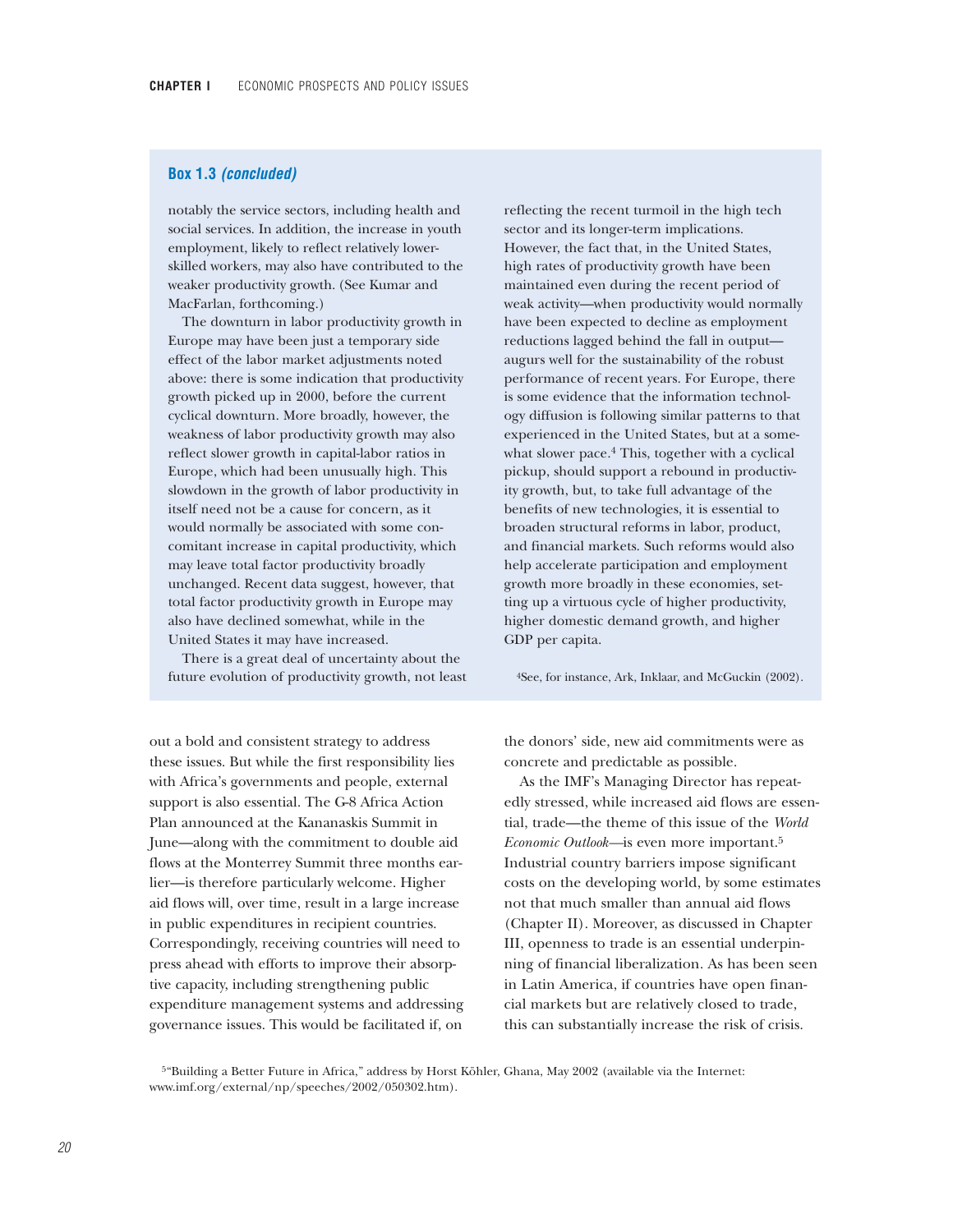The biggest gains come from countries liberalizing their own markets, and the biggest barriers to developing country trade are in fact in developing countries themselves. Even so, industrial countries—which have relatively much smaller agricultural and industrial sectors, and are much more able to manage the transitional costs of restructuring—have a special responsibility to lead the way. Given this, the intensification of protectionist pressures earlier this year, including as a result of the passage of the U.S. Farm Bill, is particularly regrettable, although recent proposals to reduce agricultural protection announced by the United States and the European Commission are encouraging. Every effort needs to be made to ensure that protectionist pressures are contained and that substantive progress is made with the Doha Round.

# **North America: How Well Will the Recovery be Sustained?**

In the United States, growth picked up strongly in late 2001 and early 2002, although since then it has slowed markedly. Recent data revisions reveal that GDP growth in much of 2000 and the first half of 2001 was considerably weaker than earlier thought, although the 2001 recession was still somewhat shorter and milder than the historical norm. This owed much to the aggressive and timely policy response of U.S. policymakers to the downturn, in turn aided by the significant improvement in the fiscal position during the 1990s as well as the credibility of monetary policy management. But it also reflected strong productivity growth in the second half of 2001 and early 2002; these productivity gains supported higher real wages and prevented a further decline in profits, which by early 2001 had fallen close to historic lows (Figure 1.6).

During the first quarter of 2002, the recovery was driven by an upturn in the inventory cycle and by robust household spending, particularly on automobiles and housing. The latter reflected the combined impact of past policy easing, solid wage growth, and buoyant real estate values, which have helped offset the negative

## **Figure 1.6. United States: Productivity, Profitability, and Investment**

With corporate profits still relatively low, companies have cut back employment sharply, resulting in strong productivity growth. Despite high real wage growth, unit labor costs have fallen and profits have also begun to pick up.



Sources: DRI-WEFA, Inc.; and IMF staff estimates

<sup>1</sup>Shading indicates business cycle from peak to trough.

<sup>2</sup> Profits before tax, adjusted for inventory valuation and capital consumption.  $3$ All data for nonfinancial corporate sector. Latest recession assumed to begin in the first quarter of 2001 and end in the fourth quarter of 2001.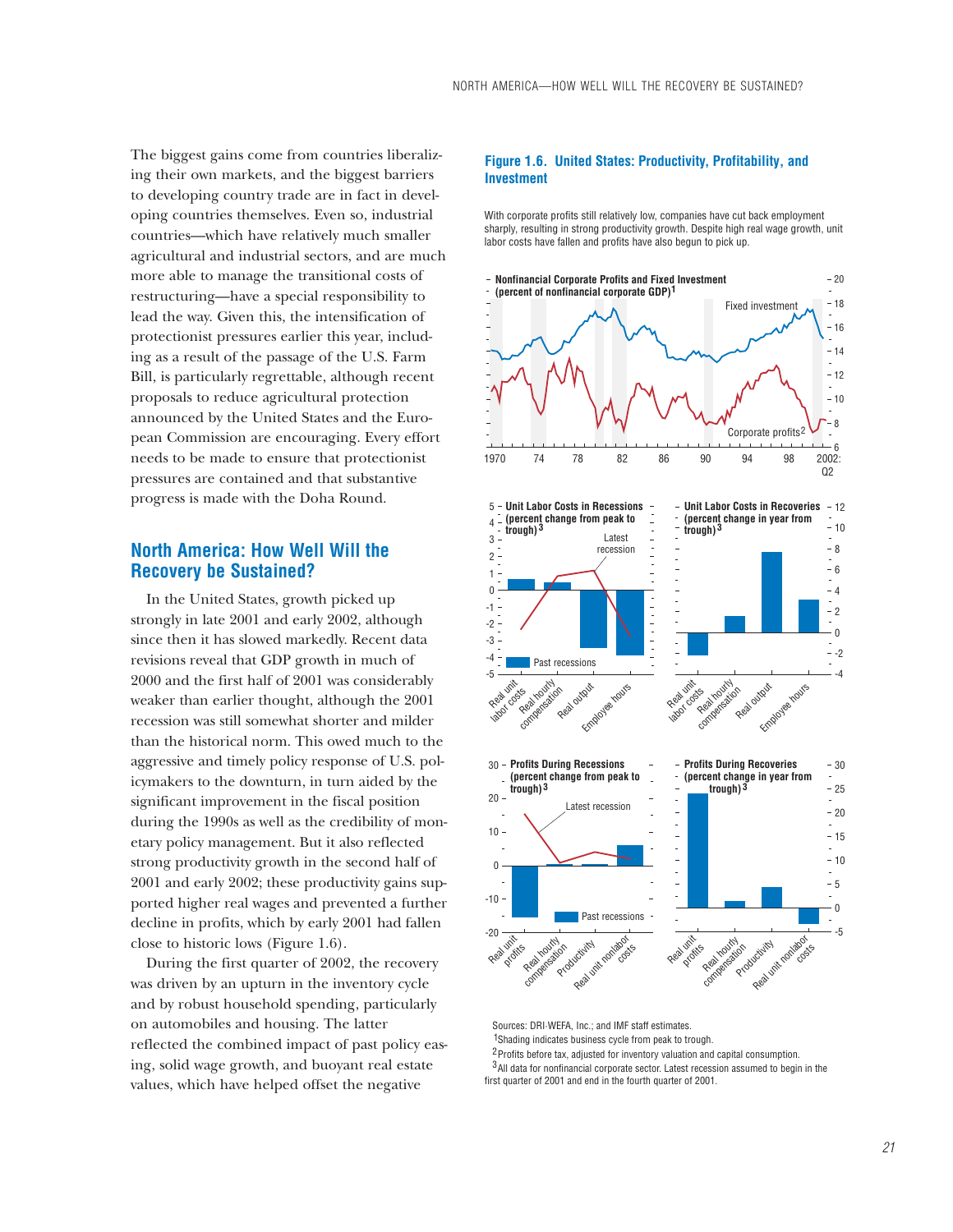effect of lower equity prices.6 In the second quarter, however, GDP growth slowed significantly, reflecting partly a sharp jump in import growth but also a weakening in consumption. At the same time, financial market conditions have deteriorated markedly. The S&P 500 has fallen sharply since end-March, reflecting mounting concerns about corporate accounting and auditing practices, a revision of earlier optimistic profit forecasts, and concerns about the sustainability of the recovery. Associated with this, and also reflecting growing concerns about the financing of the current account deficit, the U.S. dollar depreciated significantly against the euro and the yen, although more moderately in tradeweighted terms. Business and consumer confidence have also weakened markedly, although they remain above their late 2001 lows.

Looking forward, the outlook depends crucially on the strength of final demand in the second half of the year and beyond. Clearly, the recent sharp decline in equity markets will have a significant impact on demand looking forward, particularly in 2003, although this will be partly offset by the recent fall in long-run interest rates and the depreciation of the dollar (Box 1.1). While consumption has picked up in recent months, this has largely reflected higher auto sales—underpinned by generous incentives which are unlikely to be sustained. Correspondingly, much continues to depend on a pickup in private investment. While the recovery is expected to continue, its pace is likely to be significantly more moderate than earlier thought, with growth remaining below potential until well into 2003. Consumption growth is expected to remain subdued, mainly reflecting the effects of lower equity prices, and investment is projected to recover more slowly than earlier thought. The current account deficit, which widened sharply in the second quarter, is expected to rise to 4.6 percent of GDP in 2002.

Considerable uncertainties remain, however, particularly with respect to developments in financial markets. First, as discussed above, equity markets could fall further, and the impact of such a decline on demand could be exacerbated by the relatively high level of household and corporate debt. Second, the projected recovery in investment could be delayed. There have been some signs of a pickup in investment—including an upturn in equipment and software spending in the second quarter—and lower interest rates and earlier investment incentives should help. However, excess capacity in some sectors and the general tightening of financial market and credit conditions pose downside risks. Finally, the possibility of an abrupt and disruptive adjustment in the U.S. dollar remains a concern, for both the United States and the rest of the world (Chapter II). The extent of these risks will depend importantly on whether the recent rise in productivity growth, which remains broadly intact despite recent data revisions, can be sustained. If productivity growth remains solid, this will provide support to profits (as was the case in previous recoveries—Figure 1.6) and consumption (through higher real wages), and will reduce the risk of an abrupt adjustment in the dollar. If not, there would be a considerably greater possibility of a slower and weaker pickup in demand, and a correspondingly weaker recovery.

Given the less favorable outlook, and relatively subdued inflation, the Federal Reserve has kept its target for the federal funds rate unchanged, but noted in August that the risks were weighted mainly toward conditions that might generate economic weakness. In view of the heightened uncertainties surrounding the outlook, the Federal Reserve has room to wait to withdraw stimulus until the recovery is more clearly established, and if incoming data were to weaken further, additional interest rate cuts would need to be considered. On the fiscal side, the combination of tax cuts, additional expenditures after the September 11 attacks, and the automatic stabilizers have played an important role in supporting demand. But this has taken a substantial toll on the fiscal position, with the FY2002 budget now expected to show a deficit of 1<sup>3</sup>/<sub>4</sub> percent of GDP,

6See "Is Wealth Increasingly Driving Consumption?" in Chapter II of the April 2002 *World Economic Outlook*.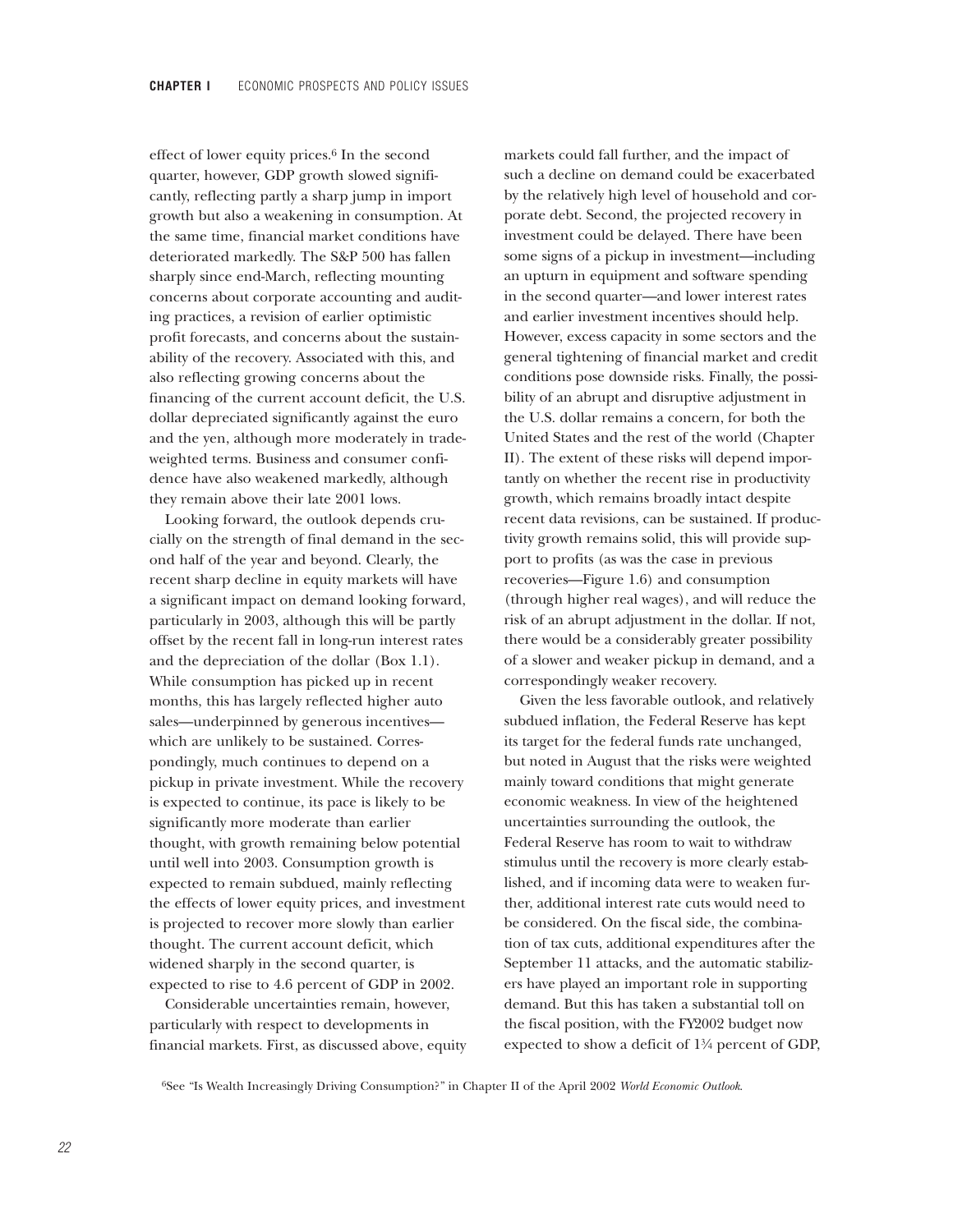rather than the 3 percent of GDP surplus anticipated a year ago. Of more concern, the mediumterm outlook has also weakened considerably. Given the forthcoming fiscal pressures from the aging population—albeit less than in many other industrial countries—and the desirability of strengthening domestic savings, it will be important to reestablish a framework that sets the clear goal of balancing the budget (excluding Social Security) over the business cycle. With the budget already anticipating tight—and probably unrealistic—restraint on nondefense discretionary expenditures, reaching this goal will likely require some increase in revenues over the medium term. This should be accompanied by steps to safeguard the longer-term health of the Medicare and Social Security systems. Continued efforts are also required to improve corporate governance, building on the reforms under way—including by ensuring that the new oversight board develops needed reforms to accounting rules and that these and other reform measures are effectively enforced.

In Canada, the economy has rebounded faster than in any other G-7 country, underpinned by the near completion of the inventory correction, robust consumer spending, and the recent rebound in investment. The strength of the Canadian economy, especially in relation to the United States, reflects a number of factors, including a more moderate capital overhang, less dependence on the IT sector, the relatively depreciated value of the Canadian dollar, and the impact of the U.S. housing boom on the resource sector. Economic indicators continue to point to strong growth in the period ahead although, as in the United States, demand growth will be affected by the recent decline in equity markets. While fiscal policy has provided moderate support to activity, the federal budget remains in significant surplus. General government debt has fallen significantly in recent years, but is still close to 60 percent of GDP; corre-

spondingly, the authorities remain appropriately committed to a balanced budget and further debt reduction over the medium term. Given the strength of the recovery, the Bank of Canada raised interest rates by 75 basis points through July, but paused in September, partly reflecting the weakening recovery in the United States. Looking forward, the pace of monetary tightening will need to continue to balance the currently strong domestic demand conditions in Canada against uncertain prospects for external demand, particularly from the United States, and the impact of financial market developments.

# **Japan: Are Growth Prospects Picking Up at Last?**

Activity appears to have bottomed out in Japan after the third, and most severe, recession in the last decade. A modest rebound is projected for the remainder of this year and in 2003, although it remains subject to downside risks. The fundamental issue in Japan, however, continues to be how to achieve more rapid underlying rates of output growth, and break the decade-long pattern of anemic performance interspersed with recession. This cannot be achieved by macroeconomic policies alone, but requires decisive action to deal with long-standing structural impediments. Such action is most important in the banking sector, where a vicious circle needs to be broken in which large unrecognized nonperforming loans make banks unwilling to lend, hurting financial intermediation and activity, and thereby creating new nonperforming loans to replace those being written off.

Activity appears to have stabilized in early 2002. The revised national income accounts indicate that activity accelerated modestly over the first half of this year, underpinned by net exports, while private domestic demand remained relatively weak.7 More recent indicators suggest that business investment is likely to begin to recover

<sup>7</sup>A major overhaul of the methodology of the Japanese national accounts was introduced in August. Revisions of the data back to early 2001 using the new methodology indicate a smoother path for activity that is also more consistent with higher frequency data.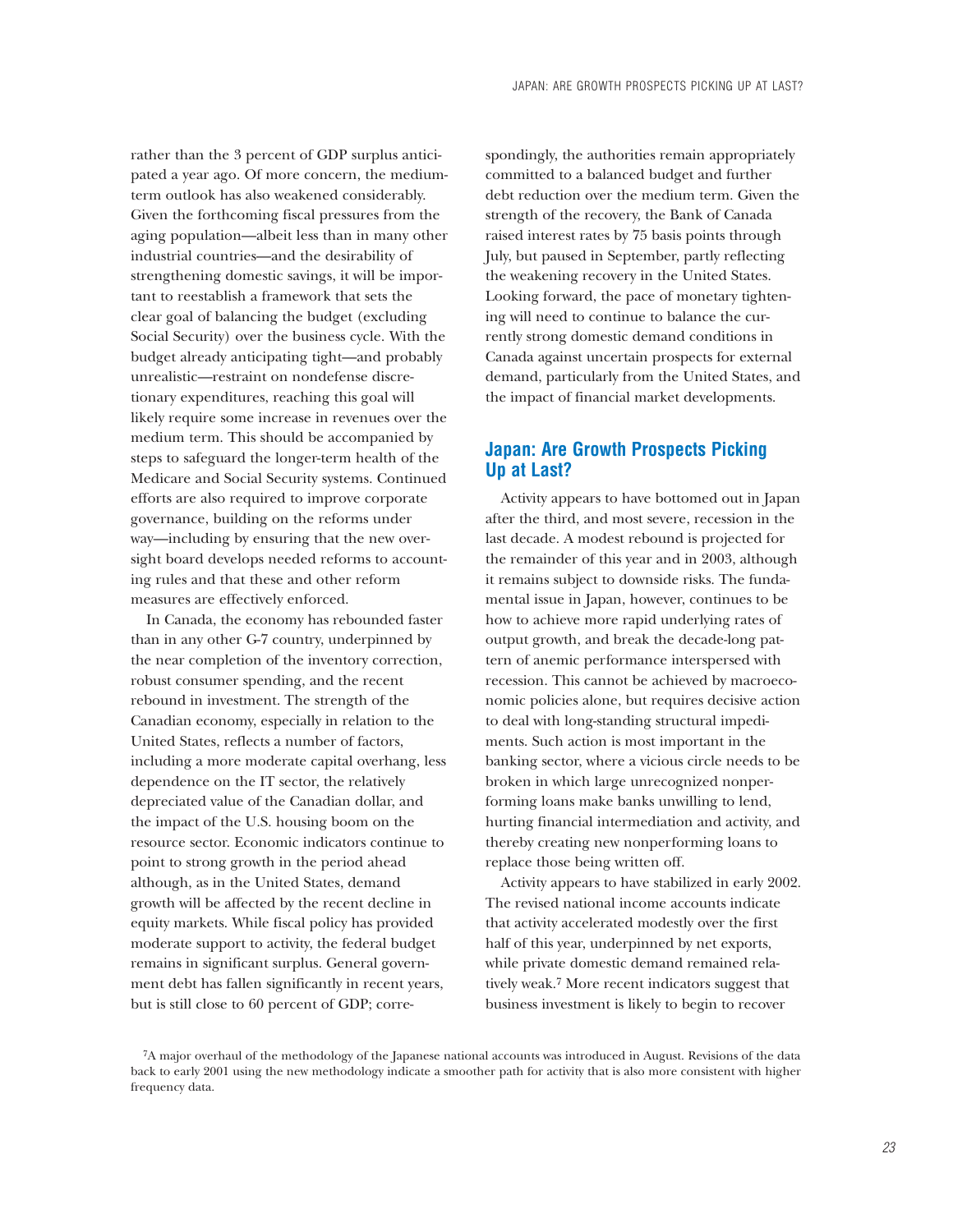#### **Figure 1.7. Japan: Costs of Muddling Through** *(Logarithmic scale and index 1989 = 100 unless otherwise indicated)*

Since the bursting of the asset price bubble in the early 1990s, the Japanese government has failed to put into place bold structural initiatives, at considerable long-term cost.



Sources: CEIC Data Company Limited; Nikkei Telecom; Nomura Security; and IMF staff estimates.

1 Average of all areas for urban land prices in six big cities.

2Business failures: amount of liability in trillions of yen.

<sup>3</sup>Excluding social security.

by late 2002, although retail sales remain sluggish. High levels of slack remain, and deflation of about 1 percent a year persists, magnifying real debt burdens. Wealth destruction continues, with equity prices down since the start of the year and land prices continuing to fall, putting additional pressure on bank balance sheets.

Real GDP is projected to fall by  $\frac{1}{2}$  percent in 2002 (on an annual basis) before staging modest positive growth of about 1 percent in 2003. This anticipates a gradual recovery in private domestic demand, with private consumption growing somewhat in the second half of 2002 and business investment recovering late in the year. The contribution from net exports, however, is expected to weaken as rising domestic demand boosts imports and the appreciation of the yen erodes competitiveness. Higher private spending is partly offset by fiscal consolidation, with government investment declining in the latter part of 2002 as spending associated with past fiscal stimulus packages wanes, while the 2003 structural fiscal deficit is projected to fall by about 1 percent of GDP, although some of this decline may be offset by tax cuts that are likely to be announced soon.

While the economy could recover more rapidly, particularly if global activity picks up more quickly than currently expected, downside risks predominate. The recent appreciation of the yen highlights the susceptibility of the recovery to external influences, including further appreciation or weaker global recovery. A further fall in equity prices could also affect activity by eroding confidence and dealing a further blow to the difficult financial position of the banks, already weakened by slow growth and falling asset prices.

Over the last decade, the authorities have adopted a gradualist approach to reform, rather than taking decisive action to solve long-standing structural weaknesses exposed by the bursting of the asset price bubble in the early 1990s. This approach has come at a considerable cost to the Japanese economy in terms of activity, wealth destruction, and unemployment (Figure 1.7). Countercyclical macroeconomic policies have been unable to ignite self-sustaining growth or avoid deflation becoming entrenched, despite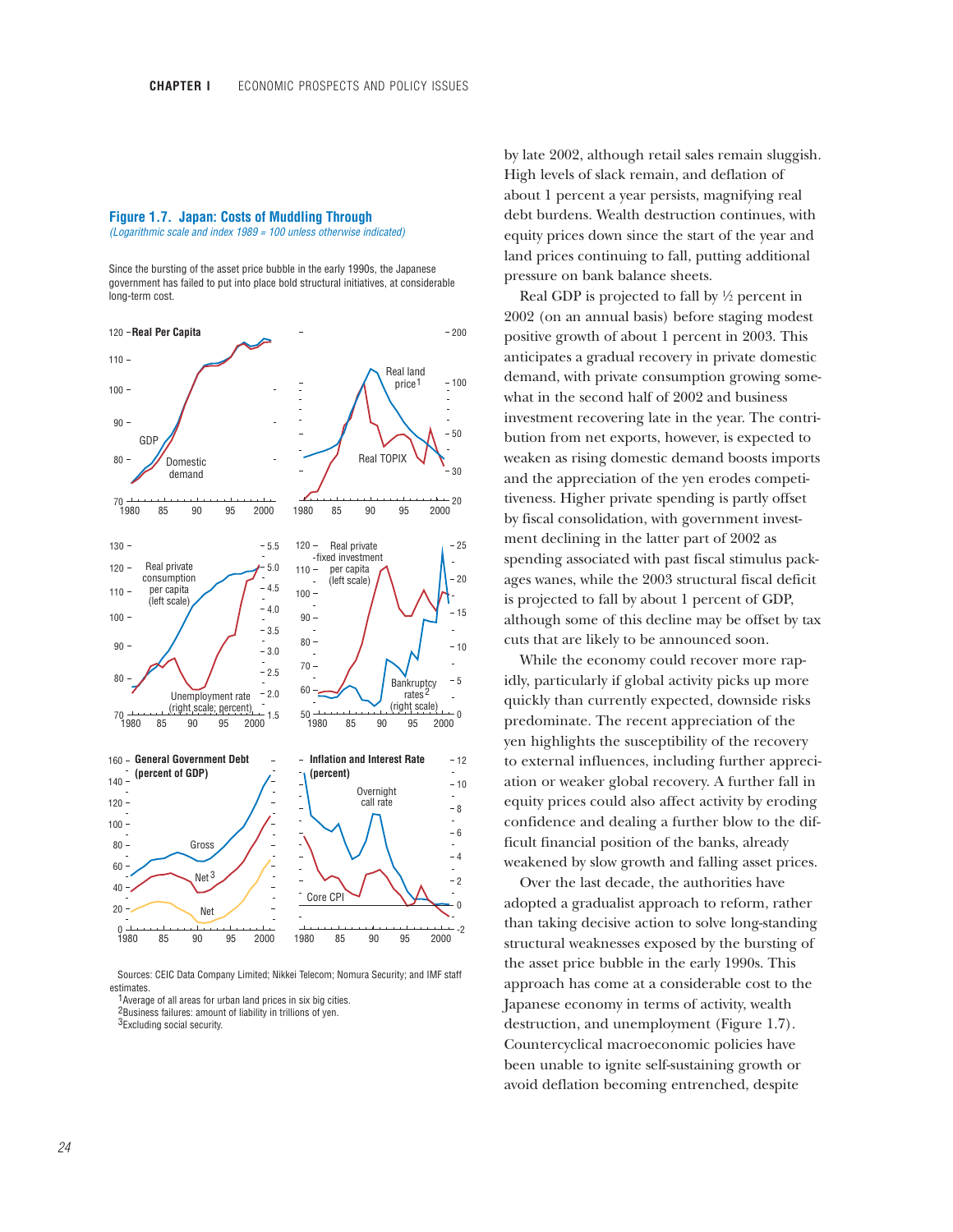stimulus measures that helped to increase net debt excluding social security to over 100 percent of GDP, and gross debt to 140 percent of GDP, and reduced short-term interest rates to zero.

In a break with the past, in 2001 the government of newly elected prime minister Koizumi presented a broad strategy to address Japan's fundamental economic problems. This strategy encompassed banking reform, fiscal consolidation, and corporate restructuring and deregulation, and the government is expected to announce another economic package that will provide further details of its reform proposals in coming weeks. Existing initiatives include recently completed special inspections of the accuracy of classification of major bank loans to particularly weak large corporations; accelerating major banks' disposal of the worst nonperforming loans; encouraging a reduction of banks' equity holdings; setting procedures for formal and informal rehabilitation of distressed companies; a ¥30 trillion (6 percent of GDP) limit on central government bond issuance in this fiscal year; and establishing broad goals for mediumterm fiscal consolidation. While these are welcome steps, additional initiatives appear necessary to address the structural impediments confronting the Japanese economy and hence to significantly improve medium-term growth prospects, so as to achieve the following:

- *Improve banks' financial health and profitability* through full recognition of the quality of all bank loans; recapitalize viable banks, possibly using public funds, but subject to strong conditionality; promote the exit of nonviable banks; and scale down the role of government financial institutions. Forcefully tackling the underlying problems faced by the banks is a prerequisite for the planned removal of the blanket guarantee on demand deposits next April.
- *Accelerate corporate restructuring* by giving banks stronger time-bound incentives to agree realistic restructuring plans with viable firms and to carry out the rapid and complete disposal of the assets of nonviable ones.
- *Increase the credibility of the medium-term fiscal consolidation strategy* by setting a medium-term

debt target and broad objectives for major budget categories, to help maintain investor confidence in an environment of high and rapidly rising debt.

Turning to the short-term macroeconomic stance, bolder monetary stimulus should be used to support the emerging recovery; given the difficult underlying fiscal position, however, consolidation should be initiated unless bold structural policies are undertaken. Specifically,

- *A more aggressive monetary stimulus is needed to support economic activity*, comprising a public commitment to end deflation in no more than 12–18 months, backed by further quantitative easing. The recent appreciation of the yen bolsters the case for further easing, as it will negatively affect activity and prices if sustained. Although there is a possibility that aggressive quantitative easing could result in excessive yen weakness, the regional impact should likely be manageable given the movement toward flexible exchange rates and healthier reserve and external debt positions. Regional effects would be further mitigated if quantitative easing were combined with the initiatives needed to revive Japan's medium-term growth; and
- *In the absence of appropriate restructuring initiatives, the focus of fiscal policy should move toward the initiation of gradual consolidation to stabilize the debt ratio in the medium term*. Given the unsustainable fiscal situation—net debt excluding social security is projected to rise to over 120 percent of GDP by the end of fiscal year 2002/03—it is critical that the authorities clarify their medium-term consolidation strategy. That said, if appropriate structural policies are followed, which could engender a negative short-run impact on activity, steps should be taken to attain a neutral fiscal stance in the short term.

# **Western Europe: A Tepid Recovery So Far**

Recovery in the euro area appears to be lagging behind that of other regions, especially North America and emerging markets in Asia.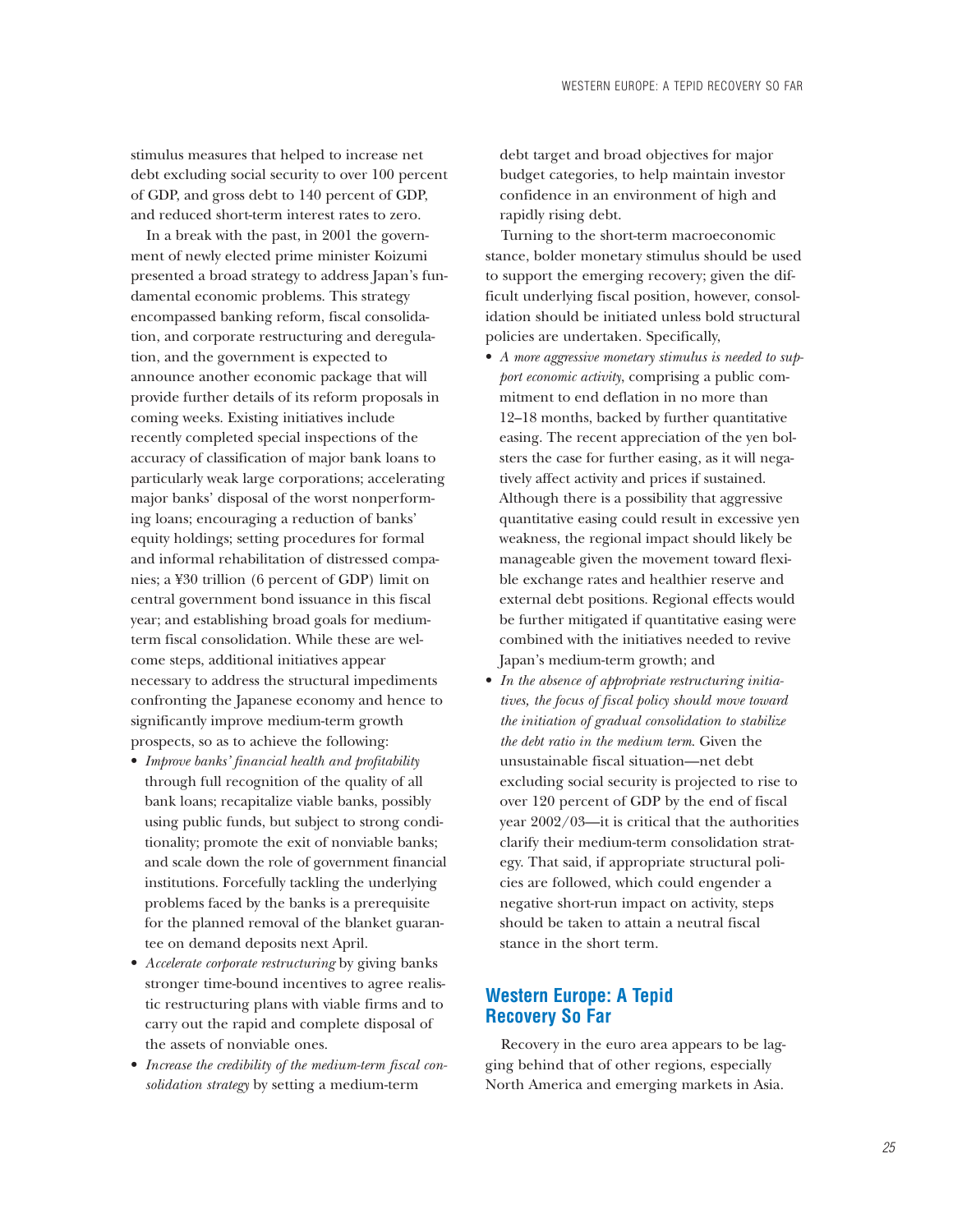## **Figure 1.8. United States, Euro Area, and United Kingdom: Contribution to Change in GDP Growth 1**

Recent GDP growth in the United States and the United Kingdom has been driven largely by private consumption, government spending, and in the United States, the inventory correction, while the much weaker growth in the euro area stems mainly from net exports.



Source: Haver Analytics. <sup>1</sup>GDP growth rate in the year to 2002:Q2.

Reflecting this, the modest pickup in growth since late 2001 has been led by the external sector, with exports gradually rising but imports falling further (Figure 1.8). But, as reflected in the weakness of imports, domestic demand remains sluggish across much of the region in early 2002, with private consumption still subdued and area-wide investment spending yet to recover from its fall in 2001. Recent indicators of activity and confidence—including retail sales, second quarter GDP, and the key IFO index of business sentiment in Germany—have generally disappointed, suggesting that the regional recovery will be more muted than earlier expected. Nevertheless, several factors should support some strengthening of growth later in 2002 and in 2003. The inventory cycle, which has yet to turn substantially in Europe, should provide a boost to activity later this year. Support should also come from a recovery in consumption, underpinned by recent increases in earnings growth, falling inflation, and the surprisingly robust labor market performance over recent years. And investment spending should strengthen as corporate earnings (which have held up better than in the United States) and capacity utilization pick up. Overall, GDP growth in the euro area is now expected to be 0.9 percent in 2002 and 2.3 percent in 2003, both about  $\frac{1}{2}$  percent lower than the projections in the April *World Economic Outlook*.

Questions remain about the resilience and dynamism of the expected recovery, however. The robustness of export-led growth could come under pressure if external demand disappoints or the euro continues to strengthen. Furthermore, while equity market capitalization is much lower in Europe than in the United States and equities are not as widely held by households, euro area stock markets have fallen even more sharply than those in the United States since 2000. This may have a dampening effect on confidence and demand, and add to balance sheet pressures on insurance companies and other financial institutions. Prospects for industrial production and domestic demand in Germany appear particularly uncertain, and further weak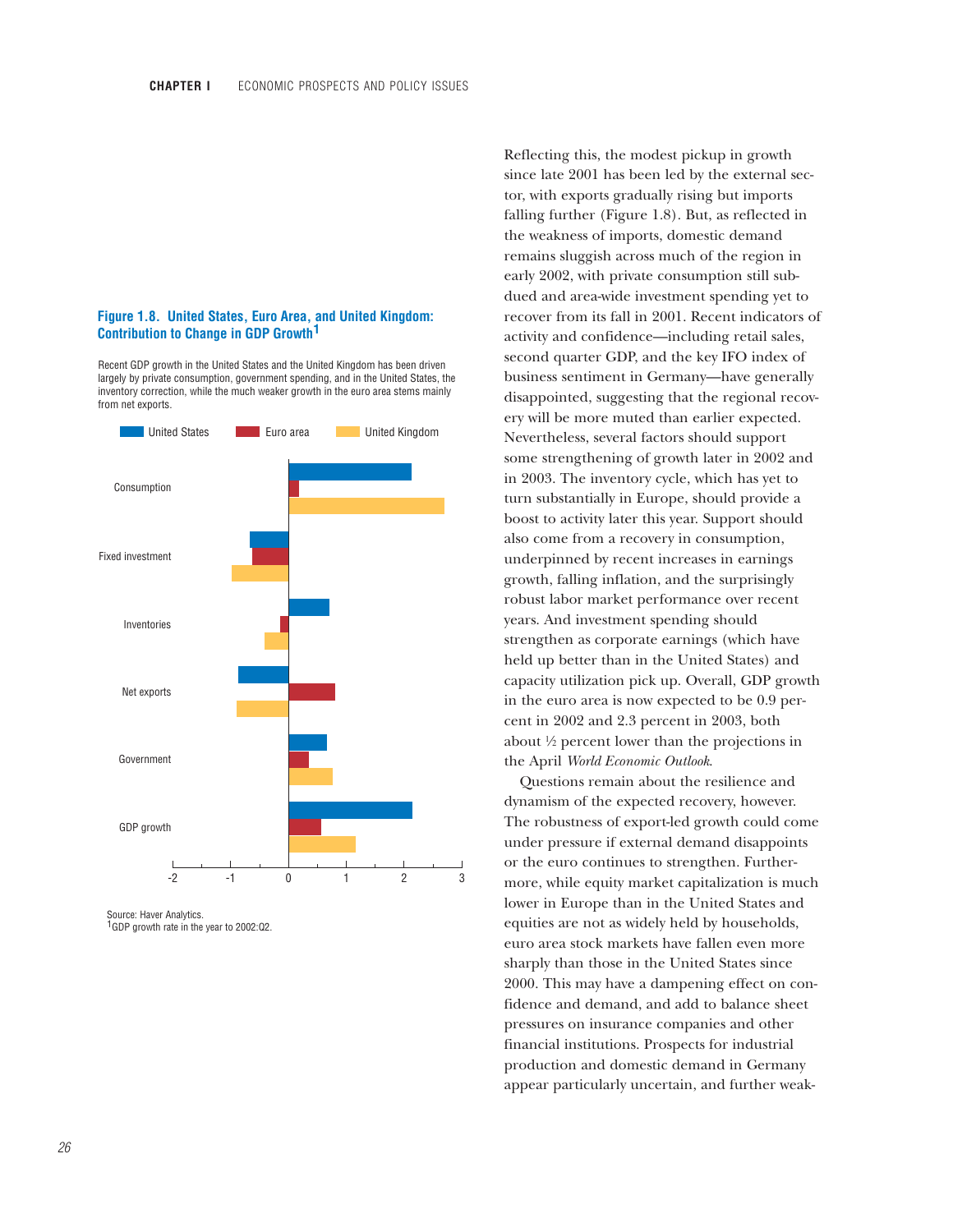nesses there would have important implications for Europe as a whole. The severe floods during the summer of 2002 are estimated to have had a negligible net impact on area-wide activity. In Germany and Austria, any initial adverse effects on output will probably be more than offset later in 2002 and in 2003 by increased spending arising from flood relief and reconstruction efforts.

Substantial variations in economic performance persist across the region, reflecting differences in the impact of recent global shocks—for example, from higher oil prices and weaker international trade—together with differences in fiscal pressures and underlying structural conditions. Among the larger economies, domestic demand has been particularly weak in Germany and Italy, while France has been somewhat more resilient, helped by labor market reforms that have boosted employment over recent years. This variation in economic performance may also partly reflect differential movements in house prices, which have been rising in France but steadily declining in Germany. In addition, ongoing restructuring of the banking system in Germany may have contributed to slower credit growth. Elsewhere, recent growth has been relatively slow in Austria, Belgium, the Netherlands, and Portugal, while stronger economic performance is evident in Greece, Ireland, and Spain.

Inflation has been close to or above the 2 percent ceiling of the European Central Bank (ECB) during much of the economic slowdown, and core inflation (excluding energy, food, alcohol, and tobacco) has remained at about  $2\frac{1}{2}$  percent since the beginning of 2002. Concerns have been heightened by a gradual upward trend in wage growth, which, while partly a catch-up from weak growth in earlier years, has been accompanied by falling productivity and hence a sharp rise in unit labor costs. Inflation is expected to diminish in the period ahead, however, as the impact of temporary factors fades (including past increases in oil and fresh food prices, and the euro changeover), as productivity stages a cyclical rebound, and if the recent strengthening in the euro is sustained. The sizable output gap in the euro area should also help contain core

inflation. Earlier in the year, with core inflation edging up and growth expected to recover from around midyear on, the ECB appropriately put interest rates on hold. In recent months, however, the euro's appreciation has led to an implicit tightening of monetary conditions, there are signs of core inflation starting to come down, and, as discussed above, the recovery has appeared increasingly hesitant. Hence, with risks to the outlook now more weighted to the downside and little room for maneuver on fiscal policy (see below), if monetary easing is not warranted now, a bias in that direction is.

On the fiscal front, the euro area's structural deficit is projected to begin narrowing again this year, although policy requirements differ significantly among member states—largely reflecting the failure of the largest countries to match the consolidation efforts of most smaller countries during the period of relatively strong growth in the late 1990s. Germany is expected to be close to the 3 percent limit of the Stability and Growth Pact in 2002 (a limit that Portugal may again exceed this year), implying that significant efforts will be needed in the coming years to bring the deficit down to close to balance. Following revised budget estimates and recent tax decisions in France, the fiscal position now appears much more difficult. And Italy will also need to make substantially firmer efforts to meet the commitment of fiscal balance, to be achieved in 2005 (rather than 2003, as envisaged earlier). More generally, most euro area economies face the need for further strengthening of fiscal positions over the medium term, especially to provide scope for reductions in high tax burdens and to meet public pension and health care obligations, which are projected to rise significantly over the next 10 to 20 years. Credible steps by the three largest countries toward achieving underlying fiscal balance would permit an easier monetary policy.

These fiscal challenges, and the broader need to improve the euro area's growth potential, highlight the need for further structural reforms throughout the region. Some important steps have been taken over recent years—for example,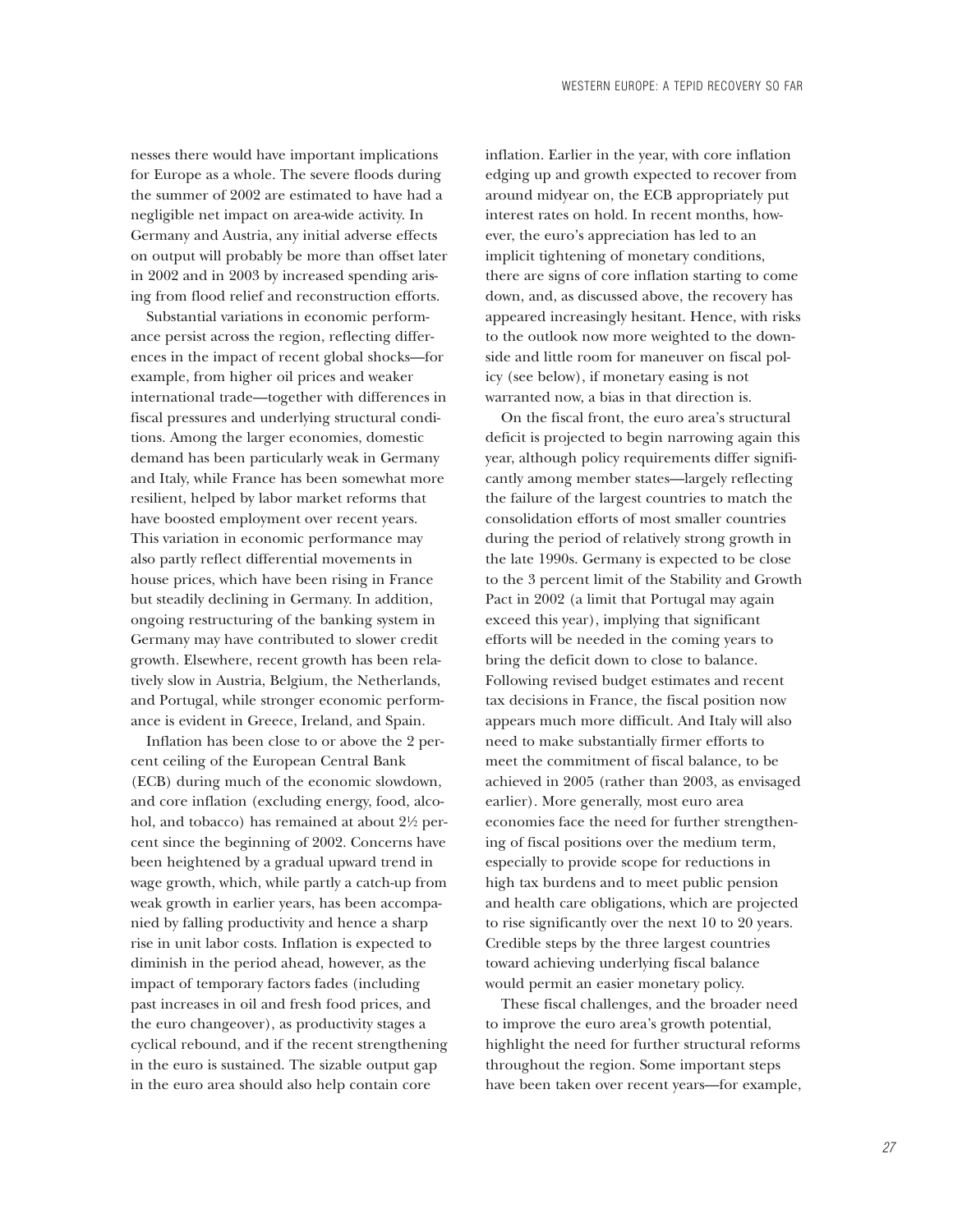with countries providing greater scope for the use of part-time, temporary, and contractual employees, and some also lowering tax wedges on lower-paid workers and allowing greater flexibility in work arrangements. Such measures, supported by overall wage moderation, contributed to the pickup in employment growth and reduction in unemployment in the second half of the 1990s, including the absorption into employment of many females and younger workers (see Box 1.3). But these efforts need to be intensified and broadened to promote growth in employment and potential output, which would help in meeting the challenges ahead from population aging. While area-wide unemployment has come down substantially, it remains high compared with other advanced economies; and labor force participation rates—especially of people aged over 55—are very low relative to the United States and other countries. Support also needs to come from further product market and financial sector reforms—both areas now all the more important given the scope for increased areawide integration and efficiency gains since the introduction of the euro.

Turning to other European economies, growth in the United Kingdom slowed sharply in the final quarter of 2001, but rebounded in the second quarter of this year. Private consumption has remained relatively robust, especially in comparison with the large euro area economies, and has been supported by firm labor markets, increased household borrowing, and rapidly rising house prices—up about 20 percent in the year to August. The manufacturing sector has shown signs of improvement following a severe contraction in output and fixed investment since 2000. Looking ahead, growth is expected to pick up in the second half of 2002 and reach about  $2\frac{1}{2}$  percent in 2003. This recovery should be helped by the recent weakening of sterling (especially against the euro) and stronger demand for exports. With inflation below target (2 percent in July), weak equity prices, and risks to the global recovery, the Monetary Policy Committee's unchanged interest rate stance is appropriate. Some firming in monetary policy may be needed

when the projected recovery is clearly established, particularly if house prices continue to rise rapidly. This monetary stance will need to be supported by ongoing fiscal prudence as recovery proceeds, with fiscal policy—which includes a major expansion of public spending over the coming years—continuing to be anchored to a sound medium-term framework.

Elsewhere, growth in Denmark, Norway, and Sweden appears to be picking up steadily, and is expected to reach about  $1\frac{1}{2}$  percent in 2002 and 2–2!/2 percent in 2003. These improvements should be supported by further strengthening in private consumption, which, helped by generally firm labor market conditions and earnings growth, has been relatively robust during the slowdown; and by a pickup in exports—including, in Sweden, a rebound in the high tech sector. Manufacturing activity and investment still appear weak, however, and are expected to lag the overall recovery. With inflation pressures still of some concern and growth picking up, monetary policy was tightened in Sweden in early 2002. Further monetary policy adjustments should wait until the recovery is firmly embedded, especially in view of the recent currency appreciation. With inflation remaining very low, the authorities in Switzerland have lowered policy interest rates to help ease safe-haven-related appreciation pressures on the Swiss franc. The Swiss economy is expected to stagnate in 2002, but growth is projected to rebound to about 2 percent in 2003.

# **Latin America: Heightened Economic and Financial Uncertainties**

In contrast with signs of strengthening in most other regions, economic and financial conditions in Latin America deteriorated in the first half of 2002 and remain fragile. Regional output contracted by  $2\frac{1}{2}$  percent in the first quarter (compared with the final quarter of 2001), and is expected to fall in 2002 as a whole (Table 1.6). Financial indicators for the region have come under particular pressure: bond spreads widened significantly in the first half of 2002 including sharp increases in Brazil, Ecuador, and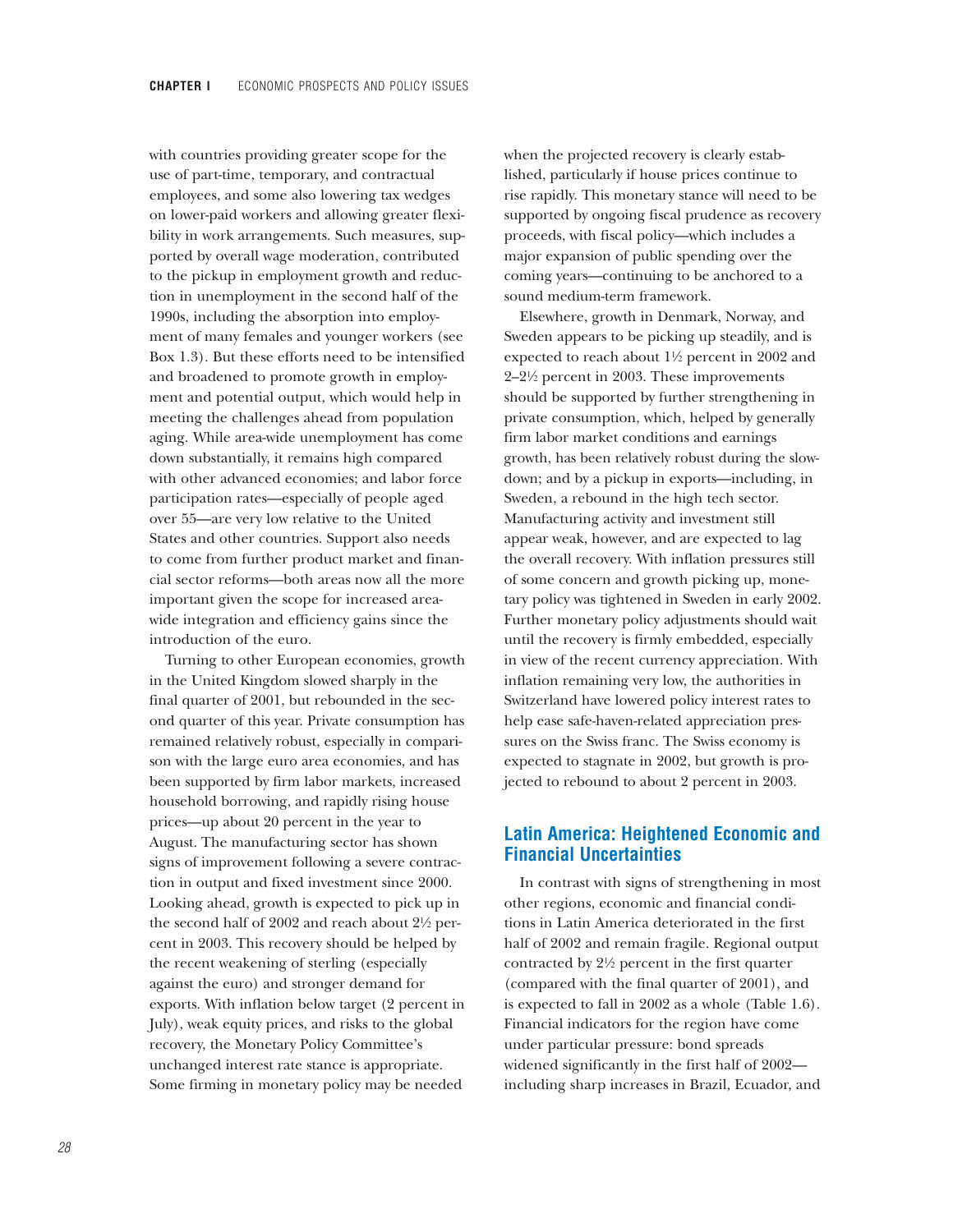|                                      |        |        | <b>Real GDP</b> |        |        | Consumer Prices <sup>1</sup> |      |      |        | Current Account Balance <sup>2</sup> |        |        |  |
|--------------------------------------|--------|--------|-----------------|--------|--------|------------------------------|------|------|--------|--------------------------------------|--------|--------|--|
|                                      | 2000   | 2001   | 2002            | 2003   | 2000   | 2001                         | 2002 | 2003 | 2000   | 2001                                 | 2002   | 2003   |  |
| <b>Western Hemisphere</b>            | 4.0    | 0.6    | $-0.6$          | 3.0    | 8.1    | 6.4                          | 8.6  | 9.3  | $-2.4$ | $-2.8$                               | $-1.9$ | $-1.6$ |  |
| Mercosur <sup>3</sup>                | 2.9    | 0.1    | $-2.6$          | 2.4    | 5.0    | 4.9                          | 11.4 | 13.5 | $-3.8$ | $-3.5$                               | $-1.3$ | $-0.1$ |  |
| Argentina                            | $-0.8$ | $-4.4$ | $-16.0$         | 1.0    | $-0.9$ | $-1.1$                       | 29.0 | 48.0 | $-3.1$ | $-1.6$                               | 10.8   | 15.4   |  |
| Brazil                               | 4.4    | 1.5    | 1.5             | 3.0    | 7.0    | 6.8                          | 6.5  | 4.3  | $-4.2$ | $-4.6$                               | $-3.8$ | $-3.6$ |  |
| Chile                                | 4.4    | 2.8    | 2.2             | 4.2    | 3.8    | 3.6                          | 2.1  | 2.8  | $-1.4$ | $-1.9$                               | $-1.6$ | $-2.0$ |  |
| Uruguay                              | $-1.4$ | $-3.1$ | $-11.1$         | $-4.5$ | 4.8    | 4.4                          | 24.2 | 49.9 | $-2.6$ | $-2.5$                               | 1.6    | 1.5    |  |
| Andean region                        | 2.9    | 2.0    | $-0.4$          | 2.4    | 16.1   | 10.6                         | 10.2 | 10.4 | 4.8    | 0.2                                  | 0.2    | 0.4    |  |
| Colombia                             | 2.7    | 1.4    | 1.2             | 2.0    | 9.2    | 8.0                          | 5.7  | 5.0  | 0.5    | $-2.2$                               | $-2.4$ | $-2.4$ |  |
| Ecuador                              | 2.3    | 5.6    | 3.5             | 3.5    | 96.2   | 37.7                         | 12.7 | 8.9  | 5.3    | $-3.4$                               | $-8.6$ | $-6.6$ |  |
| Peru                                 | 3.1    | 0.2    | 3.5             | 3.0    | 3.8    | 2.0                          | 0.4  | 2.0  | $-2.9$ | $-2.0$                               | $-2.0$ | $-2.3$ |  |
| Venezuela                            | 3.2    | 2.8    | $-6.2$          | 2.2    | 16.2   | 12.5                         | 22.7 | 25.2 | 10.8   | 3.2                                  | 5.7    | 6.4    |  |
| <b>Central America and Caribbean</b> | 6.0    | 0.2    | 1.7             | 3.9    | 8.7    | 6.5                          | 4.8  | 4.0  | $-3.5$ | $-3.2$                               | $-3.1$ | $-3.4$ |  |
| Dominican Republic                   | 7.2    | 2.8    | 3.5             | 5.3    | 7.7    | 8.9                          | 4.8  | 4.5  | $-5.2$ | $-3.9$                               | $-3.9$ | $-3.8$ |  |
| Guatemala                            | 3.6    | 1.8    | 2.3             | 3.5    | 5.1    | 8.7                          | 5.0  | 3.9  | $-5.5$ | $-4.6$                               | $-4.5$ | $-4.1$ |  |
| Mexico                               | 6.6    | $-0.3$ | 1.5             | 4.0    | 9.5    | 6.4                          | 4.8  | 3.7  | $-3.1$ | $-2.9$                               | $-2.8$ | $-3.2$ |  |

|  | Table 1.6. Selected Western Hemisphere Countries: Real GDP, Consumer Prices, and Current Account Balance |  |  |  |  |  |
|--|----------------------------------------------------------------------------------------------------------|--|--|--|--|--|
|  | (Annual percent change unless otherwise noted)                                                           |  |  |  |  |  |

1In accordance with standard practice in the *World Economic Outlook*, movements in consumer prices are indicated as annual averages rather than as December/December changes during the year, as is the practice in some countries. 2Percent of GDP.

3Includes Argentina, Brazil, Paraguay, and Uruguay, together with Bolivia and Chile (associate members of Mercosur).

Venezuela, together with further deterioration in Argentina and Uruguay; most currencies weakened, with the Brazilian *real* falling to an all-time low and the Venezuelan bolivar also depreciating significantly; and debt markets remained largely closed to all but investment-grade issuers—that is, Chile and Mexico (Figure 1.9). The latter two countries continue to resist the region's difficulties reasonably well, helped by sound policy management, relatively low public debt (Chile), and strong links to the United States (Mexico).

Much of the output decline in Latin America during the first few months of 2002 was accounted for by the crisis in Argentina and its spillover effects on some neighboring countries, especially Uruguay and Paraguay. More broadly, though, while direct contagion from Argentina still appears limited, this crisis has provided investors with a "wake-up call" to underlying vulnerabilities that persist in the region. In particular, the recent upsurge in difficulties being experienced by many regional economies stems from interactions between domestic political uncertainties and economic weaknesses, including high debt levels, large external financing requirements, and—in some cases—fragile banking systems. Furthermore, the deterioration in

financial market sentiment toward Brazil—with by far the largest external financing requirement in the region—may have exacerbated the problems being faced by other Latin American economies. Looking ahead, the improvement in global growth should provide some support for regional activity over the coming year. But shortterm risks still appear to be predominantly on the downside, and any turnaround in confidence and prospects will be heavily contingent on the abatement of current political, economic, and financial market uncertainties.

Argentina is experiencing an economic contraction of unprecedented magnitude in its economic history, with the cumulative fall in output in the four years to the end of 2002 expected to be over 20 percent—about twice that experienced in the Great Depression of the 1930s. GDP fell 6 percent in the first quarter (over the previous quarter), with consumption and especially investment contracting sharply, and unemployment has increased to about 25 percent. While the trade and current account balances have improved, this reflects the collapse of imports; exports have also fallen, largely because of a cutoff in trade finance. Inflation picked up significantly during the first part of 2002 and,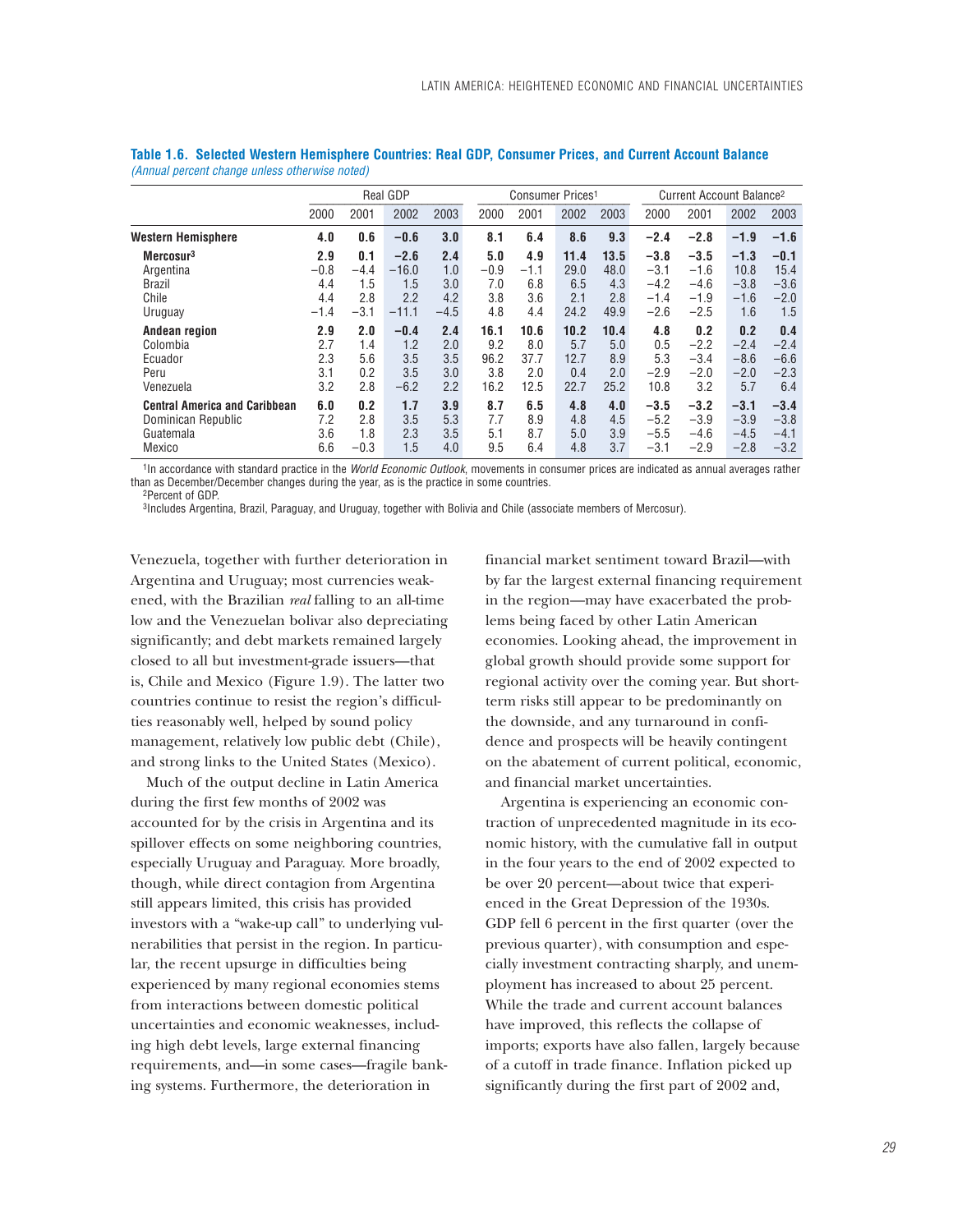### **Figure 1.9. Selected Western Hemisphere Countries: Exchange Rates and EMBI Yield Spreads**

There has been a marked weakening in exchange rates and rise in bond spreads for most Latin American countries over recent months.



 Sources: Bloomberg Financial Markets, LP; and J.P. Morgan Chase. <sup>1</sup> EMBI Global: Chile and Uruguay.

<sup>2</sup> EMBI+: Argentina, Brazil, Ecuador, Mexico, Peru, and Venezuela.

while monthly inflation rates have recently moderated, this in part reflects temporary factors, including the continuing freeze on public service prices. Rapid progress is needed in four key areas: finalizing a fiscal framework that, to the extent possible, balances medium-term debt sustainability requirements and current cyclical considerations; developing a comprehensive strategy to address the very difficult financial condition of the banking sector, and applying this transparently and uniformly; establishing a sustainable monetary anchor for the authorities' economic program; and reinforcing the independence of the central bank.

Some countries neighboring Argentina notably Uruguay, but also Paraguay and Bolivia have also been affected by the Argentine crisis through trade, tourism, and financial channels (to varying degrees among the countries concerned). Banks in Uruguay have suffered a particularly severe run on dollar deposits, with heavy withdrawals by Argentine deposit holders then spreading to domestic depositors, and this led to a temporary suspension of banking operations in late July. Paraguay and Bolivia have experienced similar, if lesser, pressures, although deposit withdrawals in Bolivia were driven mostly by uncertainty surrounding the general elections. Seeking to limit the drain on reserves, the Uruguayan authorities allowed the peso to float as of June 20, and further support has come from an augmentation of Uruguay's stand-by credit arrangement with the IMF. Indicating an improvement in sentiment, there was a significant slowing in the outflow of deposits during August, especially on the part of domestic deposit holders. Nevertheless, a continuing vulnerability in Uruguay and some other regional economies—already highlighted by the problems in Argentina—is the high level of dollarization of the banking system (Figure 1.10). As a result, the authorities have only limited scope to use monetary policy to respond to current pressures, and banks are facing significant balance sheet problems as exchange rates weaken. In such circumstances, policy attention needs to focus on strengthening the banking system, in part through a more rig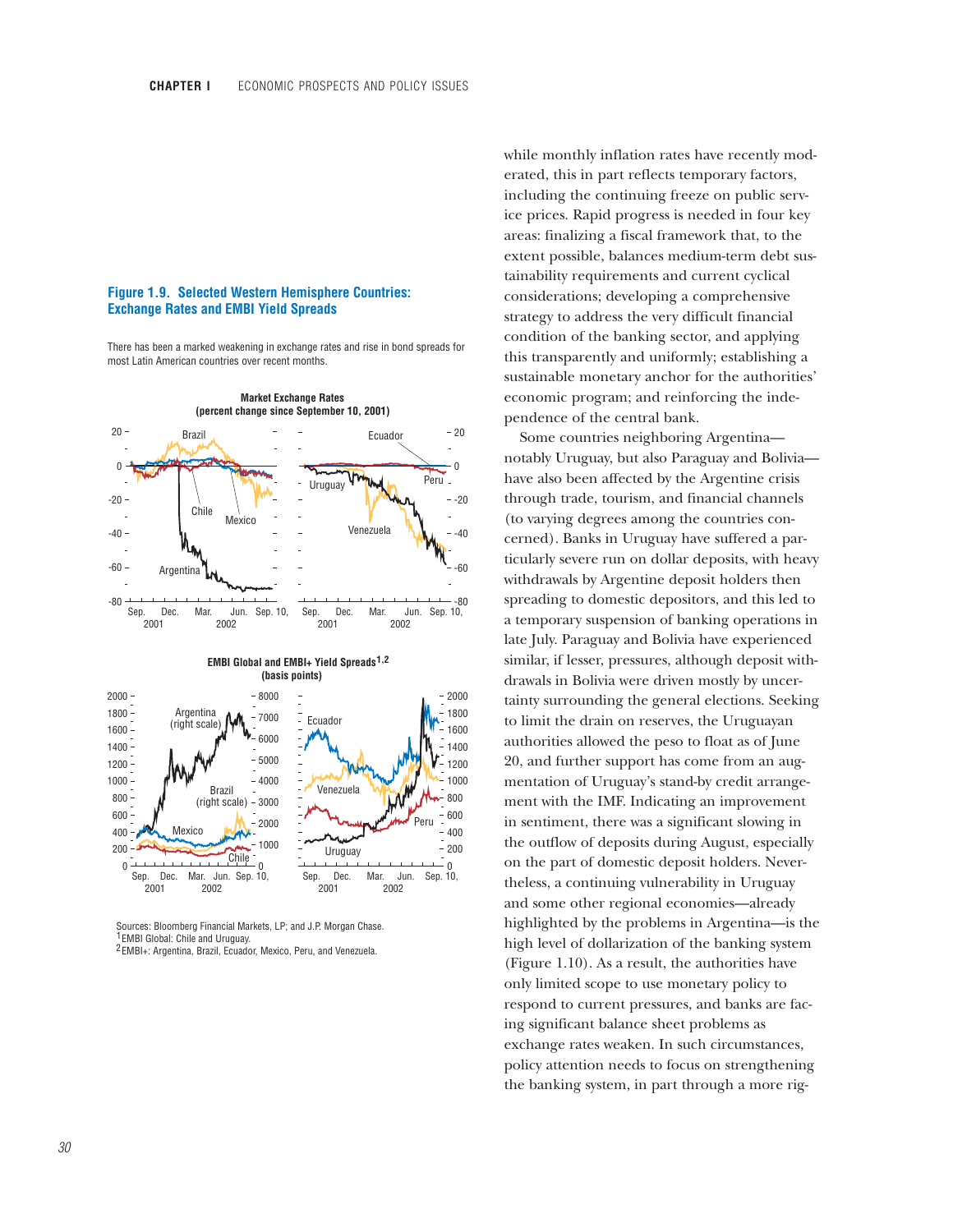orous supervisory framework, as well as on tackling underlying sources of risk—especially by improving fiscal performance.

Having resisted direct contagion from the crisis in Argentina reasonably well, Brazil faced a sharp deterioration in financial market sentiment in the second quarter, notwithstanding the sound macroeconomic policies pursued since the 1998 crisis (Box 1.4). The decline in market confidence—reflected in a sharp fall in the Brazilian *real* and widening of bond spreads—appeared to be driven largely by uncertainties about the prospective policy stance following the October presidential elections. This situation has raised particular concerns, given the high level of Brazil's public debt, the scale of its gross financing requirements, and its important role in emerging debt markets. Responding to these concerns, the IMF has agreed with the Brazilian authorities on a new \$30 billion stand-by arrangement, to be disbursed mainly in 2003. The floor on net international reserves has been lowered by \$10 billion. The new program envisages the maintenance of a primary surplus target of no less than  $3\frac{3}{4}$  percent of GDP during 2003, to be revisited each quarter, and the inclusion of no less than that target in Brazil's budgetary guidelines law for 2004 and 2005. Accompanying this agreement have been commitments by the major presidential candidates to follow prudent macroeconomic policies, and expressions of intent from foreign banks to sustain their general level of business in Brazil, including trade lines. Greater stability appears to have returned to financial markets in recent weeks, including a significant fall in bond spreads, although they remain very high. These developments have helped to improve confidence and reduce uncertainty, and should thereby support the continuation of the authorities' policy strategy directed toward strengthening macroeconomic stability and growth. But important vulnerabilities remain—including with respect to the debt amortization and rollover schedule in the months ahead. Over the medium term, the policy goal should be to reduce the country's debt burden through the maintenance of high

### **Figure 1.10. Selected Western Hemisphere Countries: Public Debt and Foreign Exchange Deposits**

The significant dollarization of public debt and private bank deposits in most Latin American countries acts as a constraint on the use of easier monetary and exchange rate policies to ease the region's economic difficulties.



**Foreign and Domestic Government Debt, end-2001 1 (percent of GDP)**

### **Foreign Exchange Deposits, 2001 (percent of broad money)**



Sources: National authorities; IMF, *International Financial Statistics;* and IMF staff estimates.

<sup>1</sup>Unless noted otherwise, data refer to gross stocks of government debt, including that of public enterprises, but excluding central bank liabilities.

<sup>2</sup>Includes also central bank liabilities (monetary base) net of liquid foreign exchange assets.

 $3$ Consolidated debt of the Chilean government, central bank, and state-owned enterprises, net of official reserves and deposits in the financial system. Figures do not include recognition bonds related to pension system conversion.

<sup>4</sup> Percent of broad money; estimated using central bank's Gross International **Reserves**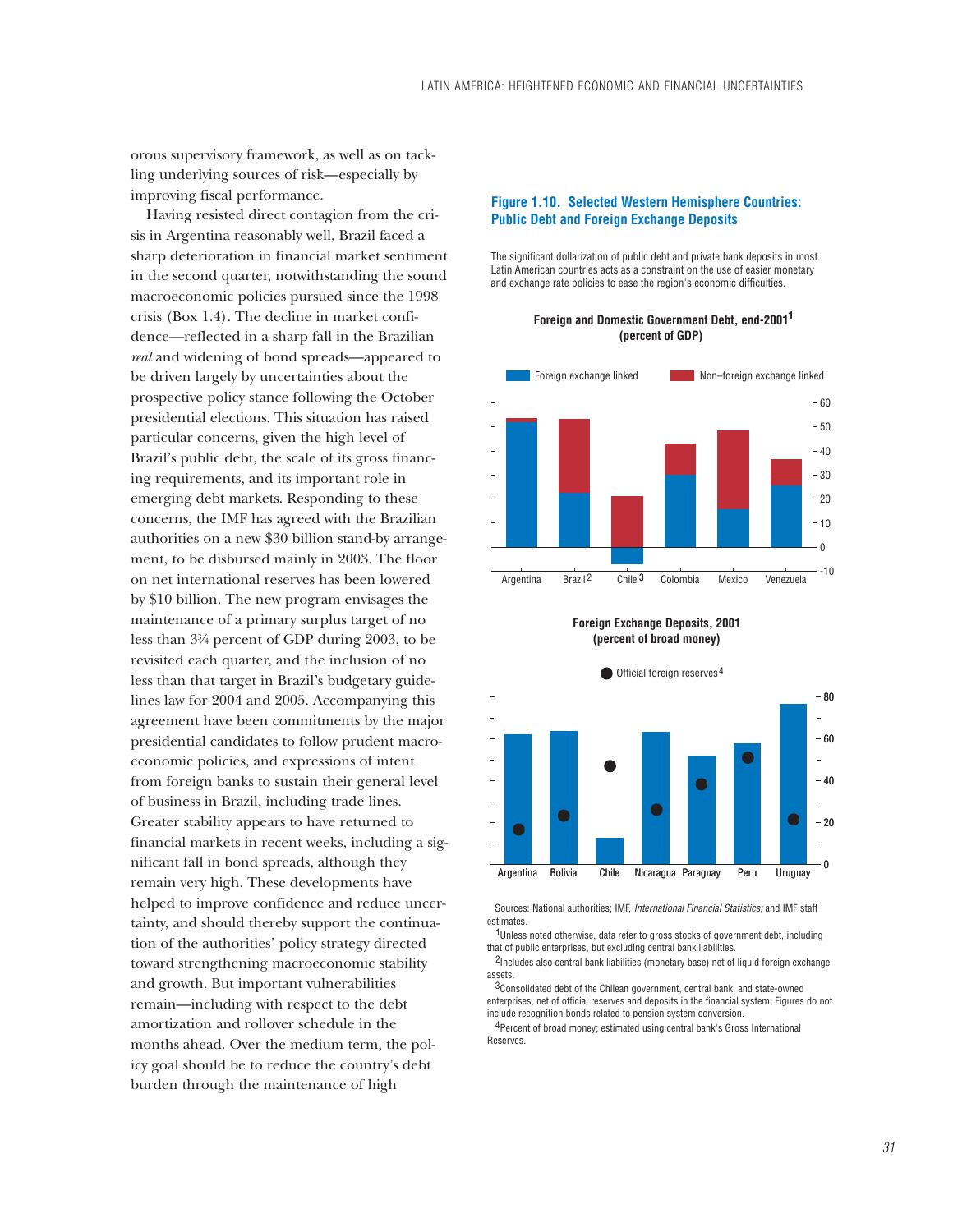## **Box 1.4. Brazil: The Quest to Restore Market Confidence**

Following more than two decades of macroeconomic instability in Brazil, the *real* plan in 1994—centered on the introduction of a new currency, the *real,* and the adoption of a crawling peg policy vis-à-vis the dollar—proved a turning point for macroeconomic policies. In the four years that followed, inflation was brought down to 5 percent and GDP growth averaged 4 percent; at the same time, considerable progress was made in structural reform, notably in the areas of large scale privatization, demonopolization and deregulation of key sectors, external liberalization, and financial reform. However, the *real* plan was less successful in addressing structural fiscal problems. After an initial tightening, the consolidated public sector—encompassing the central government, the social security system, the central bank, the states and municipalities, and the public enterprises (all levels of government)—posted an average primary deficit of 0.4 percent of GDP between 1996 and 1998, while net domestic public debt rose from 21 percent of GDP in 1994 to 30 percent of GDP in 1997. Partly for this reason, and also because of a sharp appreciation of the exchange rate as stabilization took hold, the current account deficit widened to 4 percent of GDP by 1997.

These underlying vulnerabilities were exposed by the Asian crisis in 1997 and even more so by the Russia and LTCM crisis of 1998, as capital flows to Latin America dropped precipitously. In response to growing pressures on the *real*, the authorities chose to defend the crawling peg regime by raising interest rates, substituting substantial dollar-linked and overnight interest rate–linked debt for fixed-rate debt, and tightening fiscal policy, supported, from December 1998, by an \$18 billion stand-by arrangement with the IMF. The issuance of indexed debt allowed the authorities to avoid "locking in" high interest rates on long-term fixed-rate domestic debt, but at a cost of increased vulnerability to subsequent shocks to interest rates and the exchange rate. While financial pressures initially abated, they quickly reemerged, partly

Note: The main author of this box is Andrew Berg. The box covers developments up to September 13, 2002.

reflecting concerns that the projected fiscal stabilization could not be achieved, and, following an initial widening of the exchange rate band, the *real* was floated on January 15, 1999. This, together with subsequent increases in interest rates, stemmed capital outflows, and the currency stabilized quickly, albeit at a much more depreciated level. After an initial spike in prices, inflation fell back to 6 percent by the end of 2000, aided by the successful introduction and implementation of an inflation-targeting framework. Real GDP growth resumed at 4.4 percent in 2000, after near-stagnation in 1998 and 1999.

In the aftermath of the floating of the *real*, Brazil tightened fiscal policy, posting a primary surplus of 3.2 percent of GDP in 1999 and 3.5 percent in 2000, implying a fiscal adjustment of nearly 4 percentage points of GDP. Brazil also implemented fiscal institutional reforms that substantially strengthened the management of its public finances. The centerpiece of the institutional strengthening effort was the enactment in May 2000 of a Fiscal Responsibility Law, which set out, for all levels of government, fiscal rules aimed at ensuring medium-term fiscal sustainability. In addition, the Budget Guidelines Law sets medium-term fiscal targets as indicative guidelines for the annual budget law. Subnational finances have also been strengthened through the conclusion by 1999, and subsequent continued enforcement, of debt restructuring arrangements between the National Treasury and the states and over 180 municipalities.

Nonetheless, despite the large increase in the primary surplus, the public debt continued to grow rapidly, for several reasons. First, the high interest rates used to defend the currency in 1998 resulted in a sharp increase in interest payments. In addition, the devaluation of 1999 sharply increased the *real* value of dollar-linked public debt that had been issued as part of the defense of the crawling peg policy. Finally, about 11 percentage points of the increase in the debt ratio was due to the recognition of the so-called "skeletons," or implicit public sector liabilities, which were gradually made explicit. Overall, net public debt (domestic and external) rose from 35 per-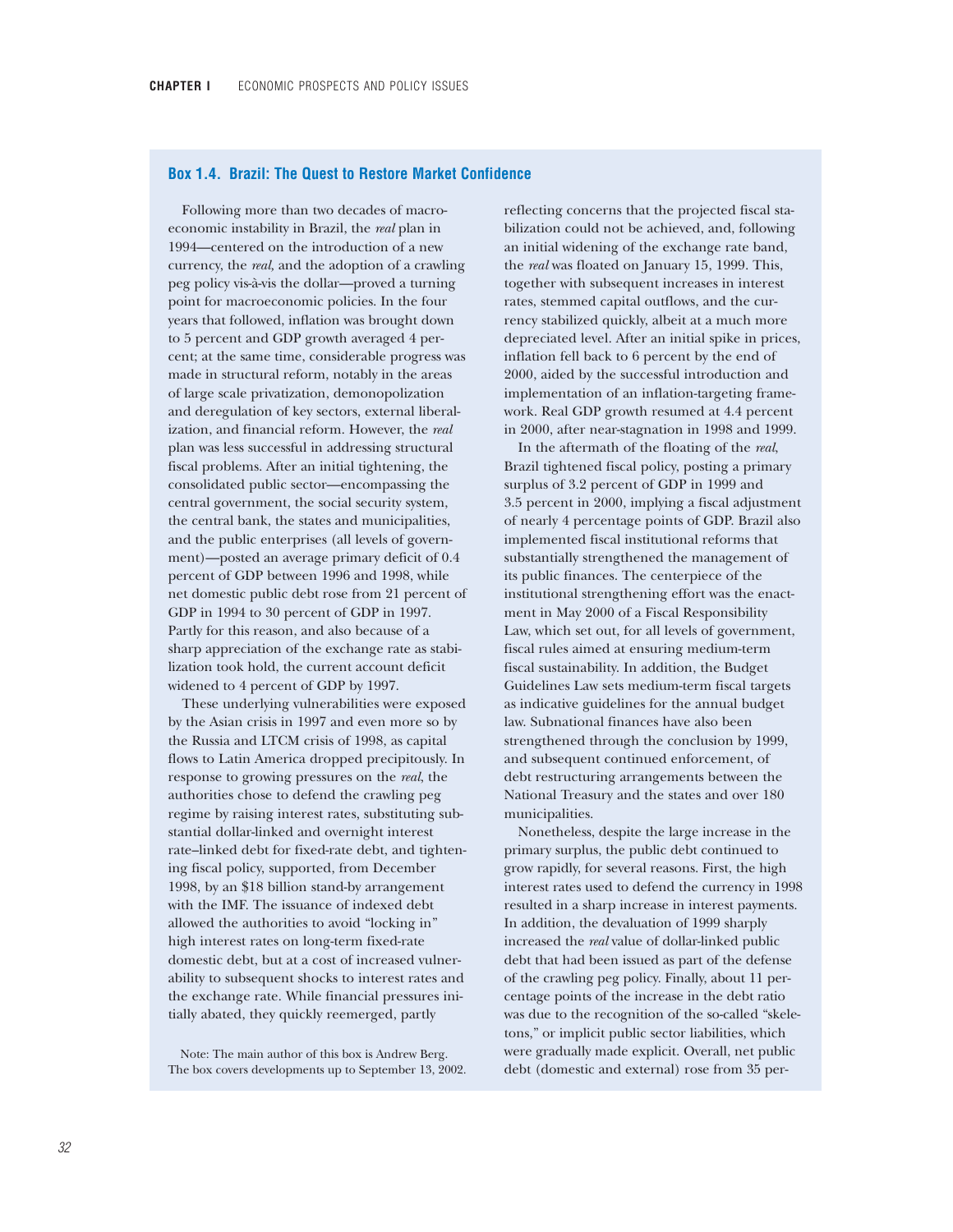

**Brazilian Net Public Debt and its Composition** *(Percent of GDP)*

cent of GDP in 1997 to 50 percent by the end of 2000.1 Moreover, public debt remained highly indexed, with 45 percent linked to the SELIC overnight interest rate and a further 35 percent linked to the U.S. dollar by end-2000 (see the figure).

In 2001, Brazil experienced a series of domestic and external shocks, including a domestic energy crisis, spillovers from developments in Argentina, and slower growth in the global economy. Output growth slowed, the *real* weakened substantially in real terms, and spreads on Brazilian sovereign bonds widened along with those of emerging market indices in general. In response, the authorities tightened fiscal policy, supported by a \$15 billion stand-by arrangement with the IMF. The authorities indicated that they did not intend to draw under the program

<sup>1</sup>Net debt is defined as total debt less the value of various government assets, such as government bank deposits.

unless conditions in local and external markets deteriorated. In the weeks immediately following the events of September 11, the *real* depreciated and spreads increased further, in part owing to investors' concern about the ability of Brazil to confront large external and domestic financing requirements during a period of global instability, and the authorities purchased \$5 billion under the recently negotiated standby arrangement with the IMF. By early 2002 the *real* and bond prices had rebounded to roughly mid-2001 levels, and there was some evidence of a recovery in real GDP growth as the energy crisis waned. Most of the recently purchased IMF resources were repaid ahead of schedule in April 2002. However, given the weakening of the *real* over the course of the year*,* net public debt continued to rise, reaching 53 percent of GDP by the end of 2001.

The respite proved relatively short-lived, and from the second quarter of 2002 the macroeconomic situation has deteriorated sharply. Although macroeconomic policies have remained on track—with primary surplus targets exceeded despite lower than expected GDP growth—sovereign spreads doubled from 750 basis points to 1500 basis points between end-March and end-June and the *real* weakened by 18 percent to 2.8 reais per dollar. The reasons for this deterioration are varied. Perhaps most fundamentally, market participants began to focus their attention on the political uncertainties associated with the October presidential election and what this implied for the existing policy framework. In this context, the surprisingly large losses suffered by major international banks in Argentina were leading them to reassess and in some cases reduce sharply their exposure to Brazil. At the same time, the external environment worsened as global risk appetite fell, industrial stock markets dropped sharply, and doubts about the direction of the global economy resurfaced.

In response, on June 13 the authorities announced a further tightening of fiscal policy—raising the primary surplus target from  $3\frac{1}{2}$ to 3¼ percent of GDP—as well as their intent to purchase as much as \$10 billion from the previ-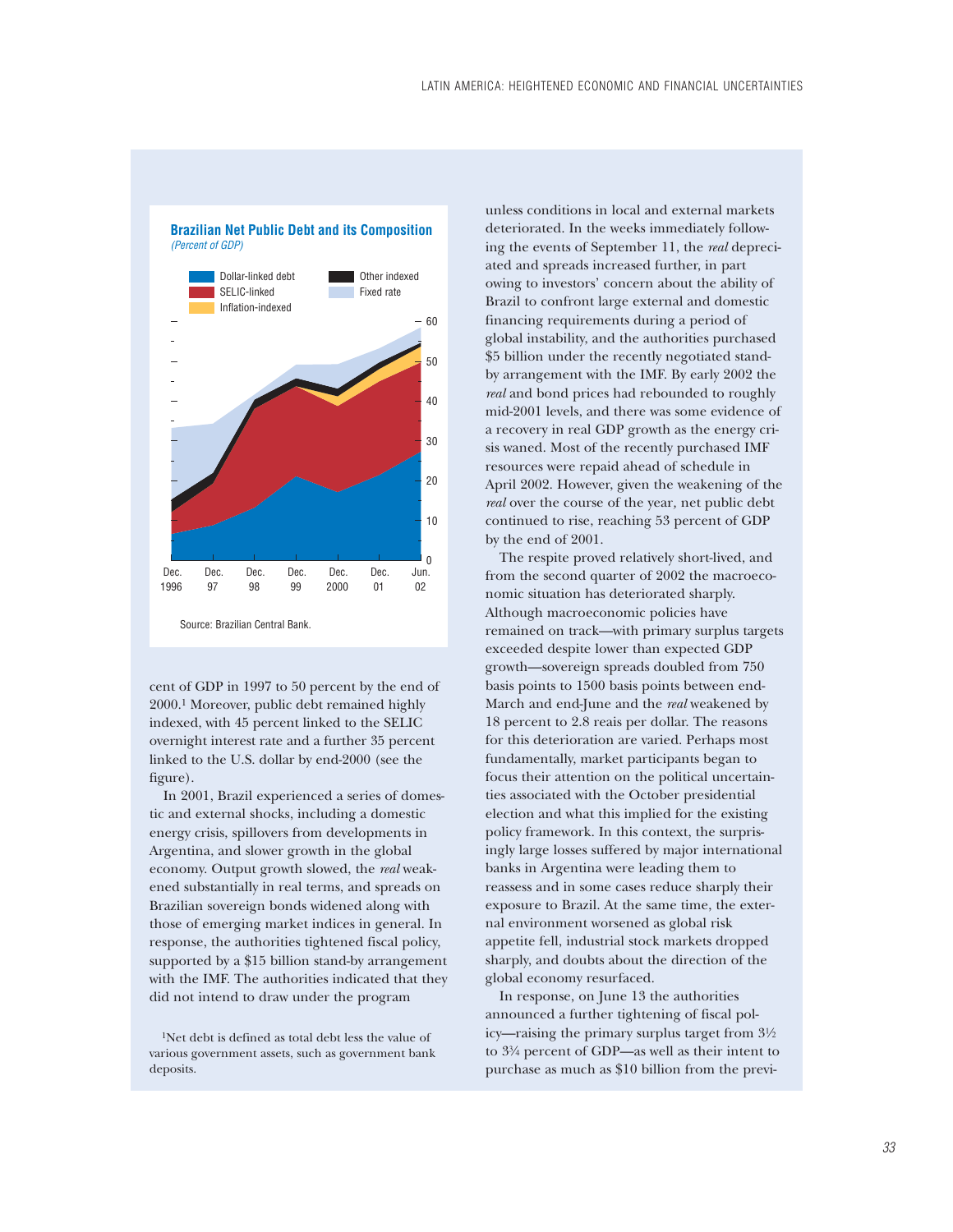## **Box 1.4** *(concluded)*

ously approved IMF package following the completion of the Third Review under the program on June 18. Upon completion of the review, the net international reserves floor was lowered from \$20 billion to \$15 billion, allowing the authorities more leeway to sell their foreign exchange reserves in the market and buy back their external debt. Notwithstanding these measures, the situation deteriorated further in July and early August. First, markets grew increasingly nervous about the outcome of the election and what that might imply for the sustainability of Brazil's public finances, especially following polls in early July. Meanwhile, the weaker *real* continued to increase the value of dollar-indexed debt as a share of GDP, with net public debt rising to 58 percent of GDP at the end of June. Reflecting—and at the same time magnifying these concerns, international credit lines continued to be cut and private borrowers found it increasingly difficult to roll over international credits. By August 6, spreads had risen to above 20 percentage points while the *real* had weakened to 3.11 reais per dollar (down 24 percent from end-May).

On August 7, the Brazilian authorities reached an agreement with the IMF on a new stand-by arrangement that commits US\$30 billion of additional financing by the IMF, 80 percent of which is to be disbursed during 2003. To ensure fiscal sustainability over the medium term, the new program envisages the maintenance of a primary surplus target of no less than  $3\frac{3}{4}$  percent of GDP during 2003, and the inclusion of no less than that level of primary surplus target in the budgetary guidelines.2 At the same time, the arrangement gives the authorities more room to intervene in the foreign exchange market, with the net international reserve floor stipulated under the previous stand-by arrangement with Brazil reduced by US\$10 billion to US \$5 billion immediately upon Executive Board approval of the program, which came on September 6.

The new program is designed to provide a bridge to the new administration, which will take office on January 1, 2003, and to support a policy strategy that will underpin macroeconomic stability. Under plausible macroeconomic assumptions, predicated on continuing improvement in market sentiment over time, the minimum consolidated primary surplus of  $3\frac{3}{4}$  percent of GDP is consistent with a gradual reduction of the net debt ratio over the medium term. The program envisages quarterly reviews of the primary surplus target in light of macroeconomic developments. While initial market reaction to the package was positive, the *real* and sovereign spreads gave up their gains in the following days, partly reflecting a mixed reaction from the main opposition candidates to the announced program and new poll results. Corporations continued to experience difficulties rolling over trade credit lines from foreign banks. To help mitigate this issue, the national development bank (BNDES) has set up a program to provide credit lines to exporters, and the central bank has begun auctioning foreign exchange to domestic banks involved in export financing, for them to on-lend to Brazilian exporters. Meanwhile, foreign banks have, after meetings with the authorities in recent weeks, expressed their intent to sustain their general level of business in Brazil, including trade lines. These developments, in addition to commitments by the major presidential candidates to follow prudent macroeconomic policies, among other factors, have led to greater stability in financial markets in recent weeks. Bond spreads have fallen sharply from their July/August peaks to levels not seen since mid-July; at the time the *World Economic Outlook* went to press the exchange rate had not made up as much ground. Markets remain focused both on short-run concerns about the need to roll over maturing government debt and the availability of external finance and longerrun questions regarding the public debt burden. To assuage these concerns, it is critical to provide confidence that an appropriate policy framework will remain in place after the elections; in this respect, the assurances already given by the major presidential candidates that they will maintain an adequate primary surplus and honor contracts are key ingredients.

<sup>2</sup>The 2003 budget law for the central government and federally owned enterprises has been submitted to congress in August 2002, in line with the projection of the program.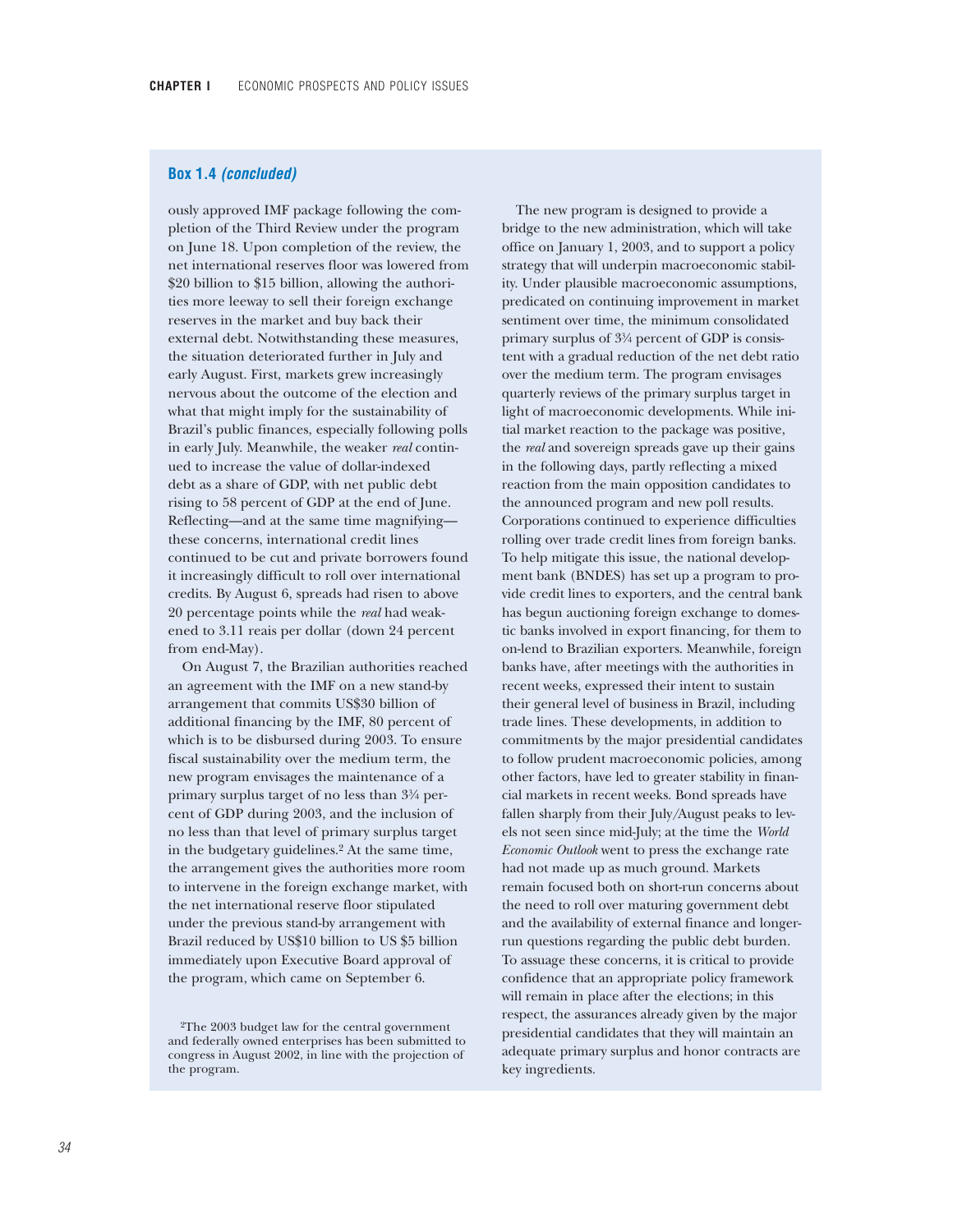primary surpluses, accompanied by structural reforms directed at reducing fiscal rigidities, which should help reduce the real interest rate, and strengthening and broadening sources of economic growth, including through greater openness to foreign trade.

Many other countries in Latin America including Ecuador, Peru, and Venezuela—have also experienced a sharp rise in risk perceptions since the first quarter. As in Brazil, this deterioration appears to reflect the interactions among increased regional (and to some extent global) uncertainties, domestic political tensions, and underlying economic vulnerabilities that stem in most cases from the level and composition (by currency and maturity) of public debt. However, policy weaknesses, including substantial fiscal slippages and lack of progress with structural reforms, have also played an important role. In Ecuador, for example, the economic benefits arising from dollarization in early 2000 and from strong oil prices risk being undermined by delays in controlling public spending, due in part to large public sector wage increases, and in reforming public enterprises and the social security system. These developments have put upward pressure on the real exchange rate and widened the current account deficit. In Venezuela, a contraction in economic activity is expected this year as a result of cuts in oil output and the impact of prevailing uncertainties on the non-oil sector. Notwithstanding relatively high oil export prices, the fiscal deficit is expected to remain large at 3.7 percent of GDP in 2002, putting severe strains on sources of domestic and international finance. Further efforts to strengthen revenue and restrain spending are urgently required. Also needed is a program to address financial sector weaknesses, especially as deposit withdrawals and the decline in economic activity have increased the fragility of the banking system. Risk perceptions regarding Peru have also risen as a result of increased pressures on the government to relax macroeconomic policies in the run-up to regional elections in November.

In all of these countries, fiscal adjustment involving expenditure restraint and improvements

in revenues—is the core policy requirement for reducing economic vulnerabilities. This needs to be supported by firm monetary policies and wideranging structural reforms, including measures to address banking sector weaknesses and to liberalize external trade. Such mutually reinforcing policies are needed to restore investor confidence, lower interest rates, attract external financing, and reinvigorate growth.

Elsewhere in the region, Mexico and Chile have not escaped the region's difficulties entirely. The Mexican peso has weakened since the start of the year (although this may not be entirely unwelcome, given its earlier appreciation); Chile has been hit by a reduction of its exports to Argentina and some Chilean firms have also suffered losses in that country; and both countries' bond spreads have risen somewhat (although they remain low compared with other regional economies). Overall, though, these countries appear in relatively good shape to withstand current pressures and to resume stronger growth rates later in 2002 and in 2003, supported by the gradual firming of activity in the United States (of particular importance to Mexico) and in other advanced economies. Underpinning these countries' comparative resilience have been their strong records of policy performance, reflected in their investment-grade ratings and, in Chile, the low level of public debt. Given the substantial risks still present in the outlook, maintaining a firm and credible policy stance remains essential to limit the impact of the difficulties elsewhere in Latin America. Mexico's substantial external financing needs still leave it exposed to changes in investor sentiment, and recent tax reforms have not succeeded in raising non-oil revenues as intended. Key measures to reduce the associated risks include implementation of the authorities' medium-term program of fiscal and structural reform directed at reducing external vulnerabilities, strengthening productivity growth, and improving international competitiveness. In addition, with inflation having picked up recently, a firm monetary stance will need to be maintained to keep the inflation target within reach. The widening of the Argentina crisis could weaken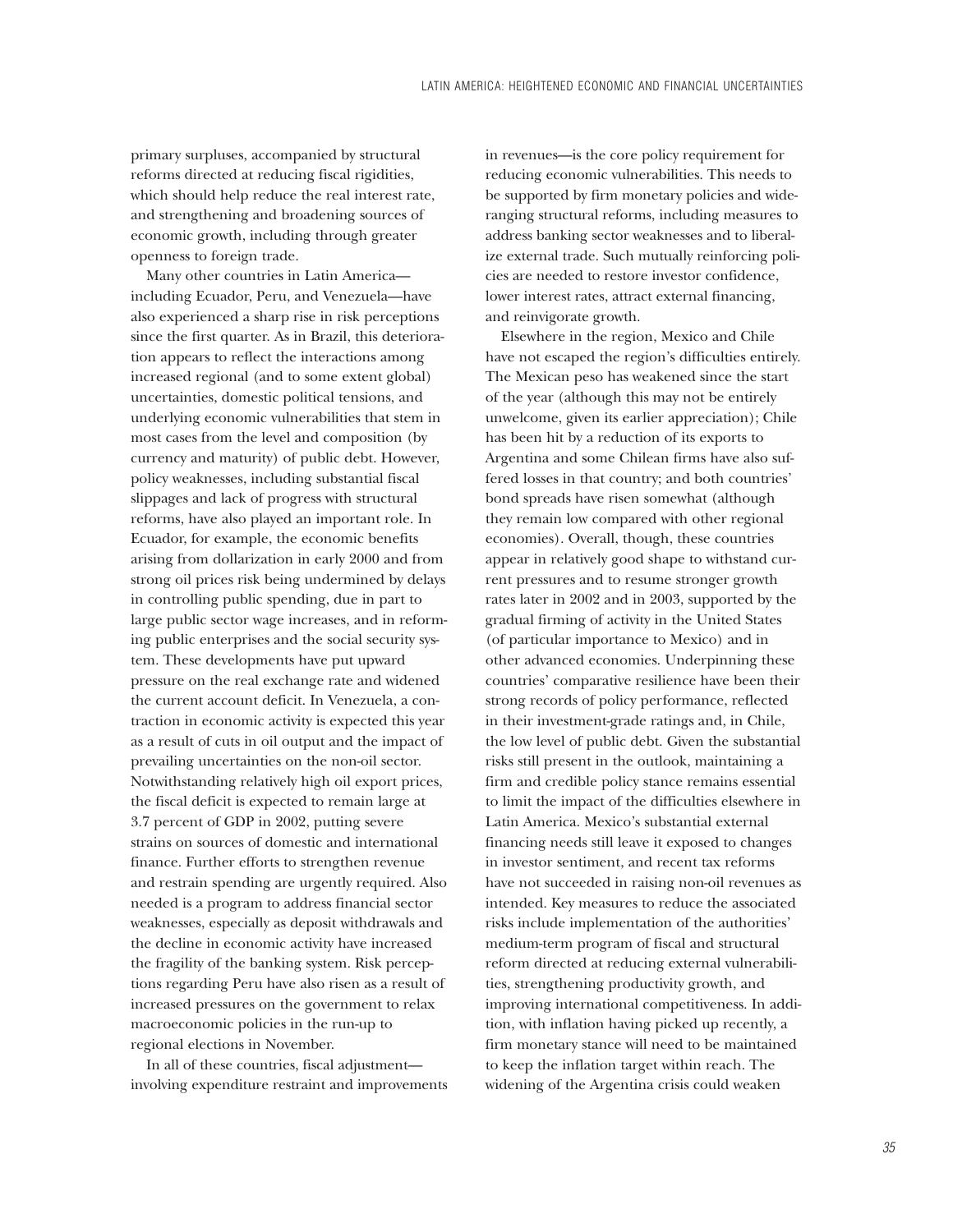|                                                                                 |                                 |                                 | Real GDP                        |                                 |                                 | Consumer Prices <sup>1</sup>     |                                  |                                 |                                      | Current Account Balance <sup>2</sup> |                                 |                                    |  |
|---------------------------------------------------------------------------------|---------------------------------|---------------------------------|---------------------------------|---------------------------------|---------------------------------|----------------------------------|----------------------------------|---------------------------------|--------------------------------------|--------------------------------------|---------------------------------|------------------------------------|--|
|                                                                                 | 2000                            | 2001                            | 2002                            | 2003                            | 2000                            | 2001                             | 2002                             | 2003                            | 2000                                 | 2001                                 | 2002                            | 2003                               |  |
| <b>Emerging Asia<sup>3</sup></b>                                                | 7.0                             | 5.0                             | 5.9                             | 6.1                             | 1.8                             | 2.5                              | 2.0                              | 3.1                             | 2.8                                  | 3.0                                  | 2.6                             | 2.1                                |  |
| <b>Newly industrialized</b><br>Asian economies<br>Hong Kong SAR<br>Korea        | 8.5<br>10.4<br>9.3              | 0.8<br>0.2<br>3.0               | 4.7<br>1.5<br>6.3               | 4.9<br>3.4<br>5.9               | 1.1<br>$-3.7$<br>2.3            | 1.9<br>$-1.6$<br>4.1             | 1.1<br>$-3.0$<br>2.7             | 2.2<br>$-0.5$<br>3.3            | 4.4<br>5.4<br>2.7                    | 6.0<br>7.3<br>2.0                    | 5.7<br>9.2<br>1.5               | 5.5<br>9.7<br>0.9                  |  |
| Singapore<br>Taiwan Province of China                                           | 10.3<br>5.9                     | $-2.0$<br>$-1.9$                | 3.6<br>3.3                      | 4.2<br>4.0                      | 1.1<br>1.3                      | 1.0<br>$\overline{\phantom{0}}$  | 0.4                              | 1.0<br>1.6                      | 16.7<br>2.9                          | 20.4<br>6.7                          | 21.7<br>5.8                     | 22.3<br>5.9                        |  |
| <b>ASEAN-4</b><br>Indonesia<br>Malaysia<br>Philippines<br>Thailand              | 5.1<br>4.8<br>8.3<br>4.4<br>4.6 | 2.6<br>3.3<br>0.5<br>3.2<br>1.8 | 3.6<br>3.5<br>3.5<br>4.0<br>3.5 | 4.2<br>4.5<br>5.3<br>3.8<br>3.5 | 3.0<br>3.8<br>1.6<br>4.3<br>1.6 | 6.6<br>11.5<br>1.4<br>6.1<br>1.7 | 6.2<br>11.9<br>1.8<br>4.0<br>0.7 | 5.5<br>8.7<br>2.5<br>5.0<br>1.9 | 7.8<br>5.3<br>9.4<br>11.3<br>7.6     | 5.9<br>4.7<br>8.2<br>6.3<br>5.4      | 3.8<br>2.7<br>6.9<br>3.3<br>3.5 | 2.1<br>2.0<br>6.4<br>$-3.3$<br>2.4 |  |
| South Asia <sup>4</sup><br><b>Bangladesh</b><br>India<br>Pakistan               | 5.3<br>5.6<br>5.4<br>4.3        | 4.0<br>4.7<br>4.1<br>3.6        | 4.8<br>4.0<br>5.0<br>4.6        | 5.5<br>4.0<br>5.7<br>5.0        | 4.0<br>2.3<br>4.0<br>4.4        | 3.8<br>1.9<br>3.8<br>3.1         | 4.5<br>4.8<br>4.5<br>3.4         | 5.1<br>6.2<br>5.1<br>4.0        | $-1.2$<br>$-1.3$<br>$-0.9$<br>$-1.9$ | $-0.1$<br>$-0.8$<br>0.3              | 0.1<br>0.1<br>1.3               | $-0.1$<br>$-0.3$<br>0.1            |  |
| <b>Formerly centrally</b><br>planned economies <sup>5</sup><br>China<br>Vietnam | 7.9<br>8.0<br>5.5               | 7.2<br>7.3<br>5.0               | 7.4<br>7.5<br>5.3               | 7.2<br>7.2<br>6.5               | 0.4<br>0.4<br>$-1.7$            | 0.7<br>0.7<br>0.1                | $-0.3$<br>$-0.4$<br>4.1          | 1.6<br>1.5<br>3.8               | 1.9<br>1.9<br>2.1                    | 1.5<br>1.5<br>2.2                    | 1.4<br>1.5<br>$-2.5$            | 0.8<br>1.0<br>$-4.0$               |  |

### **Table 1.7. Selected Asian Countries: Real GDP, Consumer Prices, and Current Account Balance** *(Annual percent change unless otherwise noted)*

1In accordance with standard practice in the *World Economic Outlook*, movements in consumer prices are indicated as annual averages rather than as December/December changes during the year, as is the practice in some countries.

2Percent of GDP.

3Includes developing Asia, newly industrialized Asian economies, and Mongolia.

4Includes Bangladesh, India, Maldives, Nepal, Pakistan, and Sri Lanka.

5Includes Cambodia, China, Lao People's Dem. Rep., Mongolia, and Vietnam.

the pickup in growth expected in Chile next year. Given its generally stronger debt position and financial sector, however, Chile should continue to outperform other countries in the region.

# **Emerging Markets in Asia: Consolidating the Recovery**

In emerging markets in Asia, activity has picked up markedly since the beginning of the year, with industrial production and exports rebounding in response to the global upturn and the improvement in the IT sector. With second quarter data continuing to exceed expectations, and signs of a broadening pickup in domestic demand—aided by supporting macroeconomic policies—regional GDP growth is projected to increase to 6 percent in 2002 and to remain at that level in 2003 (Table 1.7). However, the outlook remains highly dependent on external developments, including the possibility of a slower-than-expected recovery in the United

States and Europe, and a loss of momentum in the IT sector. Asia is also relatively vulnerable to higher oil prices, were the security situation in the Middle East to deteriorate (see Appendix 1.1).

The impact of the recent turmoil in financial markets has so far been moderate. While equity markets have fallen back, the decline has been less than in other emerging markets. Most countries retain access to international capital markets, and contagion from Latin America has been limited. While spreads in the Philippines have risen somewhat, this appears primarily due to concerns about the fiscal position, and they remain significantly below their levels in late 2001. Except in China, Hong Kong SAR, and Malaysia, regional currencies have risen against the U.S. dollar since late March, as the latter fell back against the euro and yen. But tradeweighted exchange rates have generally depreciated moderately (except in Indonesia and Korea), suggesting that fears that movements in the U.S. dollar could adversely affect competi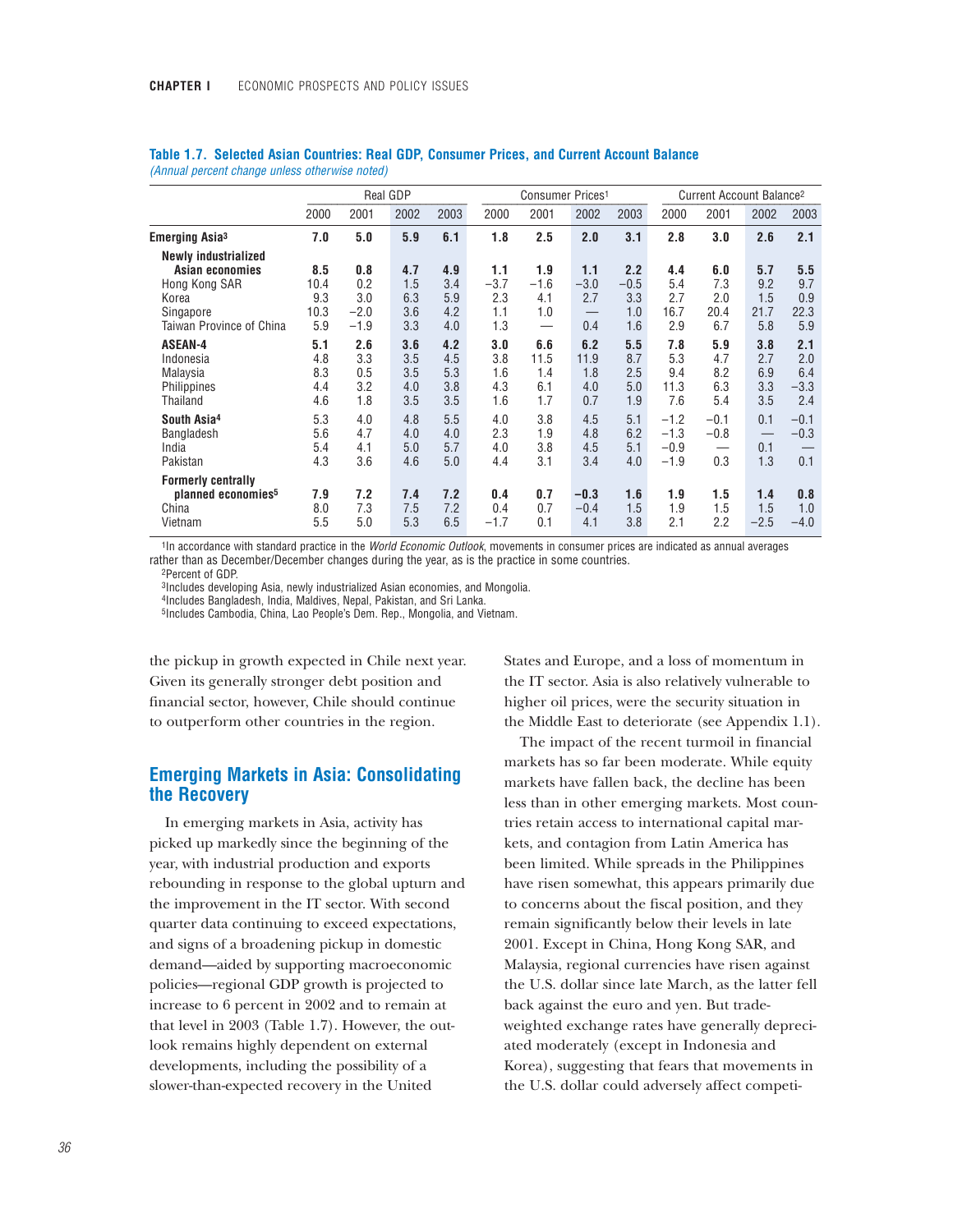tiveness or lead to deflationary pressures are as yet misplaced.

Assuming the recovery continues to unfold as expected, the focus of policies will need to shift increasingly to addressing medium-term challenges. These include the following.

- *Creating the conditions for a sustainable strengthening of domestic demand,* which remains below precrisis levels in some countries (in part reflecting structural problems). Stronger domestic demand is needed both to underpin balanced growth and to help resolve global imbalances (see the first essay in Chapter II).
- *Strengthening resilience to shocks*. Higher public sector debt—in many cases the legacy of the 1997/98 crisis—has increased macroeconomic vulnerabilities in a number of countries (Figure 1.11). Dependence on semiconductors—whose prices are highly volatile and linked to the industrial country cycle (Figure 1.12)—has also risen in many cases, even allowing for the relatively high import content of electronics production. Correspondingly, these countries will need to manage greater variability in output and the external current account, putting an increasing premium on maintaining adequate room for policy maneuver.
- *Ensuring that economies are flexible and dynamic* enough to manage—and indeed take advantage of—the substantial changes in intraregional comparative advantage in prospect, including as a result of China's rapid growth and entry into the World Trade Organization (WTO). In the longer run, successful completion of China's own bank and corporate reforms will be of critical importance for both China and the region.

While the policy priorities needed to meet these challenges vary across countries, there are a number of common themes. These include pressing ahead with the outstanding structural reform agenda, especially in banks and corporates; designing and implementing mediumterm plans to ensure fiscal sustainability; and ensuring that exchange rate regimes are managed appropriately flexibly, without reversion to the de facto soft pegs seen in earlier years.

#### **Figure 1.11. Asia: Deteriorating Fiscal Positions** *(Percent of GDP)*

Fiscal positions in most countries have deteriorated significantly since the mid-1990s, accompanied by a sharp rise in public sector debt, mostly domestic currency–denominated.



Sources: National authorities; and IMF staff estimates.

<sup>1</sup> End-March 1997 (prior to 2000, fiscal years covered April–March).

<sup>2</sup> Consolidated central government balance. Owing to lack of data, public sector debt for 2001 refers to calendar year 2000.

3 Calendar years.

Fiscal years 1995/96 and 2000/01. 4

Fiscal years 1996/97 and 2001/02. 5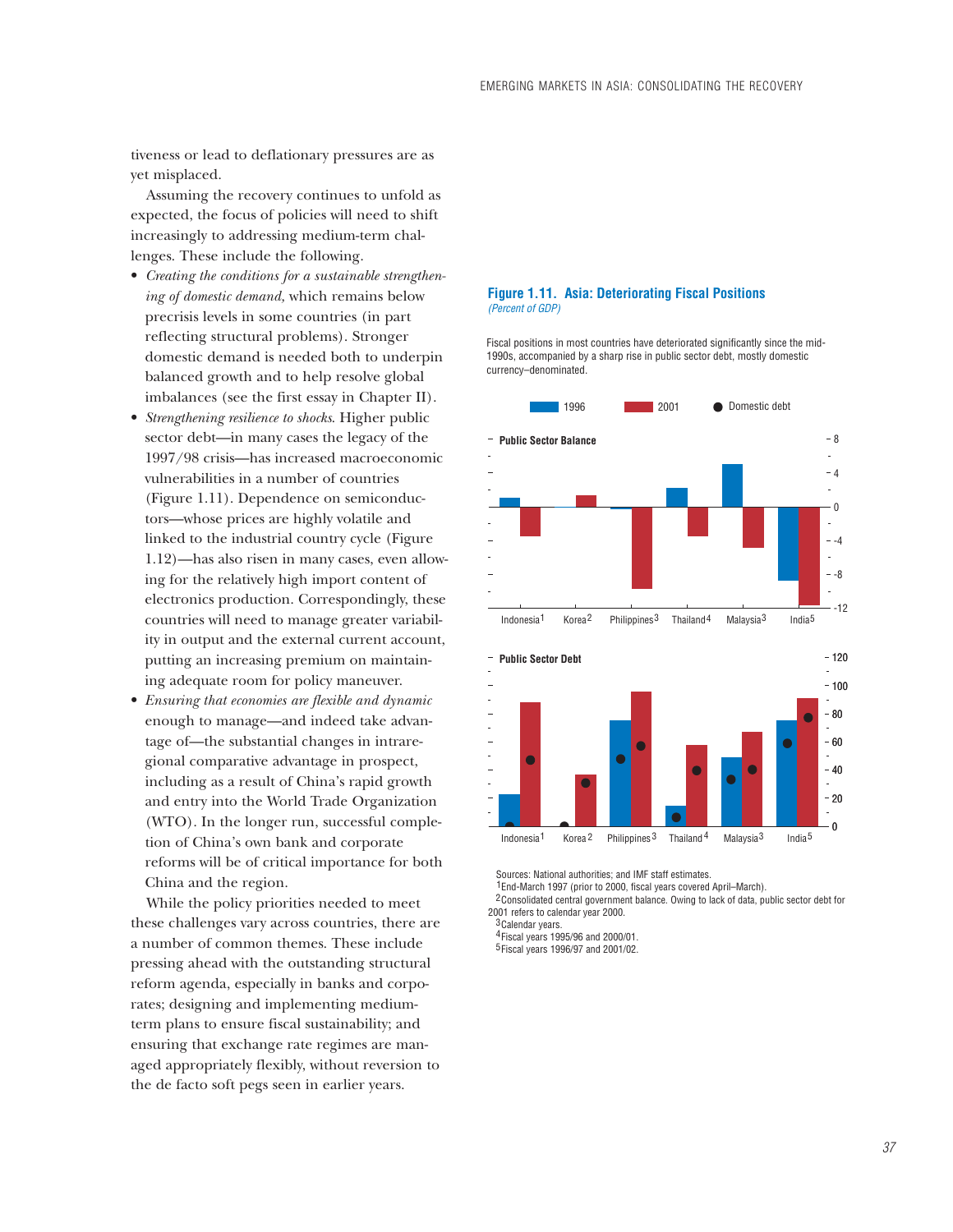#### **Figure 1.12. Has Asia Become a Commodity Producer?**

Over the past decade, production of semiconductors has increased sharply in many Asian countries. Since semiconductors—like primary commodities—have highly volatile prices and react strongly to the industrial country cycle, this has increased vulnerability to external shocks.



Sources: Reed Electronic Research (2001); OECD Direct; Semiconductor Industry Association; and IMF staff estimates.

<sup>1</sup>For semiconductors, refers to volatility and cyclicality of export value in U.S. dollars, given the lack of price data.

2All series detrended using bandpass filter.

Among the newly industrialized economies (NIEs) and ASEAN-4 countries (Indonesia, Malaysia, the Philippines, and Thailand), the expansion is so far best established in Korea, driven by buoyant domestic demand (in part underpinned by strong consumer lending) and also, more recently, by exports. With house prices rising rapidly, and inflation expected to rise in 2002 and 2003, interest rates were raised in May. The appreciation of the won will help moderate inflationary pressures, which, together with heightened external uncertainties, suggests that further interest rate increases may not be needed in the short run. Elsewhere, while final domestic demand appears to be picking up, the recovery is still dependent on exports and a turnaround in the inventory cycle; with inflation subdued and downside risks to global demand, monetary policies should remain accommodative for the time being. Given rising debt burdens, fiscal policies will need to shift increasingly from providing countercyclical support to consolidation, including in Indonesia, the Philippines*,* and also Hong Kong SAR, where a sizable structural deficit has emerged. Progress in structural reform varies, being more advanced in Korea (although there remains a need to strengthen insolvency procedures) and Malaysia. A more substantial agenda remains in other regional economies, including corporate debt restructuring and asset recovery (Indonesia); resolving the debt overhang and reviving bank intermediation (Thailand); and resolving banking sector fragility and accelerating implementation of power reforms (the Philippines).

In China, GDP growth has continued to exceed expectations, buoyed by strong public investment and export growth. Import growth has also picked up significantly, providing support to the recovery elsewhere in the region. Aided by continued strong inflows of foreign direct investment, the balance of payments has strengthened markedly, with reserves rising by \$31 billion in the first half of the year. With moderate deflation reemerging at end-2001, monetary policy was eased in February and has since remained on hold. On the fiscal side, there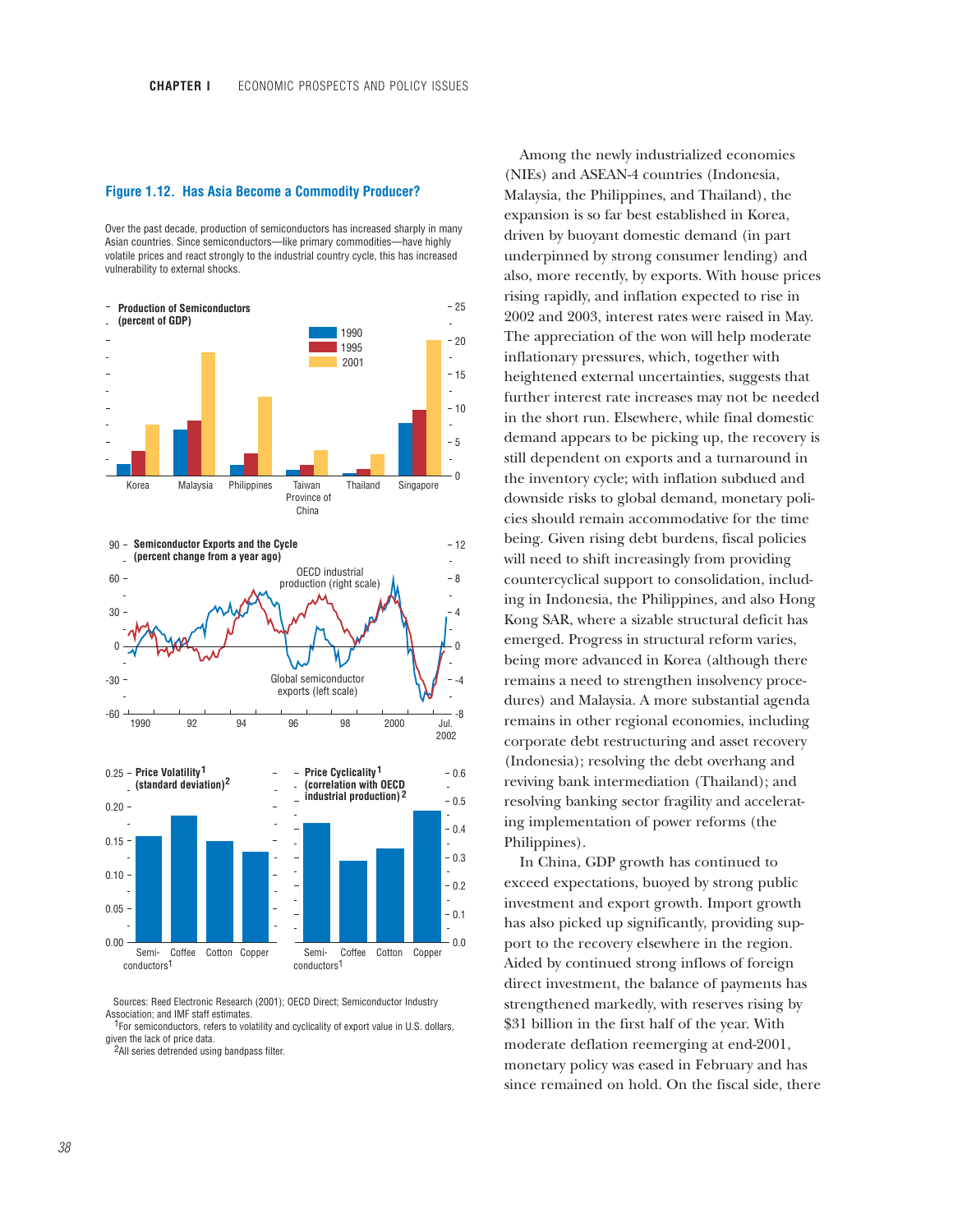is scope to achieve a moderate budgetary consolidation, especially given the difficult fiscal outlook, including high off-balance-sheet fiscal liabilities. Over the medium term, both growth and fiscal sustainability depend importantly on structural reforms, especially making further progress toward developing a sound and commercially oriented banking system, and completing the restructuring of state enterprises. Such reforms are all the more important following China's entry into the WTO. With the economy facing a period of major structural change, a gradual move toward more flexible exchange rate management would facilitate adjustment especially given the strength of the balance of payments and the weakening of the U.S. dollar—supported by further development of foreign exchange market infrastructure.

In India, a cyclical recovery is now under way, although agriculture has been negatively affected by a poor monsoon and the regional security situation and higher oil prices are sources of risk. Inflation remains moderate and the external position is comfortable. However, trend growth has declined since the mid-1990s as the benefits of earlier structural reform have faded. With the fiscal deficit among the highest in the world, fiscal consolidation has become urgent, and pending fiscal responsibility legislation offers an opportunity to set out a clear and explicit medium-term fiscal consolidation path. Recent efforts to strengthen state finances are welcome, but the FY2002/03 budget envisages only modest deficit reduction, and even this may be difficult to achieve given relatively optimistic revenue projections. On the structural side, significant progress has been made in privatization, more market-based pricing of petroleum products, and interest rate liberalization. However, a large unfinished agenda remains, including further opening up to trade and foreign investment (Box 1.5), removing restrictions on agricultural and industrial activity; and strengthening the financial system.

Elsewhere on the subcontinent, Pakistan has continued to make progress toward macroeconomic stability, reflected in rising GDP growth

and a strengthened external position, although the deterioration in the regional security situation is again a risk. The proposed FY2002/03 budget will help arrest adverse debt dynamics and shift expenditure toward human development. Higher military expenditures as a result of regional tensions have complicated the outlook, however, and enforcing higher tax collection will require strong political resolve. Fiscal reform linked to financial and public enterprise restructuring—is also critical in Bangladesh, where expansionary macroeconomic policies and loss of structural reform momentum have increased the risks to the outlook. In both countries, continued efforts to strengthen governance are also a priority.

In Australia and New Zealand, GDP growth in 2001 was among the highest in industrial countries, underpinned by supportive macroeconomic policies, highly competitive exchange rates, higher housing wealth, and rising longterm migration (New Zealand). With demand remaining robust in the first quarter of 2002, the RBA and RBNZ began to withdraw earlier monetary easing, although both central banks have held interest rates steady in recent months as the global outlook has weakened. Fiscal positions in both countries remain sound, although each faces rising pressures from aging populations. In Australia, additional measures may be required to finance major structural reforms that are needed over the medium term, while ensuring the objective of balancing the budget on average over the business cycle. In New Zealand, where productivity growth has disappointed in recent years, the authorities' focus on innovation and skill development is appropriate, and should be accompanied by additional efforts to reduce disincentives to work, save, and invest.

# **European Union Candidates: Surprisingly Resilient, but Some Policy Pressures**

Growth among the EU candidates in central and eastern Europe and the Baltic region has, in general, been relatively well sustained during the global slowdown. For most of these countries,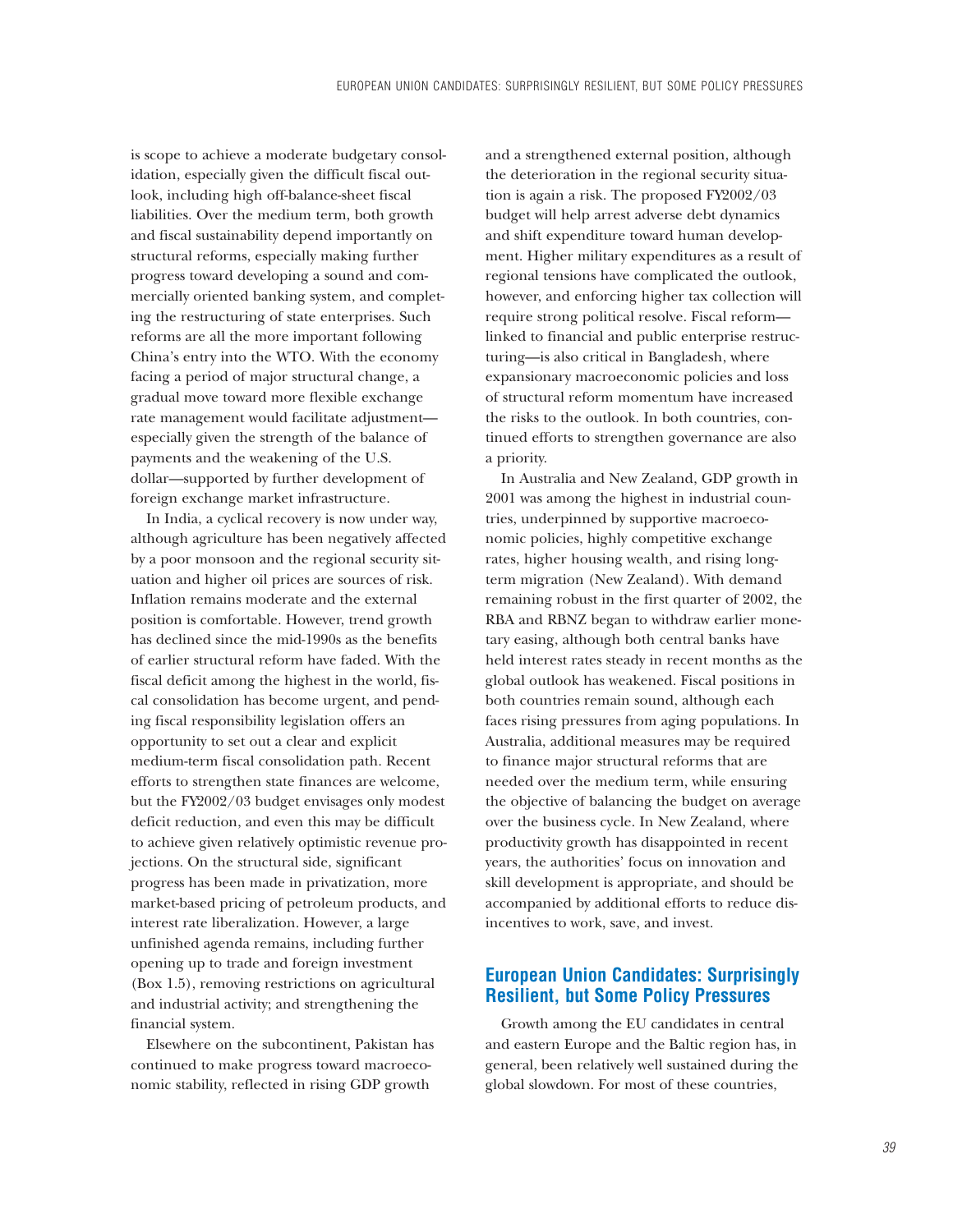### **Box 1.5. Where Is India in Terms of Trade Liberalization?**

There is an acute awareness in India that more needs to be done to reap the full benefits of globalization so as to realize India's great economic potential. As Governor Jalan of the Reserve Bank of India has said: ". . . *Despite all the talk, we are nowhere even close to being globalized in terms of any commonly used indicator of globalization. In fact, we are still one of the least globalized among major countries—however we look at it . . .* "1 This box focuses primarily on India's integration with the world through trade rather than through capital account opening, reflecting the relative priorities in India's own reform process.

For most of India's postindependence period, trade policies were largely geared toward selfreliance through import substitution. Quantitative import restrictions and other nontariff barriers were pervasive and import tariffs were extremely high, resulting in a strong antiexport bias. In a major departure from this approach, India began a process of trade liberalization in the early 1990s as part of the wide-ranging reforms implemented in response to a major balance of payments crisis. In addition to trade liberalization, the reform program included gradual liberalization of the capital account and foreign investment regime. These policies resulted in strong trade and growth performance.

Since 1997, however, the pace of tariff reform has slowed. While the statutory peak rate was gradually reduced, higher duties continued to apply to a number of items, the rates on certain tariff lines were increased, and additional surcharges were introduced. As a result, the average tariff rate remained broadly unchanged at over 30 percent during 1997 to 2001. The remaining quantitative import restrictions were removed in two steps during 2000 and 2001 but, in some cases, new nontariff barriers were imposed. Export and import growth rates slowed and the share of trade in GDP remained flat. However, a sharp expansion of services exports especially software, communications, and management services—mitigated the slowdown in goods

Note: The main author of this box is Jean-Pierre Chauffour. For a more comprehensive discussion of this issue, see Subramanian, Tamirisa, and Bhavnani, forthcoming. 1Address at the Thirty Sixth Convocation of the Indian Statistical Institute by Reserve Bank of India Governor Bimal Jalan, Kolkata, January 15, 2002.

exports, reflecting the fact that the service industry has been relatively free of regulatory barriers.

Notwithstanding the reforms of the 1990s, India remains in the group of countries with the most restrictive trade regimes. India's average tariff remains one of the highest in the world, and the tariff shows substantial escalation in some sectors. A range of nontariff barriers continues to be in use, including some import bans, import restrictions through state trading monopolies, and stringent standards or certification requirements. India has also become one of the major users of antidumping measures, with some 250 actions initiated during 1995–2001. Overall, measured by the IMF's trade restrictiveness index, India stands at 8 (on a scale of 1 to 10) compared with 5 for China and 4–5 for other countries in east Asia.

Furthermore, effective protection in India and the antiexport bias may have been increased by the way trade has been liberalized, with tariffs on inputs and intermediate goods lowered at a faster pace than tariffs on outputs. Trade development has also been restrained by various domestic impediments to investment and growth. These include a relatively restrictive foreign investment regime; the policy of reserving the production of a large number of goods exclusively for small-scale industries; the poor quality of public infrastructure, such as transportation and power; the slow pace of industrial restructuring, reflecting weak bankruptcy laws and regulations that severely limit labor market flexibility; and transaction costs associated with administrative hurdles.

Reflecting these restraints, India is still lagging behind the rest of Asia in terms of opening up to international trade. Between 1980 and 2000, India's trade openness increased by about 50 percent while that of China surged by 150 percent. A similar pattern emerges in terms of shares of world trade.2 While India's share of world merchandise exports increased from 0.5 percent to less than 0.7 percent over the last 20 years, China's share more than tripled to almost 4 percent (see the figure). Foreign direct investment inflows to India also remain very

2China's rising export share in world markets is overstated, however, because a significant portion of China's exports reflects processing trade.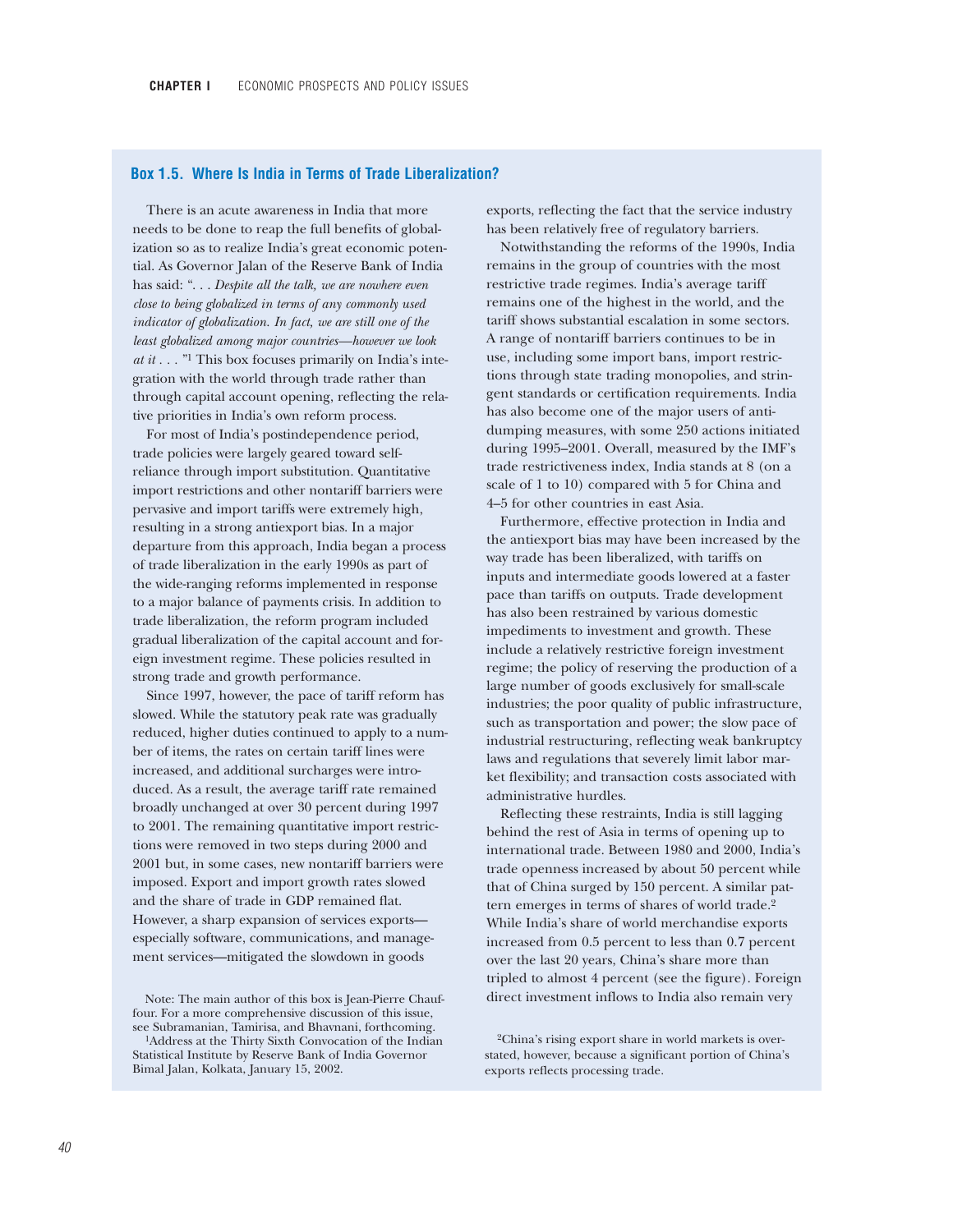

low in comparison to some other emerging countries. It should be noted, however, that thanks to India's competitive edge in the information technology sector, India's trade performance looks more favorable when trade in services is included.

The fact that India lags in global integration is confirmed by trade gravity models, which explain bilateral trade in terms of countries' characteristics such as economic mass, distance apart, geographical contiguity, common language, and free trade agreements. According to one set of estimates, India's merchandise trade between 1995 and 1999 was, on average, about 36 percent below its "expected" level.3 This represents an improvement since the early 1990s, however, when undertrading

3This estimate is based on the model discussed in Chapter III of this *World Economic Outlook*. Other gravity model estimates of undertrading are even larger: Subramanian, Tamirisa, and Bhavnani (forthcoming) find that India's merchandise trade during 1995 to 1998 was about 70 to 80 percent less than expected given its income and geography.

is estimated to have been about 50 percent. When policy variables are included, gravity model estimates suggest that India's relatively restrictive policies account for about 25 percent of the shortfall in its trade openness compared with other developing countries over 1995–99, with the remainder attributable to India's relatively low per capita income, geographic factors, and restrictions imposed by other countries.

The authorities announced their intentions to advance liberalization with the export and import (EXIM) policy for 2002–07. This aims to identify potential markets and new areas of comparative advantage to raise India's share of world exports to 1 percent by 2007. Key elements include establishing new private sector–run special economic zones, making labor markets more flexible, significantly reducing the number of goods reserved for the small-scale sector, reducing red tape, and upgrading export infrastructure. At a microeconomic level, strategic sectors were identified for special focus, with the three "E"s—electronics, electrical, and engineering goods—figuring prominently in the list of items with the greatest export potential.

To achieve the authorities' objective for trade integration, however, more efforts are needed to eliminate the antiexport bias. Priorities should include significantly reducing and simplifying the tariff structure—for example, to bring the average tariff rate down to or below the "Asian level" of 12 percent—and removing the remaining nontariff and administrative barriers on imports and exports. Additional support would come from liberalizing the foreign investment regime and allowing the exchange rate to respond more flexibly to structural changes in the economy. As an indication of the potential impact of such reforms, estimates from the gravity model noted above suggest that if India unilaterally liberalized its trade and balance of payments regime, its average bilateral trade flow would increase by about 44 percent. More broadly, the array of domestic reforms needed to unshackle Indian industry and improve its global competitiveness would receive further support from reductions in industrial countries' trade barriers, which, as in other developing and emerging markets, impede India from fully exploiting its areas of comparative advantage.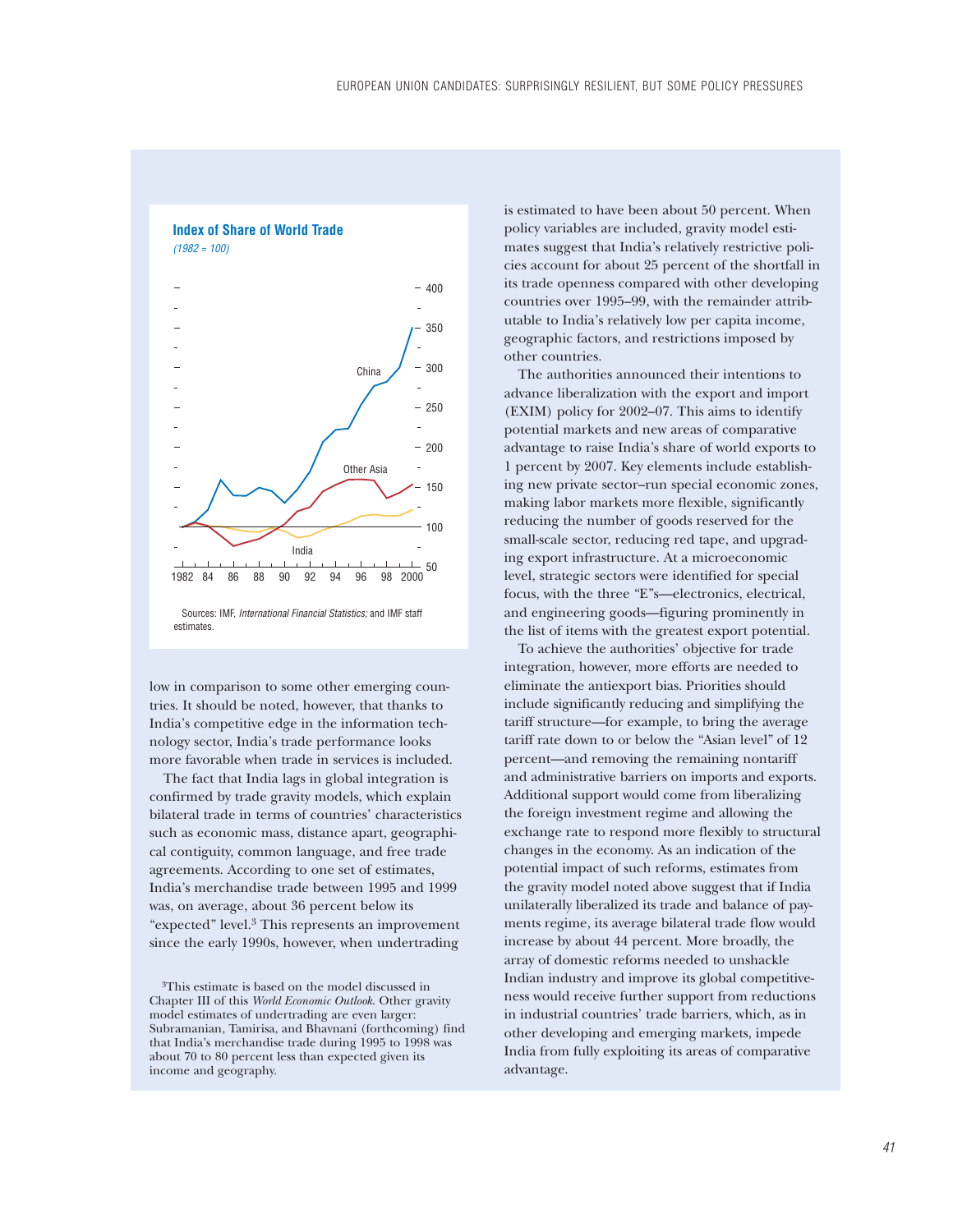|                                                                                                     | Real GDP                               |                                        |                                        |                                        | Consumer Prices <sup>1</sup>             |                                        |                                        |                                        | Current Account Balance <sup>2</sup>                     |                                                          |                                                          |                                                          |
|-----------------------------------------------------------------------------------------------------|----------------------------------------|----------------------------------------|----------------------------------------|----------------------------------------|------------------------------------------|----------------------------------------|----------------------------------------|----------------------------------------|----------------------------------------------------------|----------------------------------------------------------|----------------------------------------------------------|----------------------------------------------------------|
|                                                                                                     | 2000                                   | 2001                                   | 2002                                   | 2003                                   | 2000                                     | 2001                                   | 2002                                   | 2003                                   | 2000                                                     | 2001                                                     | 2002                                                     | 2003                                                     |
| <b>EU</b> candidates<br>Turkev<br>Accession candidates                                              | 4.9<br>7.4<br>3.8                      | $-7.4$<br>3.0                          | 3.0<br>3.9<br>2.7                      | 4.1<br>5.0<br>3.7                      | 24.7<br>54.9<br>13.1                     | 21.2<br>54.4<br>9.8                    | 16.8<br>47.1<br>6.2                    | 11.9<br>28.6<br>5.7                    | $-5.1$<br>$-4.9$<br>$-5.3$                               | $-2.6$<br>2.3<br>$-4.3$                                  | $-3.4$<br>$-0.8$<br>$-4.5$                               | $-3.5$<br>$-1.0$<br>$-4.4$                               |
| <b>Baltics</b><br>Estonia<br>Latvia<br>Lithuania                                                    | 5.5<br>7.1<br>6.8<br>3.8               | 6.2<br>5.0<br>7.6<br>5.9               | 4.6<br>4.5<br>5.0<br>4.4               | 5.2<br>5.0<br>6.0<br>4.8               | 2.2<br>4.0<br>2.6<br>1.0                 | 2.7<br>5.8<br>2.5<br>1.3               | 2.3<br>3.7<br>3.0<br>1.1               | 2.8<br>3.0<br>3.0<br>2.5               | $-6.2$<br>$-5.8$<br>$-6.9$<br>$-6.0$                     | $-6.7$<br>$-6.1$<br>$-10.0$<br>$-4.8$                    | $-6.9$<br>$-6.9$<br>$-8.5$<br>$-5.9$                     | $-6.6$<br>$-7.4$<br>$-7.5$<br>$-5.7$                     |
| <b>Central Europe</b><br><b>Czech Republic</b><br>Hungary<br>Poland<br>Slovak Republic<br>Slovenia  | 3.9<br>3.3<br>5.2<br>4.0<br>2.2<br>4.6 | 2.2<br>3.3<br>3.8<br>1.0<br>3.3<br>3.0 | 2.1<br>2.7<br>3.5<br>1.0<br>4.0<br>2.5 | 3.3<br>3.2<br>4.0<br>3.0<br>3.7<br>3.2 | 8.9<br>3.9<br>9.8<br>10.1<br>12.0<br>8.9 | 6.2<br>4.7<br>9.2<br>5.5<br>7.3<br>8.4 | 3.2<br>2.7<br>5.5<br>2.1<br>4.2<br>7.7 | 3.5<br>3.0<br>5.2<br>2.3<br>7.1<br>5.5 | $-5.2$<br>$-5.3$<br>$-2.8$<br>$-6.3$<br>$-3.6$<br>$-3.4$ | $-3.9$<br>$-4.6$<br>$-2.2$<br>$-4.0$<br>$-8.6$<br>$-0.4$ | $-4.1$<br>$-5.2$<br>$-3.8$<br>$-3.6$<br>$-8.5$<br>$-0.8$ | $-4.2$<br>$-4.6$<br>$-3.7$<br>$-4.2$<br>$-7.2$<br>$-0.6$ |
| <b>Southern and South</b><br><b>Eastern Europe</b><br><b>Bulgaria</b><br>Cyprus<br>Malta<br>Romania | 2.9<br>5.4<br>5.1<br>5.2<br>1.8        | 4.8<br>4.0<br>4.0<br>$-1.0$<br>5.3     | 4.0<br>4.0<br>2.5<br>2.0<br>4.3        | 4.9<br>5.0<br>4.0<br>4.9<br>4.9        | 32.9<br>10.4<br>4.1<br>2.4<br>45.7       | 25.0<br>7.5<br>2.0<br>2.9<br>34.5      | 18.1<br>6.4<br>2.5<br>2.0<br>24.2      | 14.1<br>4.3<br>2.2<br>2.0<br>19.1      | $-5.1$<br>$-5.6$<br>$-5.2$<br>$-14.9$<br>$-3.9$          | $-5.7$<br>$-6.1$<br>$-4.4$<br>$-5.0$<br>$-5.9$           | $-5.3$<br>$-5.6$<br>$-5.5$<br>$-5.7$<br>$-5.1$           | $-4.9$<br>$-5.5$<br>$-3.6$<br>$-4.4$<br>$-4.9$           |

|  |  |                                                | Table 1.8. European Union Candidates: Real GDP, Consumer Prices, and Current Account Balance |  |  |  |
|--|--|------------------------------------------------|----------------------------------------------------------------------------------------------|--|--|--|
|  |  | (Annual percent change unless otherwise noted) |                                                                                              |  |  |  |

1In accordance with standard practice in the *World Economic Outlook*, movements in consumer prices are indicated as annual averages rather than as December/December changes during the year as is the practice in some countries.

2Percent of GDP.

growth rates of at least  $2\frac{1}{2}$  to  $4\frac{1}{2}$  percent are expected in 2002, roughly the same on average as in 2001 (if Turkey is excluded) and with further strengthening projected for 2003 as the global economy improves (Table 1.8). Conditions and prospects differ among individual countries, however: the Polish economy is still relatively weak, although recently released indicators of economic activity have been more encouraging than in previous months; the Czech Republic was severely hit by the recent floods, as were other countries in the region to a lesser degree; and Turkey remains vulnerable to changes in financial market sentiment (see below). Moreover, the region as a whole has not escaped the impact of global financial market developments, with equity prices having fallen significantly—by 50 percent or more in most cases—since 2000. Over the same period, several countries—including the Czech Republic, Hungary, and Poland—have also experienced substantial effective exchange rate appreciations, although this has been partly reversed in Poland over recent months as a result of lower interest rates and an increase in policy uncertainties. While the central European and

Baltic countries' access to international finance continues to be strong, and bond spreads are low compared with other emerging markets, most of these economies remain vulnerable to a change in market sentiment as a result of their persistently high current account deficits.

Regional activity has been supported by strong inflows of foreign direct investment (FDI), providing the major source of external financing and helping sustain domestic demand. Such inflows no doubt reflect the benefits of generally stable and credible macroeconomic policies, together with market-friendly business climates. More specifically, much FDI has been attracted by these countries' relatively low-cost production bases and their increasing access to the EU market—especially given expectations of EU accession beginning within the next few years. Indeed, over the past decade countries in central Europe and the Baltics have been substantially more successful than other transition economies in building up FDI—a tendency that appears closely related, probably as both cause and effect, to their relative progress with enterprise reforms (Figure 1.13). In addition, domes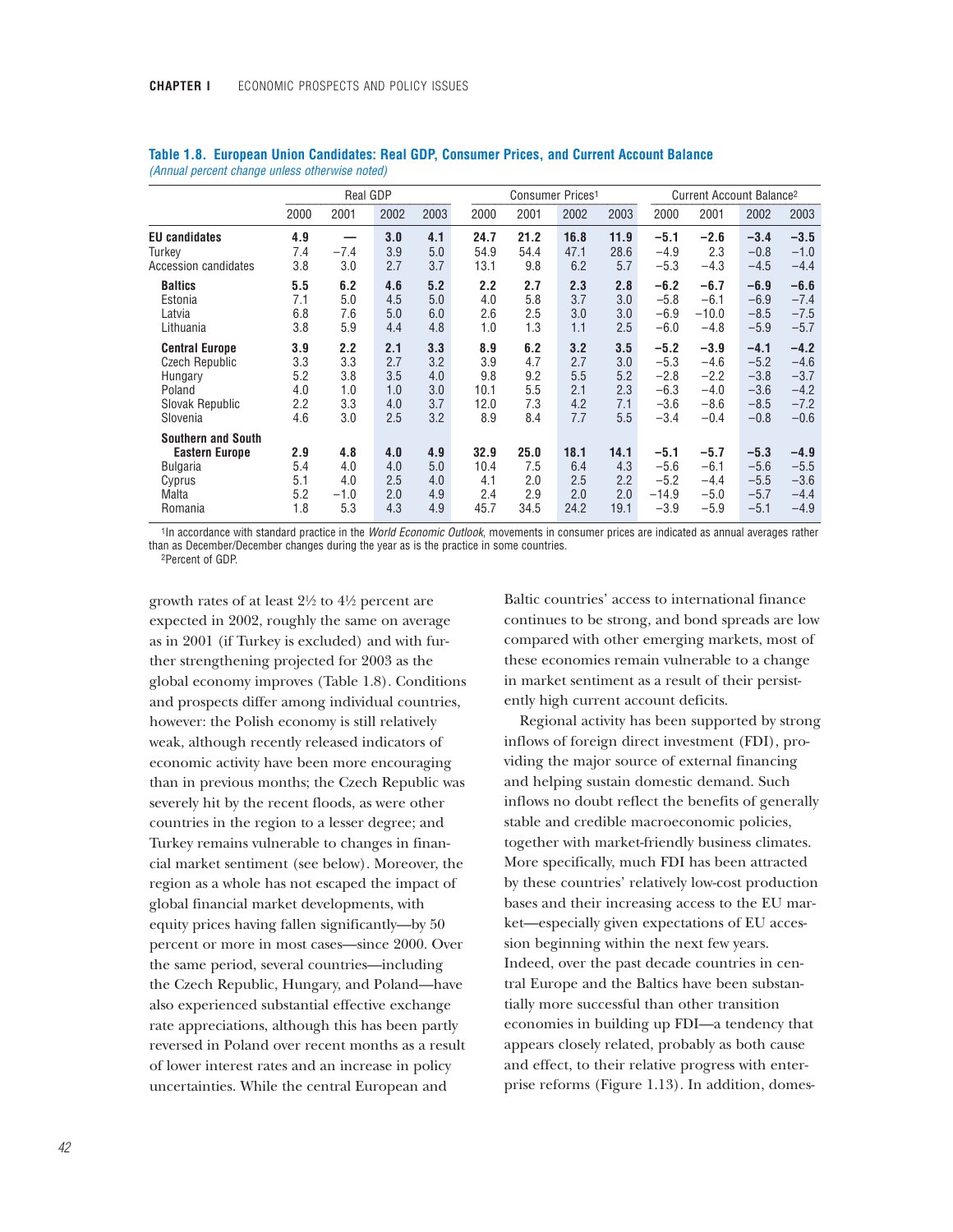tic demand has been boosted in most countries by robust wage growth, falling inflation, and—in some cases—sizable fiscal stimulus packages. Export growth—although slowing somewhat since 2000—has also been surprisingly well sustained despite the EU slowdown and widespread exchange rate appreciations, with most countries continuing to gain market share (Figure 1.14).

While the policies needed to sustain and strengthen growth differ around the region, depending on current cyclical conditions and areas of prospective pressure, fiscal restraint with supportive structural reforms—remains a priority in most countries. Over the short term, this would contribute to a better balance between macroeconomic policies; and, over the medium to long term, it would help accommodate ongoing spending pressures associated with EU and NATO accession, as well as rising public pension obligations. In Poland, the public expenditure restraint shown in the 2002 budget represents an important step toward reining in the growing fiscal imbalance. Fiscal consolidation—including through structural measures to better target social transfers and improve the overall quality of spending—needs to continue in the period ahead to limit the buildup of public debt. Such restraint should also provide scope for further easing of monetary policy to support recovery. In this regard, the significant monetary easing over the past year, including the further reduction in the main policy interest rate on August 28, has been appropriate given the weak state of the economy, the strength of the zloty, and the undershooting of the inflation target.

The cyclical position in Hungary has remained stronger than in Poland, with growth of about 3!/2 percent expected in 2002 and 4 percent in 2003. In this context, fiscal stimulus as large as that in the works in 2002—following substantial stimulus in 2001—does not appear necessary. Such stimulus, which reflects considerable public sector wage increases, could put at risk the inflation target, leading to further increases in interest rates (which the central bank has already begun to raise), and complicate the task of keeping the external current

## **Figure 1.13. Foreign Direct Investment and Enterprise Restructuring in Transition Economies**

FDI among transition economies is positively related to progress with enterprise restructuring.



 Sources: European Bank for Reconstruction and Development (2000); and IMF staff estimates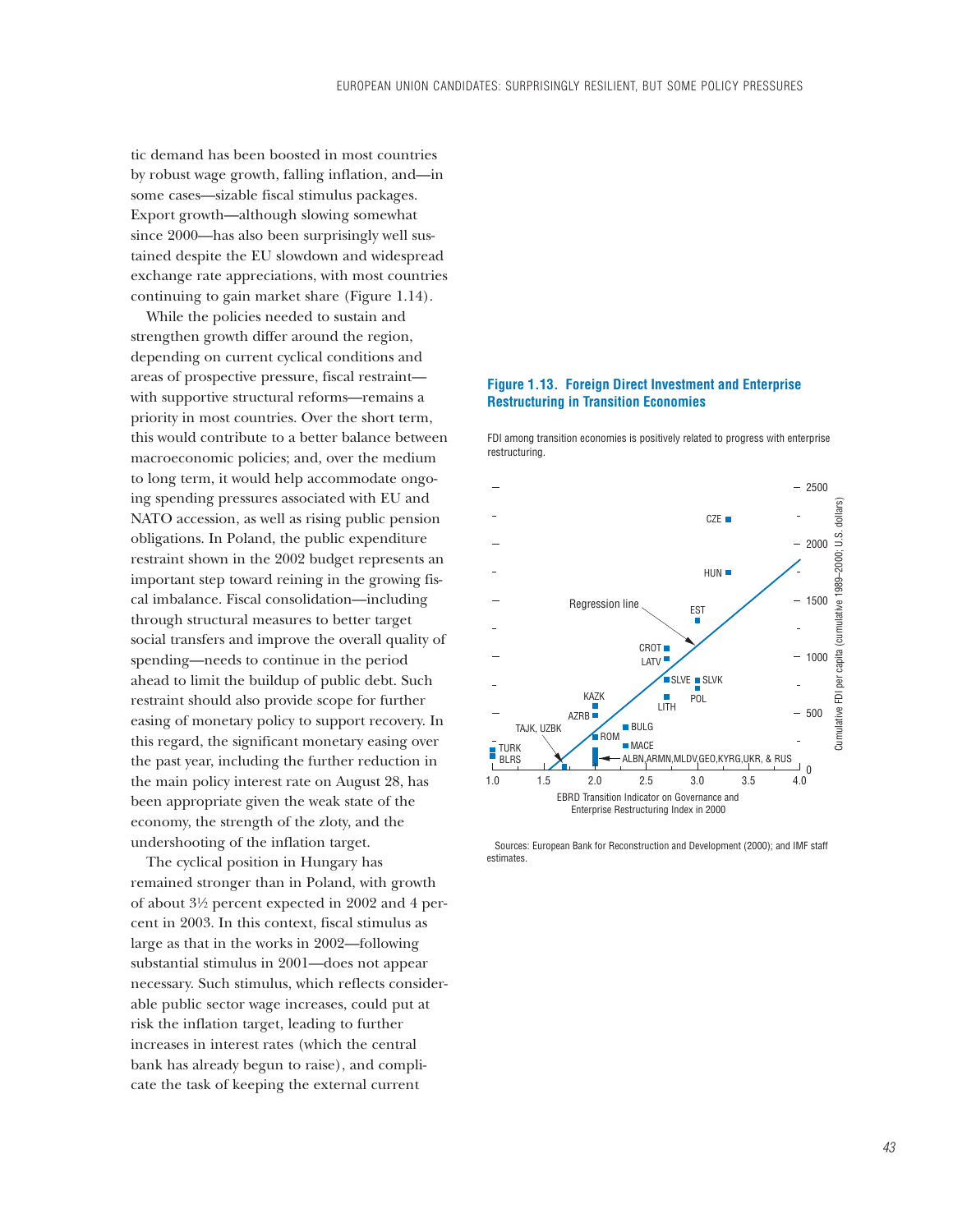## **Figure 1.14. Selected European Union Accession Countries: Exports and Market Share Growth**

*(Percent)*

Although export growth has slowed since 2000, most EU accession countries have continued to experience firm export performance along with gains in market share during the current global slowdown.



account deficit within prudent limits. These pressures would be eased through determined efforts to hold down expenditures and move toward significant medium-term consolidation.

The same policy priority applies to the new government in the Czech Republic, where the fiscal deficit appears set to increase substantially in 2002. Part of this increase is likely to arise from reconstruction spending following the recent floods—where the government estimates overall damage to be  $2\frac{1}{2}$  percent of GDP. However, since the bulk of this spending is likely to take place after this year, the increase in the deficit is largely attributable to higher spending unrelated to the floods. Such an expansion appears unwarranted, given the economy's recent resilience and the expected acceleration in growth in 2003, and medium-term fiscal pressures arising from costs associated with EU accession, bank restructuring, and growing future imbalances in the pension system. On the monetary side, the sizable appreciation of the exchange rate has contributed to an undershooting of the inflation target and allowed the central bank to lower interest rates, which have recently been below those in the euro area. With growth picking up in the Slovak Republic, concerns also center on recent fiscal slippages and on the high current account deficit. Responding to these developments, the central bank increased interest rates at the end of April; nevertheless, the currency depreciated significantly. Further interest rate increases could be needed if external pressures do not abate and no fiscal adjustment occurs.

Turning to southeastern Europe, macroeconomic developments in Bulgaria and Romania are largely on track. With further support coming from the projected recovery in western Europe, these countries are expected to continue growing by 4–5 percent this year and next. External deficits remain rather high, however, and so both countries will need to maintain a firm fiscal stance coupled with ongoing efforts to restructure their economies and boost external competitiveness. In Bulgaria, priorities include lowering public subsidies, moving forward with the privatization program, increasing labor market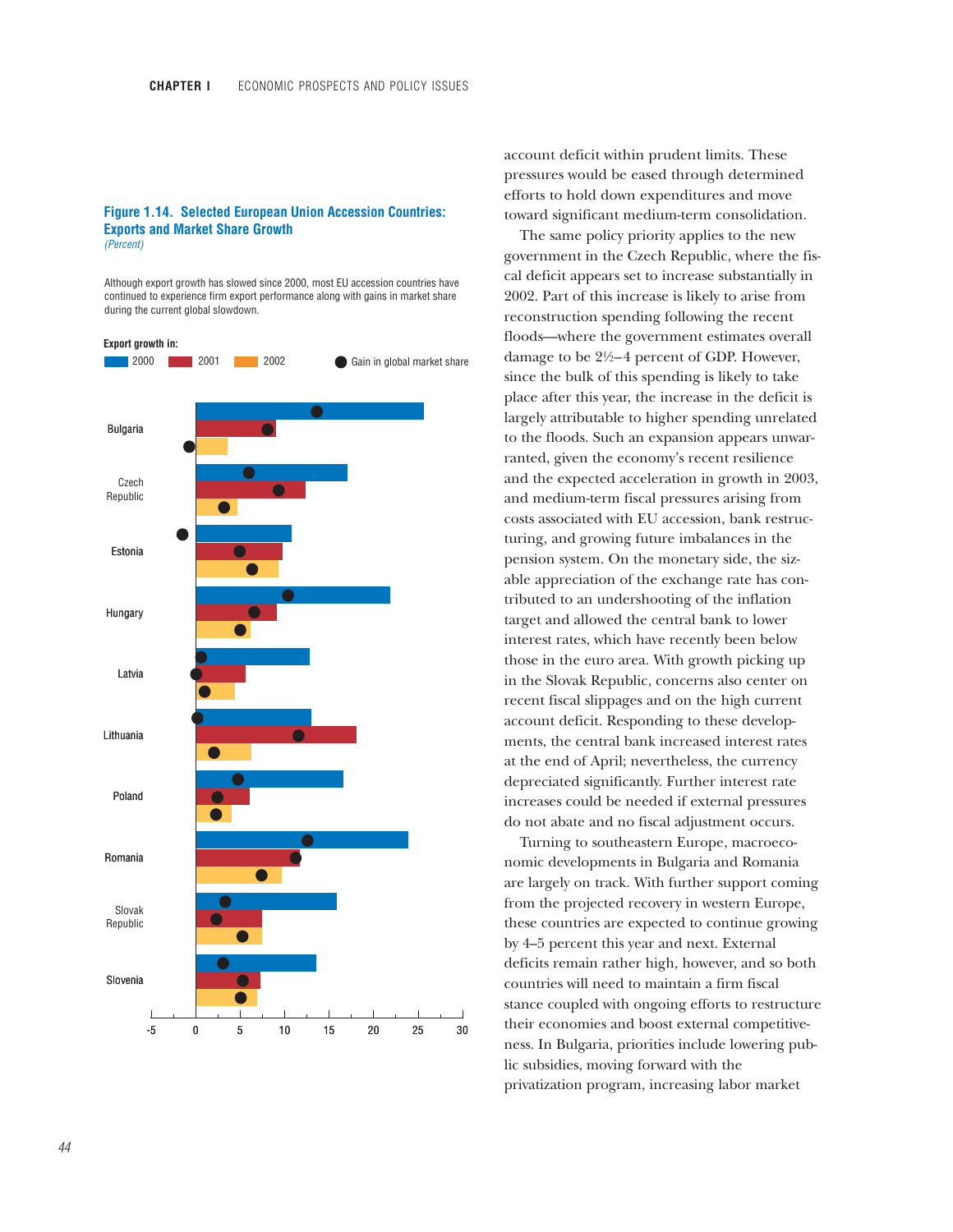flexibility, and improving the business environment. High inflation remains a key concern in Romania, and needs to be tackled both through sound macroeconomic policies and by wage restraint—including in the government sector and state-owned enterprises. After posting strong output growth in 2000 and 2001, the Cypriot economy is experiencing a slowdown, driven by a decline in tourism arrivals. Nevertheless, underlying economic fundamentals remain solid.

While slowing somewhat from 2001, solid growth is expected to continue in the Baltic countries over 2002 and 2003, driven by robust domestic demand and accompanied by generally low inflation. Ongoing fiscal restraint and economic adjustment is particularly important in these countries, given their hard exchange rate pegs and persistently high current account deficits. While financed largely from FDI inflows, these external deficits nevertheless represent a potential source of vulnerability. In this regard, Estonia's strong policy record would be further enhanced if the public revenues from strongerthan-expected growth were saved rather than spent, especially in view of possible increases in budgetary tension in future years. With Latvia's current account deficit remaining very high, the government that takes office following the October parliamentary elections will need to formulate a 2003 budget that targets further reduction of the fiscal deficit. And favorable economic and policy developments in Lithuania would receive further support from structural reforms directed at reforming the tax system, strengthening the financial sector, and improving the country's external competitiveness.

Economic and financial conditions in Turkey improved significantly in the first few months of 2002, with industrial production and tourism receipts picking up, inflation declining—helped by a relatively stable exchange rate—and the fiscal position remaining on track. In May to July, however, financial sentiment deteriorated significantly, reflected in weakening of the exchange rate and stock prices and widening bond spreads. This deterioration stemmed mainly from political uncertainties regarding the viability of the government coalition, but also from the more generalized weakening in international financial markets. Given the persistently high level of interest rates and the need to roll over large volumes of short-term domestic debt, much of which is foreign exchange–linked or floating rate, a key requirement is to provide clear reassurances to markets about Turkey's political, economic, and financial stability, including through continued strong implementation of the program strategy. In late July, parliament set a date for general elections, and passed several laws needed to meet the Copenhagen criteria for EU accession. Political stability following these elections will be particularly important in improving market conditions and bringing interest rates down to sustainable levels. Macroeconomic policies should continue to be directed toward a public sector primary surplus target of  $6\frac{1}{2}$  percent of GDP and a sustainable reduction in inflation, including through ongoing preparations for the eventual introduction of a formal inflation targeting framework. Significant progress has been made on bank reform, which has been skillfully handled, with the bank audit and recapitalization exercise now completed. Structural reform priorities in the period ahead include further improvements in bank supervision; determined efforts to move ahead with privatization; further measures to strengthen the business climate; and improvements in public financial management.

# **Commonwealth of Independent States (CIS): Persistent Dichotomy Between Advanced and Less Advanced Reformers**

The impact of the global slowdown on CIS countries has been relatively mild. This region's resilience has been aided by strong domestic demand in Russia—the region's largest economy, with substantial (although possibly declining) linkages to the rest of the CIS (Figure 1.15) and in Ukraine. During 2002, however, notwithstanding strengthening external demand, GDP growth across the region is expected to moderate, reflecting two main factors (Table 1.9). First,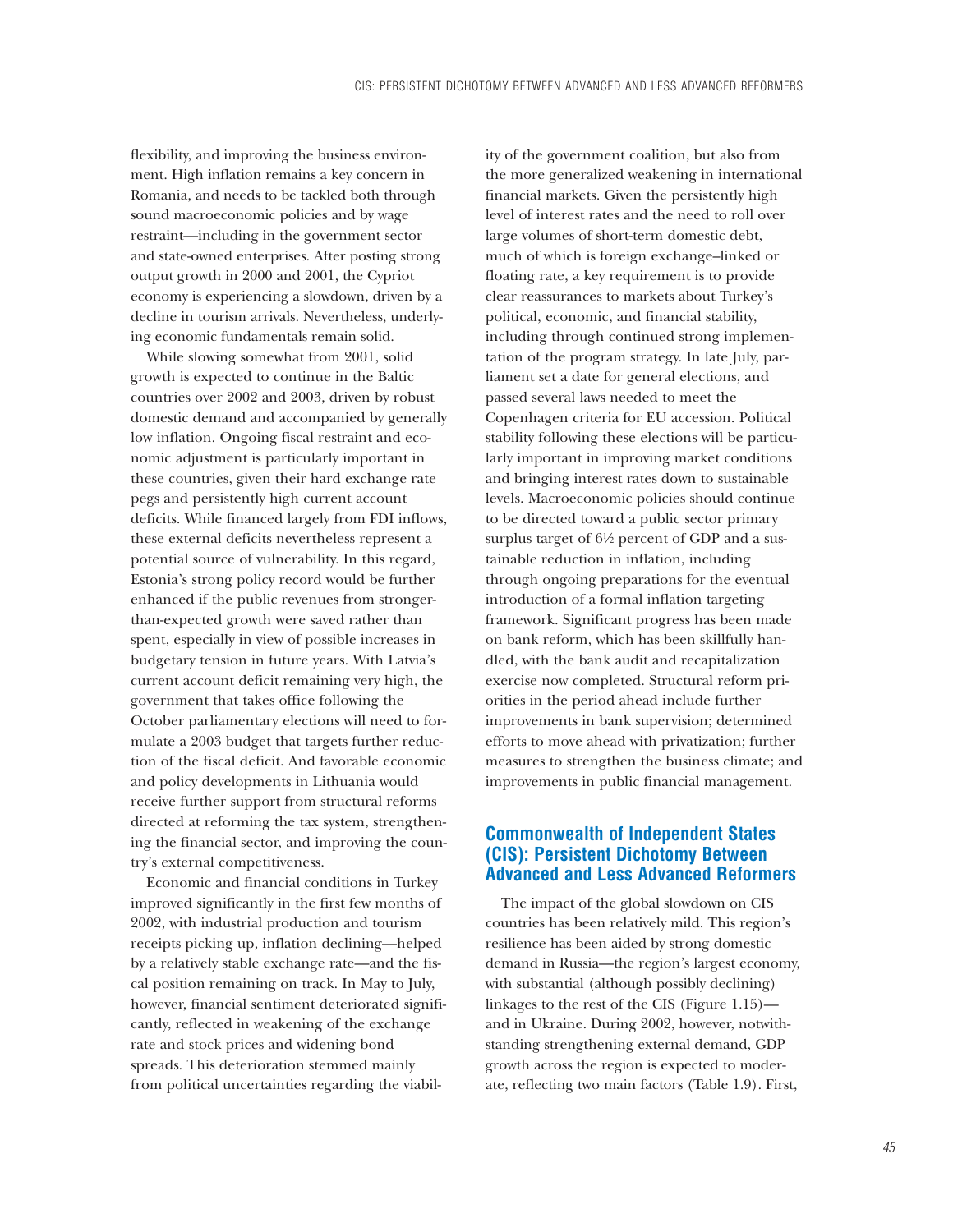## **Figure 1.15. Developments in Exports, FDI, and Demand for Money in the Commonwealth of Independent States (CIS)**

Russia absorbs a large share of exports from other CIS countries, although this share appears to be declining.



Foreign investment appears strongly biased toward natural resource extraction, especially oil.



Progress with disinflation has contributed to an increase in the demand for money in Russia.



Sources: IMF, *Direction of Trade Statistics;* and IMF staff estimates. 1 Armenia, Georgia, Kyrgyz Republic, Moldova, and Ukraine. <sup>2</sup> Belarus, Tajikistan, and Uzbekistan.

growth in Russia and, to a lesser extent, Kazakhstan has slowed as a result of lower oil revenues, reflecting the lagged impact of weaker prices observed in late 2001 and early 2002. In Russia, the resulting fall in earnings of the energy sector may lead to cuts in investment spilling over to other sectors and countries (notably Ukraine, which has a substantial metal working industry), although the recent firming in oil prices should help to mute these effects. Second, agricultural growth—which was very high in 2001 owing to recovery from drought in 2000 and, in Ukraine, structural reforms—is projected to return to more normal levels. In general, however, with the exception of some less advanced reformers, GDP growth is expected to remain relatively well sustained. To date, contagion from the deteriorating situation in Latin America has been limited, largely reflecting the lack of trade linkages with this region together with the very limited global financial integration of most CIS countries.

Looking forward to 2003, GDP growth is expected to remain solid, supported by continued—if weaker—global recovery and the firming of oil prices. Within this, however, there is a persistent dichotomy across the region. In Russia and other more advanced reformers, domestic demand is expected to remain supportive of economic activity, mainly owing to strong private consumption and earlier progress made with reforms. By contrast, growth in the less advanced reformers is generally expected to lag behind, reflecting macroeconomic instability, lack of corporate restructuring (Belarus), and the unfavorable investment climate. Growth may remain relatively strong in Tajikistan, however, owing to strong growth in agriculture and satisfactory performance in the industrial sector. Beyond the pace of the global recovery, the key uncertainty in the outlook relates to developments in commodity prices, given the importance of the oil sector in Russia, and excessive dependence on a few commodities elsewhere (especially Uzbekistan and Tajikistan). The war in Afghanistan has had mixed effects: some countries are benefiting from reconstruction or leasing and airport fees (Kyrgyz Republic), but in others higher per-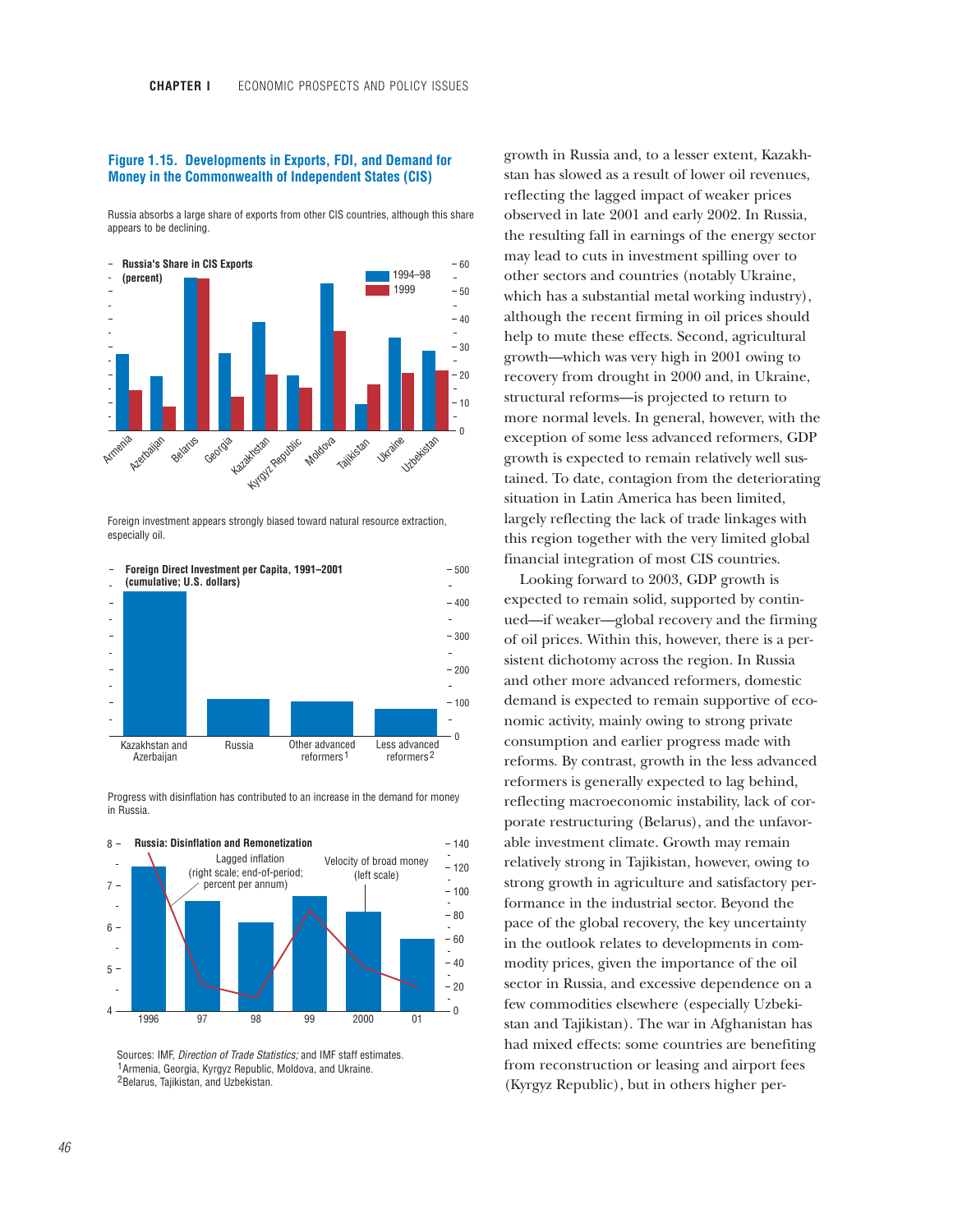|                                                                                                                                | <b>Real GDP</b>                                       |                                                       |                                                      |                                                      | Consumer Prices <sup>1</sup>                                 |                                                       |                                                      |                                                      | Current Account Balance <sup>2</sup>                                 |                                                                           |                                                                            |                                                                            |
|--------------------------------------------------------------------------------------------------------------------------------|-------------------------------------------------------|-------------------------------------------------------|------------------------------------------------------|------------------------------------------------------|--------------------------------------------------------------|-------------------------------------------------------|------------------------------------------------------|------------------------------------------------------|----------------------------------------------------------------------|---------------------------------------------------------------------------|----------------------------------------------------------------------------|----------------------------------------------------------------------------|
|                                                                                                                                | 2000                                                  | 2001                                                  | 2002                                                 | 2003                                                 | 2000                                                         | 2001                                                  | 2002                                                 | 2003                                                 | 2000                                                                 | 2001                                                                      | 2002                                                                       | 2003                                                                       |
| <b>Commonwealth of</b><br><b>Independent States</b><br>Russia<br>Excluding Russia                                              | 8.4<br>9.0<br>7.0                                     | 6.3<br>5.0<br>8.9                                     | 4.6<br>4.4<br>5.2                                    | 4.9<br>4.9<br>4.9                                    | 25.0<br>20.8<br>34.9                                         | 19.9<br>20.7<br>18.0                                  | 14.6<br>15.8<br>11.9                                 | 10.7<br>11.0<br>10.1                                 | 13.2<br>17.5<br>1.6                                                  | 7.5<br>10.3<br>$-1.2$                                                     | 4.9<br>7.0<br>$-1.7$                                                       | 4.3<br>6.3<br>$-2.3$                                                       |
| <b>More advanced reformers</b><br>Armenia<br>Azerbaijan<br>Georgia<br>Kazakhstan<br>Kyrgyz Republic<br>Moldova<br>Ukraine      | 6.8<br>6.0<br>11.1<br>1.9<br>9.8<br>5.4<br>2.1<br>5.9 | 9.6<br>9.6<br>9.0<br>4.5<br>13.2<br>5.3<br>6.1<br>9.1 | 5.8<br>7.5<br>7.9<br>3.5<br>8.0<br>4.4<br>4.8<br>4.8 | 5.6<br>6.0<br>7.3<br>4.0<br>7.0<br>3.8<br>5.0<br>5.0 | 19.7<br>$-0.8$<br>1.8<br>4.0<br>13.3<br>18.7<br>31.3<br>28.2 | 9.4<br>3.2<br>1.5<br>4.7<br>8.3<br>7.0<br>9.8<br>12.0 | 5.1<br>2.8<br>2.4<br>5.9<br>5.8<br>4.1<br>6.6<br>5.1 | 7.3<br>2.8<br>3.3<br>5.0<br>6.2<br>4.5<br>8.4<br>9.1 | 2.1<br>$-14.1$<br>$-2.4$<br>$-5.4$<br>3.2<br>$-7.5$<br>$-8.4$<br>4.7 | $-1.0$<br>$-7.2$<br>$-1.3$<br>$-6.7$<br>$-6.9$<br>$-3.3$<br>$-7.4$<br>3.7 | $-1.8$<br>$-8.6$<br>$-17.7$<br>$-6.2$<br>$-3.6$<br>$-3.8$<br>$-7.3$<br>2.6 | $-3.0$<br>$-8.2$<br>$-30.4$<br>$-8.0$<br>$-2.5$<br>$-5.4$<br>$-7.7$<br>1.7 |
| Less advanced reformers <sup>3</sup><br><b>Belarus</b><br>Tajikistan<br>Uzbekistan                                             | 5.1<br>5.8<br>8.3<br>3.8                              | 4.6<br>4.1<br>10.2<br>4.5                             | 3.4<br>3.5<br>7.0<br>2.7                             | 3.6<br>3.8<br>6.0<br>3.0                             | 89.4<br>168.9<br>32.9<br>25.0                                | 45.1<br>61.3<br>38.6<br>27.2                          | 32.6<br>43.1<br>10.7<br>23.2                         | 17.8<br>22.5<br>7.6<br>13.5                          | $-0.6$<br>$-2.5$<br>$-6.5$<br>1.6                                    | $-1.8$<br>$-2.2$<br>$-7.0$<br>$-1.0$                                      | $-1.4$<br>$-1.4$<br>$-4.2$<br>$-1.1$                                       | $-0.2$<br>0.5<br>$-4.6$<br>$-0.7$                                          |
| Memorandum<br>Net energy exporters <sup>4</sup><br>Net energy importers <sup>5</sup><br>Highly indebted countries <sup>6</sup> | 9.3<br>5.2<br>4.1                                     | 6.1<br>7.0<br>6.5                                     | 4.7<br>4.2<br>5.0                                    | 5.0<br>4.4<br>4.7                                    | 19.6<br>45.2<br>13.0                                         | 19.2<br>22.1<br>9.3                                   | 14.7<br>14.2<br>5.7                                  | 10.5<br>11.6<br>5.3                                  | 16.1<br>1.0<br>$-8.3$                                                | 8.9<br>0.6<br>$-6.4$                                                      | 5.8<br>0.2<br>$-6.3$                                                       | 5.2<br>$-7.1$                                                              |

| Table 1.9. Commonwealth of Independent States: Real GDP, Consumer Prices, and Current Account Balance |  |  |  |
|-------------------------------------------------------------------------------------------------------|--|--|--|
| (Annual percent change unless otherwise noted)                                                        |  |  |  |

1In accordance with standard practice in the *World Economic Outlook*, movements in consumer prices are indicated as annual averages rather than as December/December changes during the year as is the practice in some countries.

2Percent of GDP.

3Updated data for Turkmenistan not available.

4Includes Azerbaijan, Kazakhstan, Russia, and Turkmenistan.

5Includes Armenia, Belarus, Georgia, Kyrgyz Republic, Moldova, Tajikistan, Ukraine, and Uzbekistan.

6Armenia, Georgia, Kyrgyz Republic, Moldova, and Tajikistan.

ceived risks may have reduced foreign lending and investment (Tajikistan).

On the external side, the regional current account surplus is projected to decline in both 2002 and 2003. This is mainly because of a lower surplus in Russia, driven by strong domestic demand and a real appreciation of the ruble; and in Azerbaijan, where oil sector investment is projected to rise sharply. Elsewhere, changes are more moderate, although the current account surplus in Ukraine is also expected to decline as a result of the slower growth in Russia, solid domestic demand and real exchange rate appreciation. Large deficits are expected to persist in many countries, particularly among the region's poorest economies, where the level of external debt remains a serious threat to fiscal and external sustainability (Georgia, Kyrgyz Republic, Moldova, and Tajikistan). While continued domestic adjustment and structural reforms will be required in these cases, the international

community should provide more help through specific technical and financial assistance, including grants and, in some cases, debt relief. In that respect, the international financial institutions have recently proposed a specific initiative (the CIS-7 initiative). This aims to strengthen policy design and implementation, foster regional cooperation, heighten donors' awareness of the region's difficulties, and improve coordination among donors in the seven low-income CIS countries (the four listed above plus Armenia, Azerbaijan, and Uzbekistan).

While inflation has continued to decline across the region, aided by progress in fiscal consolidation, it remains an area of concern in Russia and a number of the less advanced reformers. In Russia, the main source of monetary expansion has come from the strength of the external position—mainly the current account surplus—which, given the desire to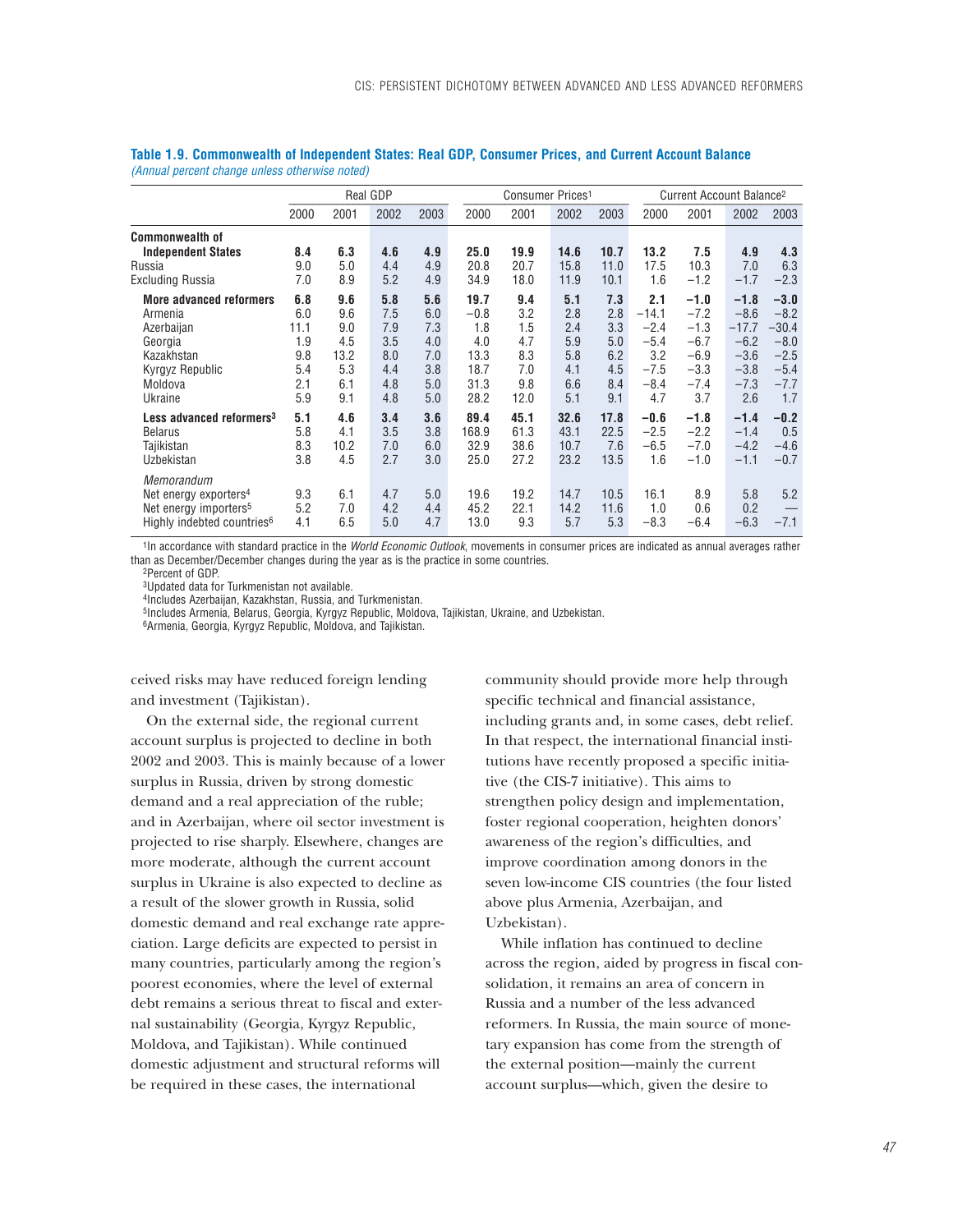avoid an overly rapid appreciation of the ruble, has put upward pressure on liquidity in the absence of full sterilization. With the current account surplus projected to decline in 2002, monetary growth should moderate somewhat, but the central bank will need to stand ready to absorb liquidity as necessary to contain inflationary pressures. To facilitate this, it will be important to limit the extent of any fiscal relaxation in the 2003 budget. Among the less advanced reformers, inflation is primarily generated by continued state interventions in the economy (such as subsidies to public enterprises)—often off-budget—thereby boosting credit and money supply growth. In many countries in the region, the inflationary impact of rapidly increasing monetary aggregates has been moderated by higher money demand (remonetization), accompanied by a reduction in barter transactions. While this trend is both welcome and likely to continue for a while, the corresponding rapid increase in credit expansion—which raises questions about credit quality and risk—will need to be carefully monitored.

The main medium-term challenge for CIS countries remains to accelerate the reform process, particularly in the areas of institution building and governance. Key measures should include effective enforcement of legislation establishing basic market institutions; the liberalization of factor and goods markets; enterprise restructuring; and strengthening the financial sector. Over the past three years, Russia has made significant progress in critical areas of reform such as the tax system—which was made simpler and more transparent; fiscal management—including relations with decentralized entities; pension reform; labor law; agricultural land law; and administrative barriers to business. In other CIS countries, progress has generally been slower and implementation uneven, reflecting the opposition of powerful vested interests. While the solution to these problems lies largely in the countries themselves, it is to be hoped that accelerated reforms in Russia will given its central role in the region—spur more rapid progress elsewhere (as the prospect of

integration to the European Union has for EU candidates).

Beyond this, countries in the region face a number of specific challenges. In particular, many countries remain heavily dependent on primary commodities, increasing vulnerability to external shocks and complicating macroeconomic management, particularly on the fiscal side. More specifically, significant uncertainty over revenues has led some countries to establish stabilization funds (for example, in Kazakhstan) in an attempt to insulate public expenditure from swings in revenues, or to formulate contingent expenditure plans (Kazakhstan and Russia) so as to preserve fiscal discipline in case of a shortfall in revenues. However, the efficient operation of stabilization funds may pose problems, notably in terms of transparency, while cutting expenditure plans if the economy experiences an adverse shock to the terms of trade may be difficult. Economic diversification therefore remains a priority, and would be facilitated by acceleration of reforms to improve the business climate and help correct the current bias of foreign direct investment towards exhaustible-resource extraction (Figure 1.15). Greater integration in the world economy, notably through WTO accession, would also contribute to reducing reliance on Russia as the main engine of growth.

# **Africa: Establishing the Conditions to Grow out of Poverty**

GDP growth in Africa is projected to decline by 0.4 percentage points to 3.1 percent in 2002, equivalent to per capita income growth of about 0.5 percent (Table 1.10). While Africa will benefit from the expected strengthening of global activity, this may be offset by a combination of internal and external factors, including developments in commodity prices—still the driving force of economic performance in most countries of the region. In oil-exporting economies, growth prospects have been weakened by lower oil revenues, reflecting the lagged effect of earlier price declines and, in some cases, produc-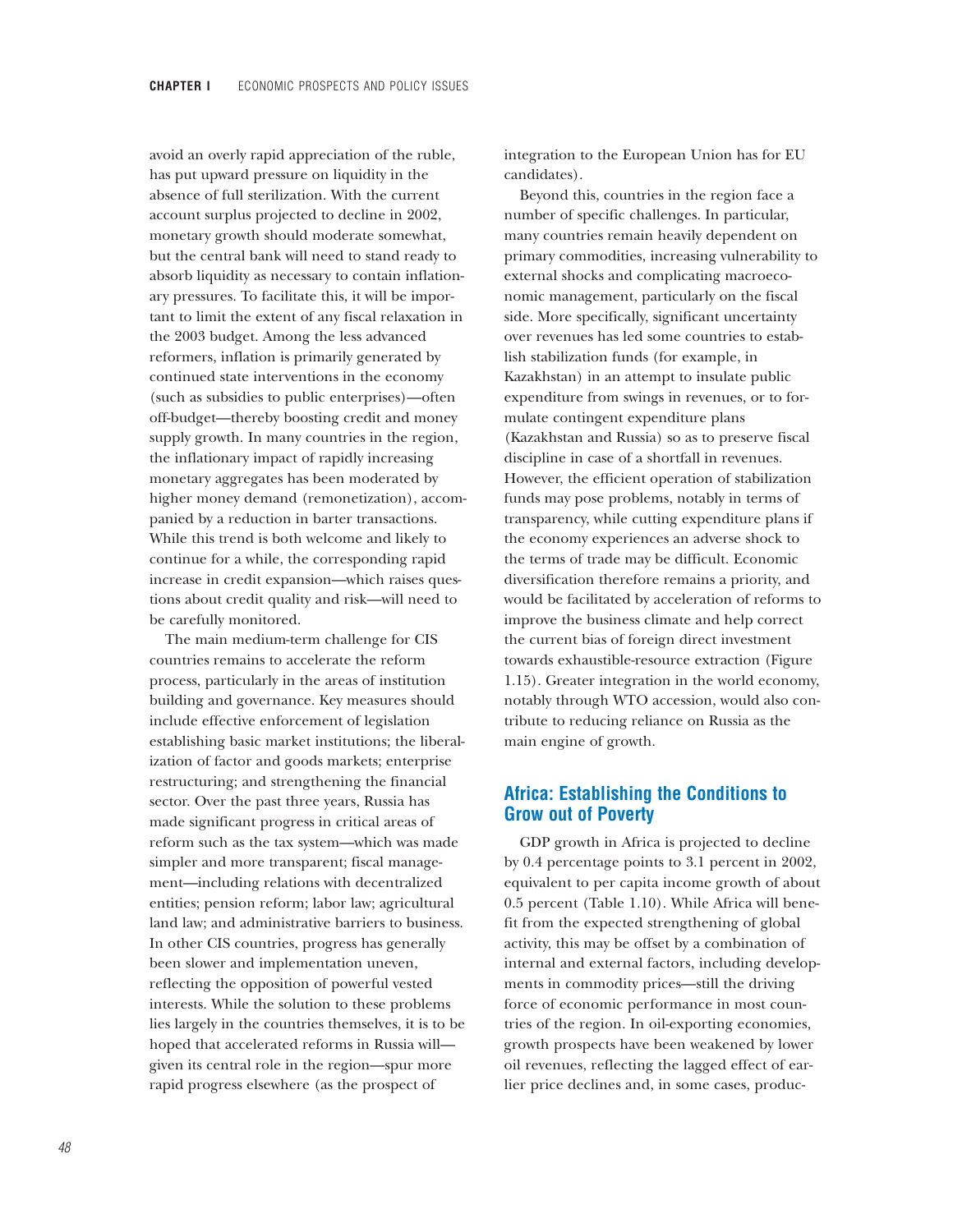|                                                                                                         | Real GDP                                                   |                                                      |                                                         |                                                      |                                                         |                                                         | Consumer Prices <sup>1</sup>                               |                                                         |                                                                             | Current Account Balance <sup>2</sup>                                       |                                                                            |                                                                               |  |
|---------------------------------------------------------------------------------------------------------|------------------------------------------------------------|------------------------------------------------------|---------------------------------------------------------|------------------------------------------------------|---------------------------------------------------------|---------------------------------------------------------|------------------------------------------------------------|---------------------------------------------------------|-----------------------------------------------------------------------------|----------------------------------------------------------------------------|----------------------------------------------------------------------------|-------------------------------------------------------------------------------|--|
|                                                                                                         | 2000                                                       | 2001                                                 | 2002                                                    | 2003                                                 | 2000                                                    | 2001                                                    | 2002                                                       | 2003                                                    | 2000                                                                        | 2001                                                                       | 2002                                                                       | 2003                                                                          |  |
| Africa                                                                                                  | 3.0                                                        | 3.5                                                  | 3.1                                                     | 4.2                                                  | 14.3                                                    | 13.1                                                    | 9.6                                                        | 9.5                                                     | 1.2                                                                         | 0.3                                                                        | $-1.7$                                                                     | $-1.6$                                                                        |  |
| <b>Maghreb</b><br>Algeria<br>Morocco<br>Tunisia                                                         | 2.4<br>2.5<br>1.0<br>4.7                                   | 4.4<br>2.8<br>6.5<br>5.0                             | 3.2<br>2.1<br>4.4<br>3.8                                | 4.0<br>2.9<br>4.1<br>6.4                             | 1.3<br>0.3<br>1.9<br>3.0                                | 2.6<br>4.2<br>0.6<br>1.9                                | 3.3<br>4.0<br>2.1<br>3.4                                   | 2.7<br>3.0<br>2.1<br>3.0                                | 7.3<br>16.9<br>$-1.4$<br>$-4.2$                                             | 7.0<br>12.4<br>4.9<br>$-4.2$                                               | 3.5<br>8.1<br>1.3<br>$-4.6$                                                | 3.7<br>8.9<br>0.5<br>$-3.8$                                                   |  |
| Sub-Sahara <sup>3</sup><br>Cameroon<br>Côte d'Ivoire<br>Ghana<br>Kenya<br>Nigeria<br>Tanzania<br>Uganda | 3.1<br>4.2<br>$-2.3$<br>3.7<br>$-0.1$<br>4.3<br>5.1<br>5.0 | 3.8<br>5.3<br>0.1<br>4.2<br>1.2<br>2.8<br>5.6<br>5.6 | 3.3<br>4.4<br>3.0<br>4.5<br>1.4<br>$-2.3$<br>5.8<br>5.7 | 4.8<br>4.7<br>4.5<br>5.0<br>2.8<br>3.7<br>6.0<br>6.5 | 24.9<br>0.8<br>2.5<br>25.2<br>10.0<br>6.9<br>6.2<br>6.3 | 21.6<br>2.8<br>4.4<br>32.9<br>5.8<br>18.9<br>5.2<br>4.6 | 13.3<br>4.0<br>3.0<br>14.6<br>2.0<br>15.9<br>4.4<br>$-1.8$ | 14.2<br>3.0<br>3.0<br>10.8<br>4.7<br>13.2<br>3.9<br>1.0 | $-1.0$<br>$-1.7$<br>$-2.8$<br>$-8.4$<br>$-2.7$<br>11.9<br>$-1.6$<br>$-12.1$ | $-3.0$<br>$-2.2$<br>$-2.3$<br>$-4.0$<br>$-3.0$<br>6.0<br>$-1.6$<br>$-11.3$ | $-5.6$<br>$-3.8$<br>1.0<br>$-6.2$<br>$-4.6$<br>$-5.4$<br>$-4.9$<br>$-12.4$ | $-5.4$<br>$-4.3$<br>$-0.8$<br>$-5.9$<br>$-5.9$<br>$-1.5$<br>$-4.6$<br>$-13.1$ |  |
| <b>South Africa</b>                                                                                     | 3.4                                                        | 2.2                                                  | 2.5                                                     | 3.0                                                  | 5.4                                                     | 5.7                                                     | 7.9                                                        | 6.0                                                     | $-0.4$                                                                      | $-0.1$                                                                     | 0.8                                                                        | 0.6                                                                           |  |
| Memorandum<br>Oil importers<br>Oil exporters                                                            | 2.9<br>3.3                                                 | 3.6<br>3.4                                           | 3.3<br>2.2                                              | 4.4<br>3.4                                           | 13.8<br>16.3                                            | 11.7<br>18.0                                            | 8.0<br>15.4                                                | 8.8<br>12.0                                             | $-3.0$<br>13.0                                                              | $-2.2$<br>7.1                                                              | $-3.2$<br>2.3                                                              | $-3.4$<br>3.2                                                                 |  |

**Table 1.10. Selected African Countries: Real GDP, Consumer Prices, and Current Account Balance**  *(Annual percent change unless otherwise noted)*

1In accordance with standard practice in the *World Economic Outlook*, movements in consumer prices are indicated as annual averages rather than as December/December changes during the year, as is the practice in some countries.

2Percent of GDP.

3Excludes South Africa.

tion cuts due to lower OPEC production quotas (Nigeria). Recent increases in oil prices will help to offset these effects, but will clearly weaken prospects among oil importers, which include many of the poorest countries. The protracted weakness in cotton and coffee prices will also continue to bear down on the performance of many countries in 2002. Country-specific factors have also played a role, including the spreading impact of drought and the resulting sharp decline in agricultural output in a number of countries in southern Africa, putting millions on the brink of starvation; continued conflicts and political instability, including in Liberia, Sudan, and Zimbabwe; and, in Morocco, a return to lower growth rates following the sharp, post-drought recovery in 2001. GDP growth is projected to pick up to 4.2 percent in 2003, aided by rising non-oil commodity prices (especially coffee, cotton, metals), and stronger external demand as the global recovery gains momentum. As noted above, however, the WEO projections for African growth have in the past been consistently optimistic, and much will depend on further improvements in

political stability as well as the absence of natural disasters.

On the external side, the regional current account deficit is expected to increase to 1.7 percent of GDP in 2002. This is mainly due to a decline in the surpluses of energy producers (particularly Nigeria and Algeria), offset in part by the emergence of a current account surplus in South Africa as a result of higher prices for gold and other metals and stronger external demand. In sub-Saharan Africa, with the notable exception of Côte d'Ivoire (where exports are being boosted by a sharp increase in cocoa prices), current account deficits remain relatively large, due to weak non-oil commodity prices and high oil prices by historical standards, and still high external debt-servicing costs. Over time, the latter should be reduced through the Heavily Indebted Poor Countries (HIPC) Initiative: through July 2002, some 22 (out of 26 eligible) African countries had begun to receive nominal debt service relief totaling \$32.2 billion, which, on average, will halve the net present value of their debt. Recent commitments to increase international aid flows and raise the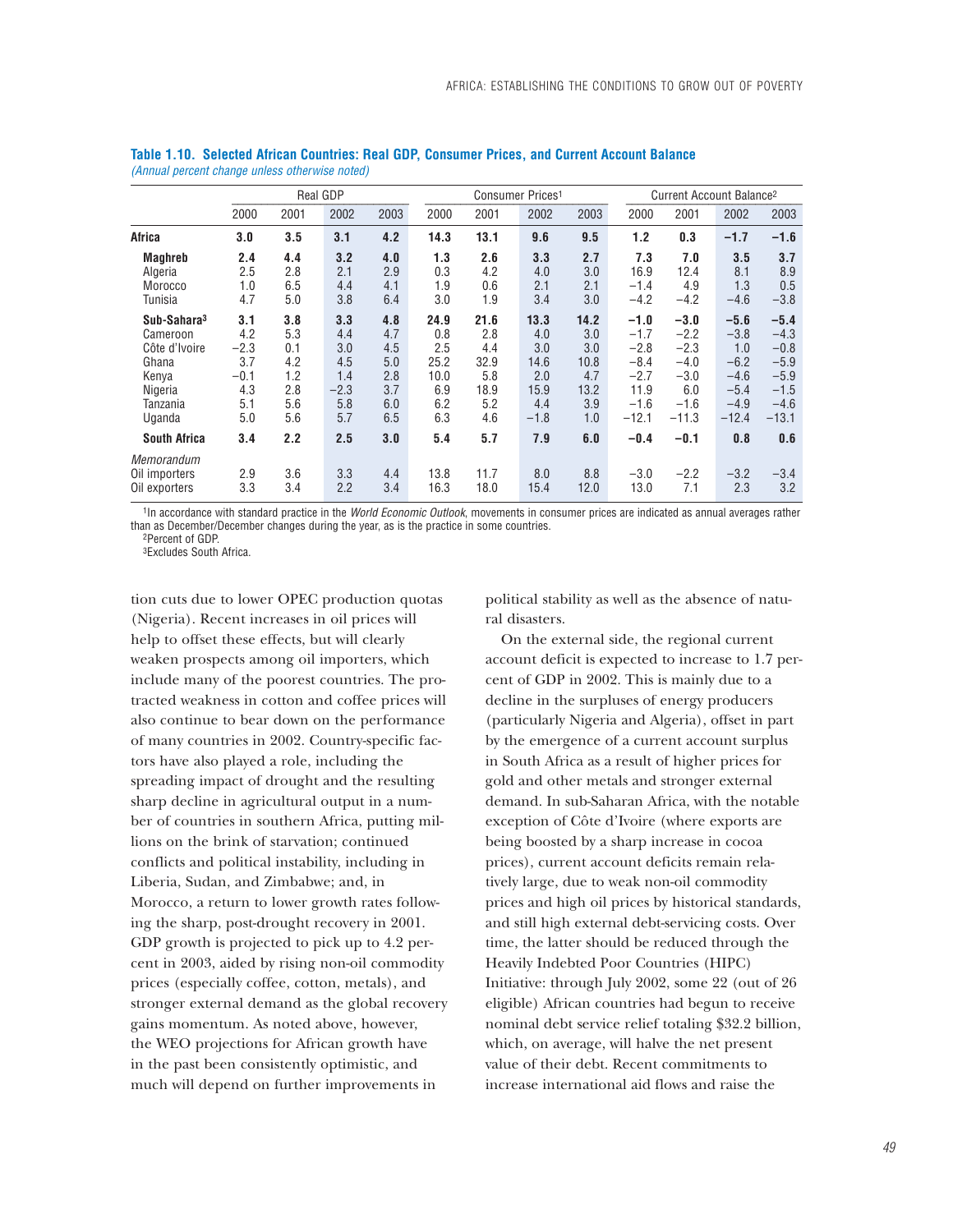proportion provided as grants will also contribute to relaxing financing constraints.

Since the mid-1990s, African countries have made substantial progress toward macroeconomic stability, with CPI inflation expected to fall to single-digit levels in 2002 for the first time ever, and remain there in 2003. To a considerable extent, this has reflected increasing fiscal discipline across the region: excluding Nigeria, central government deficits in sub-Saharan Africa have been more than halved since the mid-1990s. Where fiscal discipline has improved, fiscal policy has been able to accommodate a larger availability of financing and to increase spending on behalf of the poor. Progress has been particularly notable in long-lasting high-inflation cases such as the Democratic Republic of Congo, because of the monetary and fiscal tightening that accompanied the decision to float the currency and lift exchange controls, and Ghana, as a result of fiscal discipline and greater central bank independence. However, inflationary pressures remain a serious concern in a number of countries, in particular Angola, Nigeria, Zambia, and Zimbabwe, generally reflecting excessive fiscal expansion, accompanied by rapid money supply growth.

Africa continues to face an enormous range of political and economic problems. Civil unrest, political instability and armed conflicts still threaten macroeconomic stability and longer-term growth prospects in a significant number of countries; natural disasters regularly damage subsistence crops; and the HIV/AIDS pandemic—as well as other infectious diseases has seriously affected prospects across the continent, particularly in southern Africa (including a significant reduction in life expectancy, notably in Botswana and Zimbabwe). These are accompanied by a variety of other problems, including low levels of investment and savings and limited direct investment inflows (Box 1.6); poor infrastructure, including public utilities

and the health and education sectors; pervasive market distortions (especially in agriculture); underdeveloped legal and regulatory frameworks; and weak governance. These problems are often self-reinforcing: for instance, low life expectancy reduces the returns from education, and political instability and governance problems can magnify the impact of natural disasters (as appears to be the case, for example, in the famine in southern Africa).

Given the gains made in establishing macroeconomic stability in a growing number of African economies, the pressing need now is to address these underlying problems, and improve the overall environment for investment and growth. As stressed in the New Partnership for Africa's Development (NEPAD) put forward by African leaders in late 2001, the solutions are multidimensional in nature. However, one key element is to make further progress in strengthening the economic infrastructure—including basic market institutions such as the protection of property rights and, more generally, the rule of law, democratic accountability, the fight against corruption, and bureaucratic quality. A growing number of studies have found that these factors play a central role in explaining growth differences across countries.8 Economic performance and human development are positively related to the quality of institutions (Figure 1.16, top two panels). The relationship between human development and institutional quality remains positive and significant even after taking into account the effect of GDP per capita on human development (as illustrated by the bottom panel of Figure 1.16).

Against this background, the emphasis placed in the NEPAD on developing economic infrastructure and institutions is particularly welcome. While much remains to be done, a number of countries have made important progress in key areas such as governance (for example, Botswana and Tanzania); economic liberalization (for example, Mozambique, Senegal,

8See Hall and Jones (1999).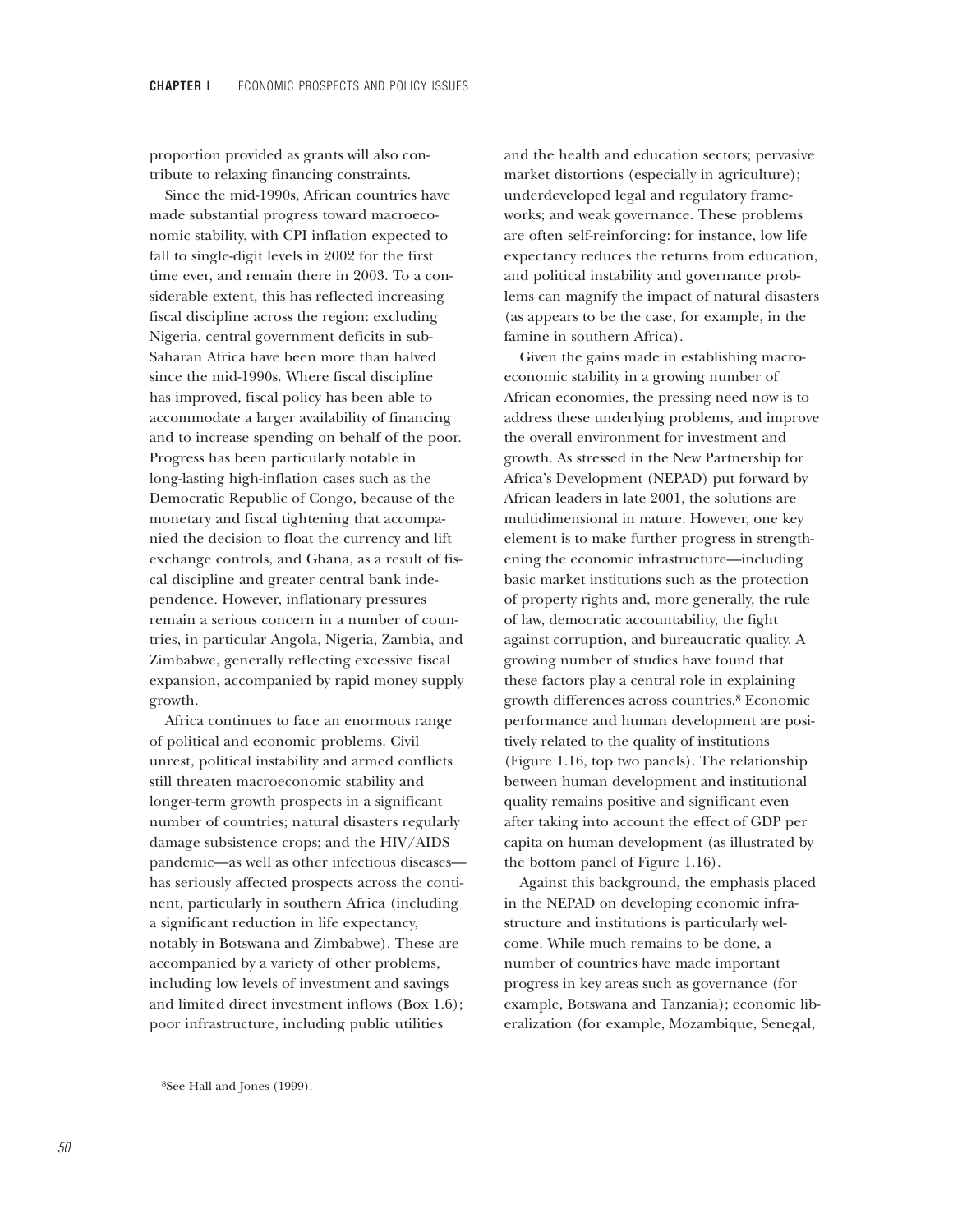and Uganda); and fiscal management, including tax collection, public expenditure management, civil service reform, and priority given to poverty reduction (for example, Burkina Faso, Mozambique, and Mali). For its part, the international community is beginning to support these efforts through additional financial and technical assistance, including increased aid commitments announced in Monterrey and the G-8 Africa Action Plan announced last June. However, these efforts need to be accompanied by faster and more aggressive trade liberalization, which—as discussed in Chapter II—would particularly benefit sub-Saharan Africa.

Looking more specifically at the region's largest economies, economic activity in South Africa has held up well in the face of the global downturn, and higher gold prices and external demand should stimulate stronger growth later this year and in 2003. The short-term outlook for inflation, however, is being affected by the sharp depreciation of the rand in 2001 and the target of 3–6 percent inflation in 2002 is likely to be missed. Inflationary pressures should, nevertheless, ease considerably toward the end of the year in response to the recovery in the value of the rand and four consecutive 100 basis point hikes in the repurchase rate by the central bank. Monetary and fiscal policies should remain firmly committed to maintaining macroeconomic stability, and inflation is expected to fall back into its targeted range in 2003. Modest current account surpluses are expected for 2002 and 2003.

As Nigeria cuts back oil production in line with its OPEC quota, GDP is projected to contract by 2.3 percent in 2002. Political uncertainties have lowered prospects for improving macroeconomic stability and promoting reforms in the near future, and Nigerian debt prices have recently fallen sharply as a result of heightened uncertainties regarding the status of debt payments. Excessive government expenditure and monetary expansion continue to feed inflation, and—along with the drop in exports—are leading to an unsustainable increase in the current account deficit and a sizable decline in

### **Figure 1.16. Impact of Institutional Quality in Africa**

Institutional quality is positively related to human development, even after taking into account its positive contribution to GDP per capita.



 Sources: World Bank, *African Indicators;* Political Risk Services Group, *International Country Risk Guide (ICRG);* and UNDP, *Human Development Report.*  <sup>1</sup>The institutional quality index combines equally weighted ratings of government stability, democratic accountability, bureaucratic quality, law and order, and corruption. The sample consists of 34 African countries.

 $2$ The adjusted, or "unexplained" part of the human development index (HDI) is the residual from a log-linear regression of HDI on GDP per capita.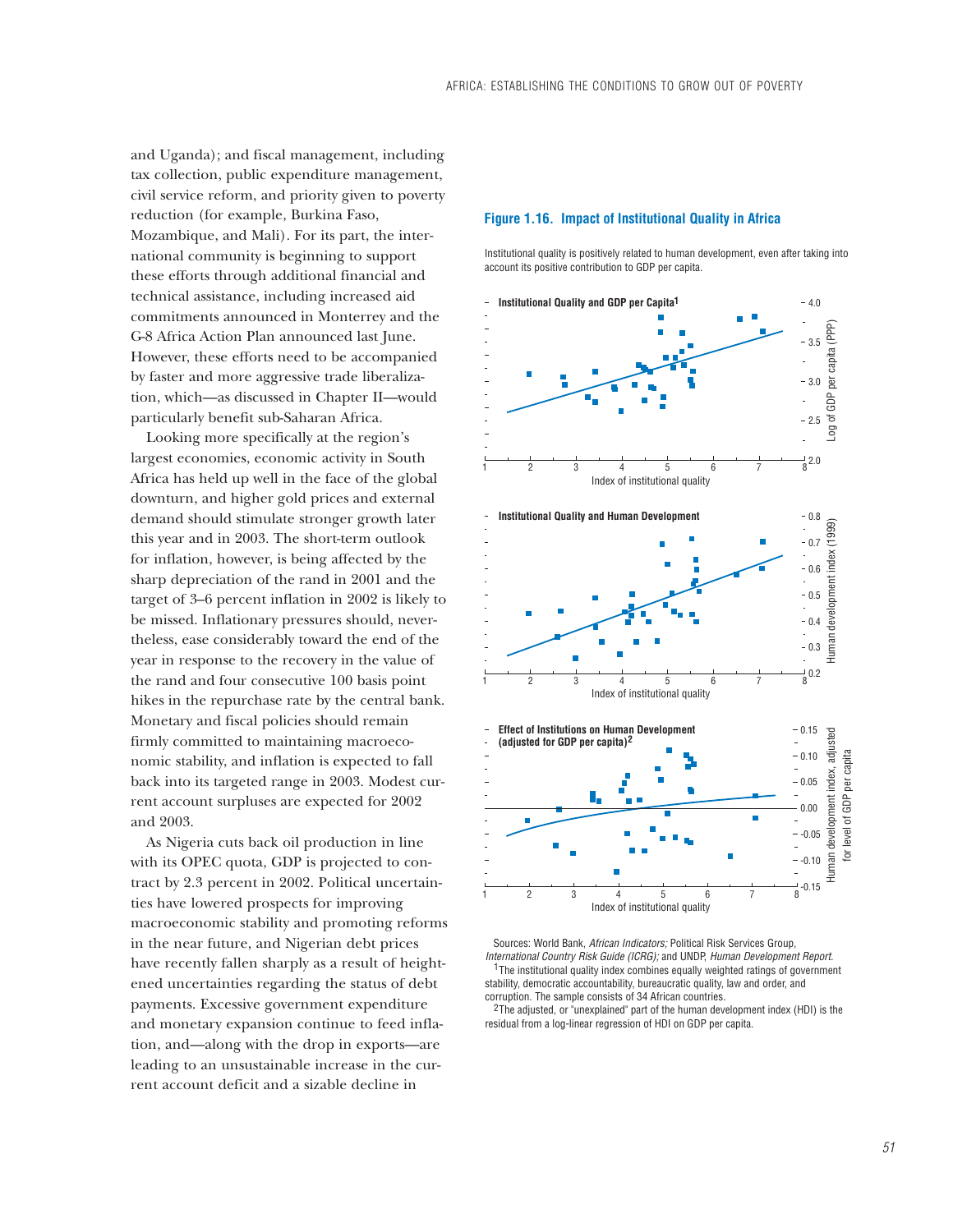## **Box 1.6. Foreign Direct Investment in Africa**

The stock of foreign direct investment (FDI) in Africa increased almost fivefold, to just under \$150 billion, between 1980 and 2000. Despite this increase, however, Africa's share of global FDI has declined substantially, even compared with other developing country regions (see the table). Most FDI has been directed toward the primary sector, with the nine oil-exporting countries accounting for about 75 percent of FDI inflows during the 1990s. Privatization of stateowned enterprises has also provided an important source of foreign investment for a number of countries, including South Africa—by far the largest economy in the region.

A number of smaller countries, however, have been able to attract sizable FDI flows—representing a substantial share of their GDP and gross capital formation—outside the energy sector. Reflecting this, the 34 least developed countries approximately doubled their share in FDI inflows to Africa over the 1990s. This box considers briefly the experiences and prospects of seven small, non-oil-producing countries— Botswana, Lesotho, Namibia, Mauritius, Mozambique, Swaziland, and Uganda—all of which received relatively large flows of FDI in the 1990s (and, in some cases, the 1980s). It discusses in particular the four influences that may have been largely responsible for channeling FDI flows to Africa: the availability of natural resources; recent economic and structural reforms; host country policies that actively target export-oriented foreign investment; and specific locational advantages.

### *Natural Resources*

It is in mining of high-value minerals and petroleum that Africa is particularly prominent as a host to FDI and where great potential for future FDI exists. While many countries are abundant in some type of natural resources, only some—including Botswana and Namibia have been successful in obtaining *diversified* FDI.

Note: The main authors of this box are Anupam Basu and Krishna Srinivasan. For a fuller discussion of this topic, see Basu and Srinivasan (2002).

In both these countries, macroeconomic stability within the framework of a stable democratic political system has allowed access to relatively large FDI inflows. Also important in attracting FDI are their good governance and low levels of corruption, investment in human and physical capital, and the protection of property and contractual rights.

#### *Economic Reforms*

A few countries, including Mozambique and Uganda, were shunned by investors in the past but have recently attracted significant investor interest in response to their implementation of far-reaching economic and structural reforms. After witnessing economic decline in the context of political instability, civil strife, and illconceived policies over a long period since independence, in both Mozambique and Uganda the progression toward political stability and the pursuit of market-oriented economic reform has allowed private sector activity to become increasingly important in fueling economic expansion. A reduced role for the state, including through a rapid acceleration in the privatization of stateowned assets, the prioritizing of government spending to improve the quality and availability of physical and human capital, and the removal of impediments to foreign investment have yielded results in terms of larger access to global capital flows. Significant foreign participation in each country's privatization program has been backed by deliberate government efforts to reassure investors about the safety of their investment—including by signing international agreements governing investment protection and by eliminating discrimination between domestic and foreign investors. Attention has also been given to investment that would boost exports; for example, the Industrial Free Zones that came into effect in Mozambique in 1998 require a minimum export content of 85 percent. In this context, preferential access to the European Union and other markets under the Cotonou Agreement and the Generalized System of Preferences has provided further incentives for investment location.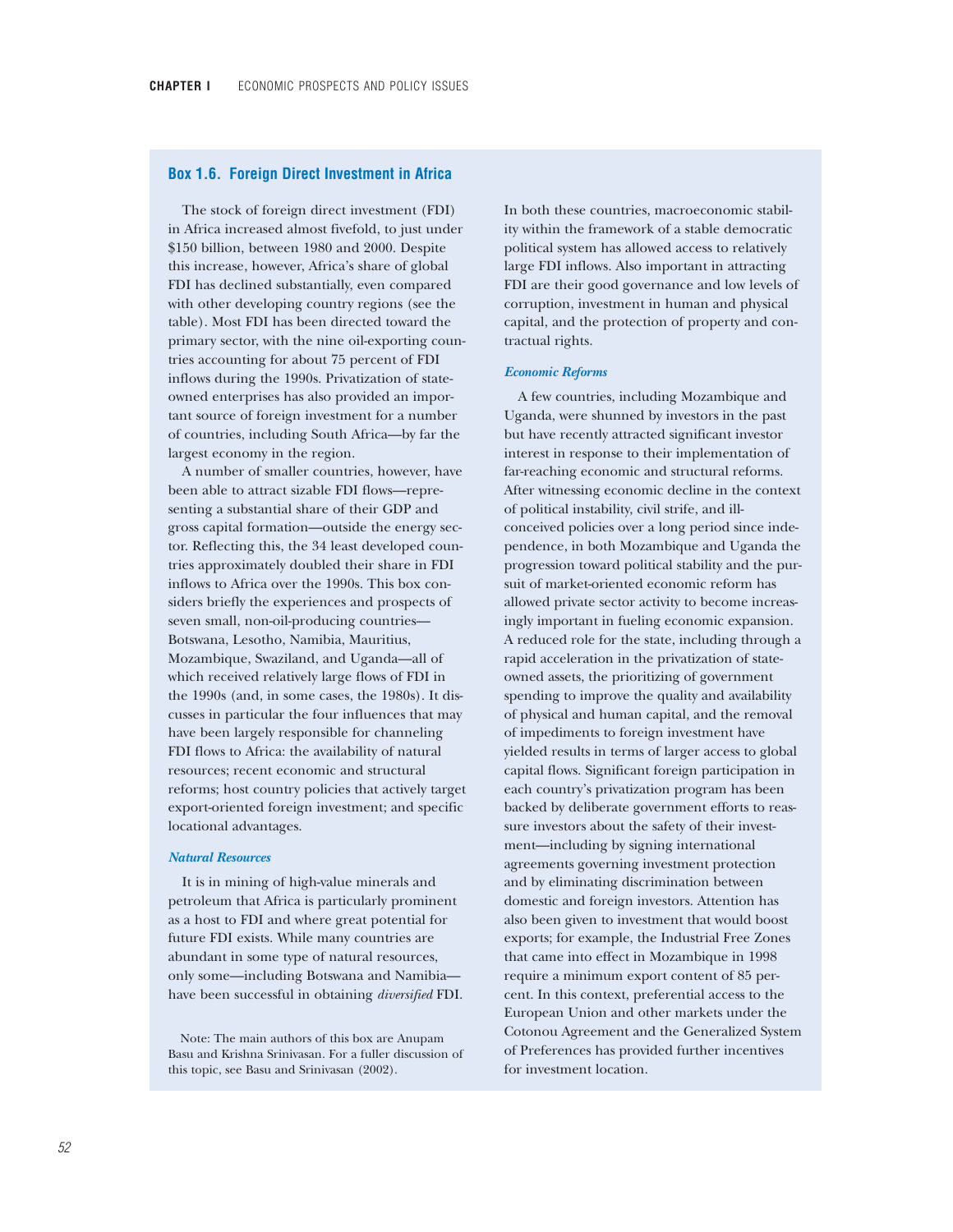| $\tilde{\phantom{a}}$             |      |      |      |      |      |      |
|-----------------------------------|------|------|------|------|------|------|
|                                   | 1980 | 1985 | 1990 | 1995 | 1999 | 2000 |
| Developed countries <sup>1</sup>  | 58.2 | 60.1 | 73.5 | 69.3 | 63.5 | 65.8 |
| Developing countries <sup>2</sup> | 41.8 | 39.9 | 26.3 | 29.4 | 34.5 | 32.2 |
| Africa                            | 5.3  | 3.8  | 2.6  | 2.6  | 2.7  | 2.3  |
| Latin America and the Caribbean   | 8.1  | 8.9  | 6.2  | 6.9  | 10.0 | 9.6  |
| Developing Europe                 |      |      | 0.1  | 0.1  | 0.2  | 0.2  |
| Asia                              | 28.1 | 27.0 | 17.4 | 19.8 | 21.5 | 20.0 |
| The Pacific                       | 0.2  | 0.1  | 0.1  | 0.1  | 0.1  | 0.1  |
| <b>Central and Eastern Europe</b> |      |      | 0.2  | 1.2  | 2.0  | 2.0  |
|                                   |      |      |      |      |      |      |

#### **Foreign Direct Investment Inward Stock by Host Region, 1980–2000, Share of Global Stock**

Source: World Investment Report (WIR).

1For expositional purposes, excludes South Africa; WIR includes South Africa in the list of developed countries.

2For expositional purposes, includes South Africa; WIR includes South Africa in the list of developed countries.

#### *Policies targeting export-oriented foreign investment*

Mauritius has been particularly successful in targeting and attracting export-oriented FDI. An investment-friendly climate has been underpinned by political stability, macroeconomic discipline, and the availability of bilingual and cheap labor, with further support provided by public investment in education and infrastructure. An important role has also been played by the creation of export-processing zones: these now account for over two-thirds of merchandise exports—especially textiles and clothing, almost all of which are destined for the European Union or the United States.

#### *Locational advantages*

The imposition of global sanctions on South Africa had positive effects on some other countries in the region, including Lesotho and Swaziland, which served as the conduit of trade between South Africa and a number of third countries. Multinational firms that wished to evade the sanctions located their subsidiaries in Lesotho or in neighboring Swaziland to produce goods that were primarily exported to South Africa. In addition to very specific locational advantages, these two countries enjoyed (partly through their relationship with South Africa) political stability, the adoption of reasonably sound macroeconomic policies, and the presence of a cheap, productive, and skilled labor force; to a smaller extent, the provision of tax incentives also influenced investment location decisions. More recently, however, the pace of new FDI has declined, although reinvestment of earnings by foreign subsidiaries in these countries has continued.

### *Conclusions*

While Africa is undoubtedly rich in natural resources, a critical mass of mutually reinforcing measures clearly needs to be in place before the region can secure a larger share in global FDI flows. Progress toward conflict resolution is essential, because political stability is an important determinant of investment location. Political stability, however, is a necessary but not sufficient condition to ensure access to large FDI flows; a favorable economic environment is also crucial. Even countries well positioned to attract FDI as a result of their natural resources or locational advantages have sought to strengthen investment prospects by implementing sound macroeconomic policies and far-reaching structural reforms. Moreover, among countries without these natural endowments, a number have been successful in attracting FDI by establishing a policy environment conducive to investment. For example, privatization of state assets has generally been a key element in economic liberalization and a catalyst for increased foreign investment. Export processing zones and tax incentives could help to attract FDI inflows, but the potential benefits arising from these approaches need to be weighed against risks of eroding the tax base and encouraging rent-seeking activities and corruption. Hence, broad-based liberalization and adjustment remains the preferred approach to strengthening the investment climate and securing greater access to global FDI flows.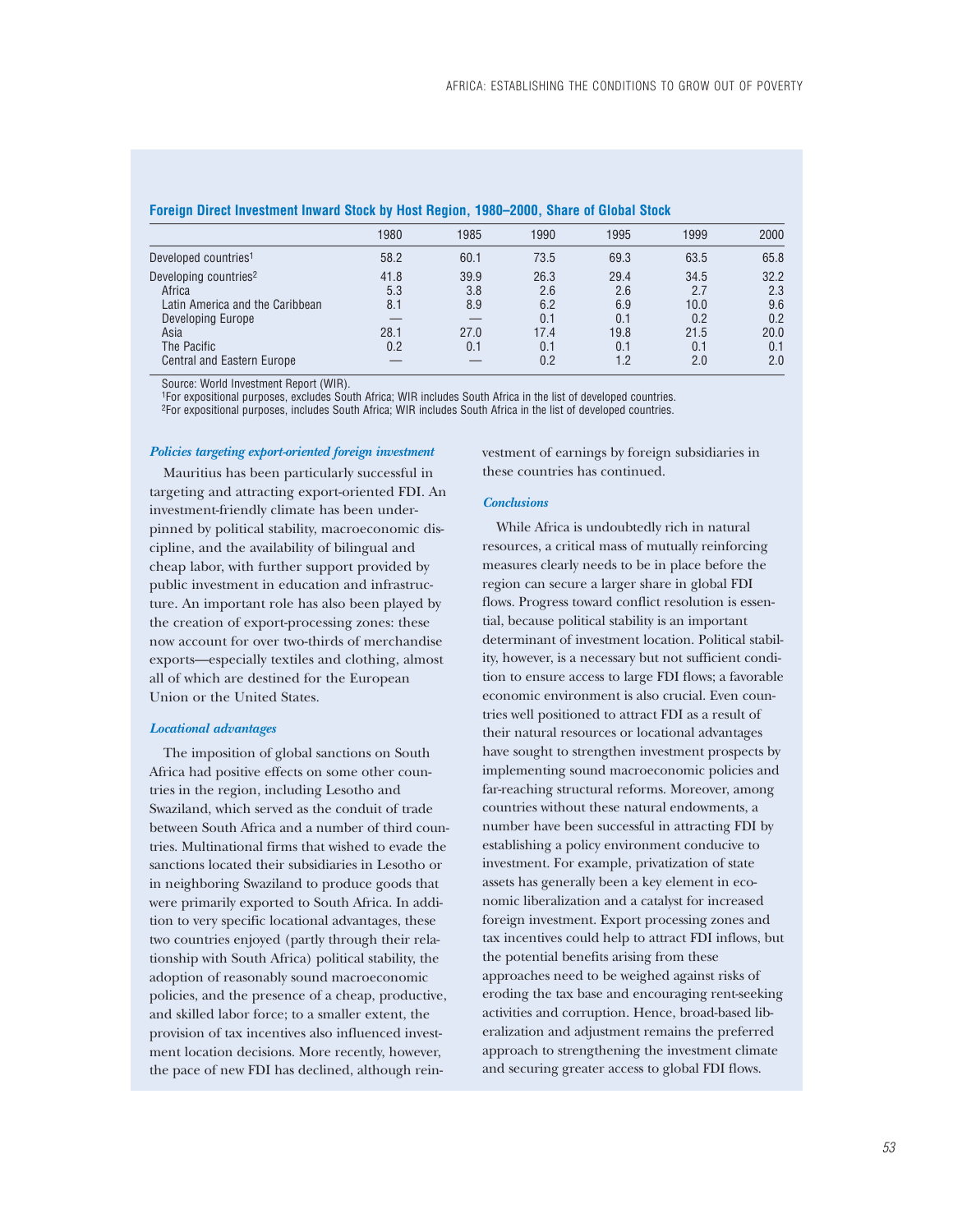international reserves. In response to the deterioration in the macroeconomic situation and to protect international reserves, the Central Bank of Nigeria introduced a more market-based foreign exchange regime in July, centered on an auction mechanism for selling the government's oil receipts. As a result, the differential between the official and parallel market exchange rates has narrowed considerably. While a positive step, the priorities for policymakers should be to restore macroeconomic stability, implying a significant fiscal adjustment, and to unify the exchange rate and strengthen banking sector supervision.

The outlook for Algeria remains affected by civil unrest, political violence, and very high unemployment, especially among youth. Real growth, expected to remain weak at about 2.1 percent this year, is supported by domestic demand, including investment, but is negatively influenced by the reduction in Algeria's OPEC quota, which came into effect on January 1, 2002. Moderately expansionary fiscal policy, combined with lower hydrocarbon revenue under current price and output assumptions, is expected to lead to smaller current account surpluses. Inflation, which increased sharply in 2001, is expected to slow down somewhat this year. With investment concentrated in oil and gas production capacities, oil market developments remain a key source of vulnerability, underlining the need to press ahead with efforts to diversify the economy.

# **Middle East: Growing Divergences This Year; Better Prospects for 2003**

Conditions and prospects in the Middle East are being shaped by a combination of global and local influences—notably the general economic slowdown and oil market developments; the difficult regional security situation; and countryspecific policy pressures. The impact and relative importance of these various forces vary widely among the countries concerned, however. Among the region's oil exporters, growth in Saudi Arabia and Kuwait has weakened quite

sharply over the past two years, partly as a result of lower oil GDP (arising from production quotas and the lagged impact of oil price declines) and of the global slowdown more generally (Table 1.11). In contrast, reflecting recent progress with diversification, Iran has been better able to offset weaker activity in its oil sector through growth in non-oil activities, and robust growth of 5 to 6 percent looks set to continue. Elsewhere, security concerns, which are affecting the entire region, are the main reason for the substantial weakening in growth in Israel and the West Bank and Gaza. And, in Egypt, the further slowing in business activity and output in 2002 is a result of the sharp decline in tourism after September 11 and difficulties in the domestic policy framework, complicated to some extent by the political and security situation in the region. The severe economic and financial vulnerabilities faced by Lebanon are primarily a result of policies that have led to persistent budget deficits and high levels of public debt. In Jordan, on the other hand, robust export performance and growth over recent years have been underpinned by the authorities' firm commitment to macroeconomic stability and structural reforms.

Looking ahead, GDP growth across the region is expected to pick up later in 2002 and in 2003—particularly if global output strengthens as projected, if oil prices remain relatively firm, and if there is an easing in security tensions. While recent increases in oil prices would normally be expected to have a positive impact on prospects for energy exporters, the associated possibility of military conflict clearly represents a downside risk for the region. Sustaining stronger growth rates will also be contingent on progress in addressing growing policy challenges. In Saudi Arabia, for example, lower oil prices earlier in the year led to a significant deterioration in the fiscal situation. Domestic debt is high, and the economy remains vulnerable to potential oil market fluctuations. As a result, expenditure restraint and increases in non-oil revenues should continue to be pursued, possibly even more vigorously. Rapid progress with the author-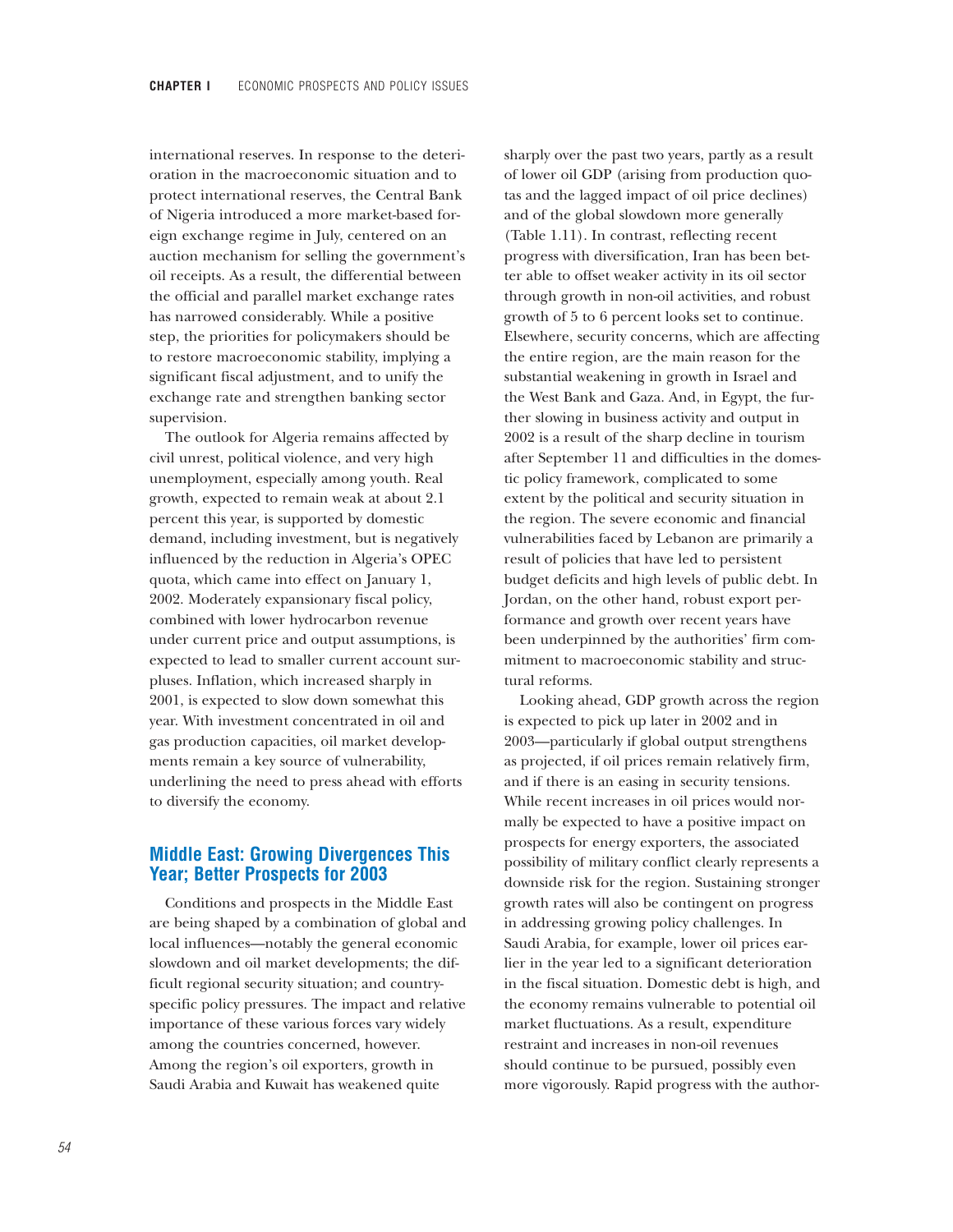|                                                                               |                          | <b>Real GDP</b>             |                             |                          |                               | Consumer Prices <sup>1</sup>  |                     |                            |                             | Current Account Balance <sup>2</sup> |                            |                           |  |
|-------------------------------------------------------------------------------|--------------------------|-----------------------------|-----------------------------|--------------------------|-------------------------------|-------------------------------|---------------------|----------------------------|-----------------------------|--------------------------------------|----------------------------|---------------------------|--|
|                                                                               | 2000                     | 2001                        | 2002                        | 2003                     | 2000                          | 2001                          | 2002                | 2003                       | 2000                        | 2001                                 | 2002                       | 2003                      |  |
| Middle East <sup>3</sup>                                                      | 5.7                      | 4.2                         | 3.5                         | 4.6                      | 9.8                           | 8.0                           | 9.4                 | 9.2                        | 11.8                        | 7.6                                  | 4.4                        | 3.2                       |  |
| Oil exporters <sup>4</sup><br>Saudi Arabia<br>Iran, Islamic Rep. of<br>Kuwait | 6.2<br>4.9<br>5.7<br>3.8 | 4.6<br>1.2<br>4.8<br>$-1.0$ | 3.9<br>0.7<br>5.8<br>$-1.0$ | 4.9<br>3.3<br>5.5<br>1.7 | 12.6<br>$-0.6$<br>12.6<br>1.7 | 10.0<br>$-0.8$<br>11.4<br>2.5 | 11.7<br>15.0<br>2.5 | 11.2<br>1.1<br>15.0<br>2.5 | 16.0<br>7.6<br>13.4<br>38.8 | 10.5<br>7.8<br>4.8<br>31.9           | 6.2<br>2.1<br>3.2<br>29.0  | 4.7<br>0.2<br>2.5<br>27.8 |  |
| Mashreg <sup>5</sup><br>Egypt<br>Jordan                                       | 4.2<br>5.1<br>4.0        | 3.2<br>3.3<br>4.2           | 2.4<br>2.0<br>5.1           | 3.6<br>3.7<br>6.0        | 1.8<br>2.8<br>0.7             | 1.9<br>2.4<br>1.8             | 2.7<br>2.5<br>3.2   | 3.3<br>3.4<br>2.1          | $-2.2$<br>$-1.2$<br>0.7     | $-2.2$<br>$-0.1$                     | $-2.3$<br>$-0.2$<br>$-0.4$ | $-2.6$<br>0.1<br>$-1.7$   |  |
| Memorandum<br><b>Israel</b>                                                   | 7.4                      | $-0.9$                      | $-1.5$                      | 1.8                      | 1.1                           | 1.1                           | 6.2                 | 3.0                        | $-1.7$                      | $-1.7$                               | $-1.9$                     | $-1.8$                    |  |

**Table 1.11. Selected Middle Eastern Countries: Real GDP, Consumer Prices, and Current Account Balance** *(Annual percent change unless otherwise noted)*

1In accordance with standard practice in the *World Economic Outlook*, movements in consumer prices are indicated as annual averages rather than as December/December changes during the year, as is the practice in some countries. 2Percent of GDP.

3Includes Bahrain, Egypt, Islamic Rep. of Iran, Iraq, Jordan, Kuwait, Lebanon, Libya, Oman, Qatar, Saudi Arabia, Syrian Arab Republic, United Arab Emirates, and Republic of Yemen.

4Includes Bahrain, Islamic Rep. of Iran, Iraq, Kuwait, Libya, Oman, Qatar, Saudi Arabia, and United Arab Emirates. 5Includes Egypt, Jordan, Lebanon, and Syrian Arab Republic.

ities' reform program is also important—particularly through the restructuring and privatization of state-owned enterprises, expedited integration of the segmented labor market, and capital market development.

In Iran, macroeconomic policies should build on the successful unification of exchange rates and introduction of a managed float in March 2002, particularly by reducing fiscal and monetary pressures that have developed recently and by improving policy coordination. The recent surge in public spending growth—which has been driven in large part by the exchange rate unification (which led to implicit subsidies that previously arose through the exchange rate system being recognized explicitly in the public accounts) but also by increases in other outlays—should be reined in. Such restraint would help to reduce persistent double-digit inflation. Also important are ongoing structural reforms, including further trade and price liberalization, subsidy reforms, measures to strengthen the operations and supervision of the financial sector, and public enterprise restructuring and privatization.

In Egypt, economic prospects have strengthened following a recovery in tourism. The upturn would be more solid, however, with a better functioning exchange rate regime. Further flexibility in the official exchange rate would permit a reunification of the official and parallel currency markets, restoring much-needed liquidity to the former. Egypt's consolidated fiscal position has deteriorated from approximate balance in the late 1990s to a deficit of about 2!/2 percent of GDP, largely on account of the automatic stabilizers as growth slowed, but the limits to this flexibility have now been reached. The 2002/03 budget appropriately targets a reduced deficit, such a consolidation made all the more urgent by the large increases in public debt over recent years. With the move to greater exchange rate flexibility, monetary policies will need to take on a more central and transparent role as nominal anchor. In Jordan, the authorities' sound policy record would be reinforced by further fiscal consolidation, supported by implementation of their bold strategy on pension reforms and other structural measures. Lebanon faces extremely difficult debt dynamics, notwithstanding the reduction in the fiscal deficit from 25 percent of GDP in 2000 to a projected 17 percent of GDP in 2002. With gross public debt (including debt owed to the central bank and some other public institutions) over 170 percent of GDP, the immediate priority should be to tackle fiscal pressures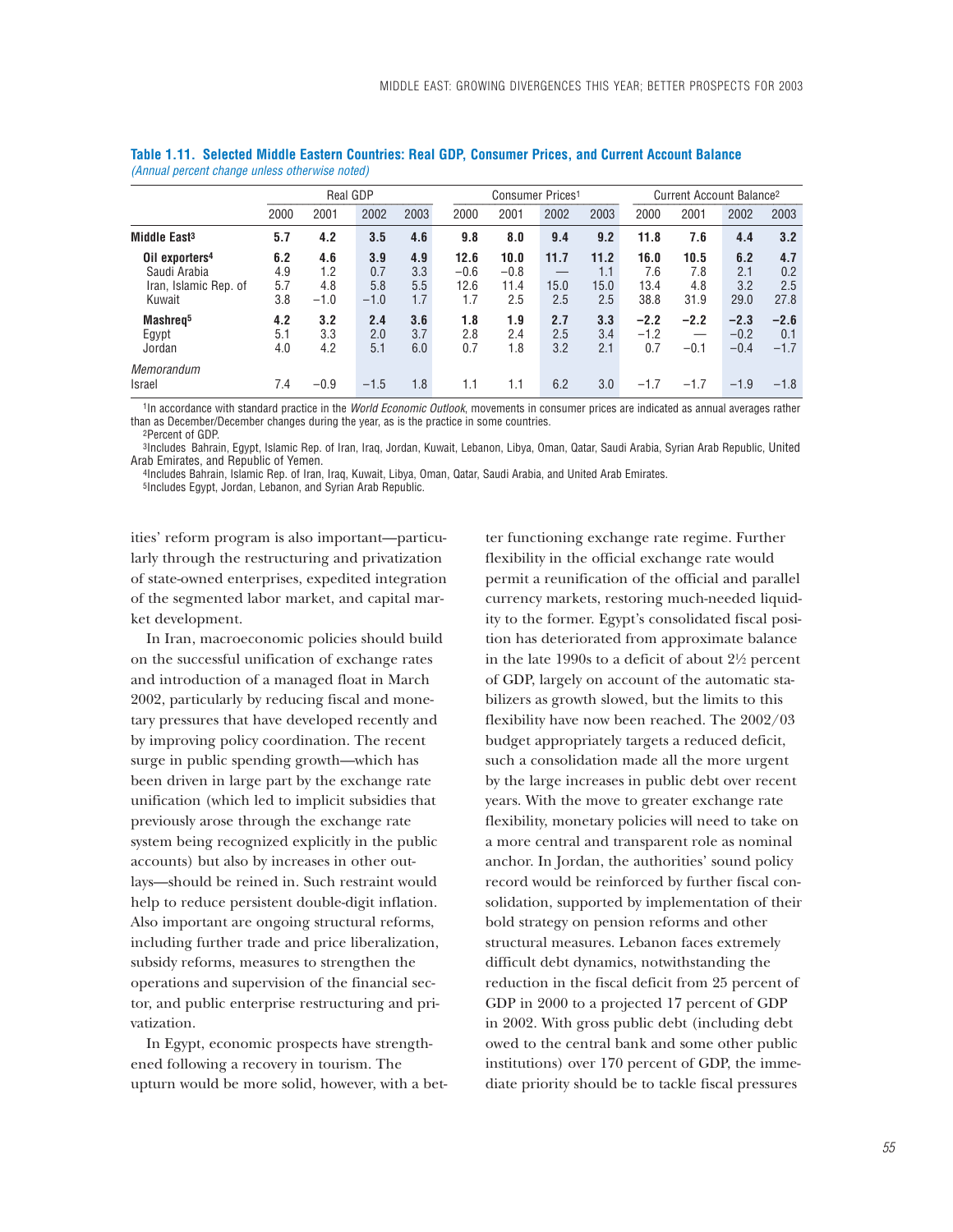## **Figure 1.17. Middle East: Trade Restrictions**

The Mashreq countries have relatively high trade restrictions and low levels of trade.



Sources: IMF, *Trade Policy Information Database (TPID);* and IMF staff estimates. <sup>1</sup> Egypt, Jordan, Lebanon, and Syrian Arab Republic.

<sup>2</sup> Algeria, Morocco, and Tunisia.

3Bahrain, Kuwait, Oman, Qatar, Saudi Arabia, and the United Arab Emirates.

<sup>4</sup> Argentina, Brazil, Chile, and Mexico. <sup>5</sup>Malaysia, Singapore, and Thailand.

by curtailing public spending and boosting revenues. Trade liberalization, together with privatization and other structural reforms, also needs to be part of the reform strategy to improve growth prospects.

In this regard, the economies of Egypt and several others in the region remain heavily protected by tariff and nontariff barriers, even after substantial tariff reductions in some cases (including Egypt) in the 1990s. Illustrating this, it is notable that the level of trade restrictiveness for most countries both in the Mashreq (including Egypt, Lebanon, and the Syrian Arab Republic) and in the Maghreb (especially Morocco and Tunisia) is much higher than in other developing countries (Figure 1.17). Moreover, gross trade in the Mashreq is particularly low, reflecting the impact of trade restrictions, real exchange rate appreciations during the 1990s, and political uncertainties.9 This suggests there is substantial scope for increased regional and international trade integration to help support stronger growth (see Chapter III).

The increased political and economic uncertainties arising from security concerns have, as noted, led to significant downward revisions in growth projections for Israel in 2002 and 2003. These concerns have added to the pressures that were already apparent in 2001 as a result of the global slowdown and problems in the IT sector. With confidence declining, the sheqel has weakened substantially since the end of 2001—putting upward pressure on inflation, which is expected to rise to about 6 percent this year. In response to these currency and inflation pressures, the Bank of Israel has increased interest rates in several steps so far in 2002. A pickup in exports—supported by the lower sheqel and stronger global growth should contribute to economic recovery in 2003, however, especially if regional tensions abate. The West Bank and Gaza has also been severely affected by the security situation, with

9See Blavy (2001).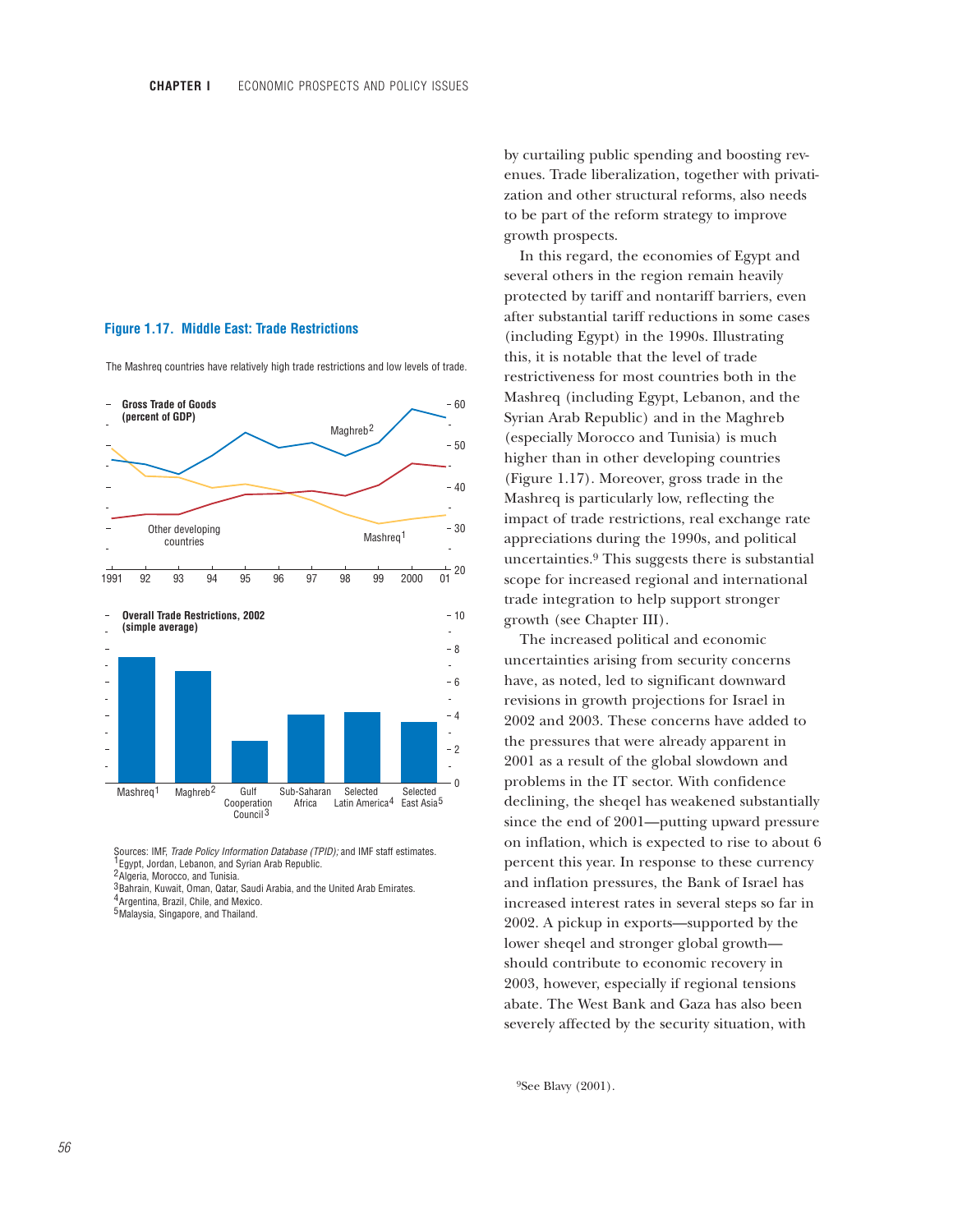real GDP expected to fall by about 20 percent in 2002. An easing of these tensions, together with international support to restore infrastructure and basic economic institutions, will be needed to lay the groundwork for a return to growth.

# **Appendix 1.1. Commodity Markets10**

After bottoming out in late 2001, commodity prices recovered in the first months of this year, as prospects for global recovery improved. Prices generally stabilized in the second quarter, however, in the absence of further major surprises to the global growth outlook (Figure 1.18). In addition to global demand prospects, crude oil prices have been significantly influenced by political events in the Middle East and Venezuela, against the background of a relatively tight balance between world demand and supply. Non-oil commodity prices have broadly stabilized in the aggregate since April, although the picture for individual commodities varies.

## **Crude Oil**

A combination of improved world growth prospects, cuts in OPEC production targets, and especially political uncertainty in the Middle East caused OPEC's reference oil prices to rise back within the \$22–\$28 target range early in the year (Figure 1.19). Nevertheless, prices have remained below the peaks reached in 2000. Prices increased sharply in the second half of August as regional security tensions increased, easing back somewhat in mid-September as these tensions appeared to partly abate. Recent price fluctuations have been driven mostly by developments in the Middle East and Venezuela, owing to their implications for supply disruptions. While Iraq's temporary suspension of exports has been lifted, unresolved issues remain with the United Nations regarding the pricing of oil exports and the details surrounding resumption of arms inspections. Global inventories of both crude oil and products have

10The main author of this appendix is Guy Meredith.

**Figure 1.18. Oil and Non-oil Price Indices** *(1990 = 100)*



Source: IMF staff estimates.

<sup>1</sup> Simple average of spot prices of U.K. Brent, Dubai, and West Texas Intermediate crude oil.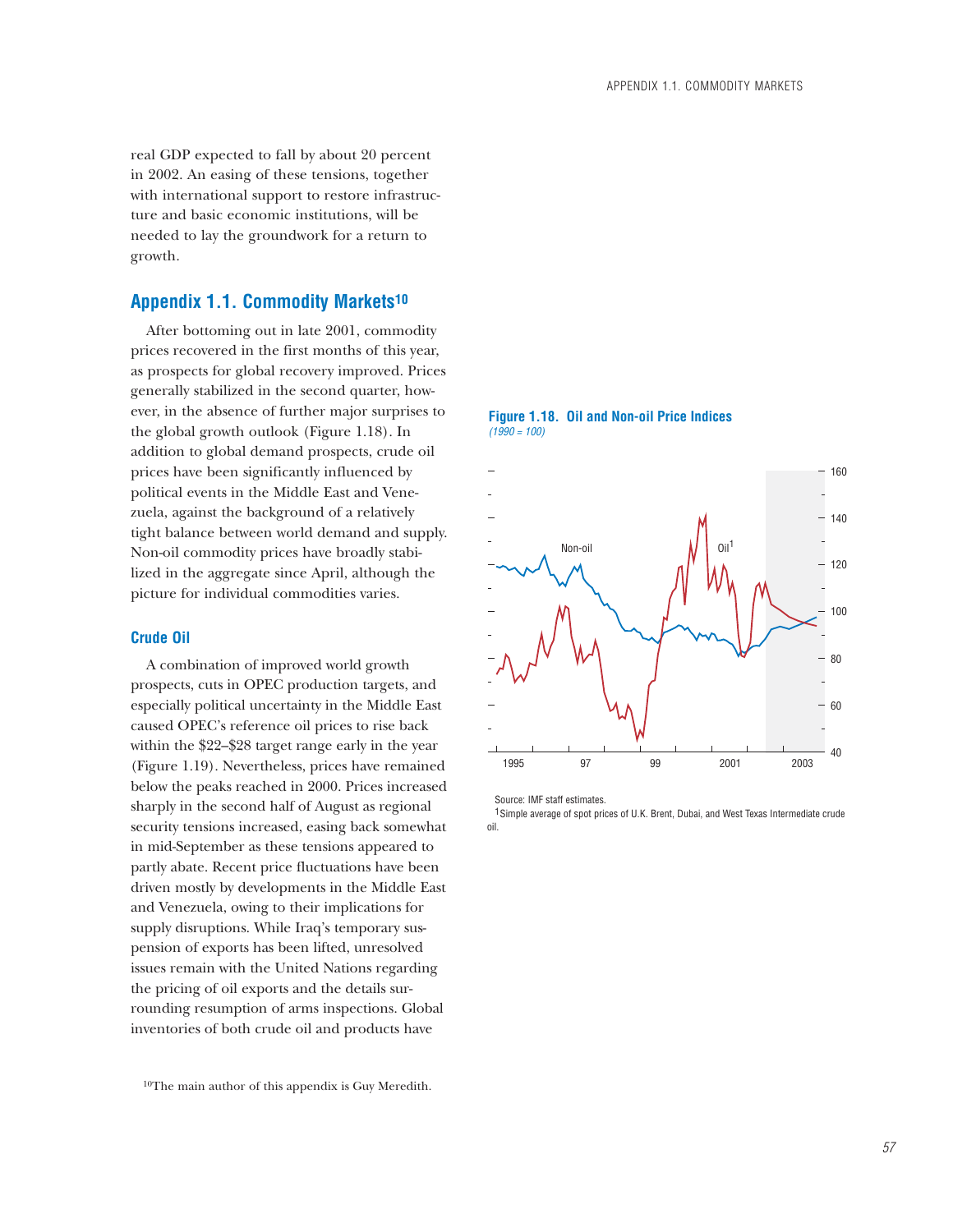



Source: Bloomberg Financial Markets, LP.

<sup>1</sup> Excluding Iraq.

<sup>2</sup> Circles denote increases in OPEC target production and squares denote decreases in OPEC target production.

<sup>3</sup>Simple average of spot prices of U.K. Brent, Dubai, and West Texas Intermediate crude oil.

fallen back to about the same level as last year, given recent drawdowns due to temporary cuts in supply from Iraq.

At its meeting in late June, OPEC announced it will leave oil production quotas unchanged for the third quarter. Nevertheless, actual production has edged up relative to target in recent months, as has occurred following past production cuts. Meanwhile, production restraint agreed to earlier by non-OPEC producers has weakened. Both Russia and Norway, the two largest non-OPEC producers, have announced plans to raise production in the third quarter. In early July, Russia sent its first oil shipment to the United States, following talks between Presidents Bush and Putin that could lead the United States to broaden its supply base and Russia to increase energy exports.

OPEC is to review output quotas at its meeting in Osaka on September 19 (just after the *World Economic Outlook* goes to press). Crude oil futures currently imply a substantial decline in spot prices in coming quarters, back toward the WEO baseline assumption, consistent with an expected easing in the tight supply situation and, most recently, indications of a possible reduction in political tensions following Iraq's decision to allow arms inspections to resume. Meanwhile, the volatility of future oil prices implied by options markets has declined since late last year, suggesting that perceived uncertainty about future market conditions has fallen (Figure 1.20). As discussed earlier in this chapter, however, the possibility of further sharp increases in oil prices arising from a deterioration in the Middle East security situation remains an important downside risk to the global outlook. In this regard, some indicators of the impact of changes in oil prices on regional output and trade balances are provided in Table 1.12.

## **Nonfuel Commodities**

Conditions in markets for agricultural commodities have been more balanced than during 2001, when weak demand and expanding supply put severe downward pressure on many prices.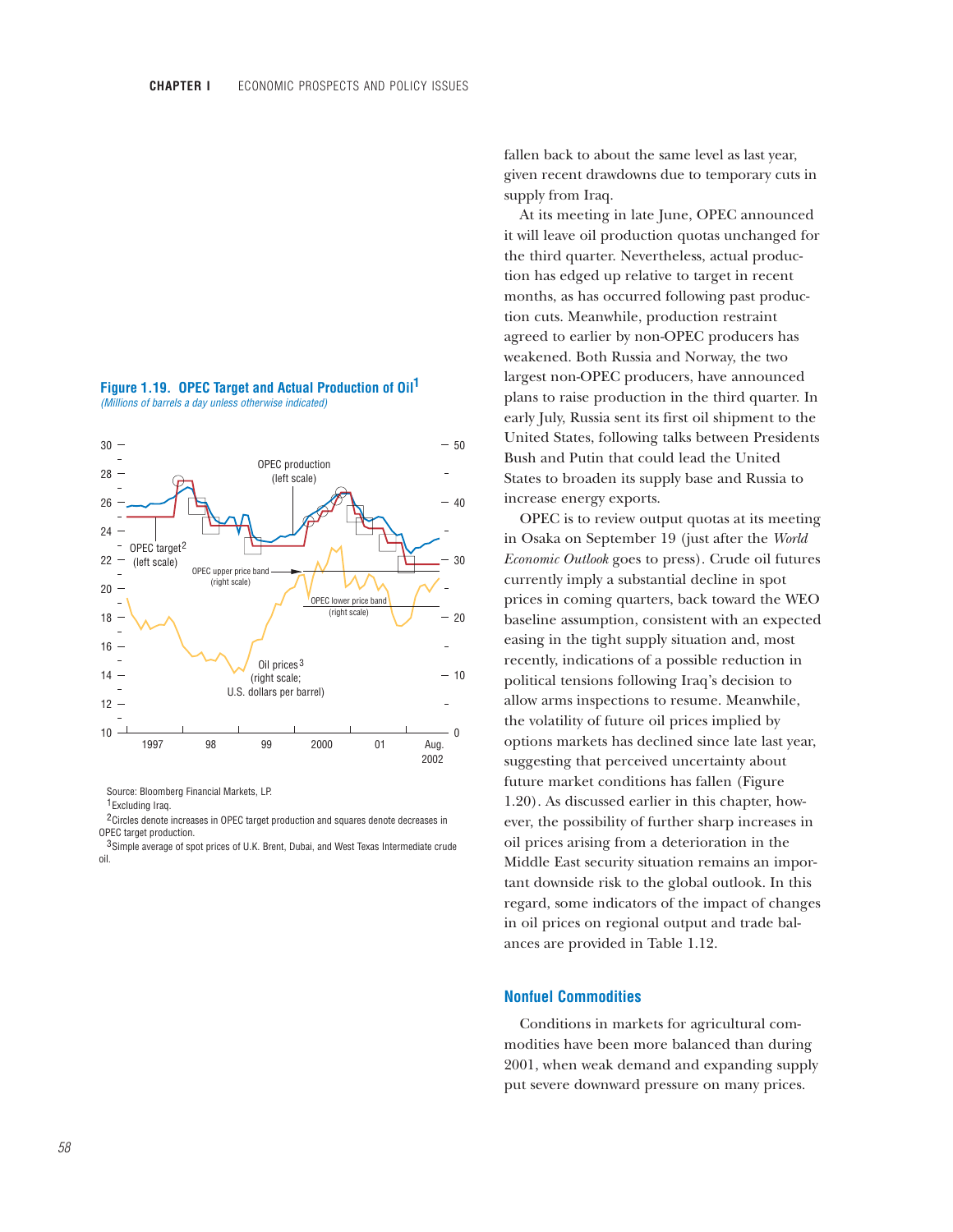## **Table 1.12. The Impact of a \$5 a Barrel, Permanent Increase in Oil Prices After a Year** *(Percent of GDP)*

| Real GDP | <b>Trade Balance</b> |
|----------|----------------------|
| $-0.3$   |                      |
| $-0.3$   | $-0.2$               |
| $-0.4$   | $-0.1$               |
| $-0.4$   | $-0.1$               |
| $-0.2$   | $-0.2$               |
| $-0.2$   | 0.2                  |
| $-0.2$   | 0.2                  |
| $-0.1$   |                      |
| $-0.4$   | $-0.5$               |
| 0.1      | 0.2                  |
|          |                      |

Source: IMF staff estimates based on IMF (2000).

Although demand has generally not picked up as much as had been expected, there has been some drawdown of inventories, partly due to the effects of adverse weather on production. The scope for significant price increases in the near term, however, is limited by continued high inventory levels and excess capacity. Passage of the U.S. Farm Bill, which both increases price support and expands support to new crops, is another factor dampening the prospect for higher agricultural prices. Proposals to reform agricultural subsidies in the European Union have been introduced, but passage remains uncertain, and the near-term effect on support levels would be modest. As discussed in the next section, the projected El Niño in 2002–03 could also affect commodity markets, although the expected intensity is modest relative to the last event in 1997–98.

*Grain* prices edged up during the first half of 2002, largely due to adverse weather conditions in the United States, Canada, and Australia and consequent declines in global stocks. In the near term, however, further price increases are limited by increased competition from other producers such as Argentina and Brazil, while the European Union may reinstate export subsidies. *Vegetable oils and meals* prices have shown a more pronounced recovery than other agricultural commodities, largely reflecting a reversal of extremely depressed levels in 2000–01. Palm and





Source: Bloomberg Financial Markets, LP.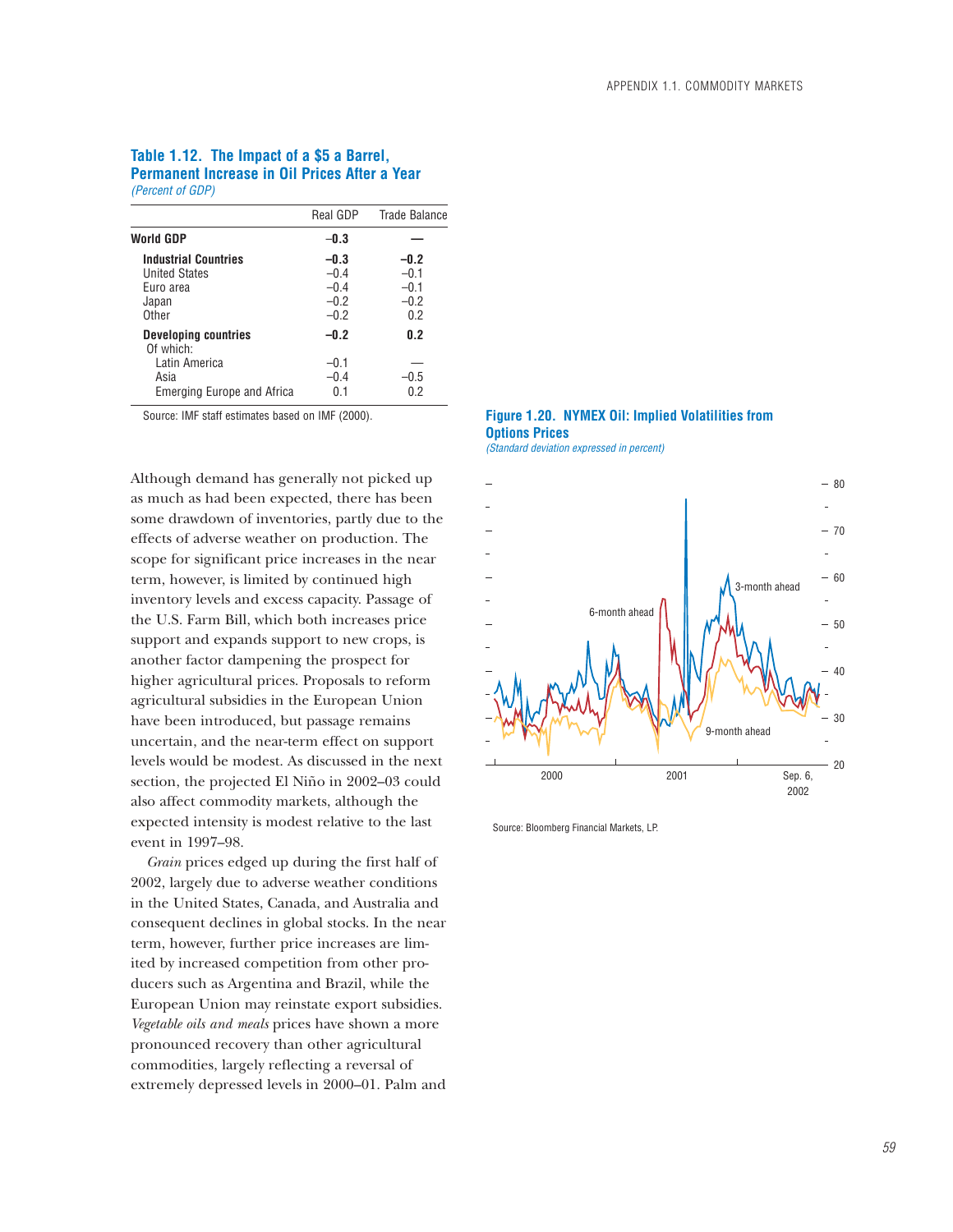coconut oil prices have increased owing to small crops in major producer countries and reduced inventories; palm oil prices have also been affected by large purchases in India and Pakistan to guard against possible supply disruptions stemming from political conflict.

*Beef* prices have eased in recent months, as drought conditions in parts of the United States and Australia have led to increased slaughter rates, and owing to strong competition from pork and poultry. World *sugar* prices are expected to decline in 2002 owing to large crops in Brazil and China. *Coffee* prices continue to slide, in spite of Brazil's announced intention to retain some production to contain the fall in prices in the face of large anticipated production increases. Coffee growers worldwide are expected to increase their production for the coming crop year by 10 percent. *Cocoa bean* prices have reached a four-year high, in the face of declining supply; production in Côte d'Ivoire, the world's largest producer, dropped by about 14 percent during the 2001 crop year.

Within industrial inputs, *timber* prices remained strong in the first half of 2002, largely owing to a trade dispute between the United States and Canada and also reflecting strong U.S. housing starts. Prices eased back in July and August as inventories were drawn down. *Cotton* production estimates for the current year have increased, as favorable crop conditions have raised yields above historical averages. Reduced planting areas in South America in reaction to low world prices, however, will offset some of the effect of increased yields on production. World stocks of raw cotton will fall in the period ahead if global economic recovery leads to increased demand for cotton yarn and textiles, and weather conditions return to average.

*Metal* prices generally followed global cyclical developments through the first half of the year, picking up in the first quarter as growth prospects improved, and then stabilizing in the second quarter. Stocks of key metals, such as copper and aluminum, generally remain at comfortable levels, and the supply situation is relatively stable. Looking ahead, the main factor

driving metal prices is likely to be evolving prospects for global industrial production.

## **Semiconductor Markets**

Signs of a robust recovery in semiconductor markets earlier in 2002 have faded in recent months. Continuing difficulties among large telecommunications companies, notably WorldCom and Qwest, have dampened demand prospects in this sector. At the same time, retail sales of electronics products, including computers and cellular phones, have remained sluggish. Shipments of semiconductors have picked up only modestly from last year's depressed levels. Memory chip prices have fallen back after a short-lived rebound early in the year, and both Intel and AMD have introduced major price cuts for microprocessors (Figure 1.21). The outlook for memory chip prices is clouded by the announcement by U.S. authorities of an antitrust investigation among producers, but the introduction of double-data-rate (DDR) technology could spur new demand.

Exceptions to the generally subdued picture involve increased defense spending in the IT sector, expanding demand in parts of Asia (particularly Taiwan Province of China and China), and stronger demand for flat-screen monitors. But the outlook for the market as a whole remains clouded by the weak financial position of many companies and overcapacity in the telecommunications sector, both of which will limit IT investment in the period ahead. There are, as yet, few signs of a major replacement cycle in personal computers, as users do not appear to have a compelling need for new hardware or operating systems. Uncertainties about the prospects for the proposed industry standard on "digital rights management" (DRM) schemes for personal computers may also be a factor limiting upgrade demand.

### **El Niño and Commodity Prices**

Climatic conditions have an important effect on commodity markets, most directly by altering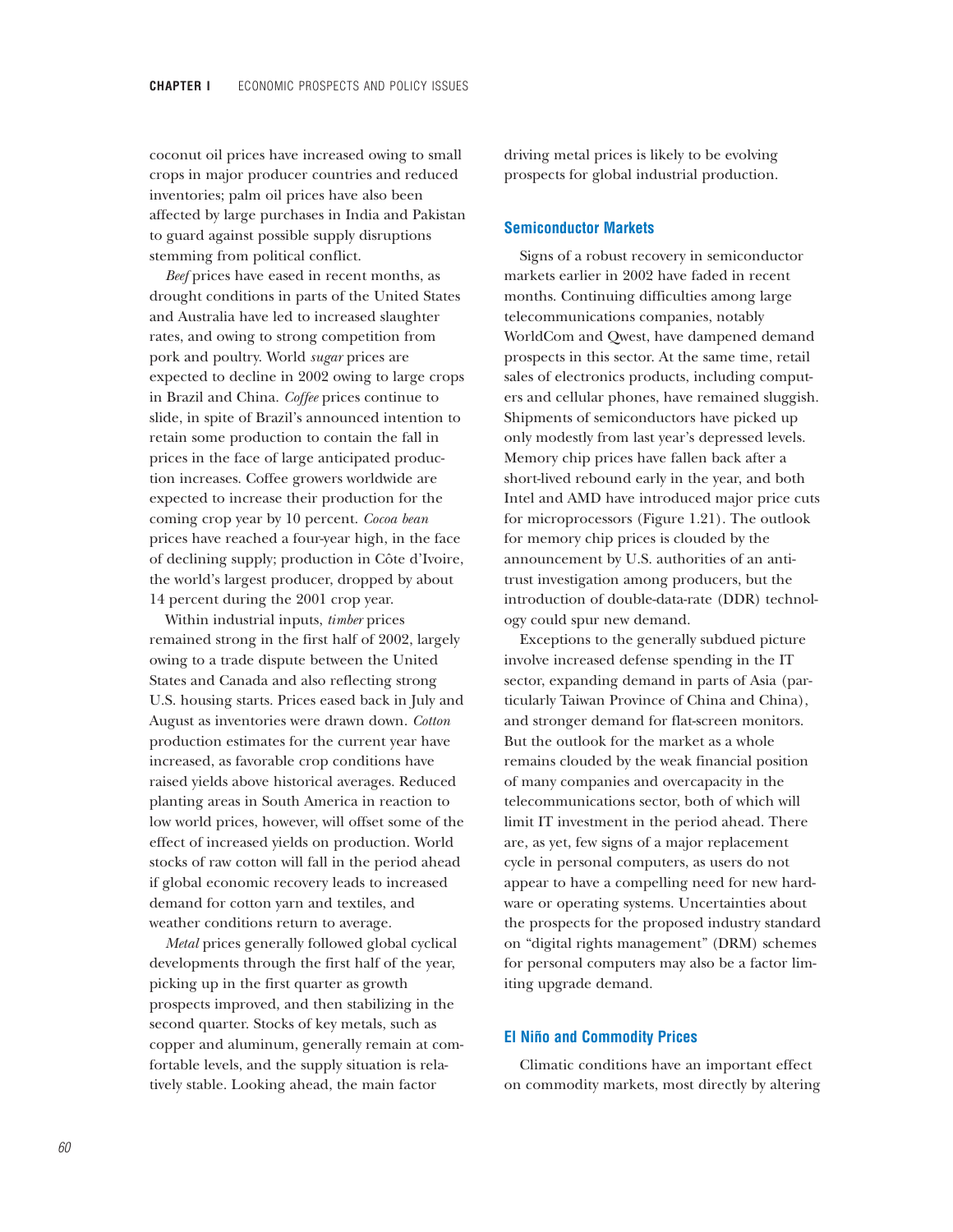production conditions. Less visibly, weather patterns also influence other aspects of the world economy, for instance by stimulating building construction, including in areas where the weather is atypically good, or disrupting transportation links as a result of floods and storms.

One of the most widely watched global weather indicators is the El Niño Southern Oscillation (ENSO) phenomenon. ENSO refers to a reversal of the typical water temperature and air pressure systems in the South Pacific, having far-reaching effects on global weather. ENSO events have been systematically tracked since the late 1800s, and tend to recur at a frequency of roughly four to five years. The intensity of the phenomenon varies, with particularly large events having occurred in 1981–82 and 1997–98. Based on available indicators, another ENSO event is expected in the fall of 2002, although it is not projected to be as strong as in 1997–98 (Figure 1.22).

The effects of ENSO on the world economy have been of particular interest since the widespread impact of the major 1981–82 event. In part because of this experience, there is a perception that ENSO is likely to have damaging effects on commodity production and world output more generally. Conceptually, however, the effects of ENSO are less clear-cut. Certain types of commodity production can actually be stimulated by the associated change in weather patterns, as can some activities unrelated to commodities, such as building construction, both as result of rebuilding and (in some countries) more favorable weather for the construction industry.11 There is also a tendency for fewer tropical storms in the Atlantic to be observed during ENSO events, causing less disruption to activity on the U.S. east coast.12

11Rebuilding may, however, be more difficult in poorer countries with less resources.



## **Figure 1.21. Comparison of the Semiconductor Indices, CPU, and DRAM Indices** *(April 2000 = 100)*

 Sources: Bloomberg Financial Markets, LP; Thomson Financial's DataStream; and IMF staff calculations.

<sup>1</sup> DRAM index is the DataStream quoted price for a SDRAM Module 100Mhz 128Megabytes (16X8Megabyte), indexed to April 2000 and spliced with a more complete index in January of 2001, which comprises varying types of DDR and SDRAM.

<sup>2</sup> CPU index is constructed from Intel Celeron Processors weighted by their "clock speed" and length of time on market.

 $3$  Trend lines are calculated by using a least squares best fit approach to the Log 10 of the indices and using the results as exponents to the factor of 10.

<sup>12</sup>The U.S. National Oceanographic and Atmospheric Agency (NOAA) discusses the effect of ENSO on the U.S. economy in "The Economic Implications of an El Niño," available via the Internet: www.noaanews.noaa.gov/ magazine/stories/mag24.htm.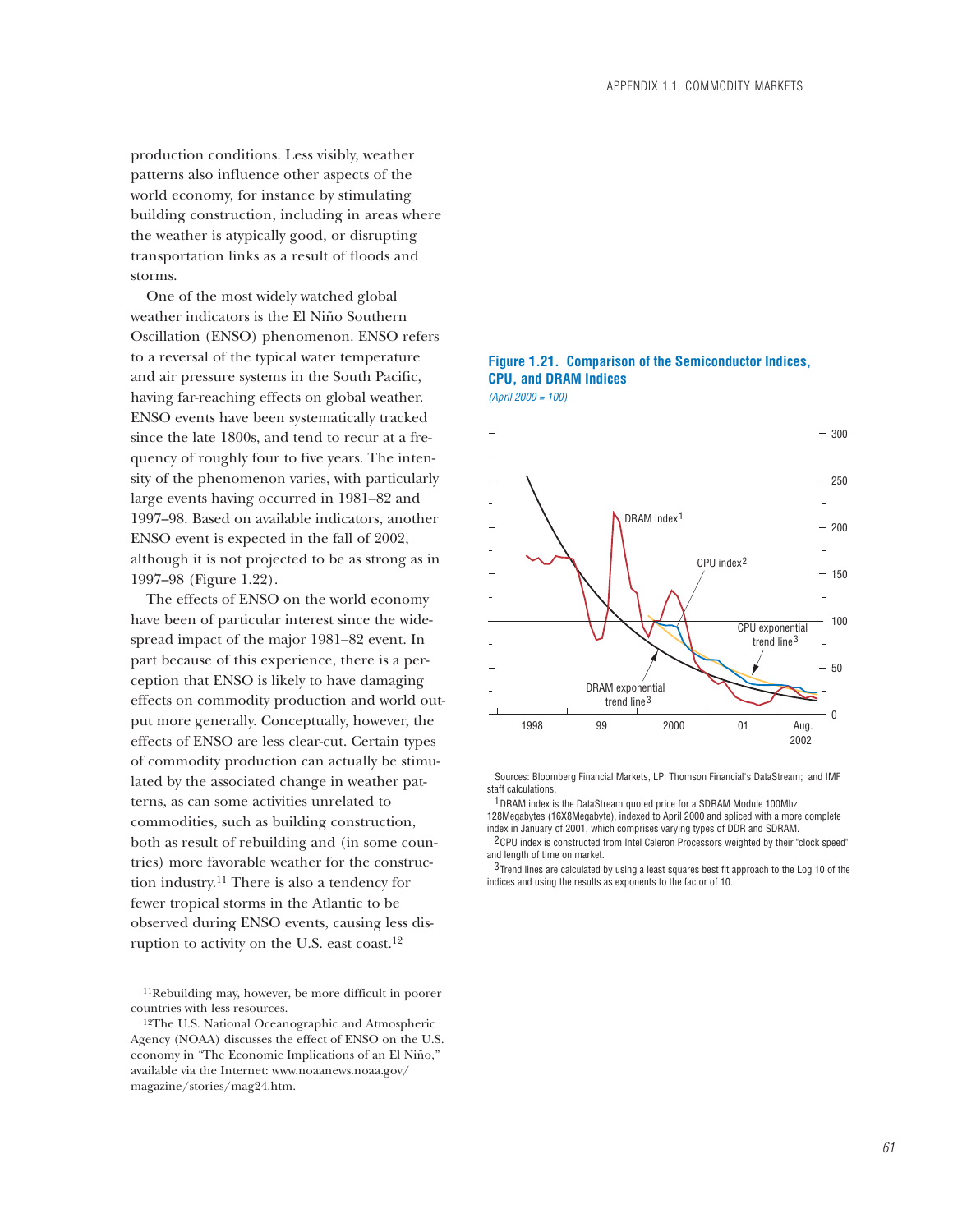



Source: National Oceanic Atmospheric Administrations (NOAA).

In a recent study of the effect of ENSO on commodity prices, Brunner (2000) found that nonfuel commodity prices tend to rise in response to ENSO events. But the impact on world GDP seems, if anything, to be (slightly) positive, while there is a negligible impact on consumer price inflation. This section extends Brunner's analysis to include more recent data and consider alternative definitions of economic activity. It appears that his conclusions are robust: whether measured by GDP or industrial production, world output tends to rise in response to ENSO events, notwithstanding the positive impact on commodity prices. Overall consumer prices are largely unaffected by ENSO activity. One implication is that although an ENSO recurrence in 2002–03 could have serious effects on individual countries, notably on the Pacific coast of Latin America, it would not, in itself, present a downside risk to global recovery or an upside risk to inflation.

To analyze the impact of ENSO, vector autoregressions (VARs) were performed using a four-variable system consisting of deviations in a measure of ENSO (either surface water temperature or air pressure) from "normal" levels; growth in real commodity prices (the IMF's index of nonfuel commodity prices deflated by G-7 consumer prices); growth in real activity (either G-7 GDP or world industrial production); and inflation in a broad price index (G-7 consumer prices). Quarterly data from 1961 to 2001 were used. Preliminary testing indicated that four lags on each variable captured the main interactions in the system, so this common lag structure was imposed in the equations.

The statistical significance of the lagged impact of ENSO on the other variables is reflected in likelihood ratio statistics. Of the two measures of ENSO, preliminary results indicated that ocean surface temperature had a stronger effect on the system as a whole than did atmospheric pressure. The marginal significance of this measure of ENSO on both the overall system and the individual equations is as follows. The results are similar regardless of whether real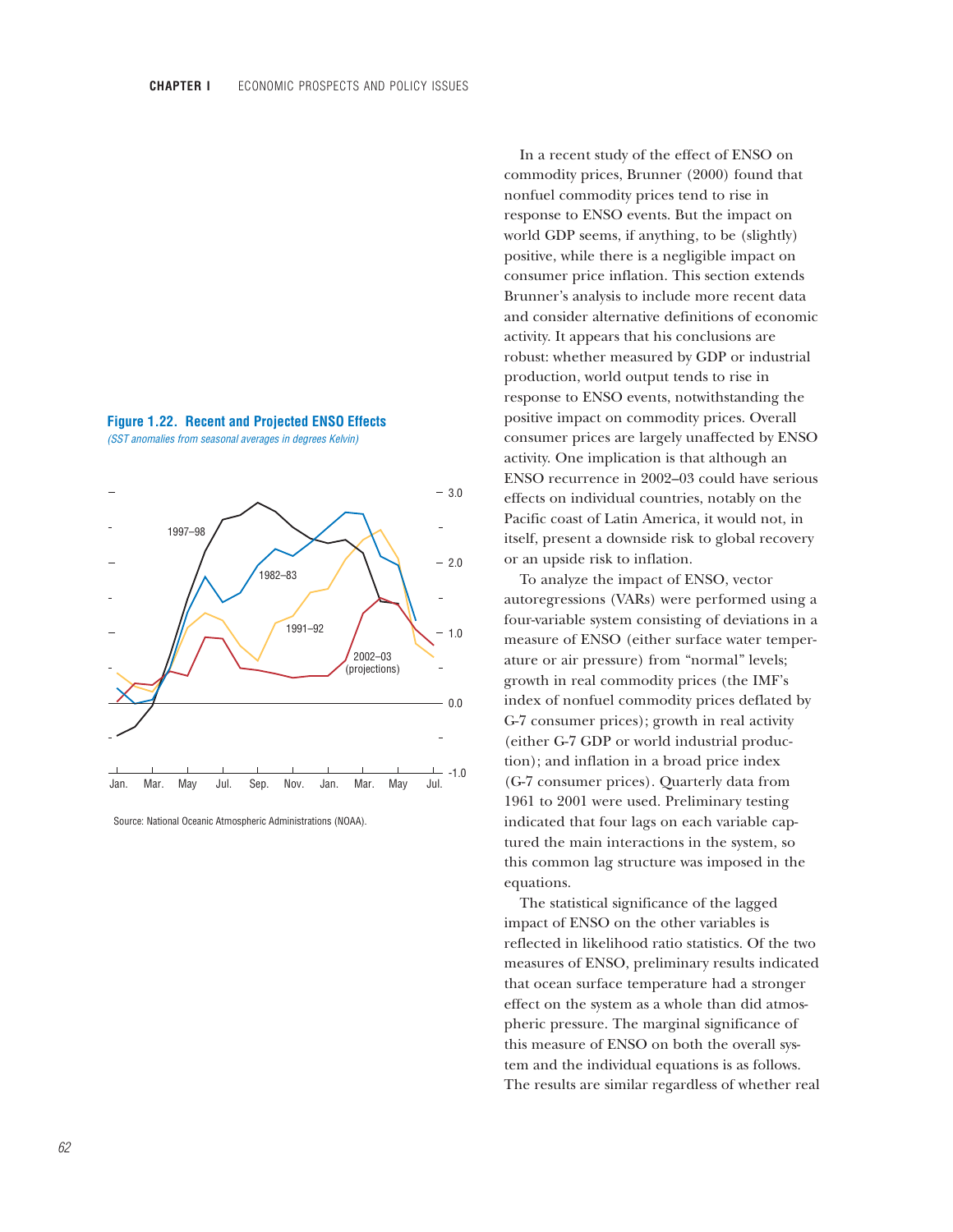activity is measured by GDP or industrial production. ENSO plays a significant role in influencing the economic variables as a group, but with the effect falling almost entirely on nonfuel commodity prices as opposed to real activity or CPI inflation.

The time path of the impact of an ENSO shock on the endogenous variables is indicated by impulse response functions. These are illustrated in Figure 1.23 for 16 quarters following a temporary shock to the ENSO variable (here measured as atmospheric pressure, with industrial production as the activity variable). It is apparent that the ENSO effect itself dies out relatively quickly—about three quarters following an innovation. The initial impact is to raise non-oil commodity price inflation for several quarters, with the effect eventually reversing sign, as expected in the case of a temporary shock. Industrial production also rises in response to an ENSO shock, although the effect is minor. A similar pattern is evident when GDP is used as the activity variable. Finally, G-7 consumer prices are almost unaffected by ENSO, falling slightly on impact and rising slightly over time.

The overall picture provided by the significance tests and impulse responses, then, is that ENSO does have a significant positive impact on commodity prices. At the same time, the effect on global activity is, if anything, positive (though insignificant in statistical terms). However, this is subject to two important caveats (beyond the usual concerns about drawing inferences from relatively short historical samples). First, as already noted, the impact on some individual countries could be much greater; Ecuador and Peru, for instance, have experienced significant negative shocks from recent ENSO events.

Second, the analysis does not take account of the broader impact of climatic changes on economic wealth, as opposed to the current flow of production (GDP). Because measured output does not include capital losses from storm damage, forest fires, and other natural phenomena related to ENSO, it should not be concluded





Sources: National Oceanic Atmospheric Administrations (NOAA); and IMF staff calculations.